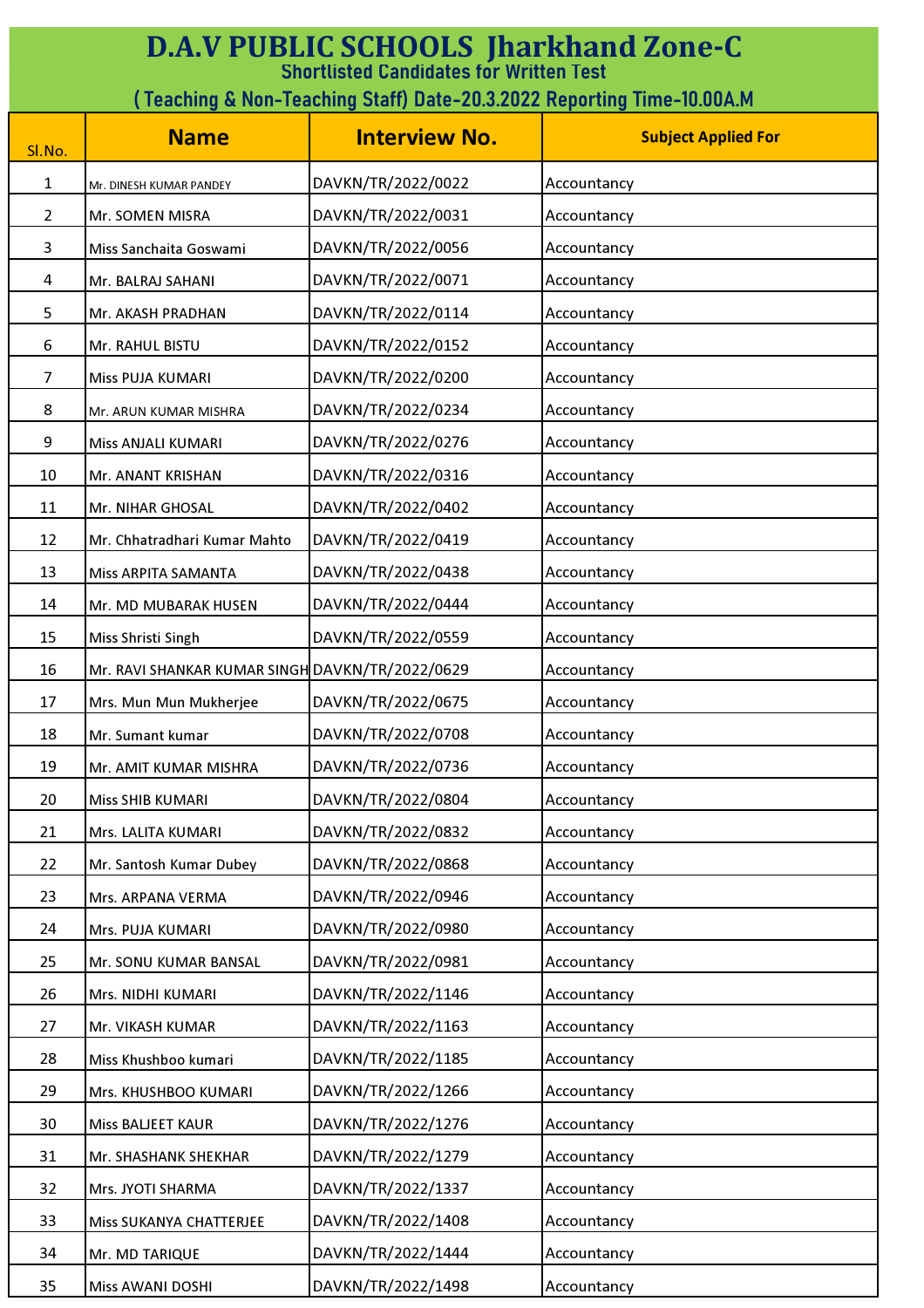| <b>D.A.V PUBLIC SCHOOLS Jharkhand Zone-C</b><br><b>Shortlisted Candidates for Written Test</b> |                           |                      |                            |  |
|------------------------------------------------------------------------------------------------|---------------------------|----------------------|----------------------------|--|
| (Teaching & Non-Teaching Staff) Date-20.3.2022 Reporting Time-10.00A.M                         |                           |                      |                            |  |
| Sl.No.                                                                                         | <b>Name</b>               | <b>Interview No.</b> | <b>Subject Applied For</b> |  |
|                                                                                                |                           |                      |                            |  |
| 36                                                                                             | Mr. RAJESH DUBEY          | DAVKN/TR/2022/1499   | Accountancy                |  |
| 37                                                                                             | Mr. KISLAY KUMAR          | DAVKN/TR/2022/1553   | Accountancy                |  |
| 38                                                                                             | Mr. Niwesh Kumar          | DAVKN/TR/2022/1605   | Accountancy                |  |
| 39                                                                                             | Mr. GOPI KUMAR SRIVASTAVA | DAVKN/TR/2022/1623   | Accountancy                |  |
| 40                                                                                             | Mrs. FARHA DIBA           | DAVKN/TR/2022/1665   | Accountancy                |  |
| 41                                                                                             | Mr. SUMIT KUMAR           | DAVKN/TR/2022/1674   | Accountancy                |  |
| 42                                                                                             | Mr. AMIT KUMAR            | DAVKN/TR/2022/1696   | Accountancy                |  |
| 43                                                                                             | Mr. SHANBHU KUMAR RAWANI  | DAVKN/TR/2022/1735   | Accountancy                |  |
| 44                                                                                             | Mrs. SWEETY CHOKHANI      | DAVKN/TR/2022/1759   | Accountancy                |  |
| 45                                                                                             | Mr. Sirajuddin Ansari     | DAVKN/TR/2022/1768   | Accountancy                |  |
| 46                                                                                             | Mr. PANKAJ KUMAR          | DAVKN/TR/2022/1789   | Accountancy                |  |
| 47                                                                                             | <b>Miss NUTAN KUMARI</b>  | DAVKN/TR/2022/1801   | Accountancy                |  |
| 48                                                                                             | Mr. CHANDAN KUMAR         | DAVKN/TR/2022/1806   | Accountancy                |  |
| 49                                                                                             | Mr. GOVIND KUMAR MISHRA   | DAVKN/TR/2022/1808   | Accountancy                |  |
| 50                                                                                             | Mr. CHANDAN KUMAR         | DAVKN/TR/2022/1823   | Accountancy                |  |
| 51                                                                                             | Mr. Giriraj Rathi         | DAVKN/TR/2022/1832   | Accountancy                |  |
| 52                                                                                             | Mr. RANJEET KUMAR         | DAVKN/TR/2022/1918   | Accountancy                |  |
| 53                                                                                             | Mr. ASHOK KUMAR           | DAVKN/TR/2022/1930   | Accountancy                |  |
| 54                                                                                             | Mr. Amit Kumar sah        | DAVKN/TR/2022/1966   | Accountancy                |  |
| 55                                                                                             | Mr. Harsh Kumar Singh     | DAVKN/TR/2022/2021   | Accountancy                |  |
| 56                                                                                             | Mr. SUMIT KUMAR MISHRA    | DAVKN/TR/2022/2034   | Accountancy                |  |
| 57                                                                                             | Mr. Ashish Kumar          | DAVKN/TR/2022/2043   | Accountancy                |  |
| 58                                                                                             | Mr. AKASH KUMAR SINGH     | DAVKN/TR/2022/2044   | Accountancy                |  |
| 59                                                                                             | Mr. RAJU Chakraborty      | DAVKN/TR/2022/0001   | <b>B.Studies</b>           |  |
| 60                                                                                             | Miss Shriya Vohra         | DAVKN/TR/2022/0028   | <b>B.Studies</b>           |  |
| 61                                                                                             | Mrs. AARTI SINGH          | DAVKN/TR/2022/0064   | <b>B.Studies</b>           |  |
| 62                                                                                             | Mr. ANKUR KUMAR           | DAVKN/TR/2022/0351   | <b>B.Studies</b>           |  |
| 63                                                                                             | Mrs. SHOVA KAR            | DAVKN/TR/2022/0353   | <b>B.Studies</b>           |  |
| 64                                                                                             | Mrs. Nisha Kumari         | DAVKN/TR/2022/0507   | <b>B.Studies</b>           |  |
| 65                                                                                             | Mrs. MOUTUSHI DAS         | DAVKN/TR/2022/0619   | <b>B.Studies</b>           |  |
| 66                                                                                             | Mr. MANISH KUMAR          | DAVKN/TR/2022/0649   | <b>B.Studies</b>           |  |
| 67                                                                                             | Mr. AYUSH BHADANI         | DAVKN/TR/2022/0733   | <b>B.Studies</b>           |  |
| 68                                                                                             | Mrs. RAGINI KUMARI        | DAVKN/TR/2022/0854   | <b>B.Studies</b>           |  |
| 69                                                                                             | Miss PRIYANKA CHAKRABORTY | DAVKN/TR/2022/0905   | <b>B.Studies</b>           |  |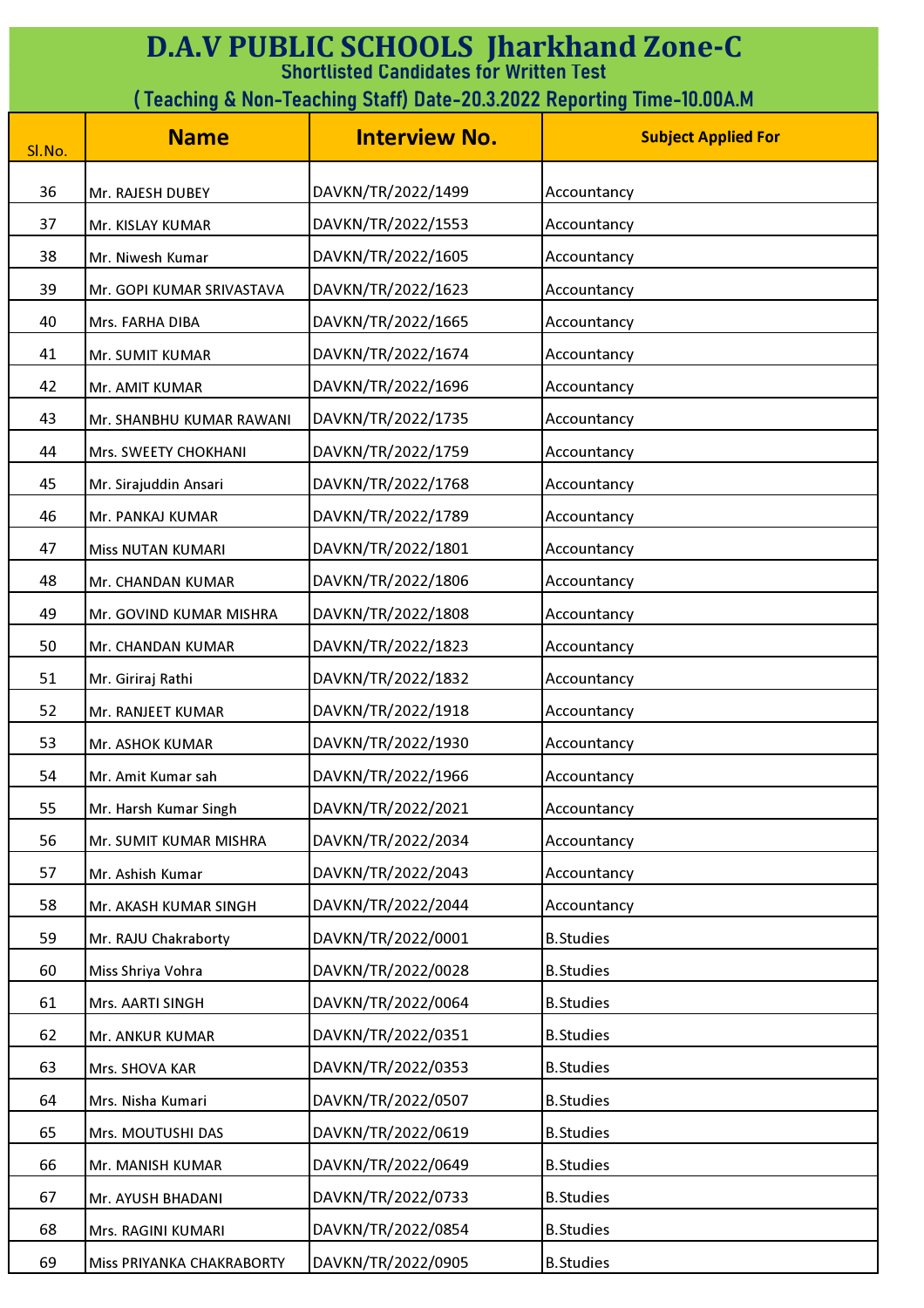| <b>D.A.V PUBLIC SCHOOLS Jharkhand Zone-C</b><br><b>Shortlisted Candidates for Written Test</b> |                           |                      |                            |
|------------------------------------------------------------------------------------------------|---------------------------|----------------------|----------------------------|
| (Teaching & Non-Teaching Staff) Date-20.3.2022 Reporting Time-10.00A.M                         |                           |                      |                            |
| Sl.No.                                                                                         | <b>Name</b>               | <b>Interview No.</b> | <b>Subject Applied For</b> |
| 70                                                                                             | Miss PUJA KUMARI          | DAVKN/TR/2022/0953   | <b>B.Studies</b>           |
| 71                                                                                             | Mr. MRINAL AMBASTA        | DAVKN/TR/2022/1128   | <b>B.Studies</b>           |
| 72                                                                                             | Miss BARSHA KUMARI        | DAVKN/TR/2022/1204   | <b>B.Studies</b>           |
| 73                                                                                             | Miss SAMMI KUMARI         | DAVKN/TR/2022/1224   | <b>B.Studies</b>           |
| 74                                                                                             | Miss Rishika Manhar       | DAVKN/TR/2022/1392   | <b>B.Studies</b>           |
| 75                                                                                             | Miss Medha kumari         | DAVKN/TR/2022/1427   | <b>B.Studies</b>           |
| 76                                                                                             | Mr. Abhishek Kumar Singh  | DAVKN/TR/2022/1521   | <b>B.Studies</b>           |
| 77                                                                                             | Miss Nikhat parween       | DAVKN/TR/2022/1704   | <b>B.Studies</b>           |
| 78                                                                                             | Miss MANISHA KUMARI       | DAVKN/TR/2022/1766   | <b>B.Studies</b>           |
| 79                                                                                             | Miss KIRAN KUMARI         | DAVKN/TR/2022/1888   | <b>B.Studies</b>           |
| 80                                                                                             | Miss SHILPI KUMARI        | DAVKN/TR/2022/1932   | <b>B.Studies</b>           |
| 81                                                                                             | Mr. Anirban Gupta         | DAVKN/TR/2022/1995   | <b>B.Studies</b>           |
| 82                                                                                             | Mr. Aniket Choubey        | DAVKN/TR/2022/2015   | <b>B.Studies</b>           |
| 83                                                                                             | Miss RAJOSHI GOSWAMI      | DAVKN/TR/2022/0074   | Art & Craft                |
| 84                                                                                             | Mr. Amit Kumar Sinha      | DAVKN/TR/2022/0103   | Art & Craft                |
| 85                                                                                             | Mr. VISHAL KUMAR          | DAVKN/TR/2022/0119   | Art & Craft                |
| 86                                                                                             | Mr. VIJAY KUMAR SHARMA    | DAVKN/TR/2022/0271   | Art & Craft                |
| 87                                                                                             | Miss PRIYA KUMARI         | DAVKN/TR/2022/0503   | Art & Craft                |
| 88                                                                                             | Mr. PRINCE                | DAVKN/TR/2022/0685   | Art & Craft                |
| 89                                                                                             | Mr. SWADHIN RAY           | DAVKN/TR/2022/0686   | Art & Craft                |
| 90                                                                                             | Mrs. Nimmi Kumari         | DAVKN/TR/2022/0782   | Art & Craft                |
| 91                                                                                             | Mr. Chakradhar mahato     | DAVKN/TR/2022/0966   | Art & Craft                |
| 92                                                                                             | Miss SUPARNA MUKHERJEE    | DAVKN/TR/2022/1160   | Art & Craft                |
| 93                                                                                             | Mr. AMIT BANERJEE         | DAVKN/TR/2022/1189   | Art & Craft                |
| 94                                                                                             | Mrs. SOMA MUKHERJEE       | DAVKN/TR/2022/1210   | Art & Craft                |
| 95                                                                                             | Mr. Brajesh Kumar Gupta   | DAVKN/TR/2022/1296   | Art & Craft                |
| 96                                                                                             | Mrs. KALPANA SARKHEL      | DAVKN/TR/2022/1321   | Art & Craft                |
| 97                                                                                             | <b>Miss RUPALI RANJAN</b> | DAVKN/TR/2022/1492   | Art & Craft                |
| 98                                                                                             | Miss Wamika Sharma        | DAVKN/TR/2022/1547   | Art & Craft                |
| 99                                                                                             | Mr. AMARJEET KUMAR        | DAVKN/TR/2022/1607   | Art & Craft                |
| 100                                                                                            | Miss ANUSHKA JAIN         | DAVKN/TR/2022/1650   | Art & Craft                |
| 101                                                                                            | Miss MAUMITA PAUL         | DAVKN/TR/2022/1733   | Art & Craft                |
| 102                                                                                            | <b>Miss SAMIKSHA</b>      | DAVKN/TR/2022/1781   | Art & Craft                |
| 103                                                                                            | Mr. Somnath Ghoshal       | DAVKN/TR/2022/1793   | Art & Craft                |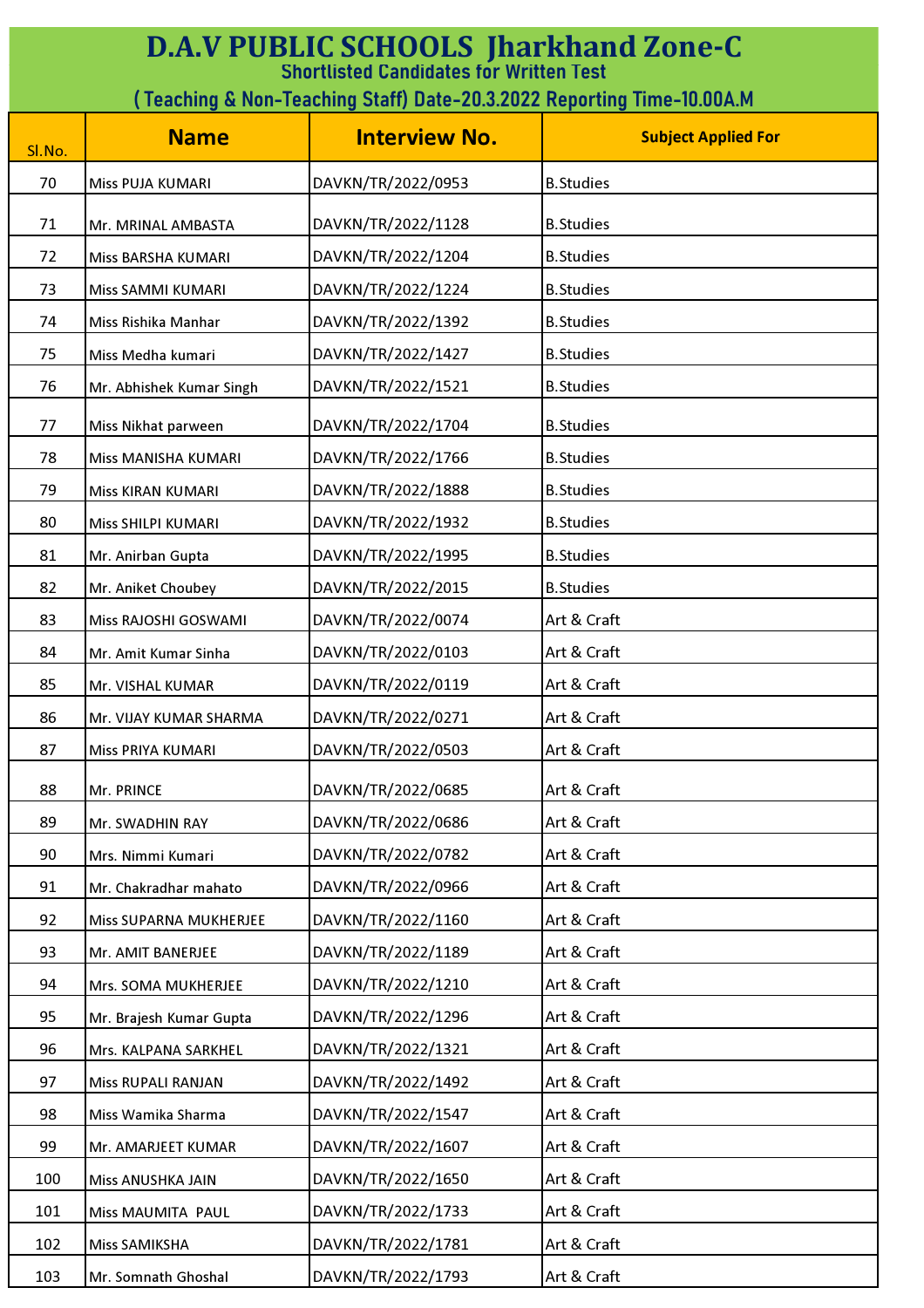| <b>D.A.V PUBLIC SCHOOLS Jharkhand Zone-C</b><br><b>Shortlisted Candidates for Written Test</b> |                               |                      |                            |
|------------------------------------------------------------------------------------------------|-------------------------------|----------------------|----------------------------|
| (Teaching & Non-Teaching Staff) Date-20.3.2022 Reporting Time-10.00A.M                         |                               |                      |                            |
| Sl.No.                                                                                         | <b>Name</b>                   | <b>Interview No.</b> | <b>Subject Applied For</b> |
| 104                                                                                            | Mrs. Monalisha                | DAVKN/TR/2022/0020   | Biology                    |
| 105                                                                                            | Mrs. ANJANA KUMARI            | DAVKN/TR/2022/0059   | Biology                    |
| 106                                                                                            | <b>Miss SHRAVANTI TRIVEDY</b> | DAVKN/TR/2022/0077   | Biology                    |
| 107                                                                                            | Mr. PARTHA SARATHI MONDAL     | DAVKN/TR/2022/0085   | Biology                    |
| 108                                                                                            | Mrs. MADHU GUPTA              | DAVKN/TR/2022/0101   | Biology                    |
| 109                                                                                            | Mr. KAMLESH KUMAR             | DAVKN/TR/2022/0126   | Biology                    |
| 110                                                                                            | Mrs. SWATI SHARMA             | DAVKN/TR/2022/0133   | Biology                    |
| 111                                                                                            | Mrs. Sonali Pathak            | DAVKN/TR/2022/0174   | Biology                    |
| 112                                                                                            | Miss AMRITA KUMARI            | DAVKN/TR/2022/0204   | Biology                    |
| 113                                                                                            | Miss SINCHITA CHAKRABORTY     | DAVKN/TR/2022/0209   | Biology                    |
| 114                                                                                            | Mrs. NISHA PARVEEN            | DAVKN/TR/2022/0219   | Biology                    |
| 115                                                                                            | Mr. MANORANJAN GORAIN         | DAVKN/TR/2022/0243   | Biology                    |
| 116                                                                                            | Mrs. MAMTA KUMARI             | DAVKN/TR/2022/0245   | Biology                    |
| 117                                                                                            | <b>Miss Aditi Roy</b>         | DAVKN/TR/2022/0371   | Biology                    |
| 118                                                                                            | Mrs. Anuradha Srivastava      | DAVKN/TR/2022/0403   | Biology                    |
| 119                                                                                            | Mrs. SWATI SUMAN              | DAVKN/TR/2022/0443   | Biology                    |
| 120                                                                                            | Mrs. RINA KUMARI              | DAVKN/TR/2022/0447   | Biology                    |
| 121                                                                                            | Mr. VIKRAMADITYA ACHARYA      | DAVKN/TR/2022/0478   | Biology                    |
| 122                                                                                            | Mrs. DEEPSHIKHA               | DAVKN/TR/2022/0481   | Biology                    |
| 123                                                                                            | Mrs. Ritika Ray               | DAVKN/TR/2022/0488   | Biology                    |
| 124                                                                                            | Mr. MANOJ KUMAR SINHA         | DAVKN/TR/2022/0492   | Biology                    |
| 125                                                                                            | Mrs. NIRMALA KUMARI           | DAVKN/TR/2022/0495   | Biology                    |
| 126                                                                                            | Mrs. Priyanka kumari          | DAVKN/TR/2022/0576   | Biology                    |
| 127                                                                                            | Mrs. ANJALI SINHA             | DAVKN/TR/2022/0578   | Biology                    |
| 128                                                                                            | Mrs. GARIMA SHARMA            | DAVKN/TR/2022/0587   | Biology                    |
| 129                                                                                            | Miss SEEMA KUMARI PRASAD      | DAVKN/TR/2022/0657   | Biology                    |
| 130                                                                                            | Mr. SAYAK DEB                 | DAVKN/TR/2022/0709   | Biology                    |
| 131                                                                                            | Mrs. Dibya Choubey            | DAVKN/TR/2022/0716   | Biology                    |
| 132                                                                                            | Miss AMBIKA KUMARI            | DAVKN/TR/2022/0731   | Biology                    |
| 133                                                                                            | Mr. MOHIT DHAWAN              | DAVKN/TR/2022/0773   | Biology                    |
| 134                                                                                            | Mrs. FARHEENA KAUSER          | DAVKN/TR/2022/0780   | Biology                    |
| 135                                                                                            | Mrs. RUPALI KUMARI            | DAVKN/TR/2022/0794   | Biology                    |
| 136                                                                                            | Mrs. Rima Mukherjee           | DAVKN/TR/2022/0847   | Biology                    |
| 137                                                                                            | Mrs. Ruchi Bharti             | DAVKN/TR/2022/0869   | Biology                    |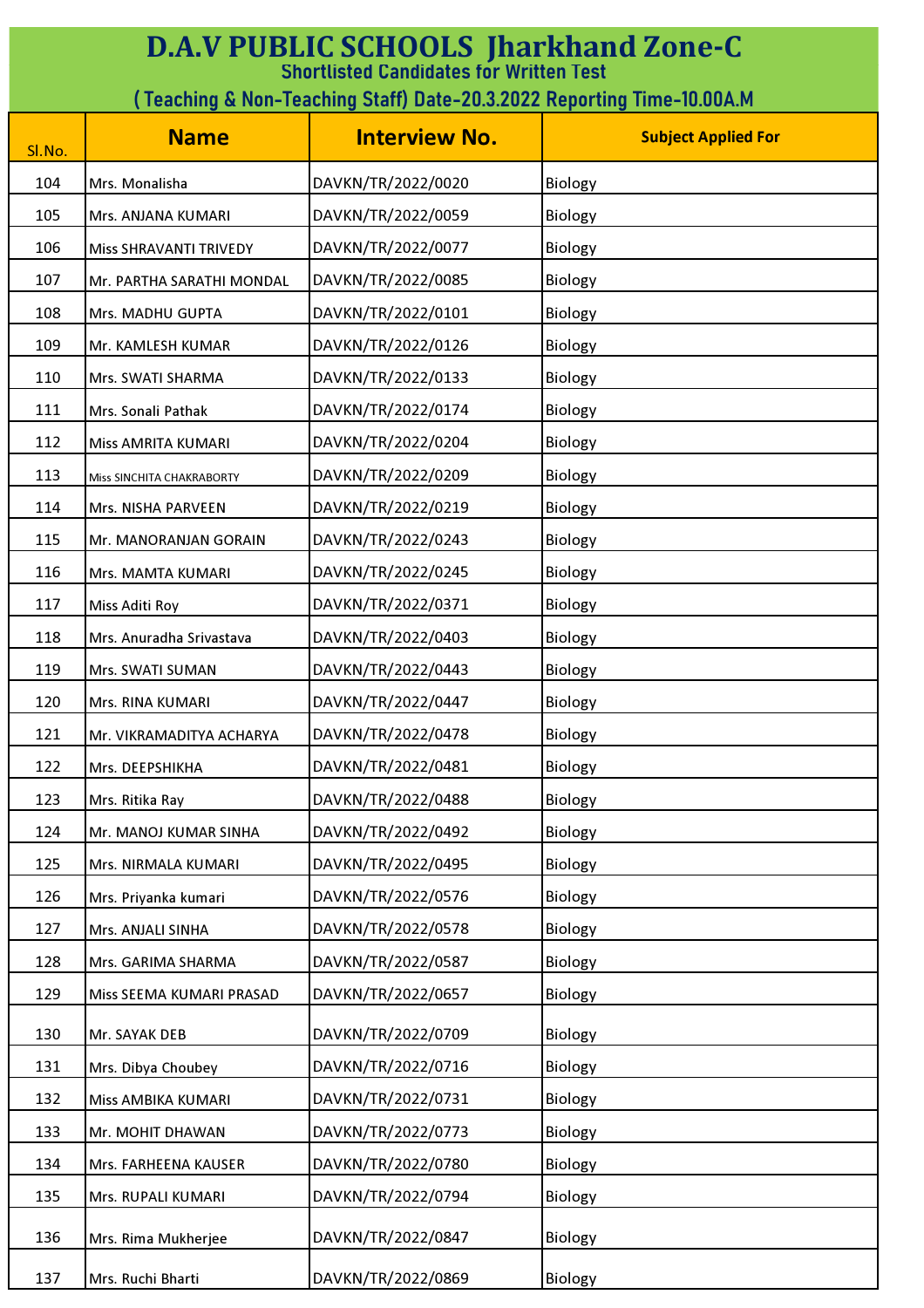| <b>D.A.V PUBLIC SCHOOLS Jharkhand Zone-C</b><br><b>Shortlisted Candidates for Written Test</b> |                          |                      |                            |
|------------------------------------------------------------------------------------------------|--------------------------|----------------------|----------------------------|
| ( Teaching & Non-Teaching Staff) Date-20.3.2022 Reporting Time-10.00A.M                        |                          |                      |                            |
| Sl.No.                                                                                         | <b>Name</b>              | <b>Interview No.</b> | <b>Subject Applied For</b> |
| 138                                                                                            | Mrs. Manisha Sharma      | DAVKN/TR/2022/0893   | Biology                    |
| 139                                                                                            | Mrs. SUDHA NALINI        | DAVKN/TR/2022/0913   | Biology                    |
| 140                                                                                            | <b>Miss SHIKHA JHA</b>   | DAVKN/TR/2022/0967   | Biology                    |
| 141                                                                                            | Mrs. DIMPAL kUMRI        | DAVKN/TR/2022/0986   | Biology                    |
| 142                                                                                            | Miss Jyoti kumari        | DAVKN/TR/2022/1020   | Biology                    |
| 143                                                                                            | Mrs. Albia Firdous       | DAVKN/TR/2022/1039   | Biology                    |
| 144                                                                                            | Miss PRIYANKA KUMARI DAS | DAVKN/TR/2022/1041   | Biology                    |
| 145                                                                                            | Miss SWATI KUMARI        | DAVKN/TR/2022/1081   | Biology                    |
| 146                                                                                            | Mr. SUCHAND GORAIN       | DAVKN/TR/2022/1105   | Biology                    |
| 147                                                                                            | Mrs. SEEMA SAVARIA       | DAVKN/TR/2022/1113   | Biology                    |
| 148                                                                                            | Mrs. FARHA NAAZ          | DAVKN/TR/2022/1155   | Biology                    |
| 149                                                                                            | Mr. Ravi Kumar           | DAVKN/TR/2022/1237   | Biology                    |
| 150                                                                                            | Mr. Atul Anand           | DAVKN/TR/2022/1269   | Biology                    |
| 151                                                                                            | Miss NIKKEE PRIYA        | DAVKN/TR/2022/1287   | Biology                    |
| 152                                                                                            | Mrs. Subhra Roy          | DAVKN/TR/2022/1365   | Biology                    |
| 153                                                                                            | Mrs. MADHUMALA KUMARI    | DAVKN/TR/2022/1434   | Biology                    |
| 154                                                                                            | Miss MAMTA KUMARI        | DAVKN/TR/2022/1486   | Biology                    |
| 155                                                                                            | Mr. RAJESH KUMAR         | DAVKN/TR/2022/1491   | Biology                    |
| 156                                                                                            | Mr. PRAVIN KUMAR SINGH   | DAVKN/TR/2022/1500   | Biology                    |
| 157                                                                                            | Miss Smarika Kumari      | DAVKN/TR/2022/1573   | Biology                    |
| 158                                                                                            | Mr. AMARNATH MISHRA      | DAVKN/TR/2022/1609   | Biology                    |
| 159                                                                                            | Mrs. DEBOSHREE SARKAR    | DAVKN/TR/2022/1632   | Biology                    |
| 160                                                                                            | Mr. WAZAHAT ALI          | DAVKN/TR/2022/1662   | Biology                    |
| 161                                                                                            | Mrs. MOUMITA GOSWAMI     | DAVKN/TR/2022/1691   | Biology                    |
| 162                                                                                            | Miss NISHA KUMARI        | DAVKN/TR/2022/1710   | Biology                    |
| 163                                                                                            | Mrs. SUNITA KUMARI       | DAVKN/TR/2022/1725   | Biology                    |
| 164                                                                                            | Mrs. RESHMA BARNWAL      | DAVKN/TR/2022/1730   | Biology                    |
| 165                                                                                            | Mr. SABYA SACHI BASU     | DAVKN/TR/2022/1762   | Biology                    |
| 166                                                                                            | Mrs. PRAGYAKAUSHIK       | DAVKN/TR/2022/1775   | Biology                    |
| 167                                                                                            | Mr. MANOHAR KUMAR MAHTO  | DAVKN/TR/2022/1818   | Biology                    |
| 168                                                                                            | Mrs. Madhu Shrey         | DAVKN/TR/2022/1846   | Biology                    |
| 169                                                                                            | Miss PALLAVI JAISWAL     | DAVKN/TR/2022/1866   | Biology                    |
| 170                                                                                            | Mr. KRISHNA KUMAR RANA   | DAVKN/TR/2022/1883   | Biology                    |
| 171                                                                                            | Mr. PANKAJ KUMAR TIWARI  | DAVKN/TR/2022/1940   | Biology                    |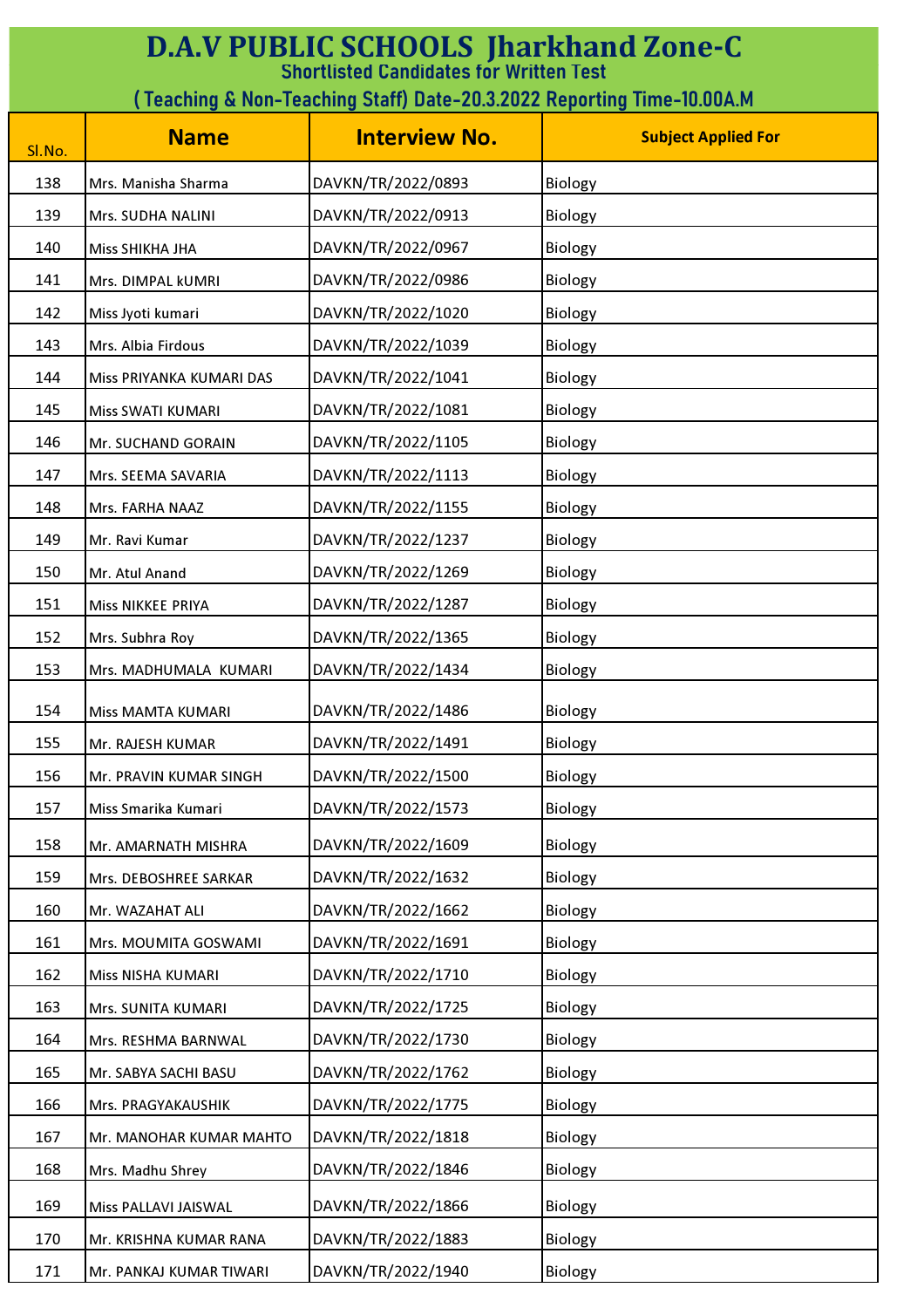| <b>D.A.V PUBLIC SCHOOLS Jharkhand Zone-C</b><br><b>Shortlisted Candidates for Written Test</b> |                                                                         |                      |                            |  |
|------------------------------------------------------------------------------------------------|-------------------------------------------------------------------------|----------------------|----------------------------|--|
|                                                                                                | ( Teaching & Non-Teaching Staff) Date-20.3.2022 Reporting Time-10.00A.M |                      |                            |  |
| Sl.No.                                                                                         | <b>Name</b>                                                             | <b>Interview No.</b> | <b>Subject Applied For</b> |  |
| 172                                                                                            | Mrs. Pushpa Kumari Gupta                                                | DAVKN/TR/2022/1950   | Biology                    |  |
| 173                                                                                            | Mrs. RAJIYA PARWEEN                                                     | DAVKN/TR/2022/1952   | Biology                    |  |
| 174                                                                                            | Mrs. SONALI CHAKRABORTY                                                 | DAVKN/TR/2022/0026   | Chemistry                  |  |
| 175                                                                                            | Mr. ADARSH ANAND                                                        | DAVKN/TR/2022/0070   | Chemistry                  |  |
| 176                                                                                            | Mr. VIVEKANAND MISHRA                                                   | DAVKN/TR/2022/0092   | Chemistry                  |  |
| 177                                                                                            | Mr. BIPIN KUMAR PANDIT                                                  | DAVKN/TR/2022/0167   | Chemistry                  |  |
| 178                                                                                            | Miss Premlata kumari                                                    | DAVKN/TR/2022/0211   | Chemistry                  |  |
| 179                                                                                            | Mrs. JYOTI SUMAN                                                        | DAVKN/TR/2022/0244   | Chemistry                  |  |
| 180                                                                                            | Mr. Bimlesh Tiwary                                                      | DAVKN/TR/2022/0303   | Chemistry                  |  |
| 181                                                                                            | Miss Shweta Shukla                                                      | DAVKN/TR/2022/0313   | Chemistry                  |  |
| 182                                                                                            | Mr. SANJAY KUMAR MANDAL                                                 | DAVKN/TR/2022/0399   | Chemistry                  |  |
| 183                                                                                            | Mr. YASH VERMA                                                          | DAVKN/TR/2022/0411   | Chemistry                  |  |
| 184                                                                                            | Mr. RANA KUMAR                                                          | DAVKN/TR/2022/0422   | Chemistry                  |  |
| 185                                                                                            | Mrs. PAYAL SINHA                                                        | DAVKN/TR/2022/0424   | Chemistry                  |  |
| 186                                                                                            | Mr. VINIT ANAND                                                         | DAVKN/TR/2022/0430   | Chemistry                  |  |
| 187                                                                                            | Mrs. Suman kumari                                                       | DAVKN/TR/2022/0568   | Chemistry                  |  |
| 188                                                                                            | Miss ROSHNI KUMARI                                                      | DAVKN/TR/2022/0569   | Chemistry                  |  |
| 189                                                                                            | Mrs. Simran Ranjit Rai                                                  | DAVKN/TR/2022/0595   | Chemistry                  |  |
| 190                                                                                            | <b>Miss PRIYA BANERJEE</b>                                              | DAVKN/TR/2022/0627   | Chemistry                  |  |
| 191                                                                                            | Mr. ABHIJIT DAS                                                         | DAVKN/TR/2022/0648   | Chemistry                  |  |
| 192                                                                                            | Mrs. SONAM PARWEEN                                                      | DAVKN/TR/2022/0652   | Chemistry                  |  |
| 193                                                                                            | Mrs. SUSHMA SINGH                                                       | DAVKN/TR/2022/0681   | Chemistry                  |  |
| 194                                                                                            | Mr. Raja Kumar Singh                                                    | DAVKN/TR/2022/0689   | Chemistry                  |  |
| 195                                                                                            | Mr. MAHENDRA RAWANI                                                     | DAVKN/TR/2022/0715   | Chemistry                  |  |
| 196                                                                                            | Mr. RAMAN KUMAR                                                         | DAVKN/TR/2022/0774   | Chemistry                  |  |
| 197                                                                                            | Mrs. PRIYANKA GIRI                                                      | DAVKN/TR/2022/0829   | Chemistry                  |  |
| 198                                                                                            | <b>Miss SOMU MANDAL</b>                                                 | DAVKN/TR/2022/0875   | Chemistry                  |  |
| 199                                                                                            | Mrs. KUMARI PRIYAM PRIYA                                                | DAVKN/TR/2022/0890   | Chemistry                  |  |
| 200                                                                                            | Mr. Ravi Shankar                                                        | DAVKN/TR/2022/0920   | Chemistry                  |  |
| 201                                                                                            | Mr. MD ASHFAQUE ANSARI                                                  | DAVKN/TR/2022/0983   | Chemistry                  |  |
| 202                                                                                            | Mr. JITENDRA KUMAR                                                      | DAVKN/TR/2022/0998   | Chemistry                  |  |
| 203                                                                                            | Miss ANKITA KUMARI                                                      | DAVKN/TR/2022/1090   | Chemistry                  |  |
| 204                                                                                            | Mrs. KUSUM SACHDEV                                                      | DAVKN/TR/2022/1093   | Chemistry                  |  |
| 205                                                                                            | Mr. ANANT PRASAD                                                        | DAVKN/TR/2022/1157   | Chemistry                  |  |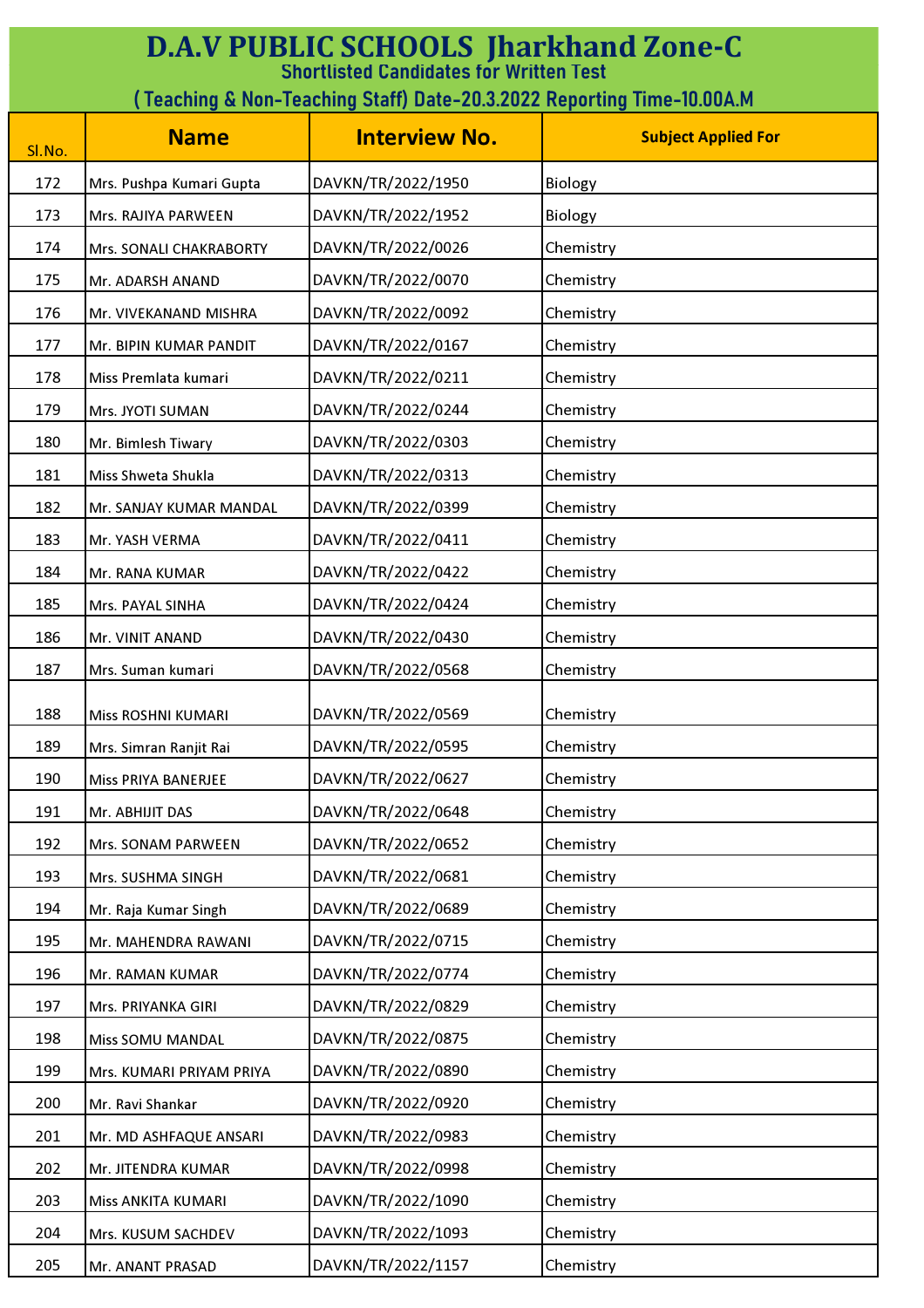| <b>D.A.V PUBLIC SCHOOLS Jharkhand Zone-C</b><br><b>Shortlisted Candidates for Written Test</b> |                            |                      |                            |
|------------------------------------------------------------------------------------------------|----------------------------|----------------------|----------------------------|
| (Teaching & Non-Teaching Staff) Date-20.3.2022 Reporting Time-10.00A.M                         |                            |                      |                            |
| Sl.No.                                                                                         | <b>Name</b>                | <b>Interview No.</b> | <b>Subject Applied For</b> |
| 206                                                                                            | Mr. Chandan kumar Paul     | DAVKN/TR/2022/1168   | Chemistry                  |
| 207                                                                                            | Mr. Priyabrata Pradhan     | DAVKN/TR/2022/1181   | Chemistry                  |
| 208                                                                                            | Mr. JIVAN KUMAR            | DAVKN/TR/2022/1219   | Chemistry                  |
| 209                                                                                            | Mr. SURAJ KUMAR SINGH      | DAVKN/TR/2022/1221   | Chemistry                  |
| 210                                                                                            | Mr. GOUTAM KUMAR           | DAVKN/TR/2022/1223   | Chemistry                  |
| 211                                                                                            | Miss Subhashree Panda      | DAVKN/TR/2022/1274   | Chemistry                  |
| 212                                                                                            | Mrs. Mou Mishra            | DAVKN/TR/2022/1395   | Chemistry                  |
| 213                                                                                            | Mr. Devendra kumar Yadav   | DAVKN/TR/2022/1455   | Chemistry                  |
| 214                                                                                            | Mr. Sourav Kumar Datta     | DAVKN/TR/2022/1460   | Chemistry                  |
| 215                                                                                            | Mr. AMIT KUMAR SRIVASTAVA  | DAVKN/TR/2022/1503   | Chemistry                  |
| 216                                                                                            | Mr. JAY JAGANNATH KUMAR    | DAVKN/TR/2022/1507   | Chemistry                  |
| 217                                                                                            | Mr. ANIKET KUMAR PANDEY    | DAVKN/TR/2022/1525   | Chemistry                  |
| 218                                                                                            | Miss POONAM KUMARI         | DAVKN/TR/2022/1614   | Chemistry                  |
| 219                                                                                            | <b>Miss ASMITA DE</b>      | DAVKN/TR/2022/1653   | Chemistry                  |
| 220                                                                                            | Mrs. Puja Kumari           | DAVKN/TR/2022/1680   | Chemistry                  |
| 221                                                                                            | Mr. CHANDAN KUMAR          | DAVKN/TR/2022/1706   | Chemistry                  |
| 222                                                                                            | Mr. ANJANI KUMAR           | DAVKN/TR/2022/1729   | Chemistry                  |
| 223                                                                                            | Mrs. swati swarup          | DAVKN/TR/2022/1732   | Chemistry                  |
| 224                                                                                            | Miss ANURADHA KUMARI       | DAVKN/TR/2022/1751   | Chemistry                  |
| 225                                                                                            | Miss JAGRITI SHIKHA        | DAVKN/TR/2022/1755   | Chemistry                  |
| 226                                                                                            | Miss POULOMI CHATTERJEE    | DAVKN/TR/2022/1772   | Chemistry                  |
| 227                                                                                            | Miss Kiran Kumari          | DAVKN/TR/2022/1826   | Chemistry                  |
| 228                                                                                            | Miss KAJAL KUMARI          | DAVKN/TR/2022/1845   | Chemistry                  |
| 229                                                                                            | Mr. Abhishek Singh         | DAVKN/TR/2022/1944   | Chemistry                  |
| 230                                                                                            | Mrs. JYOTI KUMARI SAH      | DAVKN/TR/2022/1962   | Chemistry                  |
| 231                                                                                            | Mr. Rakesh Kumar Singh     | DAVKN/TR/2022/1979   | Chemistry                  |
| 232                                                                                            | Miss KAJAL CHAUDHARY       | DAVKN/TR/2022/1982   | Chemistry                  |
| 233                                                                                            | Mr. GAURAV KUMAR GUPTA     | DAVKN/TR/2022/2001   | Chemistry                  |
| 234                                                                                            | Mr. MUKESH KUMAR           | DAVKN/TR/2022/2002   | Chemistry                  |
| 235                                                                                            | Miss SAPNA MISHRA          | DAVKN/TR/2022/2017   | Chemistry                  |
| 236                                                                                            | Miss KAJAL KUMARI          | DAVKN/TR/2022/2040   | Chemistry                  |
| 237                                                                                            | Mr. PRASENJIT KUMAR BISWAS | DAVKN/TR/2022/0067   | <b>Computer Science</b>    |
| 238                                                                                            | Miss MADHURIMA DUTTA       | DAVKN/TR/2022/0170   | <b>Computer Science</b>    |
| 239                                                                                            | Mr. Jeetesh Kumar Pathak   | DAVKN/TR/2022/0266   | Computer Science           |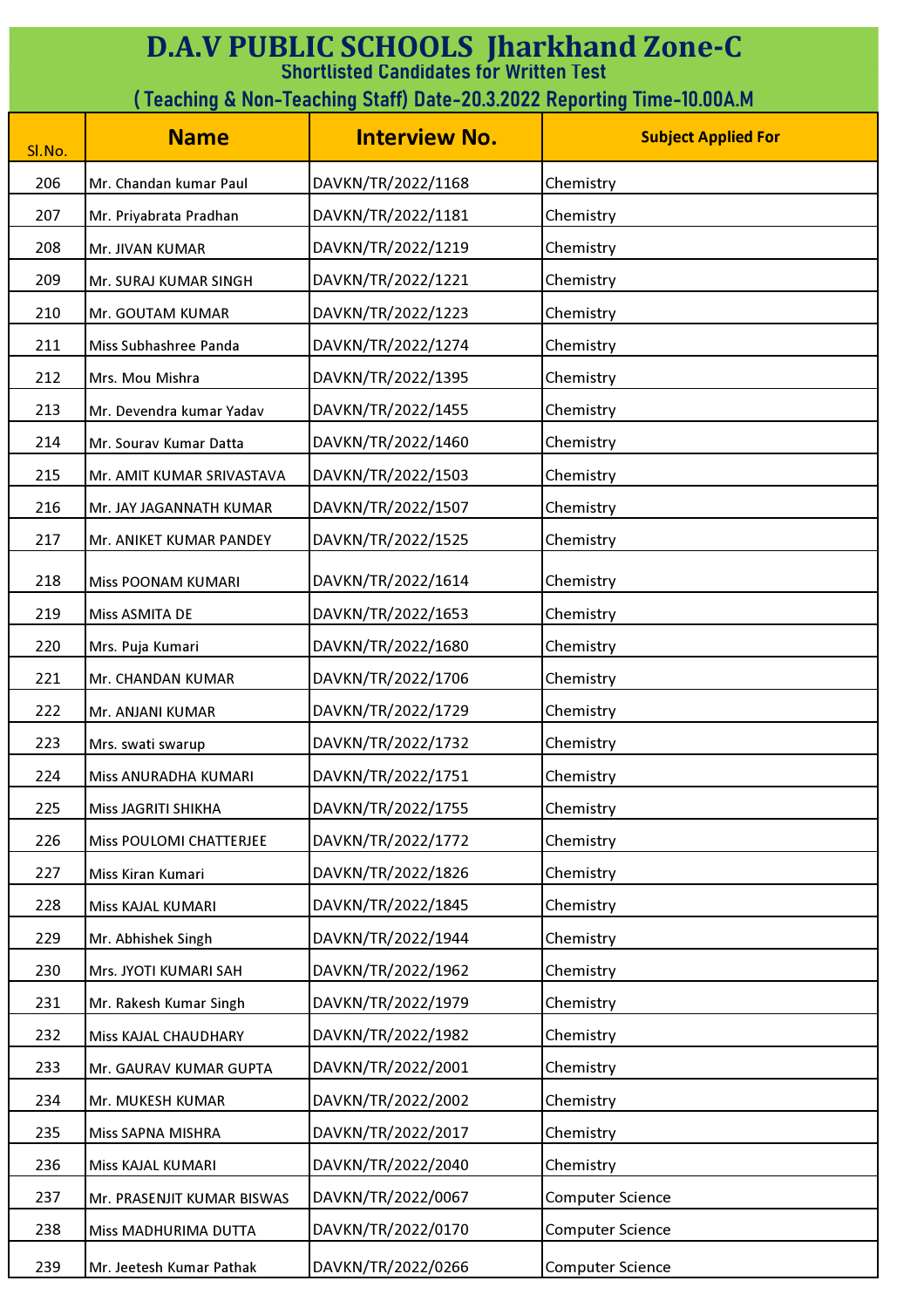| <b>D.A.V PUBLIC SCHOOLS Jharkhand Zone-C</b><br><b>Shortlisted Candidates for Written Test</b> |                           |                      |                                              |
|------------------------------------------------------------------------------------------------|---------------------------|----------------------|----------------------------------------------|
| (Teaching & Non-Teaching Staff) Date-20.3.2022 Reporting Time-10.00A.M                         |                           |                      |                                              |
| Sl.No.                                                                                         | <b>Name</b>               | <b>Interview No.</b> | <b>Subject Applied For</b>                   |
| 240                                                                                            | Mrs. SONAL VISHWAKARMA    | DAVKN/TR/2022/0309   | <b>Computer Science</b>                      |
| 241                                                                                            | Miss BINU KUMARI          | DAVKN/TR/2022/0310   | <b>Computer Science</b>                      |
| 242                                                                                            | Mr. RAJ KISHORE           | DAVKN/TR/2022/0346   | <b>Computer Science</b>                      |
| 243                                                                                            | Mr. BIJESH KUMAR PATHAK   | DAVKN/TR/2022/0436   | <b>Computer Science</b>                      |
| 244                                                                                            | Mrs. NITU KUMARI          | DAVKN/TR/2022/0448   | <b>Computer Science</b>                      |
| 245                                                                                            | Mrs. Manisha Bhattacharya | DAVKN/TR/2022/0449   | <b>Computer Science</b>                      |
| 246                                                                                            | Mrs. NISHA KUMARI         | DAVKN/TR/2022/0450   | <b>Computer Science</b>                      |
| 247                                                                                            | Mr. MD AFZAL AHMAD        | DAVKN/TR/2022/0482   | <b>Computer Science</b>                      |
| 248                                                                                            | Mrs. ANAMIKA KUMARI       | DAVKN/TR/2022/0605   | <b>Computer Science</b>                      |
| 249                                                                                            | Mr. AMIT DUTTA            | DAVKN/TR/2022/0707   | <b>Computer Science</b>                      |
| 250                                                                                            | Mr. Saroj Prasad          | DAVKN/TR/2022/0779   | Computer Science                             |
| 251                                                                                            | Mr. Prabhu Nath Prasad    | DAVKN/TR/2022/0852   | <b>Computer Science</b>                      |
| 252                                                                                            | Mr. SHARAD KUMAR PANDEY   | DAVKN/TR/2022/0873   | <b>Computer Science</b>                      |
| 253                                                                                            | Mr. DHANANJOY KUMAR       | DAVKN/TR/2022/1186   | <b>Computer Science</b>                      |
| 254                                                                                            | Miss SHILPY KUMARI        | DAVKN/TR/2022/1196   | <b>Computer Science</b>                      |
| 255                                                                                            | Mr. MITHUN RAM            | DAVKN/TR/2022/1226   | <b>Computer Science</b>                      |
| 256                                                                                            | Mrs. JASMEET THAKUR       | DAVKN/TR/2022/1241   | <b>Computer Science</b>                      |
| 257                                                                                            | Mr. BIDYUT KUMAR MANDAL   | DAVKN/TR/2022/1249   | <b>Computer Science</b>                      |
| 258                                                                                            | Mr. DILIP KUMAR GOSWAMI   | DAVKN/TR/2022/1260   | <b>Computer Science</b>                      |
| 259                                                                                            | Mr. Mukesh Kumar Gupta    | DAVKN/TR/2022/1289   | Computer Science                             |
| 260                                                                                            | Mr. SUMAN MEHTA           | DAVKN/TR/2022/1325   | <b>Computer Science</b>                      |
| 261                                                                                            | Miss Sujata Kumari        | DAVKN/TR/2022/1342   | <b>Computer Science</b>                      |
| 262                                                                                            | Mr. SHASHANK SHEKHAR      | DAVKN/TR/2022/1375   | <b>Computer Science</b>                      |
| 263                                                                                            | Mrs. Sanowar Sultana      | DAVKN/TR/2022/1453   | Computer Science                             |
| 264                                                                                            | Mr. Arun Kumar Singh      | DAVKN/TR/2022/1457   | Computer Science                             |
| 265                                                                                            | Mrs. ISHRAT PARVEEN       | DAVKN/TR/2022/1583   | <b>Computer Science</b>                      |
| 266                                                                                            | Miss NISHA RANI           | DAVKN/TR/2022/1589   | Computer Science                             |
| 267                                                                                            | Mr. Navin Kumar Mahato    | DAVKN/TR/2022/1811   | <b>Computer Science</b>                      |
| 268                                                                                            | Mr. Sanjeev Kumar         | DAVKN/TR/2022/1844   | Computer Science                             |
| 269                                                                                            | Miss ROZY PARVEEN         | DAVKN/TR/2022/1920   | <b>Computer Science</b>                      |
| 270                                                                                            | Mr. ABHISHEK KUMAR        | DAVKN/TR/2022/2008   | <b>Computer Science</b>                      |
| 271                                                                                            | Mrs. Puja Tewari          | DAVKN/TR/2022/0029   | Counsellor/Wellness Teacher/Special Educator |
| 272                                                                                            | Miss Jyotishna kumari     | DAVKN/TR/2022/0055   | Counsellor/Wellness Teacher/Special Educator |
| 273                                                                                            | Mr. Md Fahim Uddin        | DAVKN/TR/2022/0278   | Counsellor/Wellness Teacher/Special Educator |
| 274                                                                                            | Miss PUNAM HEMBRAM        | DAVKN/TR/2022/0369   | Counsellor/Wellness Teacher/Special Educator |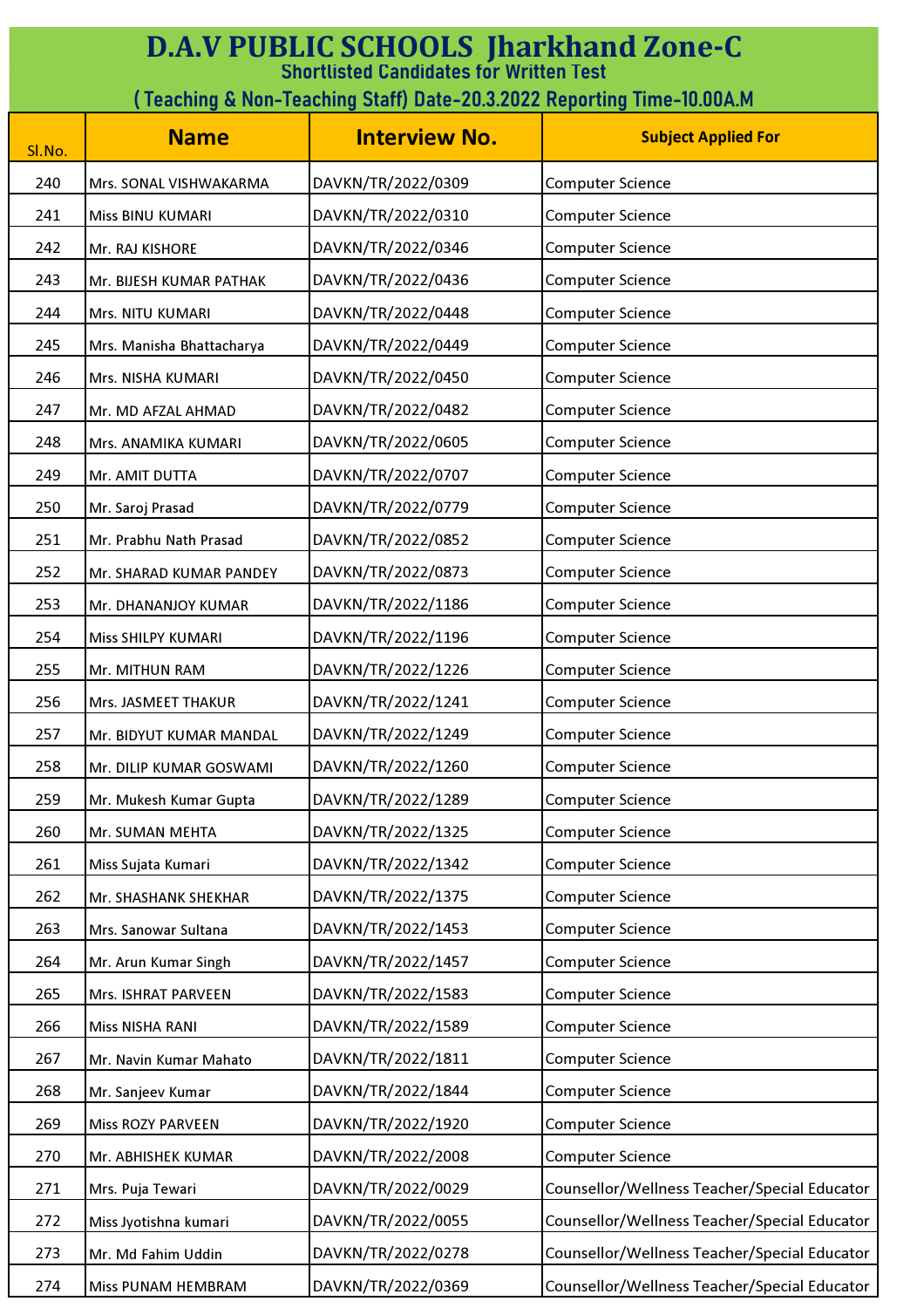| <b>D.A.V PUBLIC SCHOOLS Jharkhand Zone-C</b><br><b>Shortlisted Candidates for Written Test</b><br>(Teaching & Non-Teaching Staff) Date-20.3.2022 Reporting Time-10.00A.M |                          |                      |                                              |
|--------------------------------------------------------------------------------------------------------------------------------------------------------------------------|--------------------------|----------------------|----------------------------------------------|
| Sl.No.                                                                                                                                                                   | <b>Name</b>              | <b>Interview No.</b> | <b>Subject Applied For</b>                   |
| 275                                                                                                                                                                      | Mr. NIKHIL KUMAR         | DAVKN/TR/2022/0512   | Counsellor/Wellness Teacher/Special Educator |
| 276                                                                                                                                                                      | Mr. Md Anwarul Haque     | DAVKN/TR/2022/0646   | Counsellor/Wellness Teacher/Special Educator |
| 277                                                                                                                                                                      | Mr. SIBAPRASAD PATEL     | DAVKN/TR/2022/0777   | Counsellor/Wellness Teacher/Special Educator |
| 278                                                                                                                                                                      | Mrs. Vasundhara Vaidehi  | DAVKN/TR/2022/1225   | Counsellor/Wellness Teacher/Special Educator |
| 279                                                                                                                                                                      | Miss Riya Chakraborty    | DAVKN/TR/2022/1572   | Counsellor/Wellness Teacher/Special Educator |
| 280                                                                                                                                                                      | Mrs. Poonam Tiwary       | DAVKN/TR/2022/1699   | Counsellor/Wellness Teacher/Special Educator |
| 281                                                                                                                                                                      | Mr. BISHNU KUMAR DUBEY   | DAVKN/TR/2022/1719   | Counsellor/Wellness Teacher/Special Educator |
| 282                                                                                                                                                                      | Mrs. PUNAM KUMARI SHARMA | DAVKN/TR/2022/1750   | Counsellor/Wellness Teacher/Special Educator |
| 283                                                                                                                                                                      | Mr. VED PRAKASH          | DAVKN/TR/2022/1830   | Counsellor/Wellness Teacher/Special Educator |
| 284                                                                                                                                                                      | Miss MADHU BALA KUMARI   | DAVKN/TR/2022/1835   | Counsellor/Wellness Teacher/Special Educator |
| 285                                                                                                                                                                      | Mr. Chetan Agarwal       | DAVKN/TR/2022/0012   | Economics                                    |
| 286                                                                                                                                                                      | Mr. amar kumar           | DAVKN/TR/2022/0046   | Economics                                    |
| 287                                                                                                                                                                      | Mr. Samir Mukherjee      | DAVKN/TR/2022/0087   | Economics                                    |
| 288                                                                                                                                                                      | Mr. AMAN KUMAR JHA       | DAVKN/TR/2022/0123   | Economics                                    |
| 289                                                                                                                                                                      | Miss PUSPA KUMARI        | DAVKN/TR/2022/0249   | Economics                                    |
| 290                                                                                                                                                                      | Mr. SANTOSH KUMAR        | DAVKN/TR/2022/0292   | Economics                                    |
| 291                                                                                                                                                                      | Mr. BISWANATH DAS        | DAVKN/TR/2022/0302   | Economics                                    |
| 292                                                                                                                                                                      | Mrs. Rakhi Dubey         | DAVKN/TR/2022/0307   | Economics                                    |
| 293                                                                                                                                                                      | Mr. SHOBHNATH YADAV      | DAVKN/TR/2022/0521   | Economics                                    |
| 294                                                                                                                                                                      | Miss JAYA SINHA          | DAVKN/TR/2022/0797   | Economics                                    |
| 295                                                                                                                                                                      | Mrs. MOSARRAT JAHAN      | DAVKN/TR/2022/0867   | Economics                                    |
| 296                                                                                                                                                                      | Mr. RAHUL KUMAR          | DAVKN/TR/2022/0985   | Economics                                    |
| 297                                                                                                                                                                      | Mr. RAVI KANT TIWARY     | DAVKN/TR/2022/1017   | Economics                                    |
| 298                                                                                                                                                                      | Miss SHWETA KUMARI       | DAVKN/TR/2022/1139   | Economics                                    |
| 299                                                                                                                                                                      | Mrs. KUMARI NEHA SHARMA  | DAVKN/TR/2022/1183   | Economics                                    |
| 300                                                                                                                                                                      | Mrs. KALPANA KUMARI      | DAVKN/TR/2022/1207   | Economics                                    |
| 301                                                                                                                                                                      | Mrs. Pushpa Kumari       | DAVKN/TR/2022/1208   | Economics                                    |
| 302                                                                                                                                                                      | Mr. Umesh rajak          | DAVKN/TR/2022/1663   | Economics                                    |
| 303                                                                                                                                                                      | Mrs. ANJALI SINGH        | DAVKN/TR/2022/1863   | Economics                                    |
| 304                                                                                                                                                                      | Mr. Chandan Ghosh        | DAVKN/TR/2022/1975   | Economics                                    |
| 305                                                                                                                                                                      | Mrs. NEHA SINGH          | DAVKN/TR/2022/0007   | English                                      |
| 306                                                                                                                                                                      | <b>Miss ANKITA</b>       | DAVKN/TR/2022/0045   | English                                      |
| 307                                                                                                                                                                      | Mr. ANURADHA KUMARI      | DAVKN/TR/2022/0052   | English                                      |
| 308                                                                                                                                                                      | Miss ARCHANA SINGH       | DAVKN/TR/2022/0057   | English                                      |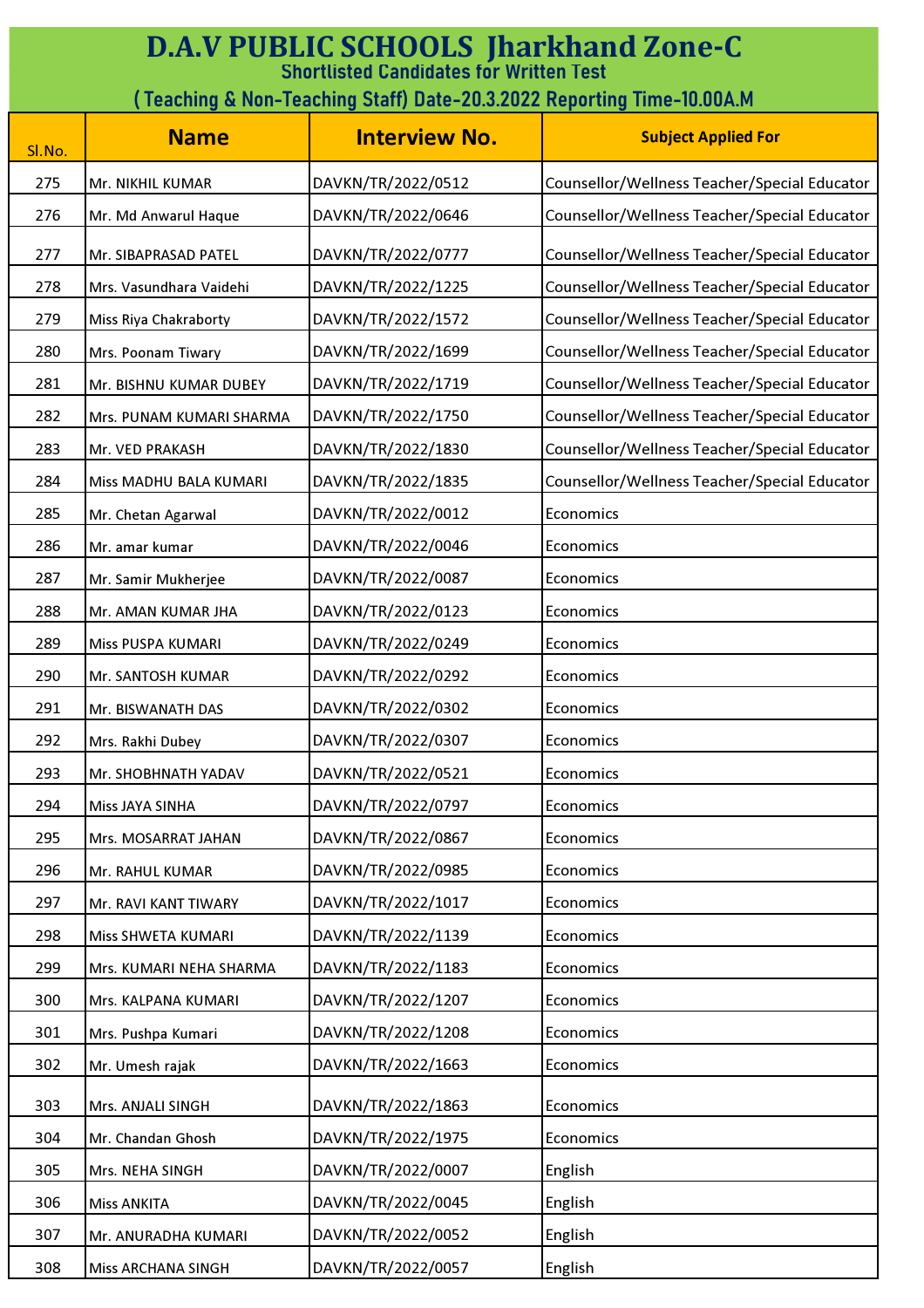| <b>D.A.V PUBLIC SCHOOLS Jharkhand Zone-C</b><br><b>Shortlisted Candidates for Written Test</b> |                                               |                      |                            |
|------------------------------------------------------------------------------------------------|-----------------------------------------------|----------------------|----------------------------|
| (Teaching & Non-Teaching Staff) Date-20.3.2022 Reporting Time-10.00A.M                         |                                               |                      |                            |
|                                                                                                | <b>Name</b>                                   | <b>Interview No.</b> | <b>Subject Applied For</b> |
| Sl.No.                                                                                         |                                               |                      |                            |
| 309                                                                                            | Miss Sonam Jha                                | DAVKN/TR/2022/0065   | English                    |
| 310                                                                                            | Mrs. HENA KAUSAR                              | DAVKN/TR/2022/0068   | English                    |
| 311                                                                                            | Mrs. Ria Singh                                | DAVKN/TR/2022/0075   | English                    |
| 312                                                                                            | Mr. KUMAR ANURAG                              | DAVKN/TR/2022/0076   | English                    |
| 313                                                                                            | Mrs. JYOTI KUMARI PANDIT                      | DAVKN/TR/2022/0082   | English                    |
| 314                                                                                            | Mrs. PRITI SHRIVASTAVA                        | DAVKN/TR/2022/0093   | English                    |
| 315                                                                                            | Mr. SHUBHAM CHANDRA PANDEY DAVKN/TR/2022/0098 |                      | English                    |
| 316                                                                                            | Miss AISHWARYA SINHA                          | DAVKN/TR/2022/0100   | English                    |
| 317                                                                                            | Mr. ABHISHEK ROY                              | DAVKN/TR/2022/0112   | English                    |
| 318                                                                                            | Mr. radha                                     | DAVKN/TR/2022/0115   | English                    |
| 319                                                                                            | Miss NAYANIKA CHAKRABORTY                     | DAVKN/TR/2022/0116   | English                    |
| 320                                                                                            | Mrs. SONAL SINGH                              | DAVKN/TR/2022/0122   | English                    |
| 321                                                                                            | Miss RUCHITA DUTTA                            | DAVKN/TR/2022/0124   | English                    |
| 322                                                                                            | Mr. MRINMOY PARAI                             | DAVKN/TR/2022/0129   | English                    |
| 323                                                                                            | Mrs. JUHI SRIVASTAV                           | DAVKN/TR/2022/0140   | English                    |
| 324                                                                                            | Mr. RAJIV KUMAR CHOUDHARY                     | DAVKN/TR/2022/0141   | English                    |
| 325                                                                                            | Mrs. Shivani Bhardwaj                         | DAVKN/TR/2022/0142   | English                    |
| 326                                                                                            | Miss DIVYA KUMARI                             | DAVKN/TR/2022/0143   | English                    |
| 327                                                                                            | Miss Ria Ghosh                                | DAVKN/TR/2022/0156   | English                    |
| 328                                                                                            | Miss SUSHMA SWEETY MINZ                       | DAVKN/TR/2022/0157   | English                    |
| 329                                                                                            | Mrs. Rajlaxmi Chatterjee                      | DAVKN/TR/2022/0165   | English                    |
| 330                                                                                            | Miss Manisha Kumari                           | DAVKN/TR/2022/0169   | English                    |
| 331                                                                                            | Miss Prakriti Kumari                          | DAVKN/TR/2022/0173   | English                    |
| 332                                                                                            | Mr. SUMIT KUMAR                               | DAVKN/TR/2022/0175   | English                    |
| 333                                                                                            | Miss RIA GHOSH                                | DAVKN/TR/2022/0177   | English                    |
| 334                                                                                            | Miss ARATI KARMAKAR                           | DAVKN/TR/2022/0178   | English                    |
| 335                                                                                            | Miss SNEHA CHATTERJEE                         | DAVKN/TR/2022/0192   | English                    |
| 336                                                                                            | Miss SOUMYA DIKSHA                            | DAVKN/TR/2022/0217   | English                    |
| 337                                                                                            | Mrs. NOU SINGHA                               | DAVKN/TR/2022/0224   | English                    |
| 338                                                                                            | Mrs. MOU SINGHA                               | DAVKN/TR/2022/0229   | English                    |
| 339                                                                                            | Mr. VIVEK KUMAR                               | DAVKN/TR/2022/0239   | English                    |
| 340                                                                                            | Mr. Ruchir Mrigendra                          | DAVKN/TR/2022/0247   | English                    |
| 341                                                                                            | Miss RUKHSAR PRAVEEN                          | DAVKN/TR/2022/0257   | English                    |
| 342                                                                                            | Miss ARPANA KUMARI                            | DAVKN/TR/2022/0262   | English                    |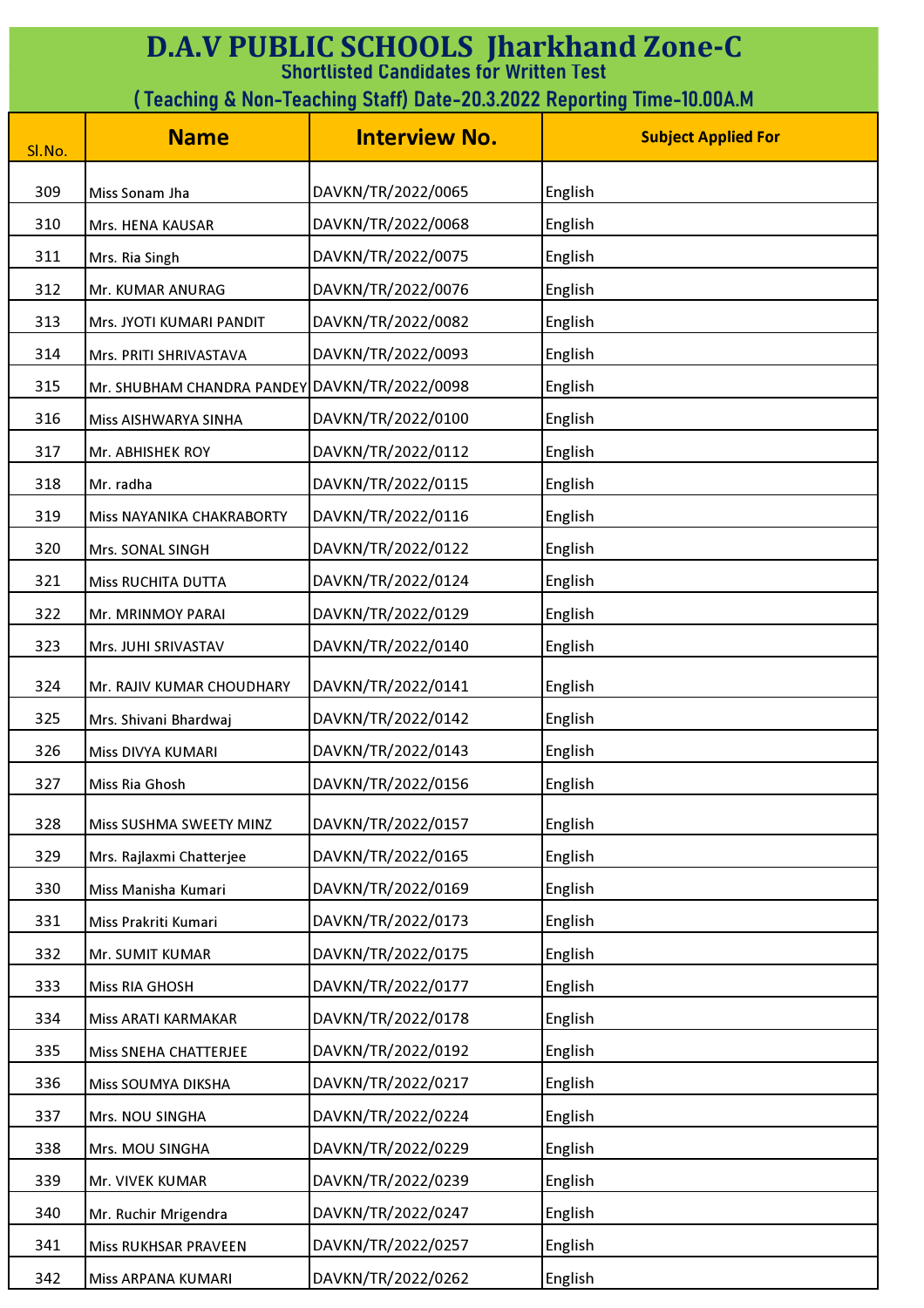| <b>D.A.V PUBLIC SCHOOLS Jharkhand Zone-C</b><br><b>Shortlisted Candidates for Written Test</b> |                            |                      |                            |
|------------------------------------------------------------------------------------------------|----------------------------|----------------------|----------------------------|
| ( Teaching & Non-Teaching Staff) Date-20.3.2022 Reporting Time-10.00A.M                        |                            |                      |                            |
| Sl.No.                                                                                         | <b>Name</b>                | <b>Interview No.</b> | <b>Subject Applied For</b> |
| 343                                                                                            | Miss PRIYA KARMAKAR        | DAVKN/TR/2022/0268   | English                    |
| 344                                                                                            | Miss Shivani Srivastava    | DAVKN/TR/2022/0280   | English                    |
| 345                                                                                            | Miss Moumi Chakraborty     | DAVKN/TR/2022/0284   | English                    |
| 346                                                                                            | Miss SOUMYA DAS            | DAVKN/TR/2022/0286   | English                    |
| 347                                                                                            | Mrs. Falguni Roy           | DAVKN/TR/2022/0299   | English                    |
| 348                                                                                            | Mrs. Neha Kumari           | DAVKN/TR/2022/0301   | English                    |
| 349                                                                                            | Miss VINEETA SINGH         | DAVKN/TR/2022/0305   | English                    |
| 350                                                                                            | <b>Miss TANAYA GANGULY</b> | DAVKN/TR/2022/0308   | English                    |
| 351                                                                                            | Mr. NITISH KUMAR SHARMA    | DAVKN/TR/2022/0321   | English                    |
|                                                                                                |                            |                      |                            |
| 352                                                                                            | Mrs. Chitra Shaw           | DAVKN/TR/2022/0333   | English                    |
| 353                                                                                            | Mr. HARSH BARDHAN          | DAVKN/TR/2022/0335   | English                    |
| 354                                                                                            | Mrs. PRATIBHA SINGH        | DAVKN/TR/2022/0340   | English                    |
| 355                                                                                            | Miss AMRITA KUMARI         | DAVKN/TR/2022/0341   | English                    |
| 356                                                                                            | Miss Shalini Priya         | DAVKN/TR/2022/0347   | English                    |
| 357                                                                                            | Mr. SAQUIB SALIM           | DAVKN/TR/2022/0355   | English                    |
| 358                                                                                            | Miss RINKI KUMARI SINGH    | DAVKN/TR/2022/0363   | English                    |
| 359                                                                                            | Miss MAHERA PARWEEN        | DAVKN/TR/2022/0385   | English                    |
| 360                                                                                            | Mr. Manoj Kumar            | DAVKN/TR/2022/0388   | English                    |
| 361                                                                                            | Miss NEHA ALAM             | DAVKN/TR/2022/0389   | English                    |
| 362                                                                                            | Mrs. MOHSINA EQUBAL        | DAVKN/TR/2022/0391   | English                    |
| 363                                                                                            | Mrs. RUBY SHARMA           | DAVKN/TR/2022/0401   | English                    |
| 364                                                                                            | Mrs. JAYSHREE SARKAR DEY   | DAVKN/TR/2022/0431   | English                    |
| 365                                                                                            | Mr. BINOD KUMAR VERMA      | DAVKN/TR/2022/0452   | English                    |
| 366                                                                                            | Mr. ANIMESH SINHA          | DAVKN/TR/2022/0518   | English                    |
| 367                                                                                            | Miss Pinku Goswami         | DAVKN/TR/2022/0544   | English                    |
| 368                                                                                            | Miss PRIYA MARIA TUDU      | DAVKN/TR/2022/0553   | English                    |
| 369                                                                                            | Mrs. VIJAYLAXMI SINHA      | DAVKN/TR/2022/0592   | English                    |
| 370                                                                                            | Miss Reshmi Sen            | DAVKN/TR/2022/0615   | English                    |
| 371                                                                                            | Miss SWATI SINHA           | DAVKN/TR/2022/0637   | English                    |
| 372                                                                                            | Mrs. SMRITI DUTTA          | DAVKN/TR/2022/0651   | English                    |
| 373                                                                                            | Mrs. DEEPSHIKHA            | DAVKN/TR/2022/0661   | English                    |
| 374                                                                                            | Miss PUJA KUMBHAKAR        | DAVKN/TR/2022/0662   | English                    |
| 375                                                                                            | Miss PROTUSHA MUKHERJEE    | DAVKN/TR/2022/0663   | English                    |
| 376                                                                                            | Miss SHIKHA KUMARI         | DAVKN/TR/2022/0677   | English                    |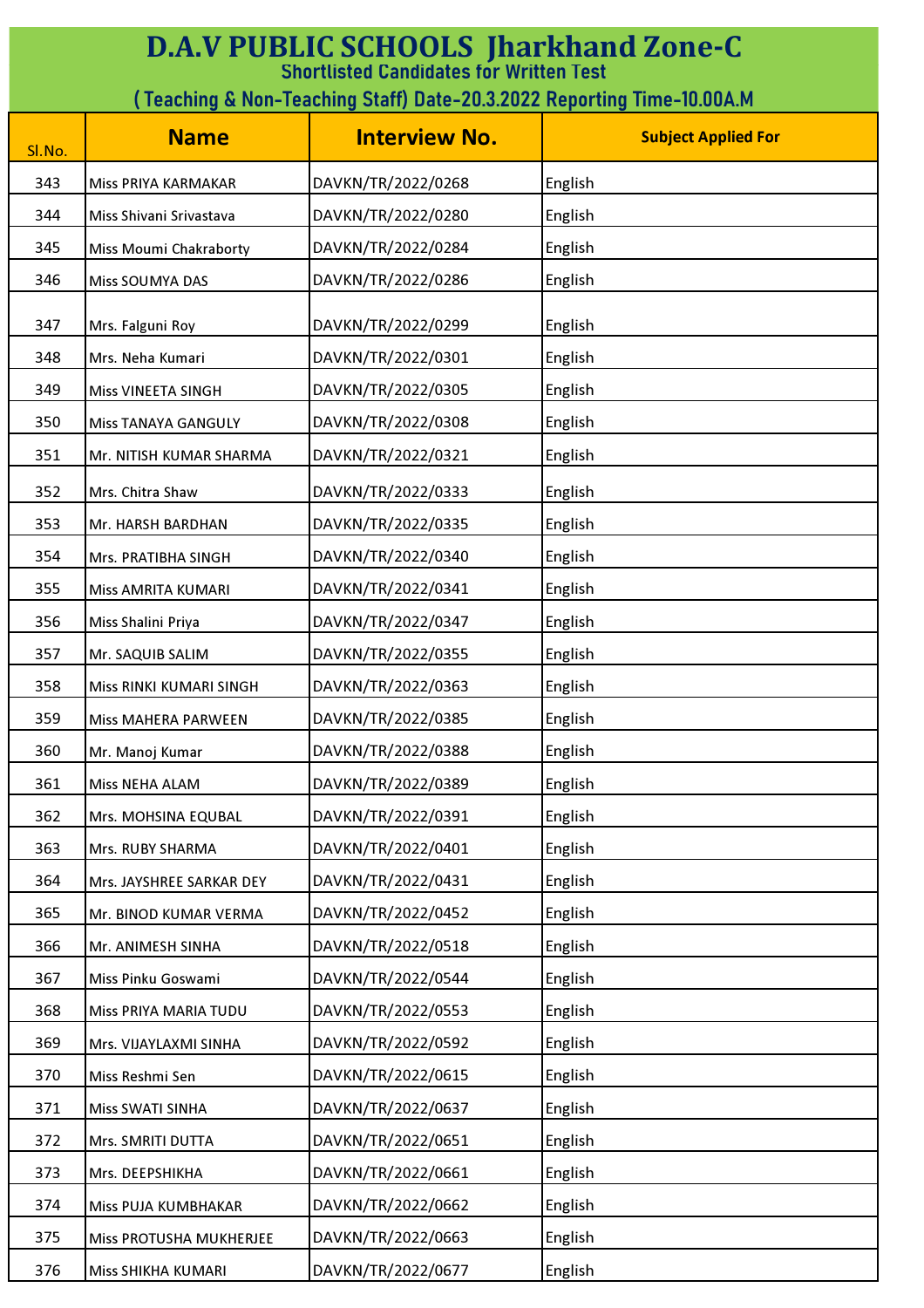| <b>D.A.V PUBLIC SCHOOLS Jharkhand Zone-C</b><br><b>Shortlisted Candidates for Written Test</b> |                            |                      |                            |
|------------------------------------------------------------------------------------------------|----------------------------|----------------------|----------------------------|
| ( Teaching & Non-Teaching Staff) Date-20.3.2022 Reporting Time-10.00A.M                        |                            |                      |                            |
| Sl.No.                                                                                         | <b>Name</b>                | <b>Interview No.</b> | <b>Subject Applied For</b> |
| 377                                                                                            | Miss Gulafshan             | DAVKN/TR/2022/0678   | English                    |
| 378                                                                                            | Mr. Vivek kumar mahato     | DAVKN/TR/2022/0683   | English                    |
| 379                                                                                            | <b>Miss KOMAL KOUR</b>     | DAVKN/TR/2022/0693   | English                    |
| 380                                                                                            | Miss CHITTARUPA SINHA      | DAVKN/TR/2022/0694   | English                    |
| 381                                                                                            | Miss Namrata Bhattacharjee | DAVKN/TR/2022/0717   | English                    |
| 382                                                                                            | <b>Miss SURUCHI KUMARI</b> | DAVKN/TR/2022/0724   | English                    |
| 383                                                                                            | Mr. GAUTAM GUPTA           | DAVKN/TR/2022/0730   | English                    |
| 384                                                                                            | Mrs. PAYAL MUKHERJEE       | DAVKN/TR/2022/0734   | English                    |
| 385                                                                                            | Miss DEEPSHIKHA PANDA      | DAVKN/TR/2022/0760   | English                    |
| 386                                                                                            | Miss KUMARI PRIYANKA       | DAVKN/TR/2022/0775   | English                    |
| 387                                                                                            | Mr. RAJEEV KUMAR YADAV     | DAVKN/TR/2022/0801   | English                    |
| 388                                                                                            | Miss NIVEDITA SHARMA       | DAVKN/TR/2022/0813   | English                    |
| 389                                                                                            | Mrs. NEHA PRASAD           | DAVKN/TR/2022/0815   | English                    |
| 390                                                                                            | Mrs. DULARI KUMARI         | DAVKN/TR/2022/0821   | English                    |
| 391                                                                                            | Mrs. MOUMITA BANERJEE      | DAVKN/TR/2022/0840   | English                    |
| 392                                                                                            | Miss Sunita Rana           | DAVKN/TR/2022/0851   | English                    |
| 393                                                                                            | Mrs. KUMARI NIDHI          | DAVKN/TR/2022/0853   | English                    |
| 394                                                                                            | Mrs. Bandana Kar           | DAVKN/TR/2022/0862   | English                    |
| 395                                                                                            | Mrs. POULOMI MUKHERJEE     | DAVKN/TR/2022/0871   | English                    |
| 396                                                                                            | Mrs. Akanksha Sinha        | DAVKN/TR/2022/0883   | English                    |
| 397                                                                                            | Mr. MIHIR KUMAR JHA        | DAVKN/TR/2022/0886   | English                    |
| 398                                                                                            | Mr. Prabhat Kumar Shukla   | DAVKN/TR/2022/0888   | English                    |
| 399                                                                                            | Mrs. SURJIT KOUR           | DAVKN/TR/2022/0897   | English                    |
| 400                                                                                            | Miss Shivani Bhardwaj      | DAVKN/TR/2022/0903   | English                    |
| 401                                                                                            | Mrs. Sony kumari           | DAVKN/TR/2022/0907   | English                    |
| 402                                                                                            | Mrs. Sunita Rani           | DAVKN/TR/2022/0941   | English                    |
| 403                                                                                            | Mrs. PINKY KUMARI          | DAVKN/TR/2022/0948   | English                    |
| 404                                                                                            | Mrs. RATNAPRIYA ROY        | DAVKN/TR/2022/0961   | English                    |
| 405                                                                                            | Miss ARIFA KHATOON         | DAVKN/TR/2022/0987   | English                    |
| 406                                                                                            | Mrs. JAGRITI KUMARI        | DAVKN/TR/2022/1001   | English                    |
| 407                                                                                            | Miss Sabnam Jahan          | DAVKN/TR/2022/1005   | English                    |
| 408                                                                                            | Mr. FATIK DAS              | DAVKN/TR/2022/1007   | English                    |
| 409                                                                                            | Miss ANJU PRASAD           | DAVKN/TR/2022/1011   | English                    |
| 410                                                                                            | Mr. PRIYANGSU RANJAN PATRA | DAVKN/TR/2022/1012   | English                    |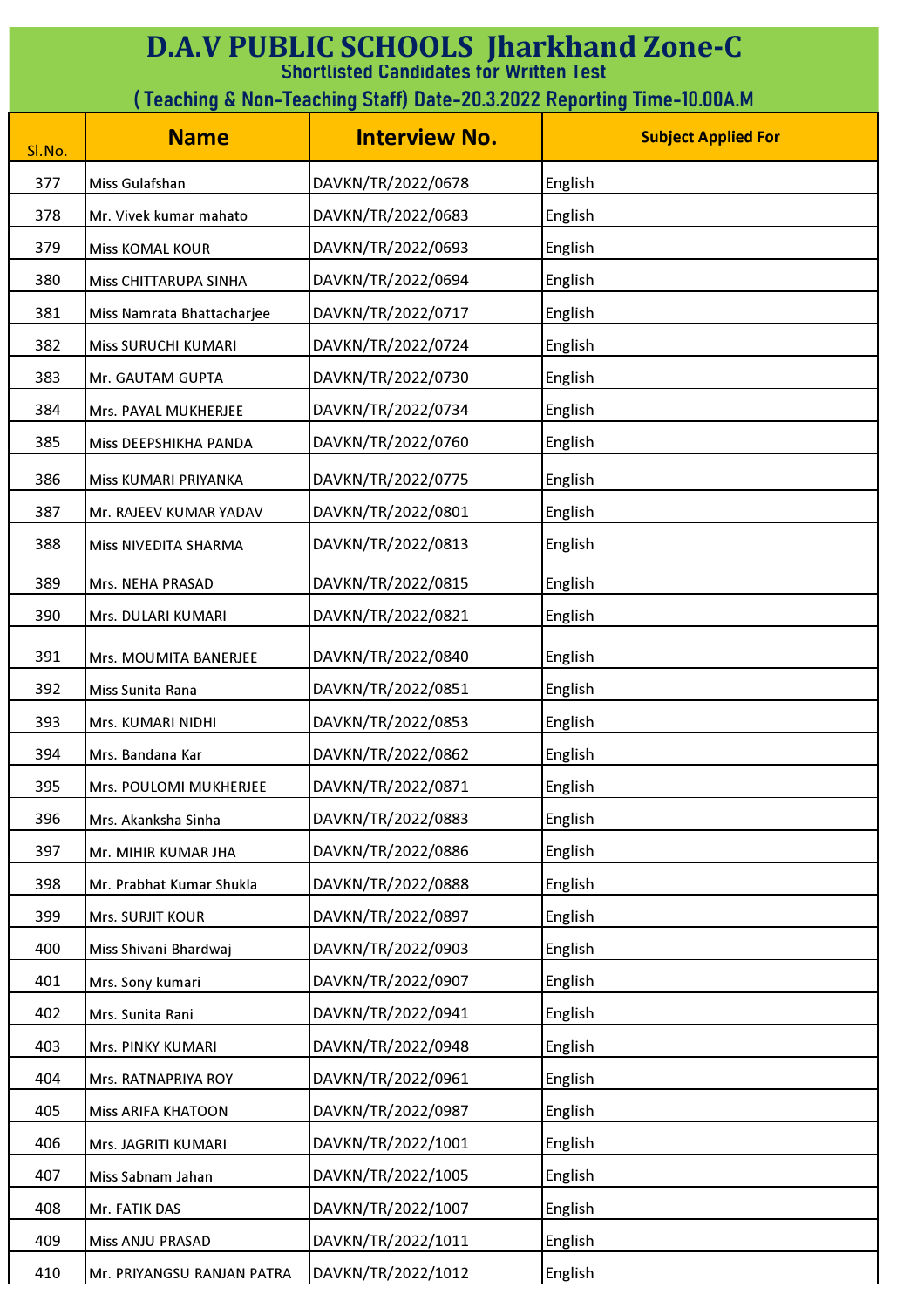| <b>D.A.V PUBLIC SCHOOLS Jharkhand Zone-C</b><br><b>Shortlisted Candidates for Written Test</b> |                                                                        |                      |                            |  |
|------------------------------------------------------------------------------------------------|------------------------------------------------------------------------|----------------------|----------------------------|--|
|                                                                                                | (Teaching & Non-Teaching Staff) Date-20.3.2022 Reporting Time-10.00A.M |                      |                            |  |
| Sl.No.                                                                                         | <b>Name</b>                                                            | <b>Interview No.</b> | <b>Subject Applied For</b> |  |
| 411                                                                                            | <b>Miss MUNMUN DAS</b>                                                 | DAVKN/TR/2022/1015   | English                    |  |
| 412                                                                                            | Mr. SHUBHAM                                                            | DAVKN/TR/2022/1019   | English                    |  |
| 413                                                                                            | Mr. MD TABREZ ALAM                                                     | DAVKN/TR/2022/1022   | English                    |  |
| 414                                                                                            | Mr. AJAY NANDAN                                                        | DAVKN/TR/2022/1033   | English                    |  |
| 415                                                                                            | Mrs. Prity Kumari                                                      | DAVKN/TR/2022/1052   | English                    |  |
| 416                                                                                            | Miss PRIYANKA KUMARI                                                   | DAVKN/TR/2022/1060   | English                    |  |
| 417                                                                                            | Mr. KALYAN KUMAR SARKAR                                                | DAVKN/TR/2022/1061   | English                    |  |
| 418                                                                                            | <b>Miss RIA DAS</b>                                                    | DAVKN/TR/2022/1062   | English                    |  |
| 419                                                                                            | Miss PRIYA KUMARI                                                      | DAVKN/TR/2022/1066   | English                    |  |
| 420                                                                                            | Mrs. RUPA KUMARI                                                       | DAVKN/TR/2022/1073   | English                    |  |
| 421                                                                                            | Mr. ABHISHEK CHAKRABORTY                                               | DAVKN/TR/2022/1086   | English                    |  |
| 422                                                                                            | Mrs. ASHWINI KUMARI                                                    | DAVKN/TR/2022/1088   | English                    |  |
| 423                                                                                            | Miss KHUSHBOO KUMARI                                                   | DAVKN/TR/2022/1091   | English                    |  |
| 424                                                                                            | Mr. ASHUTOSH KUMAR                                                     | DAVKN/TR/2022/1099   | English                    |  |
| 425                                                                                            | Mr. BABLU RAJAK                                                        | DAVKN/TR/2022/1101   | English                    |  |
| 426                                                                                            | Mr. RAJ KUMAR BANDYOPADHYAY DAVKN/TR/2022/1104                         |                      | English                    |  |
| 427                                                                                            | Mr. MD EKRAM                                                           | DAVKN/TR/2022/1110   | English                    |  |
| 428                                                                                            | <b>Miss ASHA PANDEY</b>                                                | DAVKN/TR/2022/1111   | English                    |  |
| 429                                                                                            | Mrs. PRIYANKA KUMARI                                                   | DAVKN/TR/2022/1116   | English                    |  |
| 430                                                                                            | Miss SONALI SONAM                                                      | DAVKN/TR/2022/1123   | English                    |  |
| 431                                                                                            | Mr. UTPAL SINHA MAHAPATRA                                              | DAVKN/TR/2022/1125   | English                    |  |
| 432                                                                                            | <b>Miss AMRITA SINGH</b>                                               | DAVKN/TR/2022/1133   | English                    |  |
| 433                                                                                            | Mr. SUMIT SINHA                                                        | DAVKN/TR/2022/1135   | English                    |  |
| 434                                                                                            | Mr. RITWIK RAJ                                                         | DAVKN/TR/2022/1142   | English                    |  |
| 435                                                                                            | Miss Shayoni Sarkar                                                    | DAVKN/TR/2022/1147   | English                    |  |
| 436                                                                                            | Miss ADITI SINGH                                                       | DAVKN/TR/2022/1156   | English                    |  |
| 437                                                                                            | <b>Miss TRISHALLA SHETTY</b>                                           | DAVKN/TR/2022/1166   | English                    |  |
| 438                                                                                            | Miss Arshi Parween                                                     | DAVKN/TR/2022/1174   | English                    |  |
| 439                                                                                            | Mr. SHUBHANSHU PATHAK                                                  | DAVKN/TR/2022/1177   | English                    |  |
| 440                                                                                            | Miss SABITA SINHA                                                      | DAVKN/TR/2022/1180   | English                    |  |
| 441                                                                                            | Mrs. GARGEE BANERJEE                                                   | DAVKN/TR/2022/1188   | English                    |  |
| 442                                                                                            | Mr. KOUSHIK BANERJEE                                                   | DAVKN/TR/2022/1195   | English                    |  |
| 443                                                                                            | Miss SHYAMLI RANJAN SINGH                                              | DAVKN/TR/2022/1198   | English                    |  |
| 444                                                                                            | Miss KALPANA KUMARI                                                    | DAVKN/TR/2022/1201   | English                    |  |
| 445                                                                                            | Mr. MUKESH KUMAR MAHATO                                                | DAVKN/TR/2022/1212   | English                    |  |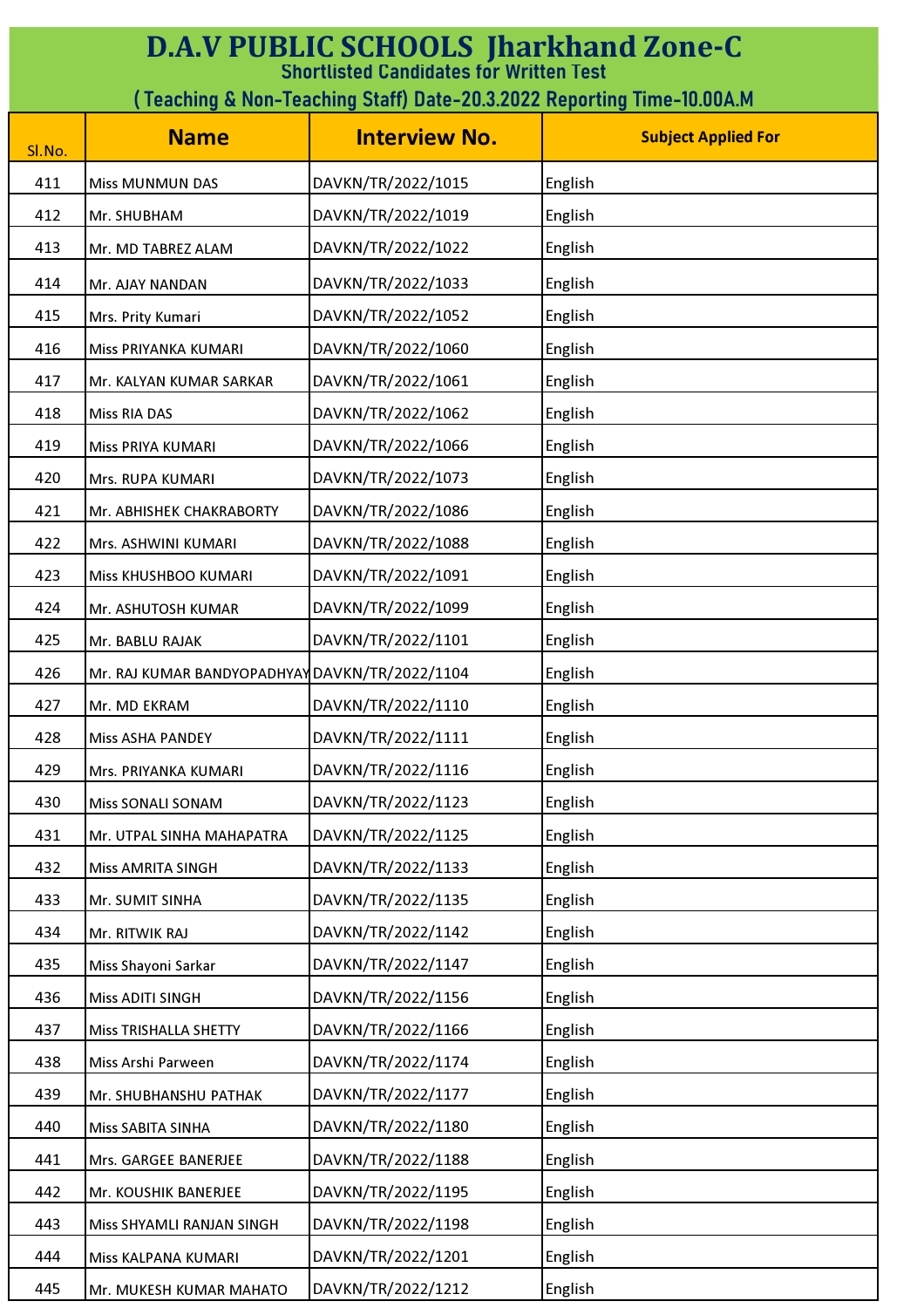| <b>D.A.V PUBLIC SCHOOLS Jharkhand Zone-C</b><br><b>Shortlisted Candidates for Written Test</b> |                                                                        |                      |                            |  |
|------------------------------------------------------------------------------------------------|------------------------------------------------------------------------|----------------------|----------------------------|--|
|                                                                                                | (Teaching & Non-Teaching Staff) Date-20.3.2022 Reporting Time-10.00A.M |                      |                            |  |
| SI.No.                                                                                         | <b>Name</b>                                                            | <b>Interview No.</b> | <b>Subject Applied For</b> |  |
| 446                                                                                            | Mrs. PRIYANKA GOSWAMI                                                  | DAVKN/TR/2022/1217   | English                    |  |
| 447                                                                                            | Mrs. SUMAN KUMARI                                                      | DAVKN/TR/2022/1218   | English                    |  |
| 448                                                                                            | Miss Shruti Kedia                                                      | DAVKN/TR/2022/1228   | English                    |  |
| 449                                                                                            | Miss RAKSHA AGARWAL                                                    | DAVKN/TR/2022/1239   | English                    |  |
| 450                                                                                            | Mrs. Sunita Saw                                                        | DAVKN/TR/2022/1243   | English                    |  |
| 451                                                                                            | Mr. DINESH PRASAD VERMA                                                | DAVKN/TR/2022/1246   | English                    |  |
| 452                                                                                            | Miss Neelam Kumari                                                     | DAVKN/TR/2022/1250   | English                    |  |
| 453                                                                                            | Mr. SISIR PANJA                                                        | DAVKN/TR/2022/1252   | English                    |  |
| 454                                                                                            | Miss PRIYA DUTTA                                                       | DAVKN/TR/2022/1255   | English                    |  |
| 455                                                                                            | Miss SARITA KUMARI                                                     | DAVKN/TR/2022/1257   | English                    |  |
| 456                                                                                            | Mr. SHIVAM KUMAR                                                       | DAVKN/TR/2022/1272   | English                    |  |
| 457                                                                                            | Mr. MD JANNESAR ANWAR                                                  | DAVKN/TR/2022/1273   | English                    |  |
| 458                                                                                            | Miss ASHA SINGH                                                        | DAVKN/TR/2022/1283   | English                    |  |
| 459                                                                                            | Mr. Sanjeev Kumar                                                      | DAVKN/TR/2022/1293   | English                    |  |
| 460                                                                                            | Mrs. PIYALI RAJAK                                                      | DAVKN/TR/2022/1313   | English                    |  |
| 461                                                                                            | Mrs. Sanchari Chatterjee                                               | DAVKN/TR/2022/1315   | English                    |  |
| 462                                                                                            | Mrs. BULTI SHAW                                                        | DAVKN/TR/2022/1322   | English                    |  |
| 463                                                                                            | Miss Munmun choubey                                                    | DAVKN/TR/2022/1323   | English                    |  |
| 464                                                                                            | Miss Riya Agrawal                                                      | DAVKN/TR/2022/1329   | English                    |  |
| 465                                                                                            | Mr. SUMIT GHOSAL                                                       | DAVKN/TR/2022/1333   | English                    |  |
| 466                                                                                            | Miss SWAYTA KUMARI                                                     | DAVKN/TR/2022/1340   | English                    |  |
| 467                                                                                            | Miss Lakshmi Kumari                                                    | DAVKN/TR/2022/1342   | English                    |  |
| 468                                                                                            | <b>Miss SAVITRI</b>                                                    | DAVKN/TR/2022/1345   | English                    |  |
| 469                                                                                            | Mrs. NEHA AMBASTHA                                                     | DAVKN/TR/2022/1352   | English                    |  |
| 470                                                                                            | Mrs. Riti jha                                                          | DAVKN/TR/2022/1362   | English                    |  |
| 471                                                                                            | Mrs. INDU CHOUBEY                                                      | DAVKN/TR/2022/1377   | English                    |  |
| 472                                                                                            | Miss RIYA KUMARI                                                       | DAVKN/TR/2022/1396   | English                    |  |
| 473                                                                                            | Miss Puja Kumari                                                       | DAVKN/TR/2022/1411   | English                    |  |
| 474                                                                                            | Mr. SANTANU MAITY                                                      | DAVKN/TR/2022/1414   | English                    |  |
| 475                                                                                            | Mrs. PRAYRNA VISHWAKARMA                                               | DAVKN/TR/2022/1420   | English                    |  |
| 476                                                                                            | Mr. RAVI SHANKAR KUMAR                                                 | DAVKN/TR/2022/1422   | English                    |  |
| 477                                                                                            | Miss DEEPA KUMARI                                                      | DAVKN/TR/2022/1425   | English                    |  |
| 478                                                                                            | Mr. MD SHADAB ANSARI                                                   | DAVKN/TR/2022/1426   | English                    |  |
| 479                                                                                            | Mr. AMIT KUMAR SONI                                                    | DAVKN/TR/2022/1436   | English                    |  |
| 480                                                                                            | Mrs. PREETI KUMARI                                                     | DAVKN/TR/2022/1442   | English                    |  |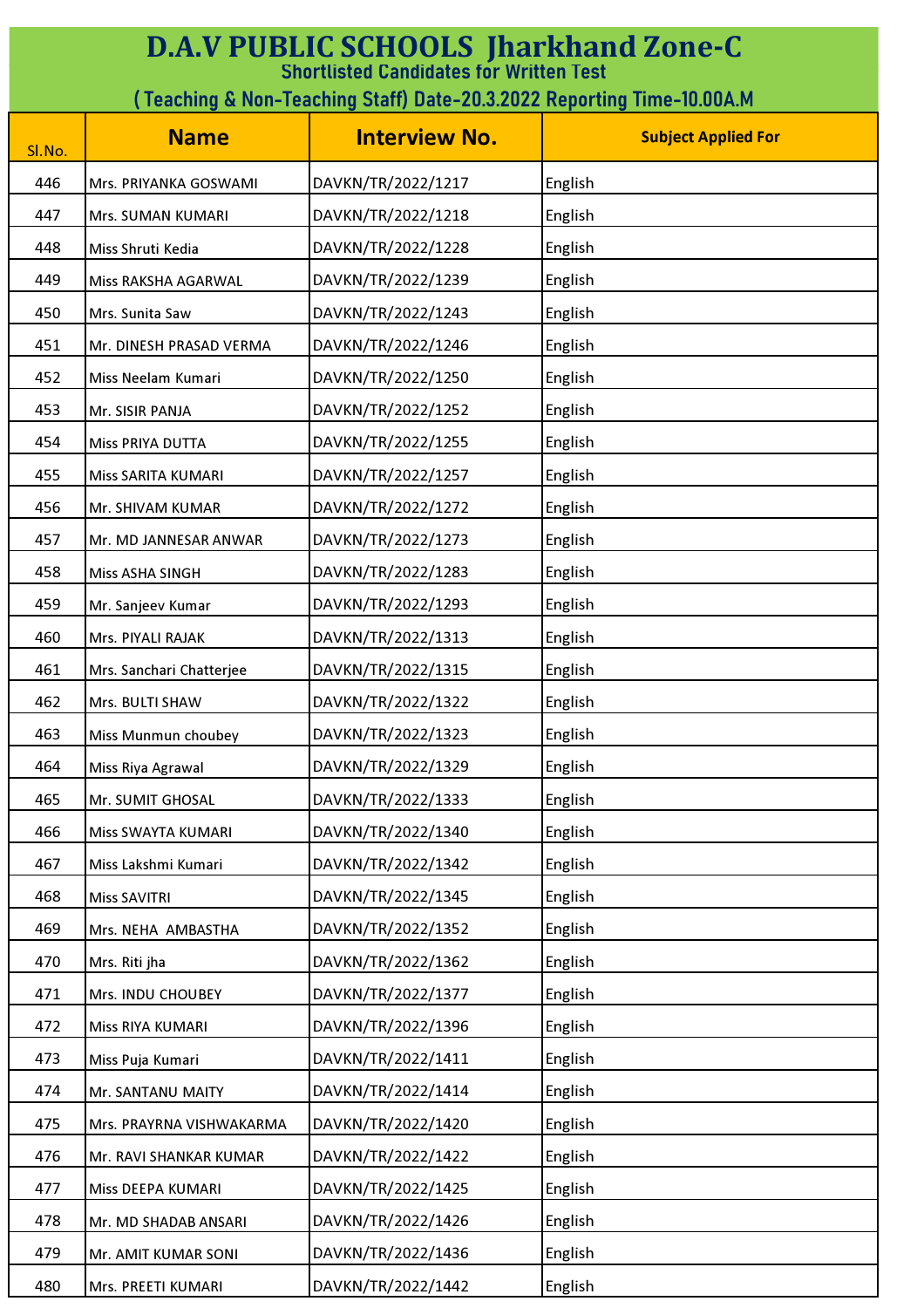| <b>D.A.V PUBLIC SCHOOLS Jharkhand Zone-C</b><br><b>Shortlisted Candidates for Written Test</b> |                                                                         |                      |                            |  |
|------------------------------------------------------------------------------------------------|-------------------------------------------------------------------------|----------------------|----------------------------|--|
|                                                                                                | ( Teaching & Non-Teaching Staff) Date-20.3.2022 Reporting Time-10.00A.M |                      |                            |  |
| Sl.No.                                                                                         | <b>Name</b>                                                             | <b>Interview No.</b> | <b>Subject Applied For</b> |  |
| 481                                                                                            | Mr. Ravi Shankar                                                        | DAVKN/TR/2022/1445   | English                    |  |
| 482                                                                                            | Mr. Souvik Chakraborty                                                  | DAVKN/TR/2022/1448   | English                    |  |
| 483                                                                                            | Mr. SATISH KUMAR                                                        | DAVKN/TR/2022/1451   | English                    |  |
| 484                                                                                            | Mrs. MOUSUMI NAYAK                                                      | DAVKN/TR/2022/1452   | English                    |  |
| 485                                                                                            | Miss SHRUTI SHREYA                                                      | DAVKN/TR/2022/1456   | English                    |  |
| 486                                                                                            | Mrs. Neetu Chawaria                                                     | DAVKN/TR/2022/1459   | English                    |  |
| 487                                                                                            | Mr. SUJIT SAHOO                                                         | DAVKN/TR/2022/1466   | English                    |  |
| 488                                                                                            | Mr. RAMKRISHNA CHATTERJEE                                               | DAVKN/TR/2022/1470   | English                    |  |
| 489                                                                                            | <b>Miss SWATI RANI</b>                                                  | DAVKN/TR/2022/1476   | English                    |  |
| 490                                                                                            | Mrs. ABHILASHA KUMARI                                                   | DAVKN/TR/2022/1482   | English                    |  |
| 491                                                                                            | Mr. Biplab Das                                                          | DAVKN/TR/2022/1518   | English                    |  |
| 492                                                                                            | Mrs. anisha kumari                                                      | DAVKN/TR/2022/1520   | English                    |  |
| 493                                                                                            | Mrs. TINKU DUTTA                                                        | DAVKN/TR/2022/1568   | English                    |  |
| 494                                                                                            | Mrs. MANISH KUMAR                                                       | DAVKN/TR/2022/1634   | English                    |  |
| 495                                                                                            | Miss KUMARI RINKU MAJEE                                                 | DAVKN/TR/2022/1659   | English                    |  |
| 496                                                                                            | Mrs. Sriparna Ray Samanta                                               | DAVKN/TR/2022/1695   | English                    |  |
| 497                                                                                            | Miss Guriya kumari                                                      | DAVKN/TR/2022/1701   | English                    |  |
| 498                                                                                            | <b>Miss NANDINI SINGH</b>                                               | DAVKN/TR/2022/1707   | English                    |  |
| 499                                                                                            | Mrs. BULU KUMARI                                                        | DAVKN/TR/2022/1708   | English                    |  |
| 500                                                                                            | Mr. Kaushal kishore                                                     | DAVKN/TR/2022/1709   | English                    |  |
| 501                                                                                            | Miss Naaz Aftab                                                         | DAVKN/TR/2022/1727   | English                    |  |
| 502                                                                                            | Miss Akanksha Singh                                                     | DAVKN/TR/2022/1769   | English                    |  |
| 503                                                                                            | Mr. PRAVEEN KUMAR RANJAN                                                | DAVKN/TR/2022/1773   | English                    |  |
| 504                                                                                            | Miss ANAMIKA KUMARI SAHAY                                               | DAVKN/TR/2022/1780   | English                    |  |
| 505                                                                                            | Miss SONALI SHREYA                                                      | DAVKN/TR/2022/1798   | English                    |  |
| 506                                                                                            | Miss SHILPA SARKAR                                                      | DAVKN/TR/2022/1816   | English                    |  |
| 507                                                                                            | Mrs. JHA POOJA MAHADEO                                                  | DAVKN/TR/2022/1821   | English                    |  |
| 508                                                                                            | Mr. Premjeet                                                            | DAVKN/TR/2022/1831   | English                    |  |
| 509                                                                                            | Mr. CHHOTU KUMAR                                                        | DAVKN/TR/2022/1852   | English                    |  |
| 510                                                                                            | Miss Sharbani Saha                                                      | DAVKN/TR/2022/1856   | English                    |  |
| 511                                                                                            | Mrs. Arpana Sinha                                                       | DAVKN/TR/2022/1873   | English                    |  |
| 512                                                                                            | Miss Tanushree Banerjee                                                 | DAVKN/TR/2022/1885   | English                    |  |
| 513                                                                                            | Mr. Md Nouman Alam                                                      | DAVKN/TR/2022/1890   | English                    |  |
| 514                                                                                            | Miss SWETA SINGH                                                        | DAVKN/TR/2022/1910   | English                    |  |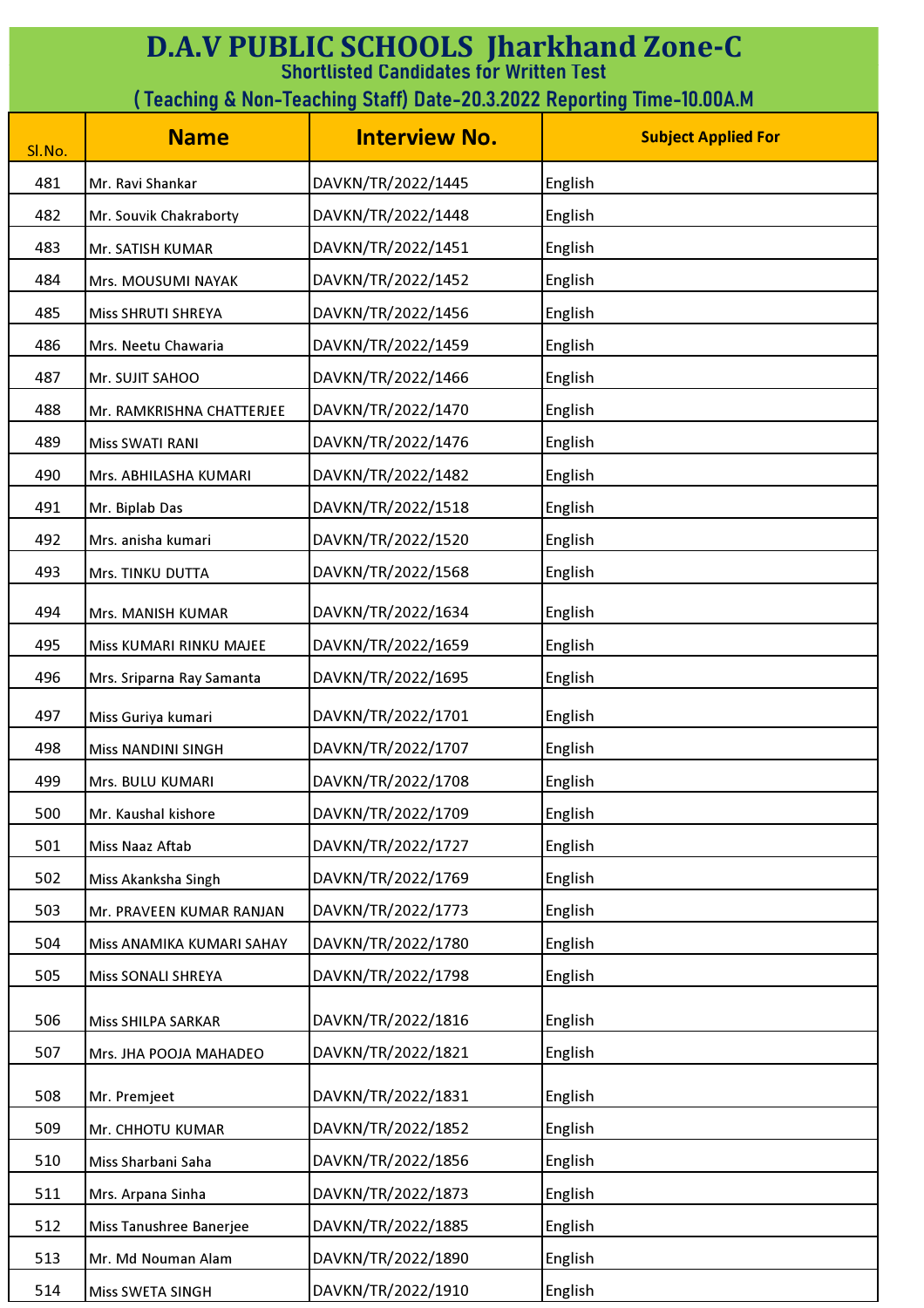| <b>D.A.V PUBLIC SCHOOLS Jharkhand Zone-C</b><br><b>Shortlisted Candidates for Written Test</b> |                                                                         |                      |                            |  |
|------------------------------------------------------------------------------------------------|-------------------------------------------------------------------------|----------------------|----------------------------|--|
|                                                                                                | ( Teaching & Non-Teaching Staff) Date-20.3.2022 Reporting Time-10.00A.M |                      |                            |  |
| Sl.No.                                                                                         | <b>Name</b>                                                             | <b>Interview No.</b> | <b>Subject Applied For</b> |  |
| 515                                                                                            | Miss PREETI SHARMA                                                      | DAVKN/TR/2022/1928   | English                    |  |
| 516                                                                                            | Miss PAYEL MUKHERJEE                                                    | DAVKN/TR/2022/1949   | English                    |  |
| 517                                                                                            | Mr. BIPIN RANJAN TIWARY                                                 | DAVKN/TR/2022/1954   | English                    |  |
| 518                                                                                            | Miss KHUSHBU KUMARI                                                     | DAVKN/TR/2022/1961   | English                    |  |
| 519                                                                                            | Mr. ABHINAY KANT                                                        | DAVKN/TR/2022/1987   | English                    |  |
| 520                                                                                            | Mr. Nabarun Sengupta                                                    | DAVKN/TR/2022/1998   | English                    |  |
| 521                                                                                            | Mrs. Jayeta Das                                                         | DAVKN/TR/2022/2009   | English                    |  |
| 522                                                                                            | Mr. Kajal Kumar Roy                                                     | DAVKN/TR/2022/2011   | English                    |  |
| 523                                                                                            | Miss SHILPI KUMARI                                                      | DAVKN/TR/2022/2014   | English                    |  |
| 524                                                                                            | Mrs. REENA KUMARI                                                       | DAVKN/TR/2022/2031   | English                    |  |
| 525                                                                                            | Mr. Subham paul                                                         | DAVKN/TR/2022/2037   | English                    |  |
| 526                                                                                            | Miss DOLLY KUMARI                                                       | DAVKN/TR/2022/2053   | English                    |  |
| 527                                                                                            | Mrs. Manisha Bharti                                                     | DAVKN/TR/2022/0027   | General Science(PCB & PCM) |  |
| 528                                                                                            | Mr. SUMIT KUMAR                                                         | DAVKN/TR/2022/0078   | General Science(PCB & PCM) |  |
| 529                                                                                            | <b>Miss POONAM PRIYA</b>                                                | DAVKN/TR/2022/0088   | General Science(PCB & PCM) |  |
| 530                                                                                            | Mr. SHUBHAM CHANDRA PANDEY DAVKN/TR/2022/0108                           |                      | General Science(PCB & PCM) |  |
| 531                                                                                            | Mrs. SHWETA KUMARI                                                      | DAVKN/TR/2022/0121   | General Science(PCB & PCM) |  |
| 532                                                                                            | Mr. TAUHID ALAM                                                         | DAVKN/TR/2022/0168   | General Science(PCB & PCM) |  |
| 533                                                                                            | Mrs. RESHMA MAHANTY                                                     | DAVKN/TR/2022/0189   | General Science(PCB & PCM) |  |
| 534                                                                                            | Miss SWEETY DAS                                                         | DAVKN/TR/2022/0206   | General Science(PCB & PCM) |  |
| 535                                                                                            | Miss PUSHPLATA KUMARI                                                   | DAVKN/TR/2022/0207   | General Science(PCB & PCM) |  |
| 536                                                                                            | Mrs. MADHUMITA PANDEY                                                   | DAVKN/TR/2022/0212   | General Science(PCB & PCM) |  |
| 537                                                                                            | Mrs. Puja Kumari Gon                                                    | DAVKN/TR/2022/0314   | General Science(PCB & PCM) |  |
| 538                                                                                            | Mrs. TANUJA KUMARI PRADHAN                                              | DAVKN/TR/2022/0318   | General Science(PCB & PCM) |  |
| 539                                                                                            | Mr. BINOD KUMAR GORAIN                                                  | DAVKN/TR/2022/0326   | General Science(PCB & PCM) |  |
| 540                                                                                            | Mrs. VISHAKHA TIWARI                                                    | DAVKN/TR/2022/0338   | General Science(PCB & PCM) |  |
| 541                                                                                            | Miss DIBYA DAS                                                          | DAVKN/TR/2022/0366   | General Science(PCB & PCM) |  |
| 542                                                                                            | Mr. MILAN CHAR                                                          | DAVKN/TR/2022/0390   | General Science(PCB & PCM) |  |
| 543                                                                                            | Miss Surabhi                                                            | DAVKN/TR/2022/0392   | General Science(PCB & PCM) |  |
| 544                                                                                            | Mr. SANJAY KUMAR MANDAL                                                 | DAVKN/TR/2022/0410   | General Science(PCB & PCM) |  |
| 545                                                                                            | Mrs. RINA SINGH                                                         | DAVKN/TR/2022/0439   | General Science(PCB & PCM) |  |
| 546                                                                                            | Mrs. NISHA KIRAN                                                        | DAVKN/TR/2022/0485   | General Science(PCB & PCM) |  |
| 547                                                                                            | Mr. SHASHI KANT                                                         | DAVKN/TR/2022/0489   | General Science(PCB & PCM) |  |
| 548                                                                                            | Mr. RAJIV KUMAR RAJAK                                                   | DAVKN/TR/2022/0497   | General Science(PCB & PCM) |  |
| 549                                                                                            | Mr. SANDEEP KUMAR                                                       | DAVKN/TR/2022/0501   | General Science(PCB & PCM) |  |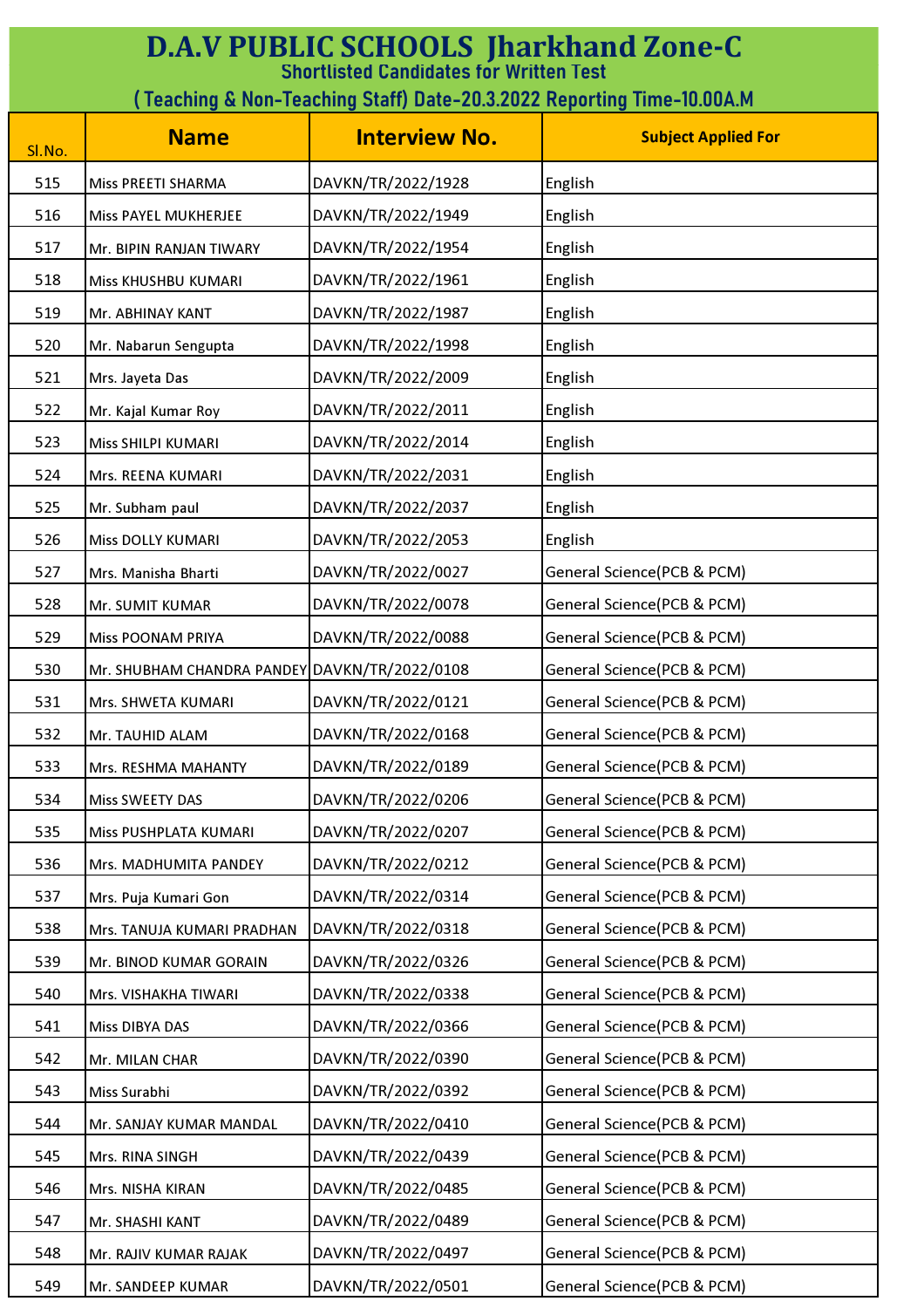| <b>D.A.V PUBLIC SCHOOLS Jharkhand Zone-C</b><br><b>Shortlisted Candidates for Written Test</b> |                            |                      |                            |
|------------------------------------------------------------------------------------------------|----------------------------|----------------------|----------------------------|
| (Teaching & Non-Teaching Staff) Date-20.3.2022 Reporting Time-10.00A.M                         |                            |                      |                            |
| Sl.No.                                                                                         | <b>Name</b>                | <b>Interview No.</b> | <b>Subject Applied For</b> |
| 550                                                                                            | Mr. KAJAL KUMAR MANDAL     | DAVKN/TR/2022/0502   | General Science(PCB & PCM) |
| 551                                                                                            | Mrs. Gloria Ragini Tudu    | DAVKN/TR/2022/0546   | General Science(PCB & PCM) |
| 552                                                                                            | Mr. MANOJ KUMAR MAHATO     | DAVKN/TR/2022/0558   | General Science(PCB & PCM) |
| 553                                                                                            | Mr. RANJEET KUMAR MAHATO   | DAVKN/TR/2022/0560   | General Science(PCB & PCM) |
| 554                                                                                            | Miss SANU KUMARI           | DAVKN/TR/2022/0565   | General Science(PCB & PCM) |
| 555                                                                                            | Mrs. BABY KUMARI OJHA      | DAVKN/TR/2022/0581   | General Science(PCB & PCM) |
| 556                                                                                            | Mr. Bimal kumar            | DAVKN/TR/2022/0600   | General Science(PCB & PCM) |
| 557                                                                                            | Mrs. SNEHA KUMARI SHAW     | DAVKN/TR/2022/0618   | General Science(PCB & PCM) |
| 558                                                                                            | Miss DIKSHA KUMARI         | DAVKN/TR/2022/0622   | General Science(PCB & PCM) |
| 559                                                                                            | <b>Miss SHIKHA SINGH</b>   | DAVKN/TR/2022/0623   | General Science(PCB & PCM) |
| 560                                                                                            | Mrs. Neha kaushar          | DAVKN/TR/2022/0653   | General Science(PCB & PCM) |
| 561                                                                                            | Mrs. PALLAVI PRIYA         | DAVKN/TR/2022/0656   | General Science(PCB & PCM) |
| 562                                                                                            | Mr. RAVI SHANKAR TIWARI    | DAVKN/TR/2022/0682   | General Science(PCB & PCM) |
| 563                                                                                            | Miss PINKI KUMARI          | DAVKN/TR/2022/0684   | General Science(PCB & PCM) |
| 564                                                                                            | Mr. PREM KUMAR             | DAVKN/TR/2022/0702   | General Science(PCB & PCM) |
| 565                                                                                            | Mrs. MANISHA SINHA         | DAVKN/TR/2022/0719   | General Science(PCB & PCM) |
| 566                                                                                            | <b>Miss SUPRITI THAKUR</b> | DAVKN/TR/2022/0735   | General Science(PCB & PCM) |
| 567                                                                                            | Miss Shiwangi Gupta        | DAVKN/TR/2022/0744   | General Science(PCB & PCM) |
| 568                                                                                            | Mrs. Nisha Kumari          | DAVKN/TR/2022/0783   | General Science(PCB & PCM) |
| 569                                                                                            | Mr. Vikash Kumar Dubey     | DAVKN/TR/2022/0786   | General Science(PCB & PCM) |
| 570                                                                                            | Mr. VISHAL YADAV           | DAVKN/TR/2022/0787   | General Science(PCB & PCM) |
| 571                                                                                            | Mrs. JYOTI SUMAN           | DAVKN/TR/2022/0789   | General Science(PCB & PCM) |
| 572                                                                                            | Mr. ROHIT KUMAR PRASAD     | DAVKN/TR/2022/0800   | General Science(PCB & PCM) |
| 573                                                                                            | Mrs. PUNAM KUMARI          | DAVKN/TR/2022/0802   | General Science(PCB & PCM) |
| 574                                                                                            | <b>Miss NAHID SUFIA</b>    | DAVKN/TR/2022/0803   | General Science(PCB & PCM) |
| 575                                                                                            | Mrs. JYOTI PANDEY          | DAVKN/TR/2022/0820   | General Science(PCB & PCM) |
| 576                                                                                            | Miss NIKITA KUMARI         | DAVKN/TR/2022/0828   | General Science(PCB & PCM) |
| 577                                                                                            | Mrs. Uma Kumari            | DAVKN/TR/2022/0839   | General Science(PCB & PCM) |
| 578                                                                                            | Miss PRAGYA UPADHAYAY      | DAVKN/TR/2022/0861   | General Science(PCB & PCM) |
| 579                                                                                            | Mr. SANJEEV SUMAN          | DAVKN/TR/2022/0863   | General Science(PCB & PCM) |
| 580                                                                                            | Mr. FAIZ KHAN              | DAVKN/TR/2022/0912   | General Science(PCB & PCM) |
| 581                                                                                            | Miss VARSHA RANI           | DAVKN/TR/2022/0940   | General Science(PCB & PCM) |
| 582                                                                                            | Mr. Pintu Kumar Barnwal    | DAVKN/TR/2022/0945   | General Science(PCB & PCM) |
| 583                                                                                            | Mrs. PRIYANKA PATEL        | DAVKN/TR/2022/0956   | General Science(PCB & PCM) |
| 584                                                                                            | Mr. INDRAJIT CHATTERJEE    | DAVKN/TR/2022/0957   | General Science(PCB & PCM) |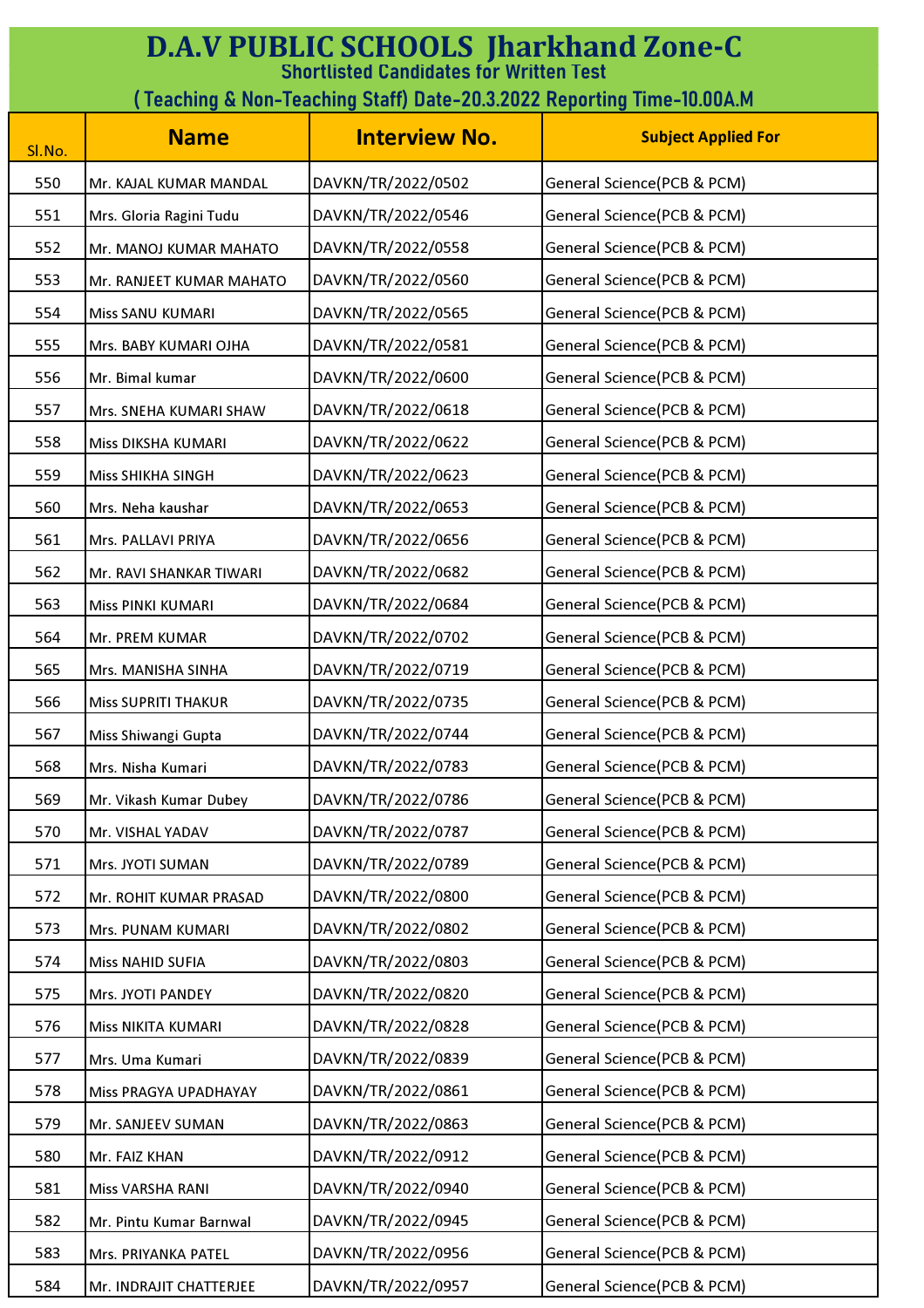| <b>D.A.V PUBLIC SCHOOLS Jharkhand Zone-C</b><br><b>Shortlisted Candidates for Written Test</b><br>(Teaching & Non-Teaching Staff) Date-20.3.2022 Reporting Time-10.00A.M |                          |                      |                            |
|--------------------------------------------------------------------------------------------------------------------------------------------------------------------------|--------------------------|----------------------|----------------------------|
| Sl.No.                                                                                                                                                                   | <b>Name</b>              | <b>Interview No.</b> | <b>Subject Applied For</b> |
| 585                                                                                                                                                                      | Mr. DULAL KUMAR MANDAL   | DAVKN/TR/2022/0982   | General Science(PCB & PCM) |
| 586                                                                                                                                                                      | Mrs. PRIYA               | DAVKN/TR/2022/1004   | General Science(PCB & PCM) |
| 587                                                                                                                                                                      | Miss RANJEETA KUMARI     | DAVKN/TR/2022/1023   | General Science(PCB & PCM) |
| 588                                                                                                                                                                      | Mrs. KANCHAN KUMARI      | DAVKN/TR/2022/1026   | General Science(PCB & PCM) |
| 589                                                                                                                                                                      | Mr. KUMAR SOWMEN DEY     | DAVKN/TR/2022/1038   | General Science(PCB & PCM) |
| 590                                                                                                                                                                      | Miss Piyali Samanta      | DAVKN/TR/2022/1045   | General Science(PCB & PCM) |
| 591                                                                                                                                                                      | Miss SWATI KUMARI        | DAVKN/TR/2022/1056   | General Science(PCB & PCM) |
| 592                                                                                                                                                                      | Mr. CHANDAN KUMAR VERMA  | DAVKN/TR/2022/1068   | General Science(PCB & PCM) |
| 593                                                                                                                                                                      | Miss Shamiya bano        | DAVKN/TR/2022/1078   | General Science(PCB & PCM) |
| 594                                                                                                                                                                      | Mrs. KUMARI SARJANA      | DAVKN/TR/2022/1118   | General Science(PCB & PCM) |
| 595                                                                                                                                                                      | Mr. TINKU KUMAR RAWANI   | DAVKN/TR/2022/1129   | General Science(PCB & PCM) |
| 596                                                                                                                                                                      | Mrs. APARNA MODI         | DAVKN/TR/2022/1143   | General Science(PCB & PCM) |
| 597                                                                                                                                                                      | Mr. VICKY KUMAR SAW      | DAVKN/TR/2022/1167   | General Science(PCB & PCM) |
| 598                                                                                                                                                                      | Mr. BABLU KUMAR SAW      | DAVKN/TR/2022/1190   | General Science(PCB & PCM) |
| 599                                                                                                                                                                      | Mr. SHIV SHAKTI MAHTO    | DAVKN/TR/2022/1233   | General Science(PCB & PCM) |
| 600                                                                                                                                                                      | Mr. Manish Ranjan        | DAVKN/TR/2022/1253   | General Science(PCB & PCM) |
| 601                                                                                                                                                                      | Miss ASHA KUMARI         | DAVKN/TR/2022/1259   | General Science(PCB & PCM) |
| 602                                                                                                                                                                      | Mrs. VIJAY LAXMI VERMA   | DAVKN/TR/2022/1267   | General Science(PCB & PCM) |
| 603                                                                                                                                                                      | Mr. Surya Kant Mahatha   | DAVKN/TR/2022/1271   | General Science(PCB & PCM) |
| 604                                                                                                                                                                      | Mr. AKSHAY KUMAR JIGYASU | DAVKN/TR/2022/1292   | General Science(PCB & PCM) |
| 605                                                                                                                                                                      | Mrs. ANURADHA RAY        | DAVKN/TR/2022/1308   | General Science(PCB & PCM) |
| 606                                                                                                                                                                      | Mrs. Poonam Singh        | DAVKN/TR/2022/1318   | General Science(PCB & PCM) |
| 607                                                                                                                                                                      | Mrs. DEEPIKA KUMARI      | DAVKN/TR/2022/1324   | General Science(PCB & PCM) |
| 608                                                                                                                                                                      | Mr. RAMESH NAYAK         | DAVKN/TR/2022/1336   | General Science(PCB & PCM) |
| 609                                                                                                                                                                      | Mr. Abhijeet kumar       | DAVKN/TR/2022/1339   | General Science(PCB & PCM) |
| 610                                                                                                                                                                      | Mr. SANJAY TIWARY        | DAVKN/TR/2022/1355   | General Science(PCB & PCM) |
| 611                                                                                                                                                                      | Mr. NITISH KUMAR MAHATO  | DAVKN/TR/2022/1357   | General Science(PCB & PCM) |
| 612                                                                                                                                                                      | Mr. PIJUSH KANTI GANGULY | DAVKN/TR/2022/1359   | General Science(PCB & PCM) |
| 613                                                                                                                                                                      | Miss RAJNI KUMARI        | DAVKN/TR/2022/1374   | General Science(PCB & PCM) |
| 614                                                                                                                                                                      | Mr. AMIT KUMAR MODAK     | DAVKN/TR/2022/1388   | General Science(PCB & PCM) |
| 615                                                                                                                                                                      | Mr. PRITY BARDHAN        | DAVKN/TR/2022/1398   | General Science(PCB & PCM) |
| 616                                                                                                                                                                      | Mrs. Shivani Mishra      | DAVKN/TR/2022/1402   | General Science(PCB & PCM) |
| 617                                                                                                                                                                      | Mrs. Shikha Mehra        | DAVKN/TR/2022/1421   | General Science(PCB & PCM) |
| 618                                                                                                                                                                      | Miss RAJMALA KUMARI      | DAVKN/TR/2022/1458   | General Science(PCB & PCM) |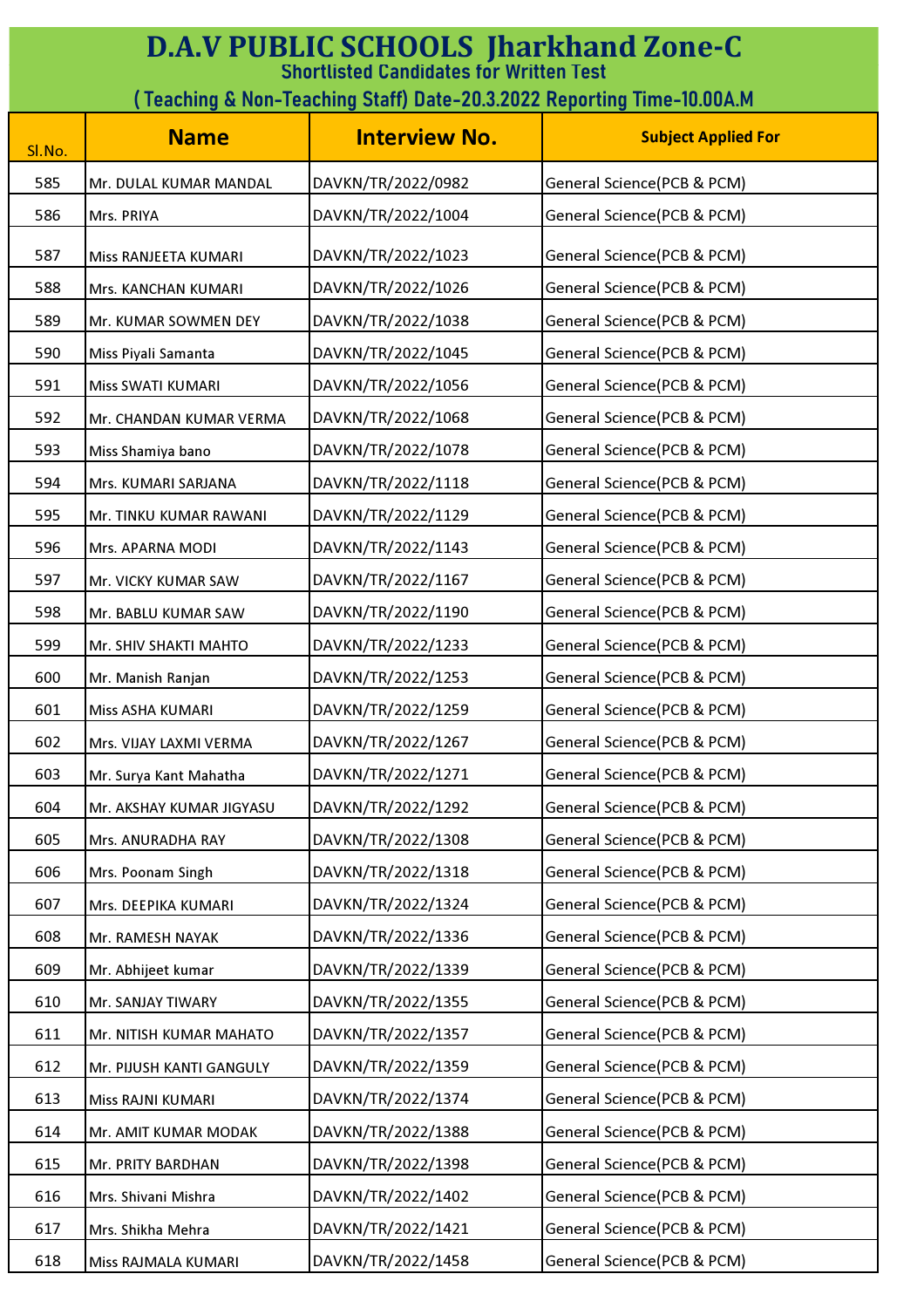| <b>D.A.V PUBLIC SCHOOLS Jharkhand Zone-C</b><br><b>Shortlisted Candidates for Written Test</b><br>( Teaching & Non-Teaching Staff)        Date-20.3.2022        Reporting Time-10.00A.M |                                                 |                      |                            |
|-----------------------------------------------------------------------------------------------------------------------------------------------------------------------------------------|-------------------------------------------------|----------------------|----------------------------|
| SI.No.                                                                                                                                                                                  | <b>Name</b>                                     | <b>Interview No.</b> | <b>Subject Applied For</b> |
| 619                                                                                                                                                                                     | Miss ARCHANA KUMARI SRIVASTA DAVKN/TR/2022/1478 |                      | General Science(PCB & PCM) |
| 620                                                                                                                                                                                     | Mr. PRAKASH KUMAR                               | DAVKN/TR/2022/1497   | General Science(PCB & PCM) |
| 621                                                                                                                                                                                     | Mrs. Rashmi Shrivastava                         | DAVKN/TR/2022/1511   | General Science(PCB & PCM) |
| 622                                                                                                                                                                                     | Mrs. Sujata Yadav                               | DAVKN/TR/2022/1516   | General Science(PCB & PCM) |
| 623                                                                                                                                                                                     | Mr. Vivek kumar verma                           | DAVKN/TR/2022/1536   | General Science(PCB & PCM) |
| 624                                                                                                                                                                                     | Mr. Abhishek Kumar                              | DAVKN/TR/2022/1546   | General Science(PCB & PCM) |
| 625                                                                                                                                                                                     | Mr. CHANDRA KISHORE KUMAR                       | DAVKN/TR/2022/1550   | General Science(PCB & PCM) |
| 626                                                                                                                                                                                     | Mr. JUGESH KARMALI                              | DAVKN/TR/2022/1552   | General Science(PCB & PCM) |
| 627                                                                                                                                                                                     | Miss ARCHANA KUMARI                             | DAVKN/TR/2022/1603   | General Science(PCB & PCM) |
| 628                                                                                                                                                                                     | Mr. Kailash Bihari Singh                        | DAVKN/TR/2022/1624   | General Science(PCB & PCM) |
| 629                                                                                                                                                                                     | Mr. UDAY MONDAL                                 | DAVKN/TR/2022/1626   | General Science(PCB & PCM) |
| 630                                                                                                                                                                                     | Mr. KRISHNA MURARI YADAV                        | DAVKN/TR/2022/1645   | General Science(PCB & PCM) |
| 631                                                                                                                                                                                     | Mrs. ARTI KUMARI                                | DAVKN/TR/2022/1669   | General Science(PCB & PCM) |
| 632                                                                                                                                                                                     | Miss LAXMI KUMARI                               | DAVKN/TR/2022/1687   | General Science(PCB & PCM) |
| 633                                                                                                                                                                                     | Miss REKHA KUMARI                               | DAVKN/TR/2022/1702   | General Science(PCB & PCM) |
| 634                                                                                                                                                                                     | Mr. GAUTAM KUMAR                                | DAVKN/TR/2022/1714   | General Science(PCB & PCM) |
| 635                                                                                                                                                                                     | Mr. SAURAV KUMAR MISHRA                         | DAVKN/TR/2022/1721   | General Science(PCB & PCM) |
| 636                                                                                                                                                                                     | Mrs. SONALI KUMARI THAKUR                       | DAVKN/TR/2022/1731   | General Science(PCB & PCM) |
| 637                                                                                                                                                                                     | Miss ANJALI PRIYA                               | DAVKN/TR/2022/1744   | General Science(PCB & PCM) |
| 638                                                                                                                                                                                     | <b>Miss SMIRITI MAHATO</b>                      | DAVKN/TR/2022/1749   | General Science(PCB & PCM) |
| 639                                                                                                                                                                                     | Mr. TARA SHANKAR                                | DAVKN/TR/2022/1815   | General Science(PCB & PCM) |
| 640                                                                                                                                                                                     | Mr. CHANDAN KUMAR                               | DAVKN/TR/2022/1820   | General Science(PCB & PCM) |
| 641                                                                                                                                                                                     | Mr. SAGAR SHANKAR CHAKRABOR DAVKN/TR/2022/1833  |                      | General Science(PCB & PCM) |
| 642                                                                                                                                                                                     | Mr. TAPAS KUMAR MAJEE                           | DAVKN/TR/2022/1841   | General Science(PCB & PCM) |
| 643                                                                                                                                                                                     | Mr. VIKRAM KUMAR                                | DAVKN/TR/2022/1842   | General Science(PCB & PCM) |
| 644                                                                                                                                                                                     | <b>Miss Taliba Tanweer</b>                      | DAVKN/TR/2022/1843   | General Science(PCB & PCM) |
| 645                                                                                                                                                                                     | Mr. ROHIT PAL                                   | DAVKN/TR/2022/1847   | General Science(PCB & PCM) |
| 646                                                                                                                                                                                     | Mr. VIJAY KUMAR BANERJEE                        | DAVKN/TR/2022/1853   | General Science(PCB & PCM) |
| 647                                                                                                                                                                                     | Mrs. Neha Poddar                                | DAVKN/TR/2022/1877   | General Science(PCB & PCM) |
| 648                                                                                                                                                                                     | Miss Pooja Singh                                | DAVKN/TR/2022/1878   | General Science(PCB & PCM) |
| 649                                                                                                                                                                                     | Mr. KUMAR DEVASHISH                             | DAVKN/TR/2022/1880   | General Science(PCB & PCM) |
| 650                                                                                                                                                                                     | Mr. Rakesh Kumar                                | DAVKN/TR/2022/1887   | General Science(PCB & PCM) |
| 651                                                                                                                                                                                     | Mr. SOMICK ROY                                  | DAVKN/TR/2022/1899   | General Science(PCB & PCM) |
| 652                                                                                                                                                                                     | Mr. Dinesh Prasad Sahu                          | DAVKN/TR/2022/1909   | General Science(PCB & PCM) |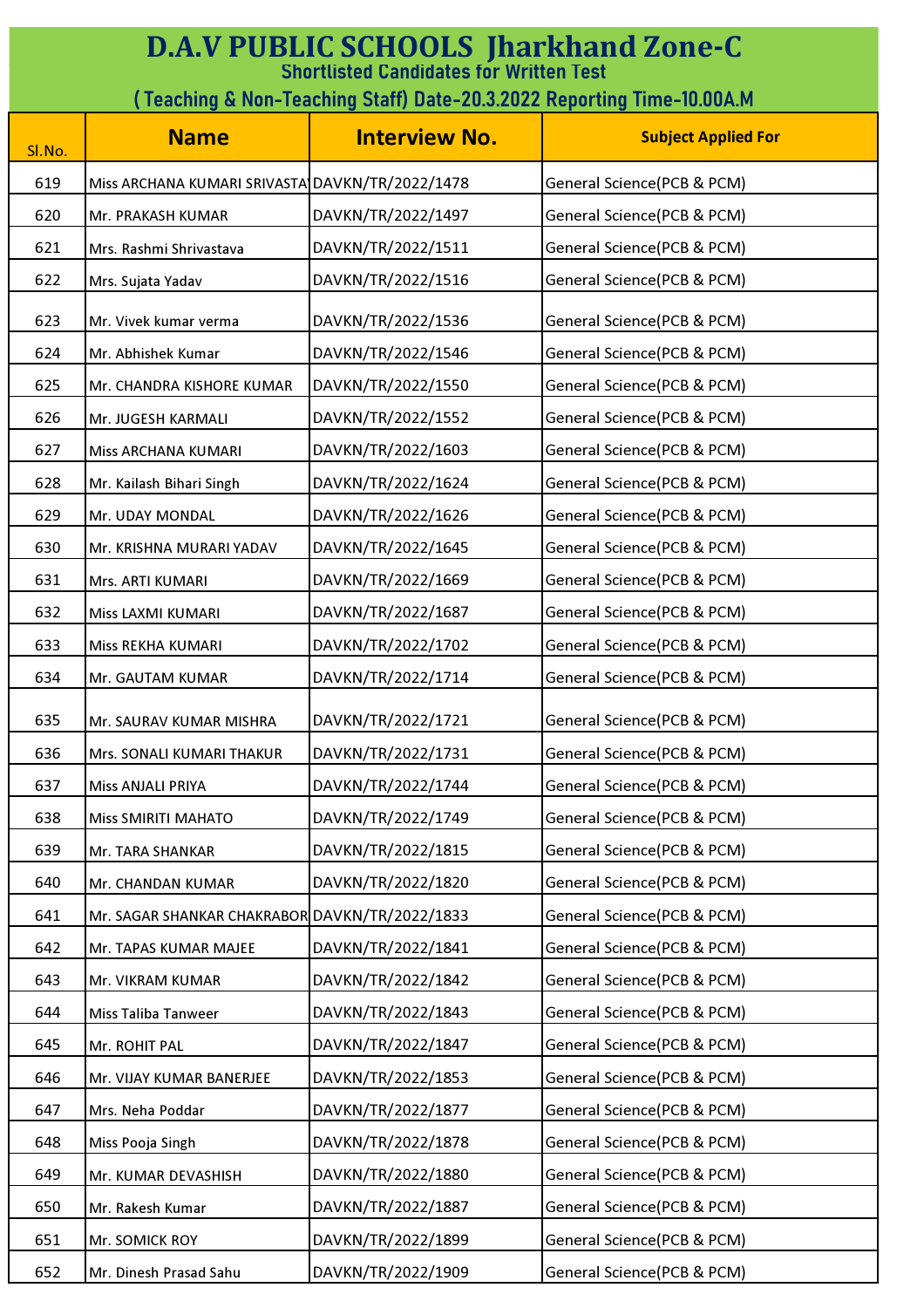| <b>D.A.V PUBLIC SCHOOLS Jharkhand Zone-C</b><br><b>Shortlisted Candidates for Written Test</b> |                                                                        |                      |                            |  |
|------------------------------------------------------------------------------------------------|------------------------------------------------------------------------|----------------------|----------------------------|--|
|                                                                                                | (Teaching & Non-Teaching Staff) Date-20.3.2022 Reporting Time-10.00A.M |                      |                            |  |
| Sl.No.                                                                                         | <b>Name</b>                                                            | <b>Interview No.</b> | <b>Subject Applied For</b> |  |
| 653                                                                                            | Miss AAKRITI KUMARI                                                    | DAVKN/TR/2022/1912   | General Science(PCB & PCM) |  |
| 654                                                                                            | Mrs. PRIYANKA KUMARI                                                   | DAVKN/TR/2022/1917   | General Science(PCB & PCM) |  |
| 655                                                                                            | <b>Miss NITU SINGH</b>                                                 | DAVKN/TR/2022/1976   | General Science(PCB & PCM) |  |
| 656                                                                                            | Mr. DULAL CHANDRA GORAIN                                               | DAVKN/TR/2022/1993   | General Science(PCB & PCM) |  |
| 657                                                                                            | Mrs. GLANI GEETA PRMANAND                                              | DAVKN/TR/2022/2050   | General Science(PCB & PCM) |  |
| 658                                                                                            | Mr. AMAR NATH DAWN                                                     | DAVKN/TR/2022/0005   | Hindi                      |  |
| 659                                                                                            | Mrs. Km. Priti Srivastava                                              | DAVKN/TR/2022/0016   | Hindi                      |  |
| 660                                                                                            | Mrs. LAKHI KUMARI JHA                                                  | DAVKN/TR/2022/0050   | Hindi                      |  |
| 661                                                                                            | Mrs. PRIYA KUMARI                                                      | DAVKN/TR/2022/0079   | Hindi                      |  |
| 662                                                                                            | Mr. Deepak Shahi                                                       | DAVKN/TR/2022/0081   | Hindi                      |  |
| 663                                                                                            | <b>Miss SUPRITI KUMARI</b>                                             | DAVKN/TR/2022/0135   | Hindi                      |  |
| 664                                                                                            | Mrs. Khushboo Kumari                                                   | DAVKN/TR/2022/0148   | Hindi                      |  |
| 665                                                                                            | Mrs. RUPALI KUMARI MANDAL                                              | DAVKN/TR/2022/0159   | Hindi                      |  |
| 666                                                                                            | Mr. MINTOO RAM                                                         | DAVKN/TR/2022/0193   | Hindi                      |  |
| 667                                                                                            | Mr. MAHENDRA MURMU                                                     | DAVKN/TR/2022/0199   | Hindi                      |  |
| 668                                                                                            | Mr. VINOD KUMAR DUBEY                                                  | DAVKN/TR/2022/0210   | Hindi                      |  |
| 669                                                                                            | Mrs. NAVITA KUMARI                                                     | DAVKN/TR/2022/0231   | Hindi                      |  |
| 670                                                                                            | Mrs. Mamta singh                                                       | DAVKN/TR/2022/0252   | Hindi                      |  |
| 671                                                                                            | <b>Miss MAMATA SINGH</b>                                               | DAVKN/TR/2022/0255   | Hindi                      |  |
| 672                                                                                            | Mr. PRASHANT KUMAR DUBEY                                               | DAVKN/TR/2022/0274   | Hindi                      |  |
| 673                                                                                            | Mrs. Poonam Singh                                                      | DAVKN/TR/2022/0291   | Hindi                      |  |
| 674                                                                                            | Miss NITA KUMARI                                                       | DAVKN/TR/2022/0328   | Hindi                      |  |
| 675                                                                                            | Miss NITU MISHRA                                                       | DAVKN/TR/2022/0381   | Hindi                      |  |
| 676                                                                                            | Miss KASHMIRI KUMARI                                                   | DAVKN/TR/2022/0383   | Hindi                      |  |
| 677                                                                                            | Miss VIBHA SINGH                                                       | DAVKN/TR/2022/0384   | Hindi                      |  |
| 678                                                                                            | <b>Miss NEHA PANDEY</b>                                                | DAVKN/TR/2022/0408   | Hindi                      |  |
| 679                                                                                            | Mr. FATEH KHAN                                                         | DAVKN/TR/2022/0409   | Hindi                      |  |
| 680                                                                                            | Mrs. Soni Kumari                                                       | DAVKN/TR/2022/0440   | Hindi                      |  |
| 681                                                                                            | Miss KIRAN KUMARI                                                      | DAVKN/TR/2022/0473   | Hindi                      |  |
| 682                                                                                            | Mr. VIJAY KUMAR YADAV                                                  | DAVKN/TR/2022/0540   | Hindi                      |  |
| 683                                                                                            | Mrs. REENA KUMARI                                                      | DAVKN/TR/2022/0570   | Hindi                      |  |
| 684                                                                                            | Miss Shruti Kumari                                                     | DAVKN/TR/2022/0572   | Hindi                      |  |
| 685                                                                                            | Mr. NITESH KUMAR VISHWAKARM DAVKN/TR/2022/0590                         |                      | Hindi                      |  |
| 686                                                                                            | Mrs. Soni Kumari                                                       | DAVKN/TR/2022/0591   | Hindi                      |  |
| 687                                                                                            | Mrs. RINKOO YADAV                                                      | DAVKN/TR/2022/0597   | Hindi                      |  |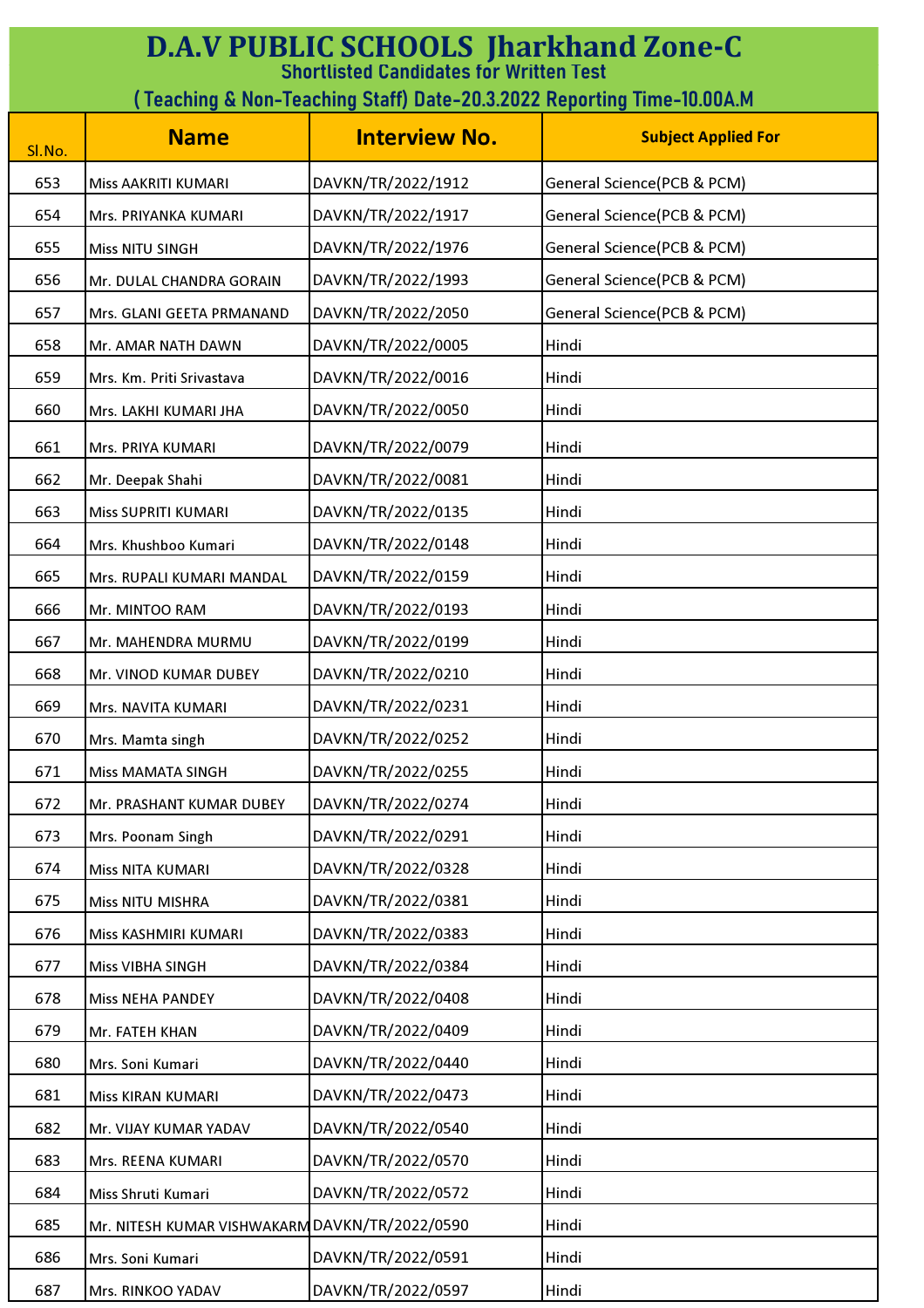| <b>D.A.V PUBLIC SCHOOLS Jharkhand Zone-C</b><br><b>Shortlisted Candidates for Written Test</b> |                                                                        |                      |                            |  |
|------------------------------------------------------------------------------------------------|------------------------------------------------------------------------|----------------------|----------------------------|--|
|                                                                                                | (Teaching & Non-Teaching Staff) Date-20.3.2022 Reporting Time-10.00A.M |                      |                            |  |
| Sl.No.                                                                                         | <b>Name</b>                                                            | <b>Interview No.</b> | <b>Subject Applied For</b> |  |
| 688                                                                                            | Miss JYOTSANA DEVI                                                     | DAVKN/TR/2022/0599   | Hindi                      |  |
| 689                                                                                            | Mr. Manish Kumar Jaiswal                                               | DAVKN/TR/2022/0602   | Hindi                      |  |
| 690                                                                                            | Mr. DAWESH KUMAR TIWARI                                                | DAVKN/TR/2022/0636   | Hindi                      |  |
| 691                                                                                            | Mrs. POONAM SINGH                                                      | DAVKN/TR/2022/0650   | Hindi                      |  |
| 692                                                                                            | Mr. SANTOSH KUMAR YADAW                                                | DAVKN/TR/2022/0658   | Hindi                      |  |
| 693                                                                                            | Mr. RAJNI KANT PANDEY                                                  | DAVKN/TR/2022/0713   | Hindi                      |  |
| 694                                                                                            | Mrs. Nikita Tiwari                                                     | DAVKN/TR/2022/0721   | Hindi                      |  |
| 695                                                                                            | Miss Kakali Dutta                                                      | DAVKN/TR/2022/0723   | Hindi                      |  |
| 696                                                                                            | Mrs. SARANJEET KAUR                                                    | DAVKN/TR/2022/0751   | Hindi                      |  |
| 697                                                                                            | Mrs. SARITA VERMA                                                      | DAVKN/TR/2022/0765   | Hindi                      |  |
| 698                                                                                            | Mrs. GUDIA KUMARI                                                      | DAVKN/TR/2022/0768   | Hindi                      |  |
| 699                                                                                            | Mrs. Ranjeeta Kumari Yadav                                             | DAVKN/TR/2022/0790   | Hindi                      |  |
| 700                                                                                            | Mrs. PUJA KUMARI                                                       | DAVKN/TR/2022/0825   | Hindi                      |  |
| 701                                                                                            | Mrs. CHITRA CHATTERJEE                                                 | DAVKN/TR/2022/0836   | Hindi                      |  |
| 702                                                                                            | Mrs. GITANJALI KUMARI                                                  | DAVKN/TR/2022/0837   | Hindi                      |  |
| 703                                                                                            | Mr. RANDHIR KUMAR DUBEY                                                | DAVKN/TR/2022/0842   | Hindi                      |  |
| 704                                                                                            | <b>Miss DIPALI MAHATO</b>                                              | DAVKN/TR/2022/0846   | Hindi                      |  |
| 705                                                                                            | Mrs. KUMARI PRITY                                                      | DAVKN/TR/2022/0858   | Hindi                      |  |
| 706                                                                                            | Mrs. SANJANA PANDEY                                                    | DAVKN/TR/2022/0864   | Hindi                      |  |
| 707                                                                                            | Miss KAJAL KUMARI                                                      | DAVKN/TR/2022/0874   | Hindi                      |  |
| 708                                                                                            | Mrs. Rinki kumari                                                      | DAVKN/TR/2022/0896   | Hindi                      |  |
| 709                                                                                            | Mrs. Geeta yadav                                                       | DAVKN/TR/2022/0902   | Hindi                      |  |
| 710                                                                                            | Mrs. Puja jyoti                                                        | DAVKN/TR/2022/0933   | Hindi                      |  |
| 711                                                                                            | Miss PUSPA ROUTH                                                       | DAVKN/TR/2022/0944   | Hindi                      |  |
| 712                                                                                            | Mr. RAJESH RANJAN TIWARI                                               | DAVKN/TR/2022/0947   | Hindi                      |  |
| 713                                                                                            | Mrs. MEERA KUMARI                                                      | DAVKN/TR/2022/0969   | Hindi                      |  |
| 714                                                                                            | Mrs. TRIPTI KUMARI                                                     | DAVKN/TR/2022/1010   | Hindi                      |  |
| 715                                                                                            | Mrs. CHANDA BHAGAT                                                     | DAVKN/TR/2022/1013   | Hindi                      |  |
| 716                                                                                            | Mrs. SMITA BHARTI                                                      | DAVKN/TR/2022/1027   | Hindi                      |  |
| 717                                                                                            | Mrs. MADHU DAS                                                         | DAVKN/TR/2022/1029   | Hindi                      |  |
| 718                                                                                            | Mrs. SURYA PRABHA                                                      | DAVKN/TR/2022/1055   | Hindi                      |  |
| 719                                                                                            | Mrs. NAMITA KUMARI                                                     | DAVKN/TR/2022/1059   | Hindi                      |  |
| 720                                                                                            | Mr. NARESH CHANDRA PANDEY                                              | DAVKN/TR/2022/1069   | Hindi                      |  |
| 721                                                                                            | Mrs. JYOTI KUMARI SAHU                                                 | DAVKN/TR/2022/1077   | Hindi                      |  |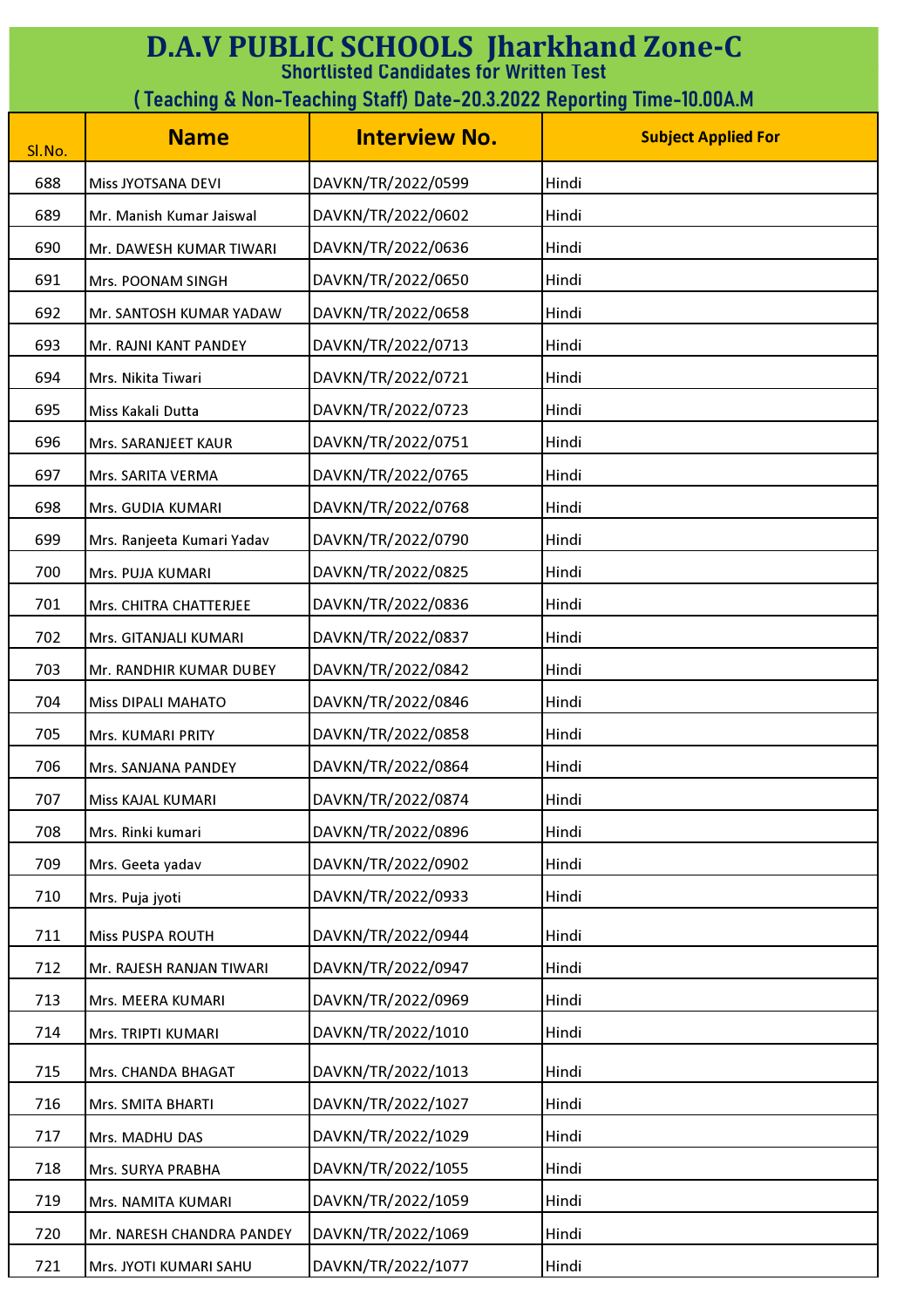| <b>D.A.V PUBLIC SCHOOLS Jharkhand Zone-C</b><br><b>Shortlisted Candidates for Written Test</b> |                                                                        |                      |                            |  |
|------------------------------------------------------------------------------------------------|------------------------------------------------------------------------|----------------------|----------------------------|--|
|                                                                                                | (Teaching & Non-Teaching Staff) Date-20.3.2022 Reporting Time-10.00A.M |                      |                            |  |
| Sl.No.                                                                                         | <b>Name</b>                                                            | <b>Interview No.</b> | <b>Subject Applied For</b> |  |
| 722                                                                                            | Mr. ABHISHEK KUMAR PRASHANT DAVKN/TR/2022/1087                         |                      | Hindi                      |  |
| 723                                                                                            | Miss PRATIBHA KUMARI                                                   | DAVKN/TR/2022/1097   | Hindi                      |  |
| 724                                                                                            | Mrs. SHRISTI SUMAN                                                     | DAVKN/TR/2022/1119   | Hindi                      |  |
| 725                                                                                            | Mr. SATYENDRA KUMAR TIWARI                                             | DAVKN/TR/2022/1121   | Hindi                      |  |
| 726                                                                                            | Mrs. KUMARI SHYAMA CHAKRAVO DAVKN/TR/2022/1124                         |                      | Hindi                      |  |
| 727                                                                                            | Mr. SUSHIL KUMAR RANA                                                  | DAVKN/TR/2022/1138   | Hindi                      |  |
| 728                                                                                            | Mrs. ANKITA KUMARI                                                     | DAVKN/TR/2022/1152   | Hindi                      |  |
| 729                                                                                            | Mrs. SWETA SHREE                                                       | DAVKN/TR/2022/1171   | Hindi                      |  |
| 730                                                                                            | Mrs. NEHA SINGH                                                        | DAVKN/TR/2022/1173   | Hindi                      |  |
| 731                                                                                            | Mrs. MADHURI KUMARI                                                    | DAVKN/TR/2022/1206   | Hindi                      |  |
| 732                                                                                            | Mrs. ANURADHA KUMARI                                                   | DAVKN/TR/2022/1240   | Hindi                      |  |
| 733                                                                                            | Mrs. SEEMA CHAURASIA                                                   | DAVKN/TR/2022/1268   | Hindi                      |  |
| 734                                                                                            | Mrs. PALLAVI BHARDWAJ                                                  | DAVKN/TR/2022/1309   | Hindi                      |  |
| 735                                                                                            | Miss SWETA KUMARI                                                      | DAVKN/TR/2022/1351   | Hindi                      |  |
| 736                                                                                            | Mrs. SARITA KUMARI                                                     | DAVKN/TR/2022/1404   | Hindi                      |  |
| 737                                                                                            | Mr. SOMNATH TIWARY                                                     | DAVKN/TR/2022/1468   | Hindi                      |  |
| 738                                                                                            | Mr. DINESH KUMAR DUBEY                                                 | DAVKN/TR/2022/1475   | Hindi                      |  |
| 739                                                                                            | Miss PRIYA BURMAN                                                      | DAVKN/TR/2022/1523   | Hindi                      |  |
| 740                                                                                            | Miss Sresh Maji                                                        | DAVKN/TR/2022/1548   | Hindi                      |  |
| 741                                                                                            | Mrs. MANJU KUMARI                                                      | DAVKN/TR/2022/1551   | Hindi                      |  |
| 742                                                                                            | <b>Miss SHILPA GUPTA</b>                                               | DAVKN/TR/2022/1564   | Hindi                      |  |
| 743                                                                                            | Mrs. PALLAVI BHARDWAJ                                                  | DAVKN/TR/2022/1567   | Hindi                      |  |
| 744                                                                                            | Mr. Kavita Gupta                                                       | DAVKN/TR/2022/1571   | Hindi                      |  |
| 745                                                                                            | Miss RICHA NISHA                                                       | DAVKN/TR/2022/1595   | Hindi                      |  |
| 746                                                                                            | Miss KHUSHBOO KUMARI                                                   | DAVKN/TR/2022/1630   | Hindi                      |  |
| 747                                                                                            | Miss TANNU KUMARI                                                      | DAVKN/TR/2022/1644   | Hindi                      |  |
| 748                                                                                            | Mrs. ASHA KUMARI                                                       | DAVKN/TR/2022/1690   | Hindi                      |  |
| 749                                                                                            | Mrs. TINKI KUMARI                                                      | DAVKN/TR/2022/1724   | Hindi                      |  |
| 750                                                                                            | Mrs. MAMTA KUMARI                                                      | DAVKN/TR/2022/1756   | Hindi                      |  |
| 751                                                                                            | Mrs. KUMARI PRIYADARSHNI                                               | DAVKN/TR/2022/1770   | Hindi                      |  |
| 752                                                                                            | Miss PUJA KUMARI                                                       | DAVKN/TR/2022/1805   | Hindi                      |  |
| 753                                                                                            | Mr. SURAJ KUMAR PASWAN                                                 | DAVKN/TR/2022/1807   | Hindi                      |  |
| 754                                                                                            | Mr. AMIT KUMAR YADAV                                                   | DAVKN/TR/2022/1810   | Hindi                      |  |
| 755                                                                                            | Miss MAMTA KUMARI                                                      | DAVKN/TR/2022/1827   | Hindi                      |  |
| 756                                                                                            | Mr. MD WASIM AKRAM                                                     | DAVKN/TR/2022/1867   | Hindi                      |  |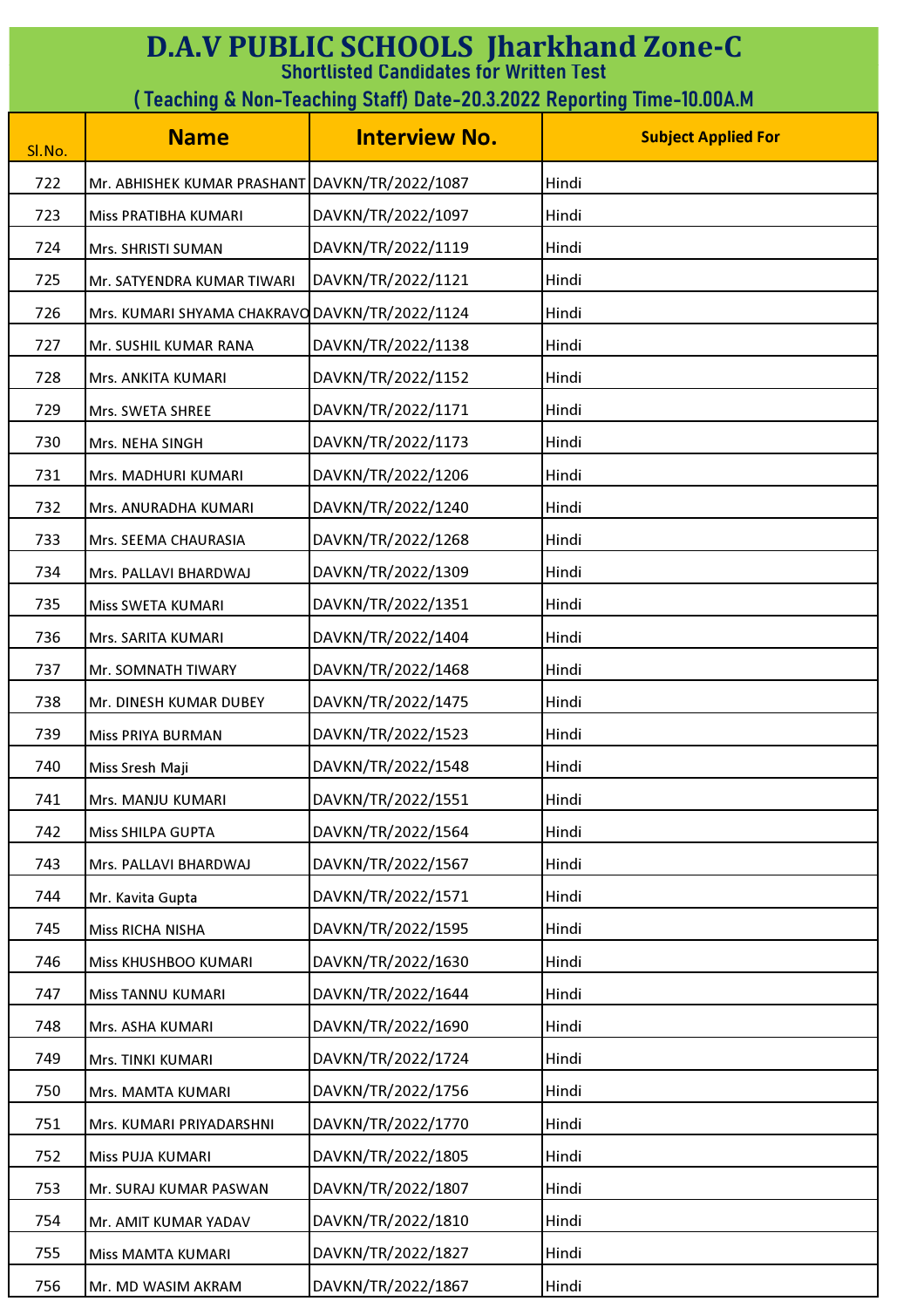| <b>D.A.V PUBLIC SCHOOLS Jharkhand Zone-C</b><br><b>Shortlisted Candidates for Written Test</b> |                                                                        |                      |                            |  |
|------------------------------------------------------------------------------------------------|------------------------------------------------------------------------|----------------------|----------------------------|--|
|                                                                                                | (Teaching & Non-Teaching Staff) Date-20.3.2022 Reporting Time-10.00A.M |                      |                            |  |
| Sl.No.                                                                                         | <b>Name</b>                                                            | <b>Interview No.</b> | <b>Subject Applied For</b> |  |
| 757                                                                                            | Mr. CHAITLAL SAW                                                       | DAVKN/TR/2022/1881   | Hindi                      |  |
| 758                                                                                            | Mrs. SULEKHA KUMARI                                                    | DAVKN/TR/2022/1902   | Hindi                      |  |
| 759                                                                                            | Miss NIRUPA KUMARI                                                     | DAVKN/TR/2022/1906   | Hindi                      |  |
| 760                                                                                            | Mrs. AMBIKA KUMARI                                                     | DAVKN/TR/2022/1936   | Hindi                      |  |
| 761                                                                                            | Miss AMRITA YADAV                                                      | DAVKN/TR/2022/1941   | Hindi                      |  |
| 762                                                                                            | <b>Miss NEHA SHREE</b>                                                 | DAVKN/TR/2022/1951   | Hindi                      |  |
| 763                                                                                            | Mr. RUPESH KUMAR                                                       | DAVKN/TR/2022/1956   | Hindi                      |  |
| 764                                                                                            | Mrs. MEENA KUMARI                                                      | DAVKN/TR/2022/1958   | Hindi                      |  |
| 765                                                                                            | Miss PUJA BHARTI                                                       | DAVKN/TR/2022/1965   | Hindi                      |  |
| 766                                                                                            | Mr. SHAILENDRA KUMAR                                                   | DAVKN/TR/2022/1985   | Hindi                      |  |
| 767                                                                                            | Miss SHEETAL KUMARI SINKU                                              | DAVKN/TR/2022/1989   | Hindi                      |  |
| 768                                                                                            | Mr. Animesh Shahi                                                      | DAVKN/TR/2022/2007   | Hindi                      |  |
| 769                                                                                            | Mrs. ANURADHA KUMARI                                                   | DAVKN/TR/2022/2013   | Hindi                      |  |
| 770                                                                                            | Mrs. ANJANI KUMARI                                                     | DAVKN/TR/2022/2030   | Hindi                      |  |
| 771                                                                                            | Mrs. Sushma kumari                                                     | DAVKN/TR/2022/2045   | Hindi                      |  |
| 772                                                                                            | Mr. NEERAJ KUMAR SINGH                                                 | DAVKN/TR/2022/0277   | Lab Asstts (Bio)           |  |
| 773                                                                                            | Mrs. Akanksha Singh                                                    | DAVKN/TR/2022/0289   | Lab Asstts (Bio)           |  |
| 774                                                                                            | <b>Miss MAMTA KUMARI</b>                                               | DAVKN/TR/2022/0514   | Lab Asstts (Bio)           |  |
| 775                                                                                            | Mrs. Priyanka kumari                                                   | DAVKN/TR/2022/0526   | Lab Asstts (Bio)           |  |
| 776                                                                                            | Mr. PRATIK KUMAR PANDEY                                                | DAVKN/TR/2022/0922   | Lab Asstts (Bio)           |  |
| 777                                                                                            | Mr. SANJOY SANTRA                                                      | DAVKN/TR/2022/1238   | Lab Asstts (Bio)           |  |
| 778                                                                                            | Mr. VIKRAM KUMAR MAHTO                                                 | DAVKN/TR/2022/1263   | Lab Asstts (Bio)           |  |
| 779                                                                                            | Mr. MD WASIM AKRAM                                                     | DAVKN/TR/2022/1301   | Lab Asstts (Bio)           |  |
| 780                                                                                            | Mr. Pankaj Kumar Tiger                                                 | DAVKN/TR/2022/1640   | Lab Asstts (Bio)           |  |
| 781                                                                                            | Mr. Rajeev Ranjan                                                      | DAVKN/TR/2022/1682   | Lab Asstts (Bio)           |  |
| 782                                                                                            | Mrs. SUJATA KUMARI                                                     | DAVKN/TR/2022/2046   | Lab Asstts (Bio)           |  |
| 783                                                                                            | Mr. KISHAN CHANDRA HALDER                                              | DAVKN/TR/2022/0058   | Lab Asstts (Chem)          |  |
| 784                                                                                            | Mrs. SNEHA TRIPATHI                                                    | DAVKN/TR/2022/0072   | Lab Asstts (Chem)          |  |
| 785                                                                                            | Mr. BISHWAJEET CHAKRABARTY                                             | DAVKN/TR/2022/0184   | Lab Asstts (Chem)          |  |
| 786                                                                                            | Mr. MANISH KUMAR                                                       | DAVKN/TR/2022/0317   | Lab Asstts (Chem)          |  |
| 787                                                                                            | Mr. SANJAY KUMAR MANDAL                                                | DAVKN/TR/2022/0404   | Lab Asstts (Chem)          |  |
| 788                                                                                            | Mr. ANIMESH CHATTERJEE                                                 | DAVKN/TR/2022/0614   | Lab Asstts (Chem)          |  |
| 789                                                                                            | Mr. VISHNU NAYAK                                                       | DAVKN/TR/2022/1330   | Lab Asstts (Chem)          |  |
| 790                                                                                            | Mr. VIKASH KUMAR PANDEY                                                | DAVKN/TR/2022/1367   | Lab Asstts (Chem)          |  |
| 791                                                                                            | Mr. ANKIT RAWANI                                                       | DAVKN/TR/2022/1514   | Lab Asstts (Chem)          |  |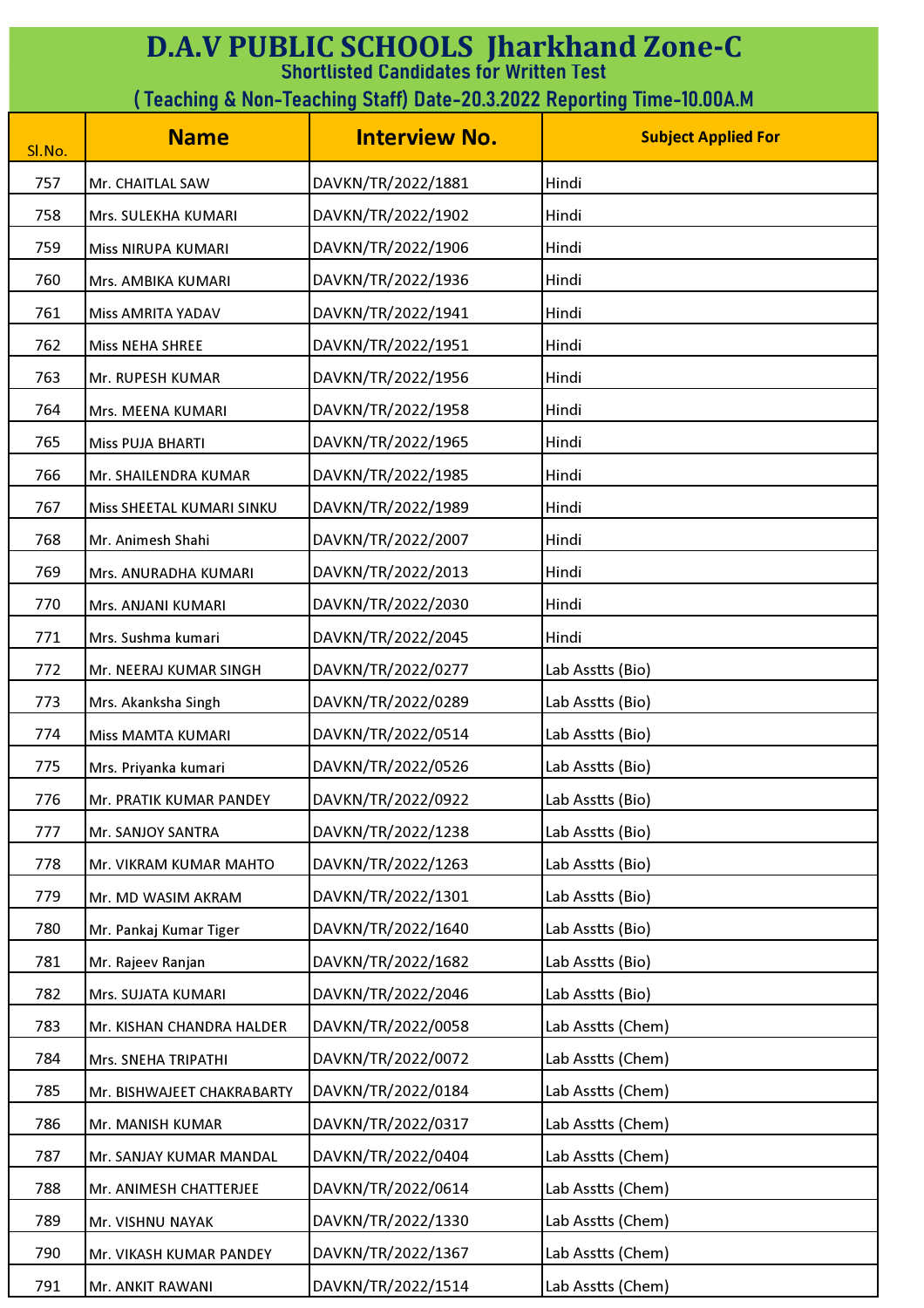| <b>D.A.V PUBLIC SCHOOLS Jharkhand Zone-C</b><br><b>Shortlisted Candidates for Written Test</b> |                                                                         |                      |                            |  |
|------------------------------------------------------------------------------------------------|-------------------------------------------------------------------------|----------------------|----------------------------|--|
|                                                                                                | ( Teaching & Non-Teaching Staff) Date-20.3.2022 Reporting Time-10.00A.M |                      |                            |  |
| Sl.No.                                                                                         | <b>Name</b>                                                             | <b>Interview No.</b> | <b>Subject Applied For</b> |  |
| 792                                                                                            | Mr. VINOD KUMAR RAWANI                                                  | DAVKN/TR/2022/1575   | Lab Asstts (Chem)          |  |
| 793                                                                                            | Miss KUMARI PUJA RANI                                                   | DAVKN/TR/2022/1657   | Lab Asstts (Chem)          |  |
| 794                                                                                            | Miss Shristi sinha                                                      | DAVKN/TR/2022/1688   | Lab Asstts (Chem)          |  |
| 795                                                                                            | Mr. SUMIT KUMAR                                                         | DAVKN/TR/2022/1790   | Lab Asstts (Chem)          |  |
| 796                                                                                            | Mr. CHANDAN KUMAR                                                       | DAVKN/TR/2022/1988   | Lab Asstts (Chem)          |  |
| 797                                                                                            | Mr. HARSH KUMAR                                                         | DAVKN/TR/2022/0006   | Lab Asstts (Computer)      |  |
| 798                                                                                            | Mr. AKSHAY KUMAR                                                        | DAVKN/TR/2022/0024   | Lab Asstts (Computer)      |  |
| 799                                                                                            | Mr. vikash kumar singh                                                  | DAVKN/TR/2022/0137   | Lab Asstts (Computer)      |  |
| 800                                                                                            | Mr. VISHAL KUMAR                                                        | DAVKN/TR/2022/0139   | Lab Asstts (Computer)      |  |
| 801                                                                                            | Mr. RAHUL SEN                                                           | DAVKN/TR/2022/0162   | Lab Asstts (Computer)      |  |
| 802                                                                                            | Mr. Siyaram sahu                                                        | DAVKN/TR/2022/0202   | Lab Asstts (Computer)      |  |
| 803                                                                                            | Miss Nilanjana Maii                                                     | DAVKN/TR/2022/0236   | Lab Asstts (Computer)      |  |
| 804                                                                                            | Mr. Md Tanveer Alam Ansari                                              | DAVKN/TR/2022/0251   | Lab Asstts (Computer)      |  |
| 805                                                                                            | Mr. ARUN KUMAR                                                          | DAVKN/TR/2022/0298   | Lab Asstts (Computer)      |  |
| 806                                                                                            | Mr. Gurudas Mahata                                                      | DAVKN/TR/2022/0324   | Lab Asstts (Computer)      |  |
| 807                                                                                            | Mr. SONATAN NAG                                                         | DAVKN/TR/2022/0344   | Lab Asstts (Computer)      |  |
| 808                                                                                            | Mr. ASHLEY GEORGE DCRUZE                                                | DAVKN/TR/2022/0378   | Lab Asstts (Computer)      |  |
| 809                                                                                            | Mr. ADARSH RANJAN                                                       | DAVKN/TR/2022/0394   | Lab Asstts (Computer)      |  |
| 810                                                                                            | Mrs. SHWETA RANI                                                        | DAVKN/TR/2022/0479   | Lab Asstts (Computer)      |  |
| 811                                                                                            | Mr. Ashish Kumar Mishra                                                 | DAVKN/TR/2022/0494   | Lab Asstts (Computer)      |  |
| 812                                                                                            | Mr. PANKAJ KUMAR                                                        | DAVKN/TR/2022/0534   | Lab Asstts (Computer)      |  |
| 813                                                                                            | Mr. Dipak kumar Mahato                                                  | DAVKN/TR/2022/0660   | Lab Asstts (Computer)      |  |
| 814                                                                                            | Mr. UTTAM KUMAR                                                         | DAVKN/TR/2022/0669   | Lab Asstts (Computer)      |  |
| 815                                                                                            | Mr. SATISH KUMAR SINGH                                                  | DAVKN/TR/2022/0679   | Lab Asstts (Computer)      |  |
| 816                                                                                            | Mr. TULSI RAWANI                                                        | DAVKN/TR/2022/0706   | Lab Asstts (Computer)      |  |
| 817                                                                                            | Mr. RAVI CHANDRA SINHA                                                  | DAVKN/TR/2022/0776   | Lab Asstts (Computer)      |  |
| 818                                                                                            | Mr. RAJ PRIYADARSHI                                                     | DAVKN/TR/2022/0951   | Lab Asstts (Computer)      |  |
| 819                                                                                            | Mr. ANKIT SRIVASTAVA                                                    | DAVKN/TR/2022/1003   | Lab Asstts (Computer)      |  |
| 820                                                                                            | Mr. RAHUL KUMAR                                                         | DAVKN/TR/2022/1018   | Lab Asstts (Computer)      |  |
| 821                                                                                            | Mr. RAJ KISHOR MAHATO                                                   | DAVKN/TR/2022/1044   | Lab Asstts (Computer)      |  |
| 822                                                                                            | Mr. RAMGOPAL KABIRAJ                                                    | DAVKN/TR/2022/1050   | Lab Asstts (Computer)      |  |
| 823                                                                                            | Mrs. KHUSHBOO KUMARI                                                    | DAVKN/TR/2022/1063   | Lab Asstts (Computer)      |  |
| 824                                                                                            | Mr. VIKASH KUMAR MAHATO                                                 | DAVKN/TR/2022/1197   | Lab Asstts (Computer)      |  |
| 825                                                                                            | Mr. ARUN KUMAR SINGH                                                    | DAVKN/TR/2022/1244   | Lab Asstts (Computer)      |  |
| 826                                                                                            | Mr. Dharambir Mahto                                                     | DAVKN/TR/2022/1261   | Lab Asstts (Computer)      |  |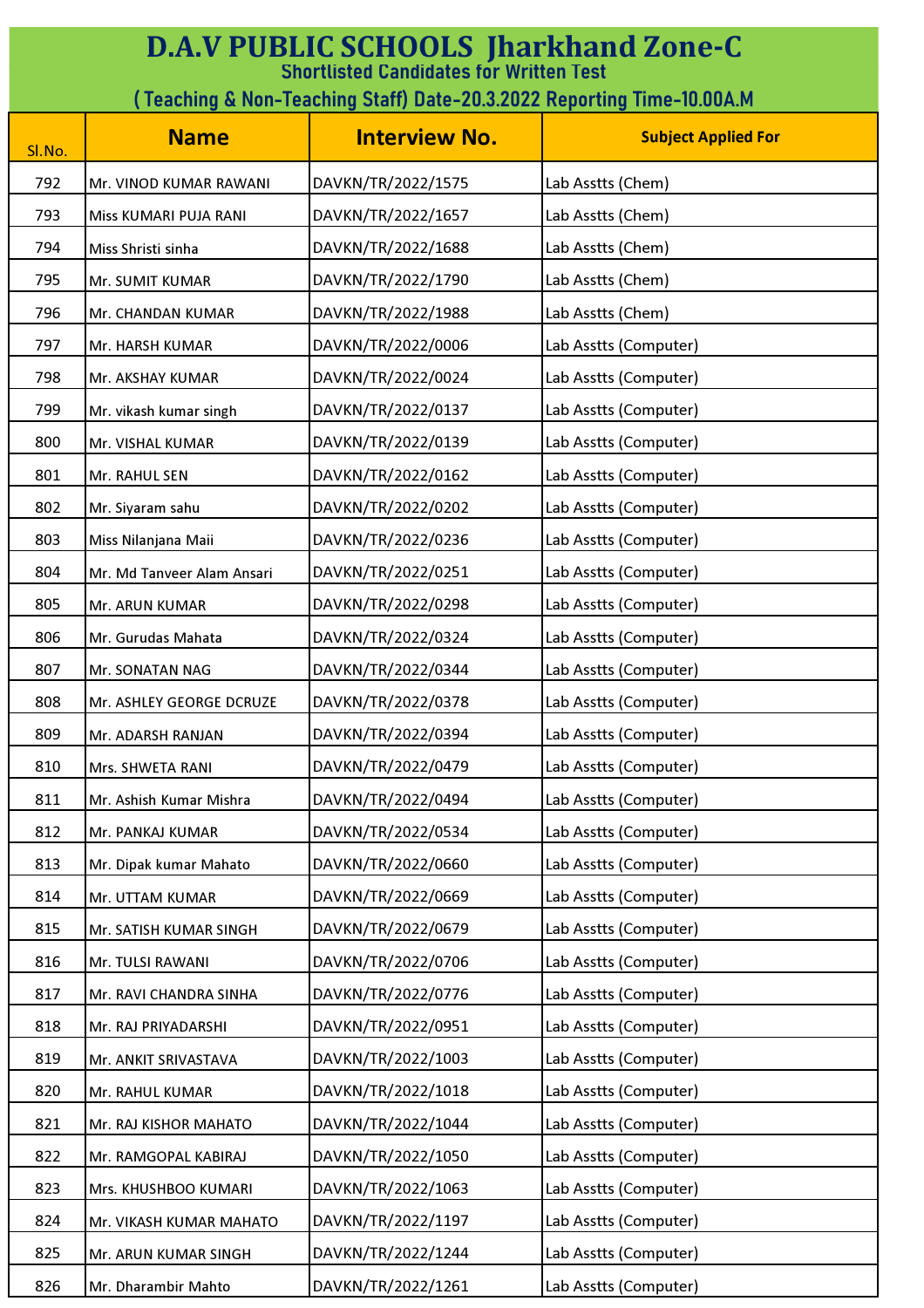| <b>D.A.V PUBLIC SCHOOLS Jharkhand Zone-C</b><br><b>Shortlisted Candidates for Written Test</b> |                                                                        |                      |                            |  |
|------------------------------------------------------------------------------------------------|------------------------------------------------------------------------|----------------------|----------------------------|--|
|                                                                                                | (Teaching & Non-Teaching Staff) Date-20.3.2022 Reporting Time-10.00A.M |                      |                            |  |
| Sl.No.                                                                                         | <b>Name</b>                                                            | <b>Interview No.</b> | <b>Subject Applied For</b> |  |
| 827                                                                                            | Mr. VISHNU KUMAR RAY                                                   | DAVKN/TR/2022/1288   | Lab Asstts (Computer)      |  |
| 828                                                                                            | Miss ANURADHA KUMARI                                                   | DAVKN/TR/2022/1294   | Lab Asstts (Computer)      |  |
| 829                                                                                            | Mr. ALOK RANJAN                                                        | DAVKN/TR/2022/1394   | Lab Asstts (Computer)      |  |
| 830                                                                                            | Mr. DINESH KUMAR MAHATO                                                | DAVKN/TR/2022/1493   | Lab Asstts (Computer)      |  |
| 831                                                                                            | Mr. NIRAJ KUMAR SHARMA                                                 | DAVKN/TR/2022/1532   | Lab Asstts (Computer)      |  |
| 832                                                                                            | Mr. NAND KISHOR GOPE                                                   | DAVKN/TR/2022/1560   | Lab Asstts (Computer)      |  |
| 833                                                                                            | Mr. ANUJ KUMAR RAI                                                     | DAVKN/TR/2022/1585   | Lab Asstts (Computer)      |  |
| 834                                                                                            | Miss PUJA KUMARI                                                       | DAVKN/TR/2022/1629   | Lab Asstts (Computer)      |  |
| 835                                                                                            | Mrs. Sanowar Sulatna                                                   | DAVKN/TR/2022/1651   | Lab Asstts (Computer)      |  |
| 836                                                                                            | Mr. VISHWAJEET RAJ                                                     | DAVKN/TR/2022/1671   | Lab Asstts (Computer)      |  |
| 837                                                                                            | Mr. Pankaj Paul                                                        | DAVKN/TR/2022/1720   | Lab Asstts (Computer)      |  |
| 838                                                                                            | Mr. RAJEEV KUMAR                                                       | DAVKN/TR/2022/1814   | Lab Asstts (Computer)      |  |
| 839                                                                                            | Mr. SHUBHAM KUMAR                                                      | DAVKN/TR/2022/1919   | Lab Asstts (Computer)      |  |
| 840                                                                                            | Mr. Rohin Dutta                                                        | DAVKN/TR/2022/1927   | Lab Asstts (Computer)      |  |
| 841                                                                                            | Mr. ANKIT KUMAR                                                        | DAVKN/TR/2022/1978   | Lab Asstts (Computer)      |  |
| 842                                                                                            | Mr. SAMRESH KUMAR SINGH                                                | DAVKN/TR/2022/1983   | Lab Asstts (Computer)      |  |
| 843                                                                                            | Mr. ROSHAN KUMAR CHOUDHARY DAVKN/TR/2022/2027                          |                      | Lab Asstts (Computer)      |  |
| 844                                                                                            | Mr. SHASHI SHEKHAR BANERJEE                                            | DAVKN/TR/2022/2049   | Lab Asstts (Computer)      |  |
| 845                                                                                            | Mr. Chandan Kumar pandey                                               | DAVKN/TR/2022/0297   | Lab Asstts. (Phy)          |  |
| 846                                                                                            | Mr. SHAMU MAHATO                                                       | DAVKN/TR/2022/0343   | Lab Asstts. (Phy)          |  |
| 847                                                                                            | Mr. RAHUL KUMAR                                                        | DAVKN/TR/2022/0665   | Lab Asstts. (Phy)          |  |
| 848                                                                                            | Mr. NIKETAN SINGH                                                      | DAVKN/TR/2022/0784   | Lab Asstts. (Phy)          |  |
| 849                                                                                            | Mr. CHANDI CHARAN MAJEE                                                | DAVKN/TR/2022/0936   | Lab Asstts. (Phy)          |  |
| 850                                                                                            | Mr. SONU KUMAR                                                         | DAVKN/TR/2022/1158   | Lab Asstts. (Phy)          |  |
| 851                                                                                            | Mr. SHEETAL KUMAR                                                      | DAVKN/TR/2022/1281   | Lab Asstts. (Phy)          |  |
| 852                                                                                            | Miss SARITA KUMARI                                                     | DAVKN/TR/2022/1505   | Lab Asstts. (Phy)          |  |
| 853                                                                                            | Mr. Prasenjit Mondal                                                   | DAVKN/TR/2022/1509   | Lab Asstts. (Phy)          |  |
| 854                                                                                            | Mr. SOURABH DUBEY                                                      | DAVKN/TR/2022/1563   | Lab Asstts. (Phy)          |  |
| 855                                                                                            | Mr. Amit Chatterjee                                                    | DAVKN/TR/2022/1588   | Lab Asstts. (Phy)          |  |
| 856                                                                                            | Mr. MUKESH KUMAR                                                       | DAVKN/TR/2022/1597   | Lab Asstts. (Phy)          |  |
| 857                                                                                            | Miss PUJA DAIBAGNA                                                     | DAVKN/TR/2022/1641   | Lab Asstts. (Phy)          |  |
| 858                                                                                            | Mr. SUDHIR KUMAR                                                       | DAVKN/TR/2022/1799   | Lab Asstts. (Phy)          |  |
| 859                                                                                            | Mr. ROHIT KUMAR YADAV                                                  | DAVKN/TR/2022/1913   | Lab Asstts. (Phy)          |  |
| 860                                                                                            | Mr. ASHISH KUMAR MANDAL                                                | DAVKN/TR/2022/1929   | Lab Asstts. (Phy)          |  |
| 861                                                                                            | Mr. MITHLESH KUMAR                                                     | DAVKN/TR/2022/1948   | Lab Asstts. (Phy)          |  |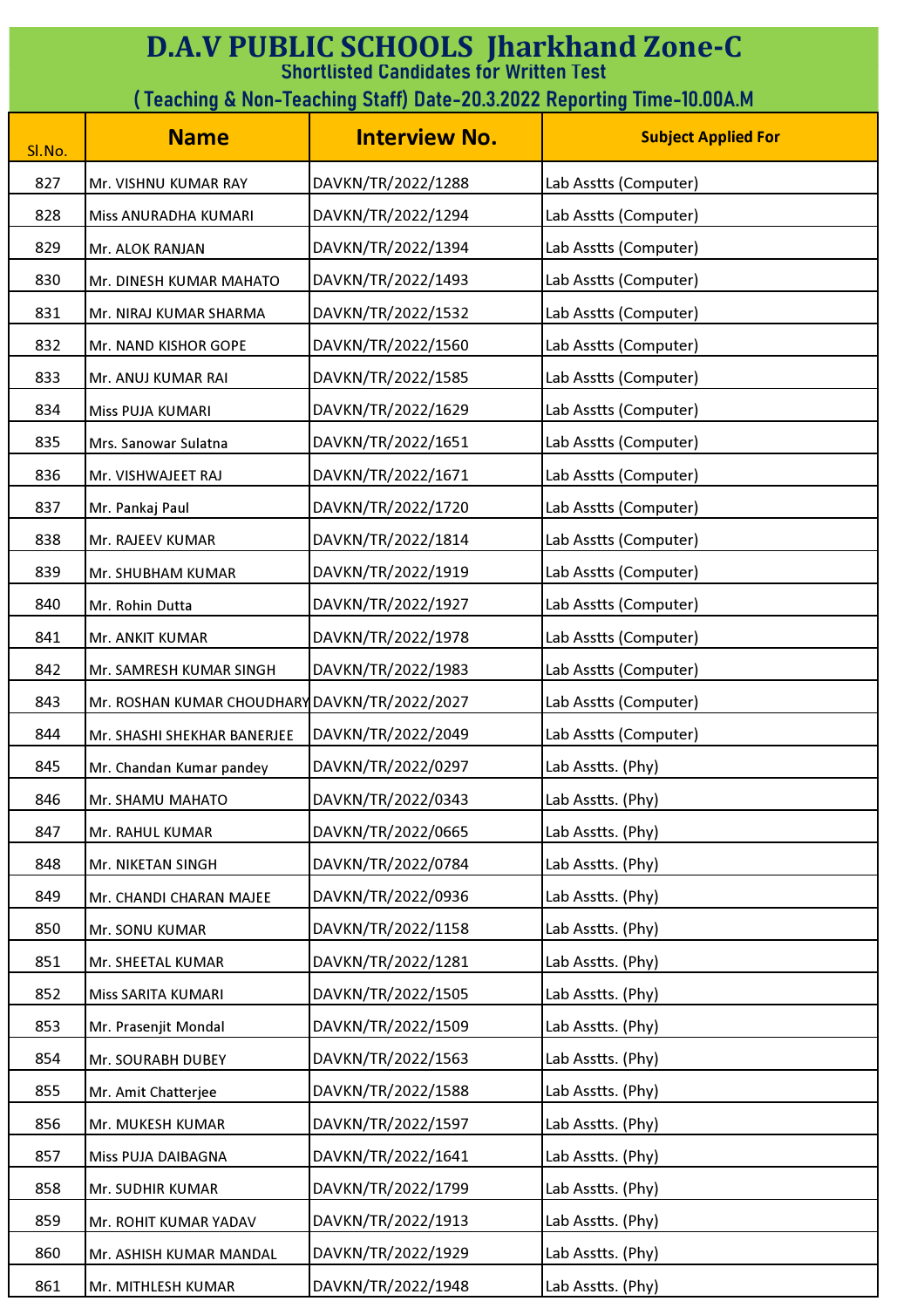| <b>D.A.V PUBLIC SCHOOLS Jharkhand Zone-C</b><br><b>Shortlisted Candidates for Written Test</b> |                                                                        |                      |                            |  |
|------------------------------------------------------------------------------------------------|------------------------------------------------------------------------|----------------------|----------------------------|--|
|                                                                                                | (Teaching & Non-Teaching Staff) Date-20.3.2022 Reporting Time-10.00A.M |                      |                            |  |
| Sl.No.                                                                                         | <b>Name</b>                                                            | <b>Interview No.</b> | <b>Subject Applied For</b> |  |
| 862                                                                                            | Mr. VIVEK KUMAR                                                        | DAVKN/TR/2022/0004   | <b>LDC</b>                 |  |
| 863                                                                                            | Mr. NITISH TEWARY                                                      | DAVKN/TR/2022/0011   | <b>LDC</b>                 |  |
| 864                                                                                            | Mrs. PIALI CHANDRA                                                     | DAVKN/TR/2022/0014   | <b>LDC</b>                 |  |
| 865                                                                                            | Mrs. Renuka Srivastava                                                 | DAVKN/TR/2022/0018   | <b>LDC</b>                 |  |
| 866                                                                                            | Mr. Om narayan singh                                                   | DAVKN/TR/2022/0040   | <b>LDC</b>                 |  |
| 867                                                                                            | Mr. Anurudh kumar singh                                                | DAVKN/TR/2022/0041   | <b>LDC</b>                 |  |
| 868                                                                                            | Mr. DEWKI NANDAN SINGH                                                 | DAVKN/TR/2022/0042   | LDC                        |  |
| 869                                                                                            | Mr. ABHISHEK KUMAR OJHA                                                | DAVKN/TR/2022/0047   | <b>LDC</b>                 |  |
| 870                                                                                            | Miss Monika sinha                                                      | DAVKN/TR/2022/0051   | <b>LDC</b>                 |  |
| 871                                                                                            | Mr. NALIN KUNAR GUPTA                                                  | DAVKN/TR/2022/0053   | <b>LDC</b>                 |  |
| 872                                                                                            | Mr. Amir Khan                                                          | DAVKN/TR/2022/0069   | <b>LDC</b>                 |  |
| 873                                                                                            | Mr. SHUBHAM KUMAR SINHA                                                | DAVKN/TR/2022/0096   | <b>LDC</b>                 |  |
| 874                                                                                            | Mr. NIRAJ KUMAR                                                        | DAVKN/TR/2022/0097   | <b>LDC</b>                 |  |
| 875                                                                                            | Mr. Sanjay Kumar Singh                                                 | DAVKN/TR/2022/0099   | <b>LDC</b>                 |  |
| 876                                                                                            | Mr. MONU KUMAR                                                         | DAVKN/TR/2022/0105   | <b>LDC</b>                 |  |
| 877                                                                                            | <b>Miss HEENA PERWEEN</b>                                              | DAVKN/TR/2022/0107   | LDC                        |  |
| 878                                                                                            | Mr. Avinash Kumar                                                      | DAVKN/TR/2022/0146   | LDC                        |  |
| 879                                                                                            | Mr. RAKESH RANJAN SAHAY                                                | DAVKN/TR/2022/0151   | <b>LDC</b>                 |  |
| 880                                                                                            | Mr. Rajendra Kumar                                                     | DAVKN/TR/2022/0195   | LDC                        |  |
| 881                                                                                            | Mr. SAURAV BHUSHAN                                                     | DAVKN/TR/2022/0205   | <b>LDC</b>                 |  |
| 882                                                                                            | Mrs. PRIYA MILON ELLOY                                                 | DAVKN/TR/2022/0216   | LDC                        |  |
| 883                                                                                            | <b>Miss AMRITA PANDEY</b>                                              | DAVKN/TR/2022/0226   | <b>LDC</b>                 |  |
| 884                                                                                            | Mrs. NAVITA KUMARI                                                     | DAVKN/TR/2022/0228   | <b>LDC</b>                 |  |
| 885                                                                                            | Mr. AMIT KUMAR PANDEY                                                  | DAVKN/TR/2022/0246   | <b>LDC</b>                 |  |
| 886                                                                                            | Mr. BHAGIRATH SINGH                                                    | DAVKN/TR/2022/0254   | <b>LDC</b>                 |  |
| 887                                                                                            | Mr. DIVYANSHU SRIVASTAVA                                               | DAVKN/TR/2022/0259   | <b>LDC</b>                 |  |
| 888                                                                                            | Miss KUMARI SIMRAN                                                     | DAVKN/TR/2022/0282   | LDC                        |  |
| 889                                                                                            | Mr. SANTOSH KUMAR                                                      | DAVKN/TR/2022/0296   | <b>LDC</b>                 |  |
| 890                                                                                            | Mr. RAHUL KUMAR                                                        | DAVKN/TR/2022/0315   | LDC                        |  |
| 891                                                                                            | Mr. INDRAJEET KUMAR                                                    | DAVKN/TR/2022/0323   | <b>LDC</b>                 |  |
| 892                                                                                            | Mr. Chandan kumar sharma                                               | DAVKN/TR/2022/0329   | LDC                        |  |
| 893                                                                                            | Mr. JAGANNATH GOPE                                                     | DAVKN/TR/2022/0330   | <b>LDC</b>                 |  |
| 894                                                                                            | Mr. DEEPAK SINGH                                                       | DAVKN/TR/2022/0348   | <b>LDC</b>                 |  |
| 895                                                                                            | Miss NEHA SRIVASTAV                                                    | DAVKN/TR/2022/0395   | <b>LDC</b>                 |  |
| 896                                                                                            | Mrs. NITU KUMARI                                                       | DAVKN/TR/2022/0413   | <b>LDC</b>                 |  |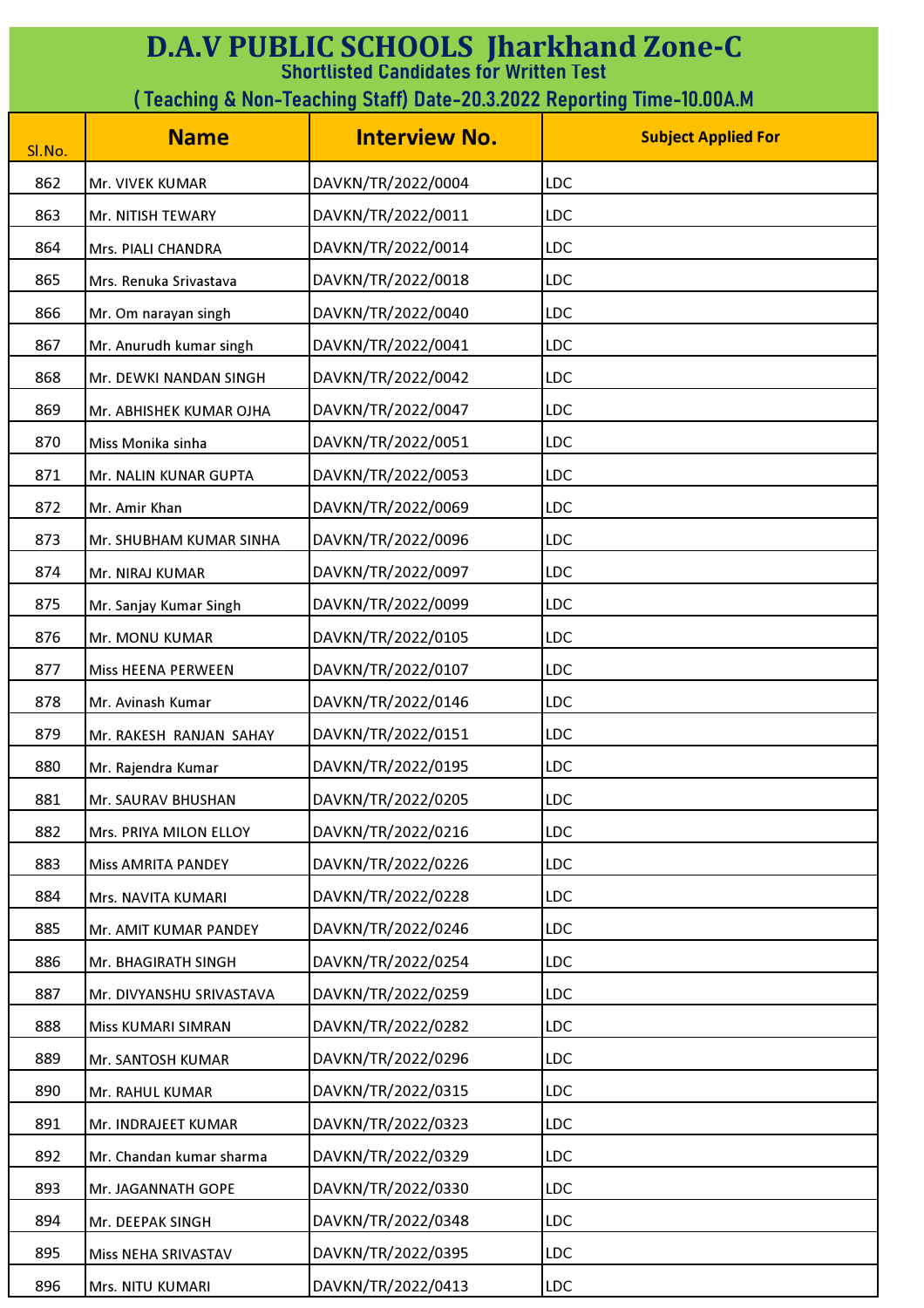| <b>D.A.V PUBLIC SCHOOLS Jharkhand Zone-C</b><br><b>Shortlisted Candidates for Written Test</b> |                                                                        |                      |                            |  |
|------------------------------------------------------------------------------------------------|------------------------------------------------------------------------|----------------------|----------------------------|--|
|                                                                                                | (Teaching & Non-Teaching Staff) Date-20.3.2022 Reporting Time-10.00A.M |                      |                            |  |
| Sl.No.                                                                                         | <b>Name</b>                                                            | <b>Interview No.</b> | <b>Subject Applied For</b> |  |
| 897                                                                                            | Mr. ROHIT KUMAR SAW                                                    | DAVKN/TR/2022/0416   | <b>LDC</b>                 |  |
| 898                                                                                            | Mrs. JYOTI KUMARI                                                      | DAVKN/TR/2022/0428   | <b>LDC</b>                 |  |
| 899                                                                                            | Mr. BHOLA NATH KAR                                                     | DAVKN/TR/2022/0434   | <b>LDC</b>                 |  |
| 900                                                                                            | Mr. ABC                                                                | DAVKN/TR/2022/0435   | <b>LDC</b>                 |  |
| 901                                                                                            | Mr. PANKAJ KUMAR SAH                                                   | DAVKN/TR/2022/0441   | <b>LDC</b>                 |  |
| 902                                                                                            | Miss Sunanda Kumari                                                    | DAVKN/TR/2022/0458   | <b>LDC</b>                 |  |
| 903                                                                                            | Mr. PRAKASH MALLICK                                                    | DAVKN/TR/2022/0469   | <b>LDC</b>                 |  |
| 904                                                                                            | Mr. Dharmendra kumar malakar                                           | DAVKN/TR/2022/0470   | <b>LDC</b>                 |  |
| 905                                                                                            | <b>Mr. BIPIN KUMAR</b>                                                 | DAVKN/TR/2022/0475   | <b>LDC</b>                 |  |
| 906                                                                                            | Mr. Jitendra Kumar Sharma                                              | DAVKN/TR/2022/0480   | <b>LDC</b>                 |  |
| 907                                                                                            | Mr. AMIT KUMAR MUKHERJEE                                               | DAVKN/TR/2022/0525   | <b>LDC</b>                 |  |
| 908                                                                                            | Mr. Anurag kumar jha                                                   | DAVKN/TR/2022/0532   | LDC                        |  |
| 909                                                                                            | Mr. RANJAN KUMAR                                                       | DAVKN/TR/2022/0539   | <b>LDC</b>                 |  |
| 910                                                                                            | <b>Miss CHANDANI SINGH</b>                                             | DAVKN/TR/2022/0542   | <b>LDC</b>                 |  |
| 911                                                                                            | Mrs. PINKI KUMARI                                                      | DAVKN/TR/2022/0554   | <b>LDC</b>                 |  |
| 912                                                                                            | Mrs. KAJOL KUMARI                                                      | DAVKN/TR/2022/0564   | <b>LDC</b>                 |  |
| 913                                                                                            | Mr. LAXMI NARAYAN PAN                                                  | DAVKN/TR/2022/0577   | LDC                        |  |
| 914                                                                                            | Mrs. PRIYANKA CHAKRABORTY                                              | DAVKN/TR/2022/0582   | <b>LDC</b>                 |  |
| 915                                                                                            | Mr. RAVI SHANKAR KUMAR SINGH DAVKN/TR/2022/0586                        |                      | <b>LDC</b>                 |  |
| 916                                                                                            | Mr. PINKU CHOUBEY                                                      | DAVKN/TR/2022/0593   | <b>LDC</b>                 |  |
| 917                                                                                            | Miss RUKHSHAR SIDDIQUI                                                 | DAVKN/TR/2022/0596   | <b>LDC</b>                 |  |
| 918                                                                                            | Mr. RAJEEV KUMAR                                                       | DAVKN/TR/2022/0603   | <b>LDC</b>                 |  |
| 919                                                                                            | Mrs. KANCHAN KUMARI                                                    | DAVKN/TR/2022/0606   | LDC                        |  |
| 920                                                                                            | Mr. Nand Kishore Mahato                                                | DAVKN/TR/2022/0616   | <b>LDC</b>                 |  |
| 921                                                                                            | Mr. AMAN KUMAR                                                         | DAVKN/TR/2022/0626   | LDC                        |  |
| 922                                                                                            | Mr. Shashank Ambasta                                                   | DAVKN/TR/2022/0645   | <b>LDC</b>                 |  |
| 923                                                                                            | Mr. Ajay Prasad                                                        | DAVKN/TR/2022/0701   | <b>LDC</b>                 |  |
| 924                                                                                            | Mr. AMIT KUMAR                                                         | DAVKN/TR/2022/0714   | <b>LDC</b>                 |  |
| 925                                                                                            | Mr. TULSI RAWANI                                                       | DAVKN/TR/2022/0718   | <b>LDC</b>                 |  |
| 926                                                                                            | Mr. MAHESH KUMAR MANDAL                                                | DAVKN/TR/2022/0720   | <b>LDC</b>                 |  |
| 927                                                                                            | Mr. AMIT KUMAR SRIVASTAV                                               | DAVKN/TR/2022/0752   | <b>LDC</b>                 |  |
| 928                                                                                            | Mr. JANARDAN PRASAD SINGH                                              | DAVKN/TR/2022/0778   | <b>LDC</b>                 |  |
| 929                                                                                            | Mr. Sanjeet Anand                                                      | DAVKN/TR/2022/0781   | <b>LDC</b>                 |  |
| 930                                                                                            | Mr. RAKESH KUMAR MISHRA                                                | DAVKN/TR/2022/0796   | <b>LDC</b>                 |  |
| 931                                                                                            | Mr. SUBHAM KUMAR                                                       | DAVKN/TR/2022/0882   | <b>LDC</b>                 |  |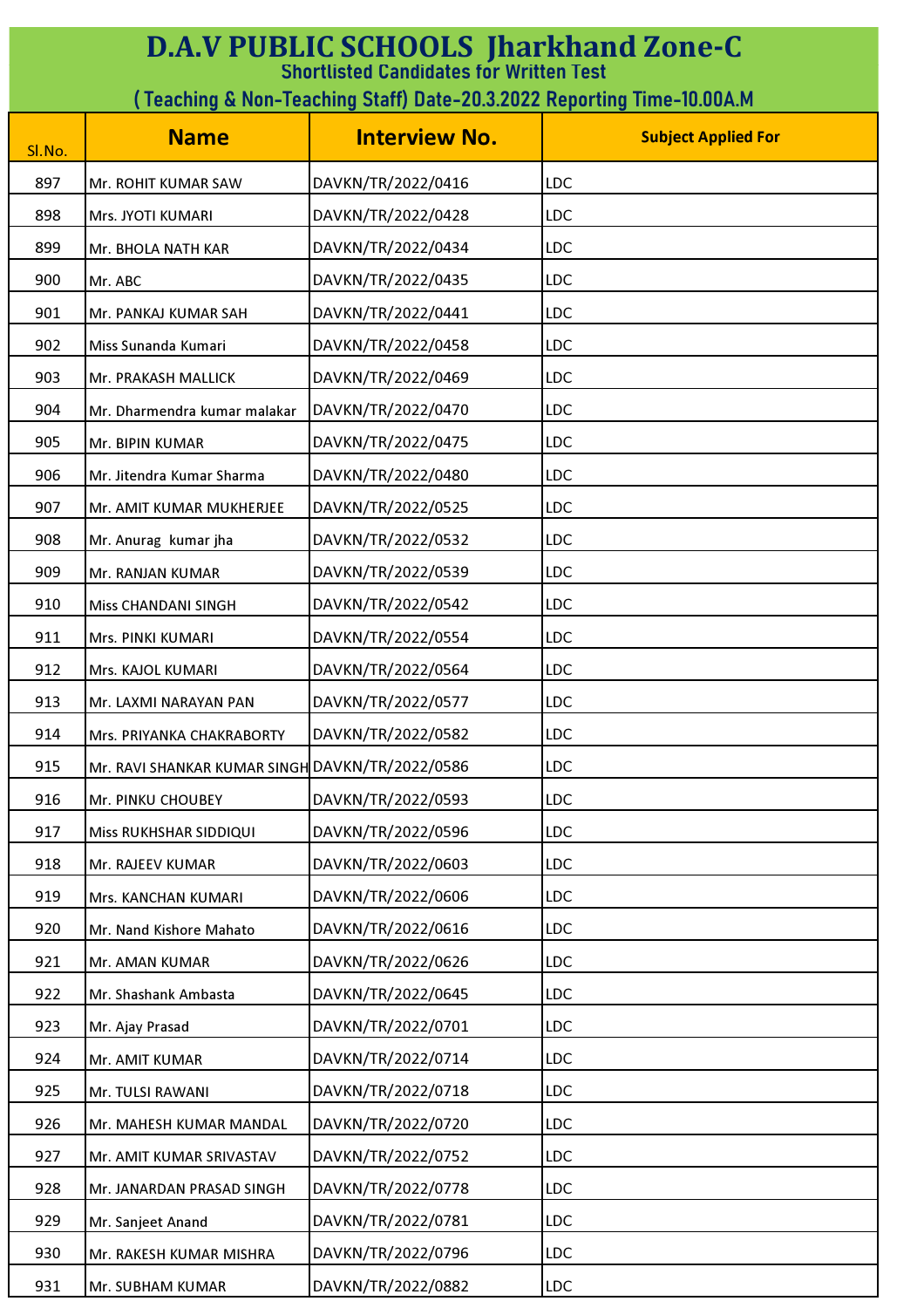| <b>D.A.V PUBLIC SCHOOLS Jharkhand Zone-C</b><br><b>Shortlisted Candidates for Written Test</b> |                                                                        |                      |                            |  |
|------------------------------------------------------------------------------------------------|------------------------------------------------------------------------|----------------------|----------------------------|--|
|                                                                                                | (Teaching & Non-Teaching Staff) Date-20.3.2022 Reporting Time-10.00A.M |                      |                            |  |
| Sl.No.                                                                                         | <b>Name</b>                                                            | <b>Interview No.</b> | <b>Subject Applied For</b> |  |
| 932                                                                                            | Mr. DHEERAJ KUMAR MISHRA                                               | DAVKN/TR/2022/0899   | <b>LDC</b>                 |  |
| 933                                                                                            | Mr. HARJEET SINGH                                                      | DAVKN/TR/2022/0932   | <b>LDC</b>                 |  |
| 934                                                                                            | Mr. MANISH RAWANI                                                      | DAVKN/TR/2022/0949   | <b>LDC</b>                 |  |
| 935                                                                                            | Miss PUJA KUMARI                                                       | DAVKN/TR/2022/0959   | LDC                        |  |
| 936                                                                                            | Mr. SANDEEP KUMAR                                                      | DAVKN/TR/2022/0963   | <b>LDC</b>                 |  |
| 937                                                                                            | Mr. SUSHIL KUMAR                                                       | DAVKN/TR/2022/0964   | <b>LDC</b>                 |  |
| 938                                                                                            | Mr. VIKASH KUMAR                                                       | DAVKN/TR/2022/0997   | LDC                        |  |
| 939                                                                                            | Mr. ASHUTOSH KUMAR DUBEY                                               | DAVKN/TR/2022/1000   | <b>LDC</b>                 |  |
| 940                                                                                            | Mr. KALYAN SINGH                                                       | DAVKN/TR/2022/1002   | <b>LDC</b>                 |  |
| 941                                                                                            | Mr. VIVEK KUMAR                                                        | DAVKN/TR/2022/1006   | <b>LDC</b>                 |  |
| 942                                                                                            | Mr. VIVEK KARMAKAR                                                     | DAVKN/TR/2022/1028   | <b>LDC</b>                 |  |
| 943                                                                                            | Mr. Rahul Kumar Agrawal                                                | DAVKN/TR/2022/1030   | <b>LDC</b>                 |  |
| 944                                                                                            | Miss SWEETY MUKHERJEE                                                  | DAVKN/TR/2022/1037   | <b>LDC</b>                 |  |
| 945                                                                                            | Mr. SWAPAN KUMAR KAR                                                   | DAVKN/TR/2022/1048   | LDC                        |  |
| 946                                                                                            | Mrs. khushboo kumari                                                   | DAVKN/TR/2022/1058   | <b>LDC</b>                 |  |
| 947                                                                                            | Mr. MRIDUTPAL SAHA                                                     | DAVKN/TR/2022/1079   | LDC                        |  |
| 948                                                                                            | Mr. SHEKHAR SHUBHAM                                                    | DAVKN/TR/2022/1100   | LDC                        |  |
| 949                                                                                            | Mr. UJJWAL KUMAR                                                       | DAVKN/TR/2022/1107   | <b>LDC</b>                 |  |
| 950                                                                                            | Miss IFFAT FATIMA                                                      | DAVKN/TR/2022/1120   | <b>LDC</b>                 |  |
| 951                                                                                            | <b>Miss BUNI ACHARJEE</b>                                              | DAVKN/TR/2022/1145   | <b>LDC</b>                 |  |
| 952                                                                                            | Mr. ASHUTOSH KUMAR                                                     | DAVKN/TR/2022/1159   | <b>LDC</b>                 |  |
| 953                                                                                            | Mr. ROHIT RAJ                                                          | DAVKN/TR/2022/1161   | <b>LDC</b>                 |  |
| 954                                                                                            | Mr. PARTHO KUMAR TIWARY                                                | DAVKN/TR/2022/1165   | <b>LDC</b>                 |  |
| 955                                                                                            | Mr. RAVI KUMAR SAW                                                     | DAVKN/TR/2022/1172   | <b>LDC</b>                 |  |
| 956                                                                                            | Mr. BISWA NATH                                                         | DAVKN/TR/2022/1176   | LDC                        |  |
| 957                                                                                            | Mrs. Ankita Singh                                                      | DAVKN/TR/2022/1187   | <b>LDC</b>                 |  |
| 958                                                                                            | Mrs. RINKEE KUMARI                                                     | DAVKN/TR/2022/1214   | LDC                        |  |
| 959                                                                                            | Mr. HARADHAN GOPE                                                      | DAVKN/TR/2022/1227   | <b>LDC</b>                 |  |
| 960                                                                                            | Mr. MANISH KUMAR                                                       | DAVKN/TR/2022/1231   | <b>LDC</b>                 |  |
| 961                                                                                            | Mr. Rajesh Kumar                                                       | DAVKN/TR/2022/1232   | <b>LDC</b>                 |  |
| 962                                                                                            | Mrs. JYOTI KUMARI                                                      | DAVKN/TR/2022/1291   | <b>LDC</b>                 |  |
| 963                                                                                            | Mrs. RAVI KUMAR MALLAH                                                 | DAVKN/TR/2022/1306   | <b>LDC</b>                 |  |
| 964                                                                                            | Mr. ESLEN CHRISTOPHER PAUL                                             | DAVKN/TR/2022/1311   | LDC                        |  |
| 965                                                                                            | Mr. RITESH KUMAR CHOURASIA                                             | DAVKN/TR/2022/1335   | <b>LDC</b>                 |  |
| 966                                                                                            | Miss Shikha Kumari                                                     | DAVKN/TR/2022/1344   | <b>LDC</b>                 |  |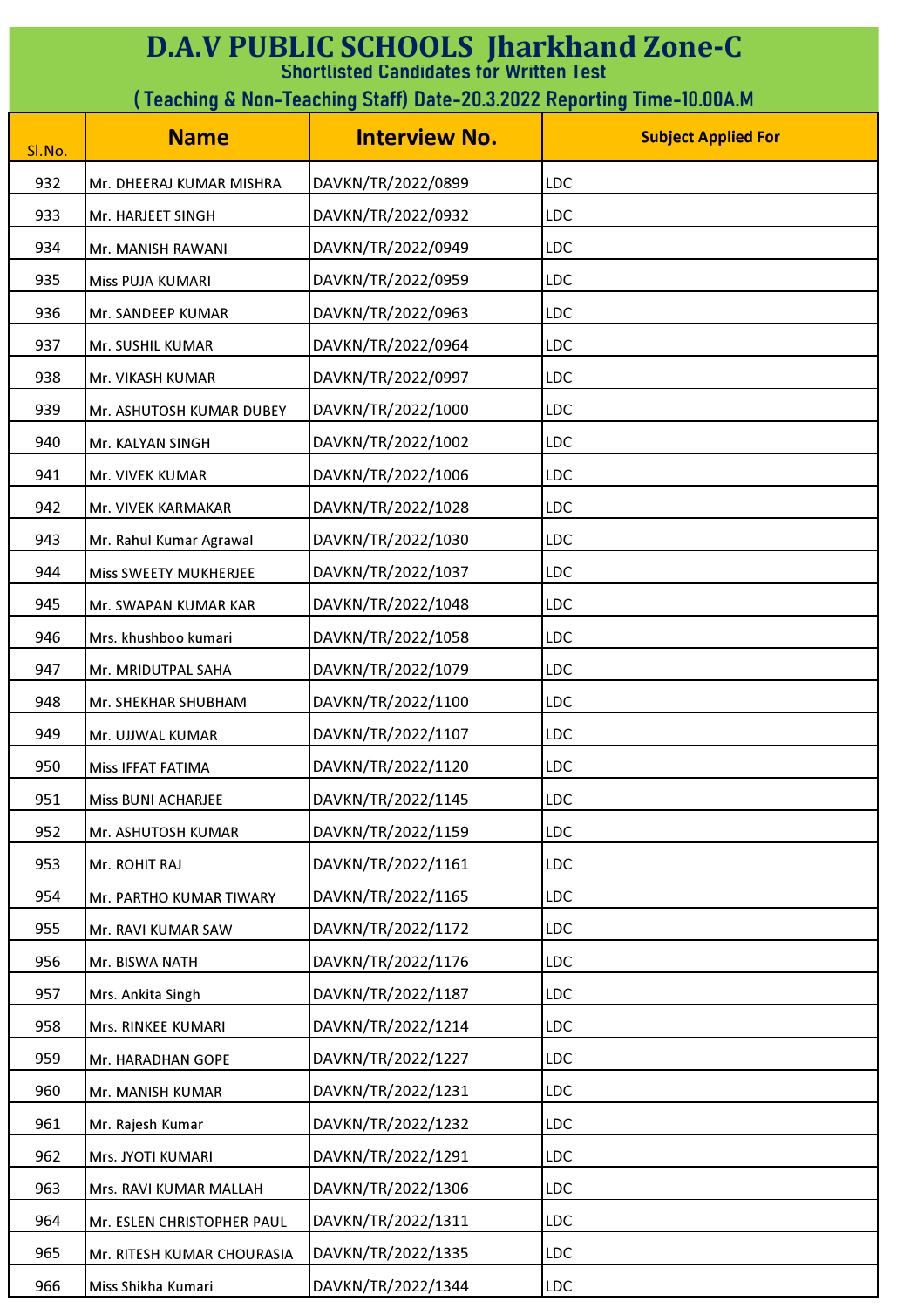| <b>D.A.V PUBLIC SCHOOLS Jharkhand Zone-C</b><br><b>Shortlisted Candidates for Written Test</b> |                                                                        |                      |                            |  |
|------------------------------------------------------------------------------------------------|------------------------------------------------------------------------|----------------------|----------------------------|--|
|                                                                                                | (Teaching & Non-Teaching Staff) Date-20.3.2022 Reporting Time-10.00A.M |                      |                            |  |
| Sl.No.                                                                                         | <b>Name</b>                                                            | <b>Interview No.</b> | <b>Subject Applied For</b> |  |
| 967                                                                                            | Miss Akrity Mishra                                                     | DAVKN/TR/2022/1347   | <b>LDC</b>                 |  |
| 968                                                                                            | Mr. DEBASISH CHATTERJEE                                                | DAVKN/TR/2022/1361   | <b>LDC</b>                 |  |
| 969                                                                                            | Mr. ROSHAN KUMAR MODI                                                  | DAVKN/TR/2022/1369   | <b>LDC</b>                 |  |
| 970                                                                                            | Mr. Rakesh Kumar Gupta                                                 | DAVKN/TR/2022/1373   | <b>LDC</b>                 |  |
| 971                                                                                            | Mr. Clive Alexander Paul                                               | DAVKN/TR/2022/1384   | <b>LDC</b>                 |  |
| 972                                                                                            | Mr. Vicky Kumar                                                        | DAVKN/TR/2022/1391   | <b>LDC</b>                 |  |
| 973                                                                                            | Mrs. PUJA SINHA                                                        | DAVKN/TR/2022/1407   | <b>LDC</b>                 |  |
| 974                                                                                            | Mr. SANJAY KUMAR DAS                                                   | DAVKN/TR/2022/1415   | <b>LDC</b>                 |  |
| 975                                                                                            | Mr. MANISH BANERJEE                                                    | DAVKN/TR/2022/1417   | <b>LDC</b>                 |  |
| 976                                                                                            | <b>Miss NUPUR CHAKRABORTY</b>                                          | DAVKN/TR/2022/1433   | <b>LDC</b>                 |  |
| 977                                                                                            | Mr. GAURAV SHEKHAR                                                     | DAVKN/TR/2022/1439   | <b>LDC</b>                 |  |
| 978                                                                                            | Mr. ASHWINI KUMAR                                                      | DAVKN/TR/2022/1440   | LDC                        |  |
| 979                                                                                            | Mr. SURAJ PRAKASH MISHRA                                               | DAVKN/TR/2022/1449   | <b>LDC</b>                 |  |
| 980                                                                                            | Mr. ANAND KUMAR                                                        | DAVKN/TR/2022/1454   | <b>LDC</b>                 |  |
| 981                                                                                            | Mr. PINTU KUMAR                                                        | DAVKN/TR/2022/1462   | <b>LDC</b>                 |  |
| 982                                                                                            | Mr. Ranjan Kumar                                                       | DAVKN/TR/2022/1463   | <b>LDC</b>                 |  |
| 983                                                                                            | Mr. SHEKHAR BAKSI                                                      | DAVKN/TR/2022/1465   | LDC                        |  |
| 984                                                                                            | <b>Miss ARPANA</b>                                                     | DAVKN/TR/2022/1473   | <b>LDC</b>                 |  |
| 985                                                                                            | Mr. ASHOK KUMAR                                                        | DAVKN/TR/2022/1485   | <b>LDC</b>                 |  |
| 986                                                                                            | Mr. BRAJESH TUDU                                                       | DAVKN/TR/2022/1488   | <b>LDC</b>                 |  |
| 987                                                                                            | <b>Miss NISHA PANDEY</b>                                               | DAVKN/TR/2022/1501   | <b>LDC</b>                 |  |
| 988                                                                                            | Mr. KANCHAN BANERJEE                                                   | DAVKN/TR/2022/1506   | <b>LDC</b>                 |  |
| 989                                                                                            | Mr. AMIT KUMAR SINHA                                                   | DAVKN/TR/2022/1508   | LDC                        |  |
| 990                                                                                            | Mr. AKASH KUMAR SHAHI                                                  | DAVKN/TR/2022/1562   | <b>LDC</b>                 |  |
| 991                                                                                            | Mr. PRADEEP BHATTACHARJEE                                              | DAVKN/TR/2022/1570   | <b>LDC</b>                 |  |
| 992                                                                                            | Miss KHUSHBOO KUMARI                                                   | DAVKN/TR/2022/1582   | <b>LDC</b>                 |  |
| 993                                                                                            | Mr. CHANDAN KUMAR BANSFORE DAVKN/TR/2022/1587                          |                      | <b>LDC</b>                 |  |
| 994                                                                                            | Mr. KAMLESH KUMAR RAWANI                                               | DAVKN/TR/2022/1591   | <b>LDC</b>                 |  |
| 995                                                                                            | Mr. TAPAS DAS                                                          | DAVKN/TR/2022/1594   | <b>LDC</b>                 |  |
| 996                                                                                            | Mr. ASHOK KUMAR SINGH                                                  | DAVKN/TR/2022/1598   | <b>LDC</b>                 |  |
| 997                                                                                            | Mr. SUMALLYA GOSWAMI                                                   | DAVKN/TR/2022/1606   | <b>LDC</b>                 |  |
| 998                                                                                            | Mr. MURLI MANOHAR KUMAR                                                | DAVKN/TR/2022/1617   | <b>LDC</b>                 |  |
| 999                                                                                            | Mr. MUKESH SHARMA                                                      | DAVKN/TR/2022/1620   | <b>LDC</b>                 |  |
| 1000                                                                                           | Mr. MANISH RANA                                                        | DAVKN/TR/2022/1627   | <b>LDC</b>                 |  |
| 1001                                                                                           | Mr. DEEPAK KUMAR                                                       | DAVKN/TR/2022/1637   | <b>LDC</b>                 |  |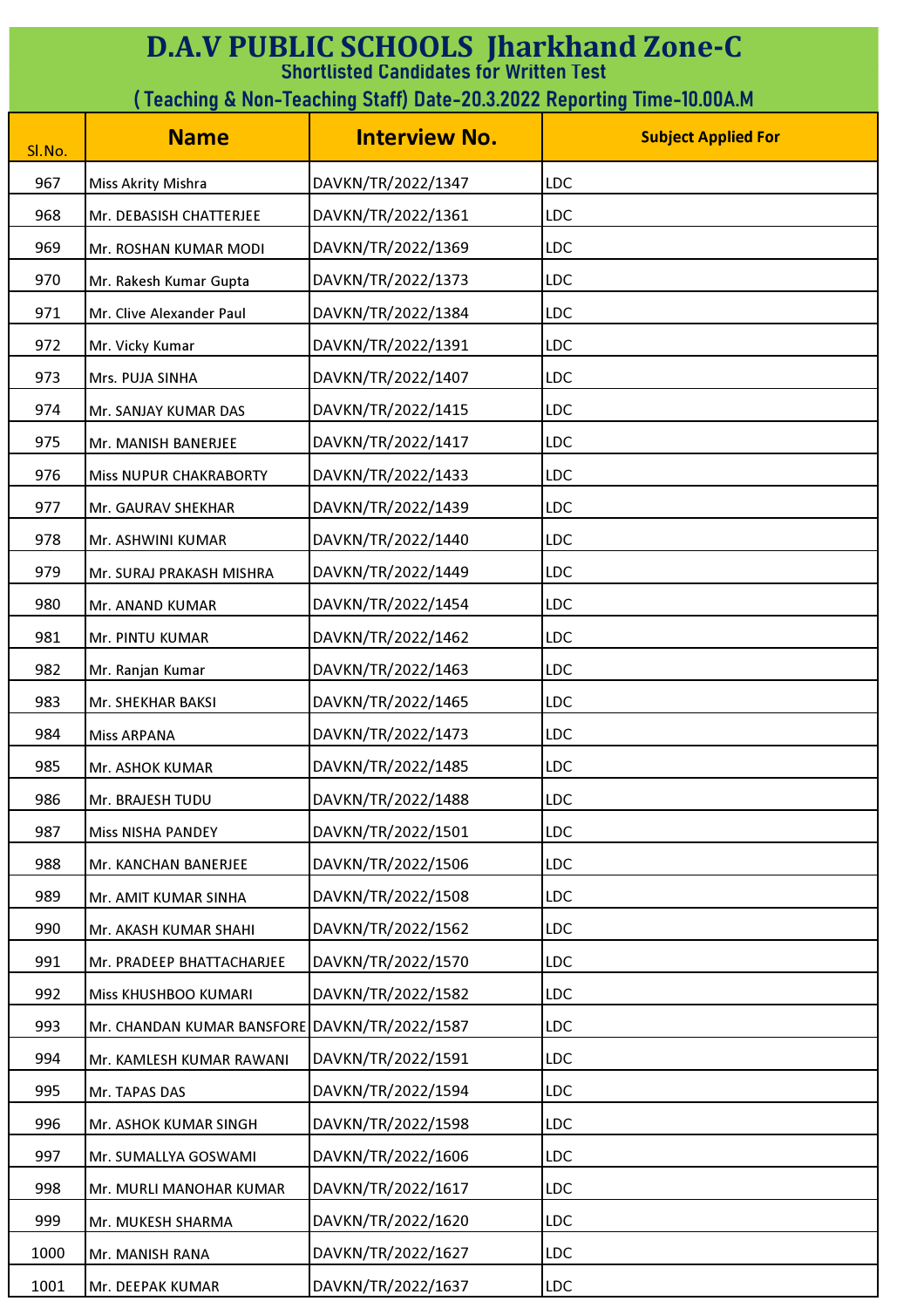| <b>D.A.V PUBLIC SCHOOLS Jharkhand Zone-C</b><br><b>Shortlisted Candidates for Written Test</b> |                                                                         |                      |                            |  |
|------------------------------------------------------------------------------------------------|-------------------------------------------------------------------------|----------------------|----------------------------|--|
|                                                                                                | ( Teaching & Non-Teaching Staff) Date-20.3.2022 Reporting Time-10.00A.M |                      |                            |  |
| Sl.No.                                                                                         | <b>Name</b>                                                             | <b>Interview No.</b> | <b>Subject Applied For</b> |  |
| 1002                                                                                           | Mr. AMIT BISWAKARMA                                                     | DAVKN/TR/2022/1642   | LDC                        |  |
| 1003                                                                                           | Mr. GOURAV RICHARDS                                                     | DAVKN/TR/2022/1646   | <b>LDC</b>                 |  |
| 1004                                                                                           | Mr. BIKASH SINGH                                                        | DAVKN/TR/2022/1675   | <b>LDC</b>                 |  |
| 1005                                                                                           | Mr. ANUP KUMAR                                                          | DAVKN/TR/2022/1681   | <b>LDC</b>                 |  |
| 1006                                                                                           | Mr. SHIV SHANKAR PRASAD                                                 | DAVKN/TR/2022/1684   | <b>LDC</b>                 |  |
| 1007                                                                                           | Mr. Parth pratim Mahatha                                                | DAVKN/TR/2022/1693   | <b>LDC</b>                 |  |
| 1008                                                                                           | Mr. GOVINDA KUMAR                                                       | DAVKN/TR/2022/1713   | <b>LDC</b>                 |  |
| 1009                                                                                           | Mr. RAKESH KUMAR JHA                                                    | DAVKN/TR/2022/1736   | <b>LDC</b>                 |  |
| 1010                                                                                           | Miss ANJALI RAJ                                                         | DAVKN/TR/2022/1752   | <b>LDC</b>                 |  |
| 1011                                                                                           | Mr. ARNAB CHATTERJEE                                                    | DAVKN/TR/2022/1760   | <b>LDC</b>                 |  |
| 1012                                                                                           | Mr. NIRAJ RAUT                                                          | DAVKN/TR/2022/1761   | <b>LDC</b>                 |  |
| 1013                                                                                           | Mr. KRISHNA SINGH                                                       | DAVKN/TR/2022/1764   | LDC                        |  |
| 1014                                                                                           | Mr. SARANJIT SINGH                                                      | DAVKN/TR/2022/1767   | LDC                        |  |
| 1015                                                                                           | Mr. ANAND KUMAR                                                         | DAVKN/TR/2022/1788   | <b>LDC</b>                 |  |
| 1016                                                                                           | Mr. Pankaj Kumar                                                        | DAVKN/TR/2022/1797   | <b>LDC</b>                 |  |
| 1017                                                                                           | Mr. ASHISH KUMAR SINGH                                                  | DAVKN/TR/2022/1804   | <b>LDC</b>                 |  |
| 1018                                                                                           | Mr. SATYANARAYAN PANDEY                                                 | DAVKN/TR/2022/1817   | LDC                        |  |
| 1019                                                                                           | Mr. RANJEET KUMAR KHATRI                                                | DAVKN/TR/2022/1870   | <b>LDC</b>                 |  |
| 1020                                                                                           | Mr. MUKESH KUMAR MISTRI                                                 | DAVKN/TR/2022/1882   | <b>LDC</b>                 |  |
| 1021                                                                                           | Miss SHRUTI KUMARI                                                      | DAVKN/TR/2022/1931   | <b>LDC</b>                 |  |
| 1022                                                                                           | Miss REENA KUMARI                                                       | DAVKN/TR/2022/1943   | <b>LDC</b>                 |  |
| 1023                                                                                           | Miss ANUPRIYA SINGH                                                     | DAVKN/TR/2022/1968   | <b>LDC</b>                 |  |
| 1024                                                                                           | Mr. GOURAV PRASAD                                                       | DAVKN/TR/2022/1971   | LDC                        |  |
| 1025                                                                                           | Mr. SURAJ KUMAR PASWAN                                                  | DAVKN/TR/2022/1974   | <b>LDC</b>                 |  |
| 1026                                                                                           | Miss REKHA KUMARI                                                       | DAVKN/TR/2022/1986   | LDC                        |  |
| 1027                                                                                           | Mr. ANKITA GUPTA                                                        | DAVKN/TR/2022/2019   | <b>LDC</b>                 |  |
| 1028                                                                                           | Mr. SUMAN SHEKHAR                                                       | DAVKN/TR/2022/2028   | <b>LDC</b>                 |  |
| 1029                                                                                           | Mr. Ashish Abhishek                                                     | DAVKN/TR/2022/2033   | <b>LDC</b>                 |  |
| 1030                                                                                           | Mrs. SHIVANI SRIVASTVA                                                  | DAVKN/TR/2022/2048   | <b>LDC</b>                 |  |
| 1031                                                                                           | Miss DIKSHA RANI                                                        | DAVKN/TR/2022/0008   | Maths                      |  |
| 1032                                                                                           | Mr. SANJAY KUMAR SINGH                                                  | DAVKN/TR/2022/0025   | Maths                      |  |
| 1033                                                                                           | Mr. SHUBHAM MISRA                                                       | DAVKN/TR/2022/0030   | Maths                      |  |
| 1034                                                                                           | Mrs. Sapana Singh                                                       | DAVKN/TR/2022/0063   | Maths                      |  |
| 1035                                                                                           | Mr. AJIT KUMAR SINGH                                                    | DAVKN/TR/2022/0066   | Maths                      |  |
| 1036                                                                                           | Mr. PRALAY CHAKRABORTY                                                  | DAVKN/TR/2022/0083   | Maths                      |  |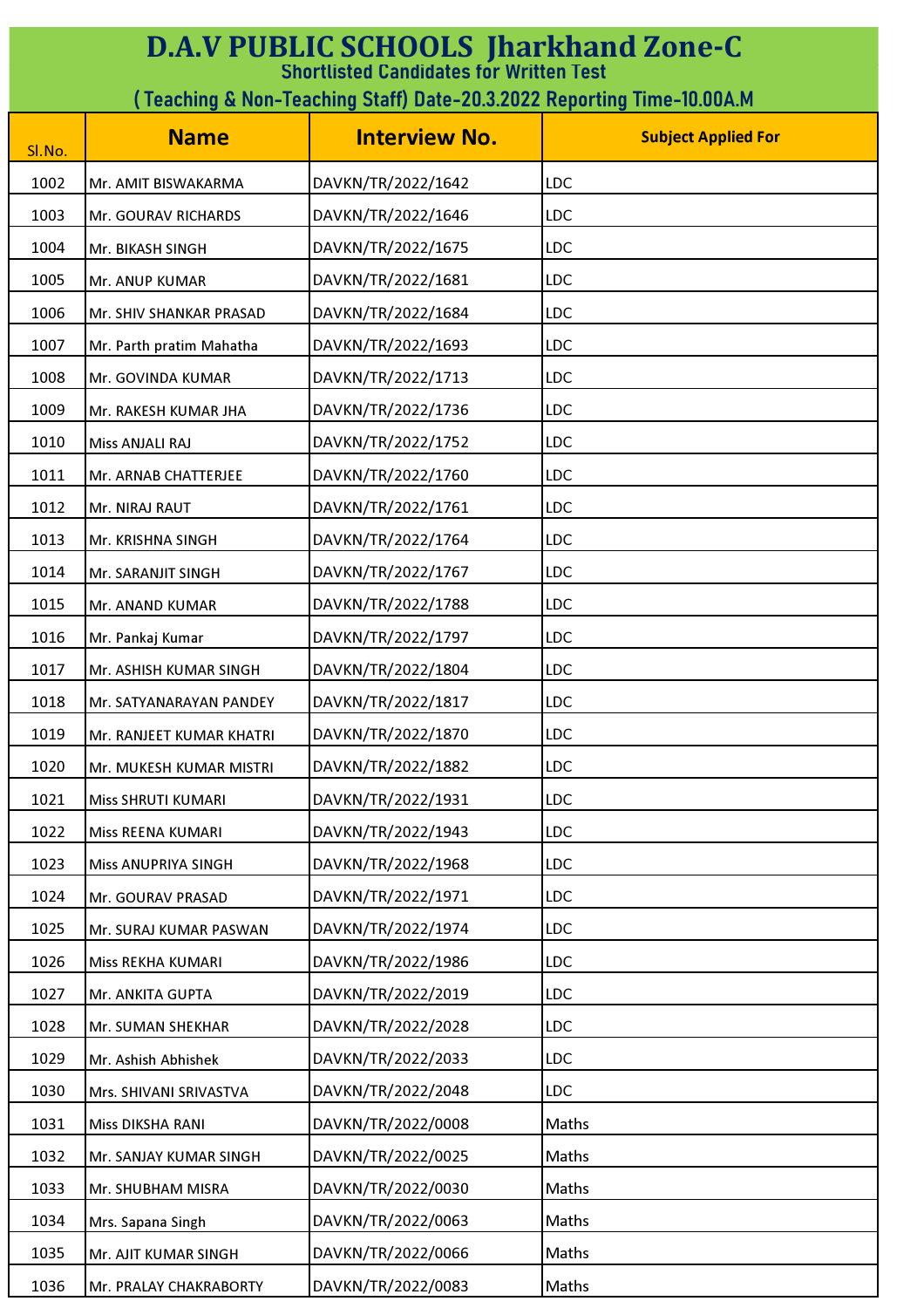| <b>D.A.V PUBLIC SCHOOLS Jharkhand Zone-C</b><br><b>Shortlisted Candidates for Written Test</b> |                                                                        |                      |                            |  |
|------------------------------------------------------------------------------------------------|------------------------------------------------------------------------|----------------------|----------------------------|--|
|                                                                                                | (Teaching & Non-Teaching Staff) Date-20.3.2022 Reporting Time-10.00A.M |                      |                            |  |
| Sl.No.                                                                                         | <b>Name</b>                                                            | <b>Interview No.</b> | <b>Subject Applied For</b> |  |
| 1037                                                                                           | Mr. FAIZ AHMED                                                         | DAVKN/TR/2022/0106   | Maths                      |  |
| 1038                                                                                           | Mr. NASIMUL                                                            | DAVKN/TR/2022/0109   | Maths                      |  |
| 1039                                                                                           | Mr. PRINCE KUMAR                                                       | DAVKN/TR/2022/0113   | Maths                      |  |
| 1040                                                                                           | Mrs. PUSHPLATA KOUSHAL                                                 | DAVKN/TR/2022/0125   | Maths                      |  |
| 1041                                                                                           | Miss KHUSHBU KUMARI                                                    | DAVKN/TR/2022/0128   | Maths                      |  |
| 1042                                                                                           | Mr. RAHUL KUMAR SINGH                                                  | DAVKN/TR/2022/0131   | Maths                      |  |
| 1043                                                                                           | <b>Miss SONAL PRIYA</b>                                                | DAVKN/TR/2022/0160   | Maths                      |  |
| 1044                                                                                           | Miss SHIKHA KUMARI JHA                                                 | DAVKN/TR/2022/0171   | Maths                      |  |
| 1045                                                                                           | Mr. MANISH KUMAR                                                       | DAVKN/TR/2022/0176   | Maths                      |  |
| 1046                                                                                           | Mrs. PRIYANKA CHAKRABORTY                                              | DAVKN/TR/2022/0191   | Maths                      |  |
| 1047                                                                                           | Miss SATYAVATI VEENA PANDEY                                            | DAVKN/TR/2022/0198   | Maths                      |  |
| 1048                                                                                           | Mr. PRATUSH KUMAER CHOURASI DAVKN/TR/2022/0213                         |                      | Maths                      |  |
| 1049                                                                                           | Mr. RAJ KUMAR GORAIN                                                   | DAVKN/TR/2022/0223   | Maths                      |  |
| 1050                                                                                           | Mrs. Rajani kumari                                                     | DAVKN/TR/2022/0225   | Maths                      |  |
| 1051                                                                                           | Mr. KRISHNA GOPAL HALDER                                               | DAVKN/TR/2022/0230   | Maths                      |  |
| 1052                                                                                           | Mr. SANDIP KUMAR TIWARY                                                | DAVKN/TR/2022/0237   | Maths                      |  |
| 1053                                                                                           | Miss RANU KUMARI GUPTA                                                 | DAVKN/TR/2022/0248   | Maths                      |  |
| 1054                                                                                           | Mr. PANKAJ KUMAR                                                       | DAVKN/TR/2022/0272   | Maths                      |  |
| 1055                                                                                           | Mr. MANISH KUMAR                                                       | DAVKN/TR/2022/0320   | Maths                      |  |
| 1056                                                                                           | Mr. PRITAM KUMAR ACHARYA                                               | DAVKN/TR/2022/0332   | Maths                      |  |
| 1057                                                                                           | Mr. ROSHAN KUMAR                                                       | DAVKN/TR/2022/0337   | Maths                      |  |
| 1058                                                                                           | Mr. RITON GOPE                                                         | DAVKN/TR/2022/0339   | Maths                      |  |
| 1059                                                                                           | Mrs. Diptee Kumari                                                     | DAVKN/TR/2022/0342   | Maths                      |  |
| 1060                                                                                           | Miss LAXMI KUMARI                                                      | DAVKN/TR/2022/0345   | Maths                      |  |
| 1061                                                                                           | Mr. SUBHAM CHIRANIA                                                    | DAVKN/TR/2022/0364   | Maths                      |  |
| 1062                                                                                           | Mrs. SUMAN MAHATO                                                      | DAVKN/TR/2022/0365   | Maths                      |  |
| 1063                                                                                           | Miss ARTI KUMARI                                                       | DAVKN/TR/2022/0386   | Maths                      |  |
| 1064                                                                                           | Mr. RAUSHAN KUMAR                                                      | DAVKN/TR/2022/0393   | Maths                      |  |
| 1065                                                                                           | Miss GEETA GOSWAMI                                                     | DAVKN/TR/2022/0398   | Maths                      |  |
| 1066                                                                                           | Miss Rashmi Kumari                                                     | DAVKN/TR/2022/0407   | Maths                      |  |
| 1067                                                                                           | Mr. DEEPANKAR GHOSH                                                    | DAVKN/TR/2022/0412   | Maths                      |  |
| 1068                                                                                           | Mr. JAY KISHORE JHA                                                    | DAVKN/TR/2022/0451   | Maths                      |  |
| 1069                                                                                           | Mrs. Nikky kumari                                                      | DAVKN/TR/2022/0456   | Maths                      |  |
| 1070                                                                                           | Mr. MD SHAMIM ANSARI                                                   | DAVKN/TR/2022/0457   | Maths                      |  |
| 1071                                                                                           | Mr. PRAKASH KUMAR MISHRA                                               | DAVKN/TR/2022/0461   | Maths                      |  |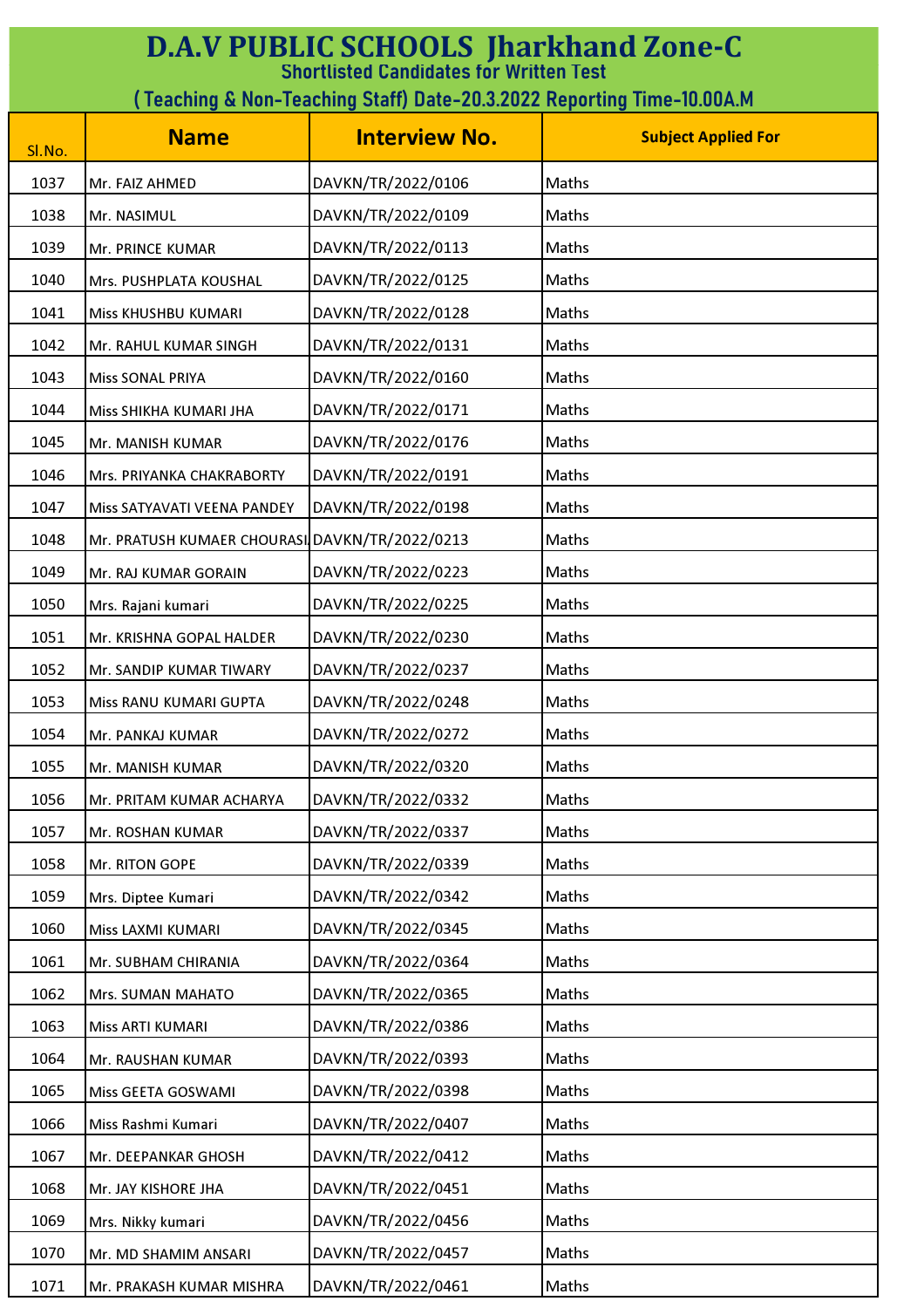| <b>D.A.V PUBLIC SCHOOLS Jharkhand Zone-C</b><br><b>Shortlisted Candidates for Written Test</b> |                                                                        |                      |                            |  |
|------------------------------------------------------------------------------------------------|------------------------------------------------------------------------|----------------------|----------------------------|--|
|                                                                                                | (Teaching & Non-Teaching Staff) Date-20.3.2022 Reporting Time-10.00A.M |                      |                            |  |
| Sl.No.                                                                                         | <b>Name</b>                                                            | <b>Interview No.</b> | <b>Subject Applied For</b> |  |
| 1072                                                                                           | Miss Deeksha Sinha                                                     | DAVKN/TR/2022/0464   | Maths                      |  |
| 1073                                                                                           | Mr. KUNDAN PRASAD YADAV                                                | DAVKN/TR/2022/0466   | <b>Maths</b>               |  |
| 1074                                                                                           | Mr. DINBANDHU CHANDRA                                                  | DAVKN/TR/2022/0467   | Maths                      |  |
| 1075                                                                                           | Mr. SIKENDRA KUMAR RANA                                                | DAVKN/TR/2022/0471   | Maths                      |  |
| 1076                                                                                           | Miss Arti Kumari                                                       | DAVKN/TR/2022/0484   | Maths                      |  |
| 1077                                                                                           | Mr. MUKESH KUMAR                                                       | DAVKN/TR/2022/0491   | Maths                      |  |
| 1078                                                                                           | Miss Satya kumari                                                      | DAVKN/TR/2022/0496   | Maths                      |  |
| 1079                                                                                           | Mr. TUFAN RAUTH                                                        | DAVKN/TR/2022/0500   | Maths                      |  |
| 1080                                                                                           | Mr. AKHTIYAR SINGH                                                     | DAVKN/TR/2022/0505   | <b>Maths</b>               |  |
| 1081                                                                                           | Mr. SUMEET KUMAR                                                       | DAVKN/TR/2022/0513   | Maths                      |  |
| 1082                                                                                           | Mr. DHEERAJ KUMAR PANDEY                                               | DAVKN/TR/2022/0523   | Maths                      |  |
| 1083                                                                                           | Mr. MRINAL SHANKAR MISHRA                                              | DAVKN/TR/2022/0527   | Maths                      |  |
| 1084                                                                                           | Mr. Vishal Kumar Rai                                                   | DAVKN/TR/2022/0528   | Maths                      |  |
| 1085                                                                                           | Mrs. KHUSHBU KUMARI                                                    | DAVKN/TR/2022/0529   | Maths                      |  |
| 1086                                                                                           | Mr. SAROJ DUTTA                                                        | DAVKN/TR/2022/0531   | Maths                      |  |
| 1087                                                                                           | Mr. BANTI KUMAR PANDIT                                                 | DAVKN/TR/2022/0538   | Maths                      |  |
| 1088                                                                                           | Mr. AJIT KUMAR MAHATO                                                  | DAVKN/TR/2022/0545   | Maths                      |  |
| 1089                                                                                           | Mrs. SEEMA SULTAN                                                      | DAVKN/TR/2022/0548   | Maths                      |  |
| 1090                                                                                           | Mr. SUNIL KUMAR SEN                                                    | DAVKN/TR/2022/0563   | Maths                      |  |
| 1091                                                                                           | Miss REKHA KUMARI                                                      | DAVKN/TR/2022/0573   | Maths                      |  |
| 1092                                                                                           | Mrs. NANDINI MOURYA                                                    | DAVKN/TR/2022/0575   | Maths                      |  |
| 1093                                                                                           | Mr. MD RIYAZ AHMAD                                                     | DAVKN/TR/2022/0608   | Maths                      |  |
| 1094                                                                                           | Mr. Kundan Kumar Yadav                                                 | DAVKN/TR/2022/0620   | Maths                      |  |
| 1095                                                                                           | Mrs. Richa rani tulsayan                                               | DAVKN/TR/2022/0628   | Maths                      |  |
| 1096                                                                                           | Mr. Pankaj Kumar                                                       | DAVKN/TR/2022/0640   | Maths                      |  |
| 1097                                                                                           | Miss RIMPA KUMARI MANDAL                                               | DAVKN/TR/2022/0644   | Maths                      |  |
| 1098                                                                                           | Miss JYOTI GUPTA                                                       | DAVKN/TR/2022/0655   | Maths                      |  |
| 1099                                                                                           | Mr. CHANDAN KUMAR SINHA                                                | DAVKN/TR/2022/0666   | Maths                      |  |
| 1100                                                                                           | Mrs. KARISHMA MISHRA                                                   | DAVKN/TR/2022/0667   | Maths                      |  |
| 1101                                                                                           | Mrs. Anakhee Singh                                                     | DAVKN/TR/2022/0680   | Maths                      |  |
| 1102                                                                                           | Mr. Deepranjan dey                                                     | DAVKN/TR/2022/0690   | Maths                      |  |
| 1103                                                                                           | Miss Nusrat Jahan                                                      | DAVKN/TR/2022/0703   | Maths                      |  |
| 1104                                                                                           | Miss Akanksha Singh                                                    | DAVKN/TR/2022/0728   | Maths                      |  |
| 1105                                                                                           | Mr. GANESH PRASAD SAW                                                  | DAVKN/TR/2022/0729   | Maths                      |  |
| 1106                                                                                           | Mrs. NIVEDITA CHAKRABORTY                                              | DAVKN/TR/2022/0739   | Maths                      |  |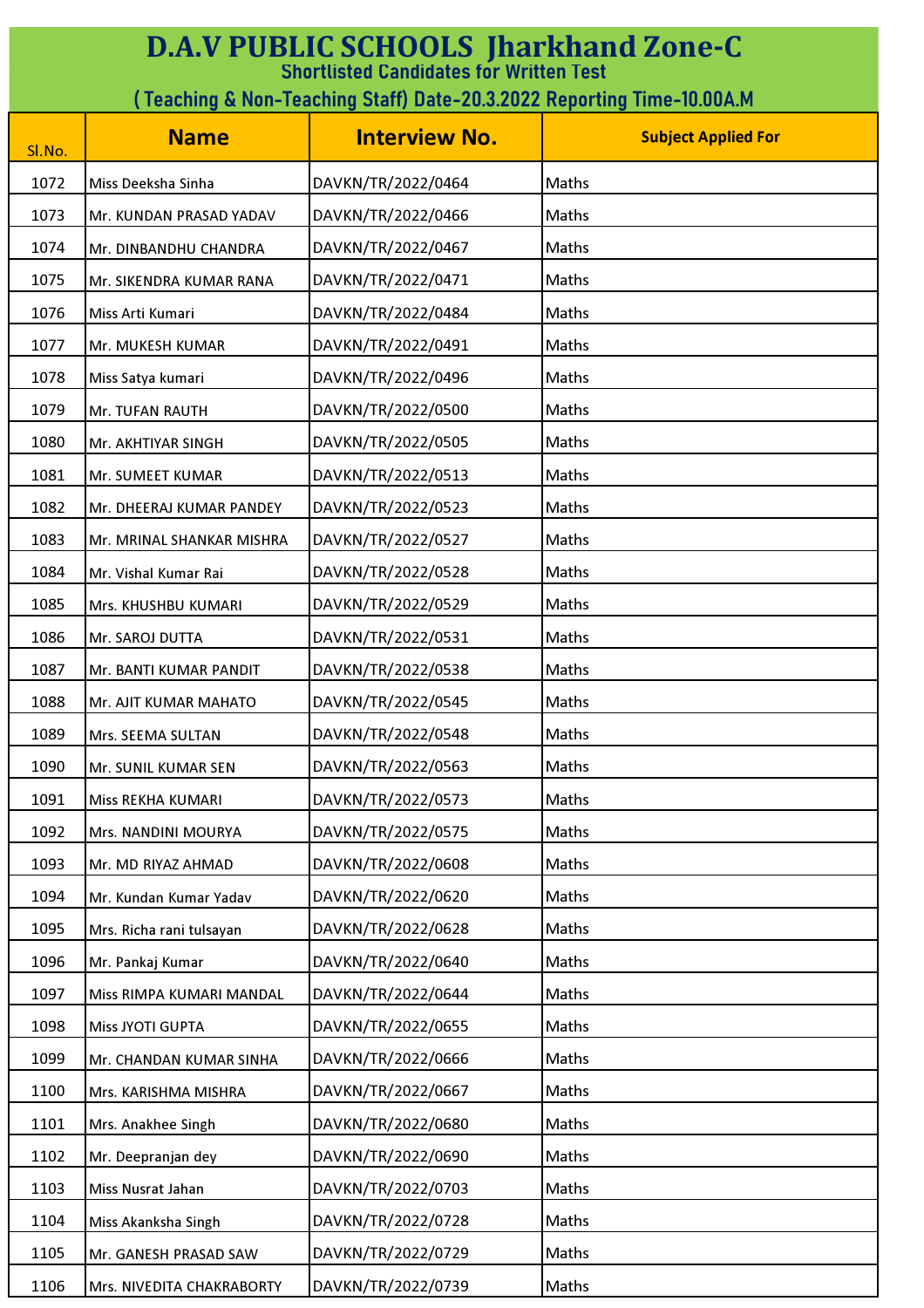| <b>D.A.V PUBLIC SCHOOLS Jharkhand Zone-C</b><br><b>Shortlisted Candidates for Written Test</b> |                                                                         |                      |                            |  |
|------------------------------------------------------------------------------------------------|-------------------------------------------------------------------------|----------------------|----------------------------|--|
|                                                                                                | ( Teaching & Non-Teaching Staff) Date-20.3.2022 Reporting Time-10.00A.M |                      |                            |  |
| Sl.No.                                                                                         | <b>Name</b>                                                             | <b>Interview No.</b> | <b>Subject Applied For</b> |  |
| 1107                                                                                           | Miss SHAGUFTA PERWEEN                                                   | DAVKN/TR/2022/0742   | Maths                      |  |
| 1108                                                                                           | <b>Miss NUSRAT JAHAN</b>                                                | DAVKN/TR/2022/0753   | Maths                      |  |
| 1109                                                                                           | Miss SALONI SRIVASTAVA                                                  | DAVKN/TR/2022/0771   | Maths                      |  |
| 1110                                                                                           | Mr. RAMESH KUMAR VISHWAKARI DAVKN/TR/2022/0785                          |                      | Maths                      |  |
| 1111                                                                                           | Mr. SUMIT HENSH                                                         | DAVKN/TR/2022/0788   | Maths                      |  |
| 1112                                                                                           | Mr. SANJEEV KUMAR JHA                                                   | DAVKN/TR/2022/0795   | Maths                      |  |
| 1113                                                                                           | Miss LOVELY KUMARI                                                      | DAVKN/TR/2022/0808   | Maths                      |  |
| 1114                                                                                           | Mr. JAY PRAKASH SINGH                                                   | DAVKN/TR/2022/0809   | Maths                      |  |
| 1115                                                                                           | Mr. SANJAY KUMAR MAHATO                                                 | DAVKN/TR/2022/0812   | Maths                      |  |
| 1116                                                                                           | Mrs. KARISHMA MISHRA                                                    | DAVKN/TR/2022/0814   | Maths                      |  |
| 1117                                                                                           | Mr. PANKAJ KUMAR                                                        | DAVKN/TR/2022/0819   | Maths                      |  |
| 1118                                                                                           | Mr. ABHISHEK KUMAR                                                      | DAVKN/TR/2022/0844   | Maths                      |  |
| 1119                                                                                           | Mrs. KANCHAN PRASAD                                                     | DAVKN/TR/2022/0865   | Maths                      |  |
| 1120                                                                                           | Mrs. ANKITA KUMARI                                                      | DAVKN/TR/2022/0870   | Maths                      |  |
| 1121                                                                                           | Mr. PAWAN KUMAR                                                         | DAVKN/TR/2022/0877   | Maths                      |  |
| 1122                                                                                           | Mr. Ashish Kumar Mishra                                                 | DAVKN/TR/2022/0894   | Maths                      |  |
| 1123                                                                                           | Miss KAJAL KUMARI                                                       | DAVKN/TR/2022/0900   | Maths                      |  |
| 1124                                                                                           | Mr. RAHUL GHOSAL                                                        | DAVKN/TR/2022/0904   | Maths                      |  |
| 1125                                                                                           | Mr. Ranjeet kumar mandal                                                | DAVKN/TR/2022/0908   | Maths                      |  |
| 1126                                                                                           | Mr. Amanullah Haque                                                     | DAVKN/TR/2022/0918   | Maths                      |  |
| 1127                                                                                           | Mr. VINEET KUMAR                                                        | DAVKN/TR/2022/0934   | Maths                      |  |
| 1128                                                                                           | Mr. Suryakant Kumar                                                     | DAVKN/TR/2022/0942   | Maths                      |  |
| 1129                                                                                           | Mr. ABINASH KUMAR GUPTA                                                 | DAVKN/TR/2022/0943   | Maths                      |  |
| 1130                                                                                           | Mr. PANKAJ CHOUDHARY                                                    | DAVKN/TR/2022/0950   | Maths                      |  |
| 1131                                                                                           | <b>Miss PALLAVI</b>                                                     | DAVKN/TR/2022/0955   | Maths                      |  |
| 1132                                                                                           | Mr. RATUL BANERJEE                                                      | DAVKN/TR/2022/0958   | Maths                      |  |
| 1133                                                                                           | Mr. Md Rameez Alam                                                      | DAVKN/TR/2022/0968   | Maths                      |  |
| 1134                                                                                           | Mrs. BANDANI MAHATO                                                     | DAVKN/TR/2022/0972   | Maths                      |  |
| 1135                                                                                           | Miss Poonam kumari                                                      | DAVKN/TR/2022/0973   | Maths                      |  |
| 1136                                                                                           | Mr. RAJNISH VERMA                                                       | DAVKN/TR/2022/0974   | Maths                      |  |
| 1137                                                                                           | Mr. HRIDAY MONDAL                                                       | DAVKN/TR/2022/0975   | Maths                      |  |
| 1138                                                                                           | Mr. PAWAN KUMAR                                                         | DAVKN/TR/2022/0995   | Maths                      |  |
| 1139                                                                                           | Mr. RAKESH KUMAR MISHRA                                                 | DAVKN/TR/2022/0999   | Maths                      |  |
| 1140                                                                                           | Miss KUMARI MOUMITA                                                     | DAVKN/TR/2022/1008   | Maths                      |  |
| 1141                                                                                           | Mrs. MUKTA SHREE                                                        | DAVKN/TR/2022/1014   | Maths                      |  |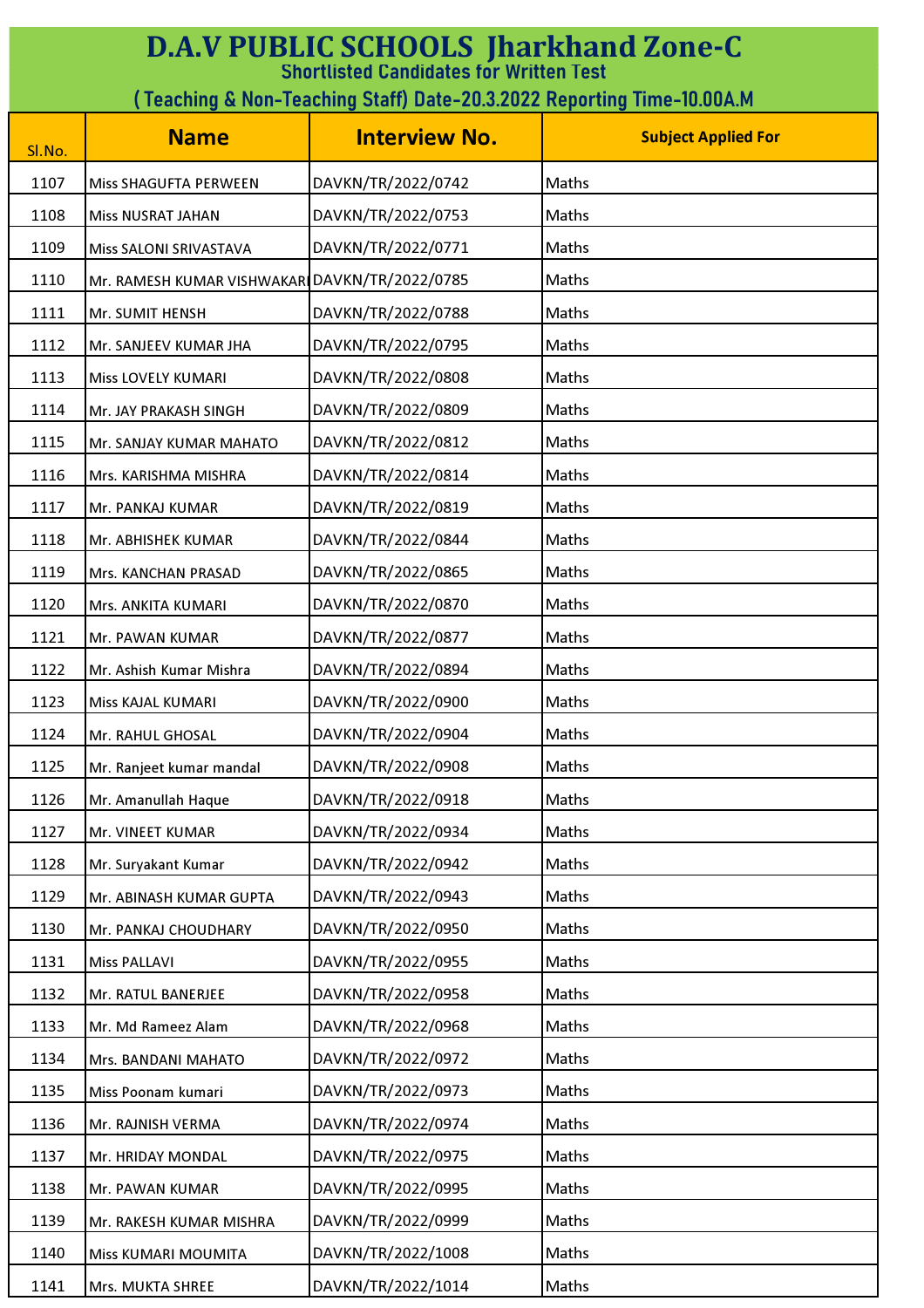| <b>D.A.V PUBLIC SCHOOLS Jharkhand Zone-C</b><br><b>Shortlisted Candidates for Written Test</b> |                            |                      |                            |
|------------------------------------------------------------------------------------------------|----------------------------|----------------------|----------------------------|
| ( Teaching & Non-Teaching Staff) Date-20.3.2022 Reporting Time-10.00A.M                        |                            |                      |                            |
| Sl.No.                                                                                         | <b>Name</b>                | <b>Interview No.</b> | <b>Subject Applied For</b> |
| 1142                                                                                           | Mr. Krishna Mohan Kumar    | DAVKN/TR/2022/1021   | Maths                      |
| 1143                                                                                           | Mrs. KRITI SHREE           | DAVKN/TR/2022/1024   | Maths                      |
| 1144                                                                                           | Mr. SACHIN PATRA           | DAVKN/TR/2022/1025   | Maths                      |
| 1145                                                                                           | Mr. RANVIJAY PRASAD MAHATO | DAVKN/TR/2022/1031   | Maths                      |
| 1146                                                                                           | Miss PRIYANKA SRIVASTAVA   | DAVKN/TR/2022/1032   | Maths                      |
| 1147                                                                                           | Mr. MANOJ KUMAR MAHATO     | DAVKN/TR/2022/1053   | Maths                      |
| 1148                                                                                           | Mr. SUNDAR MISHRA          | DAVKN/TR/2022/1085   | Maths                      |
| 1149                                                                                           | Mrs. PRIYA SINGH           | DAVKN/TR/2022/1102   | Maths                      |
| 1150                                                                                           | Mr. SANDIP KUMAR           | DAVKN/TR/2022/1103   | Maths                      |
| 1151                                                                                           | Mr. SANJAY KUMAR MAHTO     | DAVKN/TR/2022/1115   | <b>Maths</b>               |
| 1152                                                                                           | Mrs. RINA KUMARI           | DAVKN/TR/2022/1149   | Maths                      |
| 1153                                                                                           | Miss NAMRATA NIHARIKA      | DAVKN/TR/2022/1151   | Maths                      |
| 1154                                                                                           | Mr. SANTOSH KUMAR YADAV    | DAVKN/TR/2022/1153   | Maths                      |
| 1155                                                                                           | Mrs. PRITEE GUPTA          | DAVKN/TR/2022/1154   | Maths                      |
| 1156                                                                                           | Mrs. Neha Gupta            | DAVKN/TR/2022/1162   | <b>Maths</b>               |
| 1157                                                                                           | Miss PUJA KESHRI           | DAVKN/TR/2022/1169   | Maths                      |
| 1158                                                                                           | Miss SURABHI KUMARI        | DAVKN/TR/2022/1170   | Maths                      |
| 1159                                                                                           | Miss MEHJABIN PARWEEN      | DAVKN/TR/2022/1184   | Maths                      |
| 1160                                                                                           | Mr. MD KHURSHID ANSARI     | DAVKN/TR/2022/1191   | Maths                      |
| 1161                                                                                           | Mr. RD VIVEK JOY ANAL      | DAVKN/TR/2022/1194   | Maths                      |
| 1162                                                                                           | Miss Payal Sinha           | DAVKN/TR/2022/1199   | Maths                      |
| 1163                                                                                           | Mr. SACHIN KUMAR           | DAVKN/TR/2022/1202   | Maths                      |
| 1164                                                                                           | Mr. ATIF ANSARI            | DAVKN/TR/2022/1205   | Maths                      |
| 1165                                                                                           | Mr. BALI SINGH CHOUDHARY   | DAVKN/TR/2022/1229   | Maths                      |
| 1166                                                                                           | Mrs. MEGHA SALANKI         | DAVKN/TR/2022/1230   | Maths                      |
| 1167                                                                                           | Mr. VISHAL KUMAR GUPTA     | DAVKN/TR/2022/1236   | Maths                      |
| 1168                                                                                           | Miss ANJALI CHORASIA       | DAVKN/TR/2022/1270   | Maths                      |
| 1169                                                                                           | Mr. RAMDAYAL PANDEY        | DAVKN/TR/2022/1278   | Maths                      |
| 1170                                                                                           | Miss Aditi Mukherjee       | DAVKN/TR/2022/1282   | Maths                      |
| 1171                                                                                           | Miss BHAWNA BHARTI         | DAVKN/TR/2022/1284   | Maths                      |
| 1172                                                                                           | Mr. ARUNABH SHANKAR        | DAVKN/TR/2022/1285   | Maths                      |
| 1173                                                                                           | Mr. CHANDRASHEKHAR KUMAR   | DAVKN/TR/2022/1297   | Maths                      |
| 1174                                                                                           | Mr. PRAMIT KUMAR DUTTA     | DAVKN/TR/2022/1298   | Maths                      |
| 1175                                                                                           | Mr. Deepak kumar           | DAVKN/TR/2022/1312   | Maths                      |
| 1176                                                                                           | Mr. ASHAY KUMAR GUPTA      | DAVKN/TR/2022/1319   | Maths                      |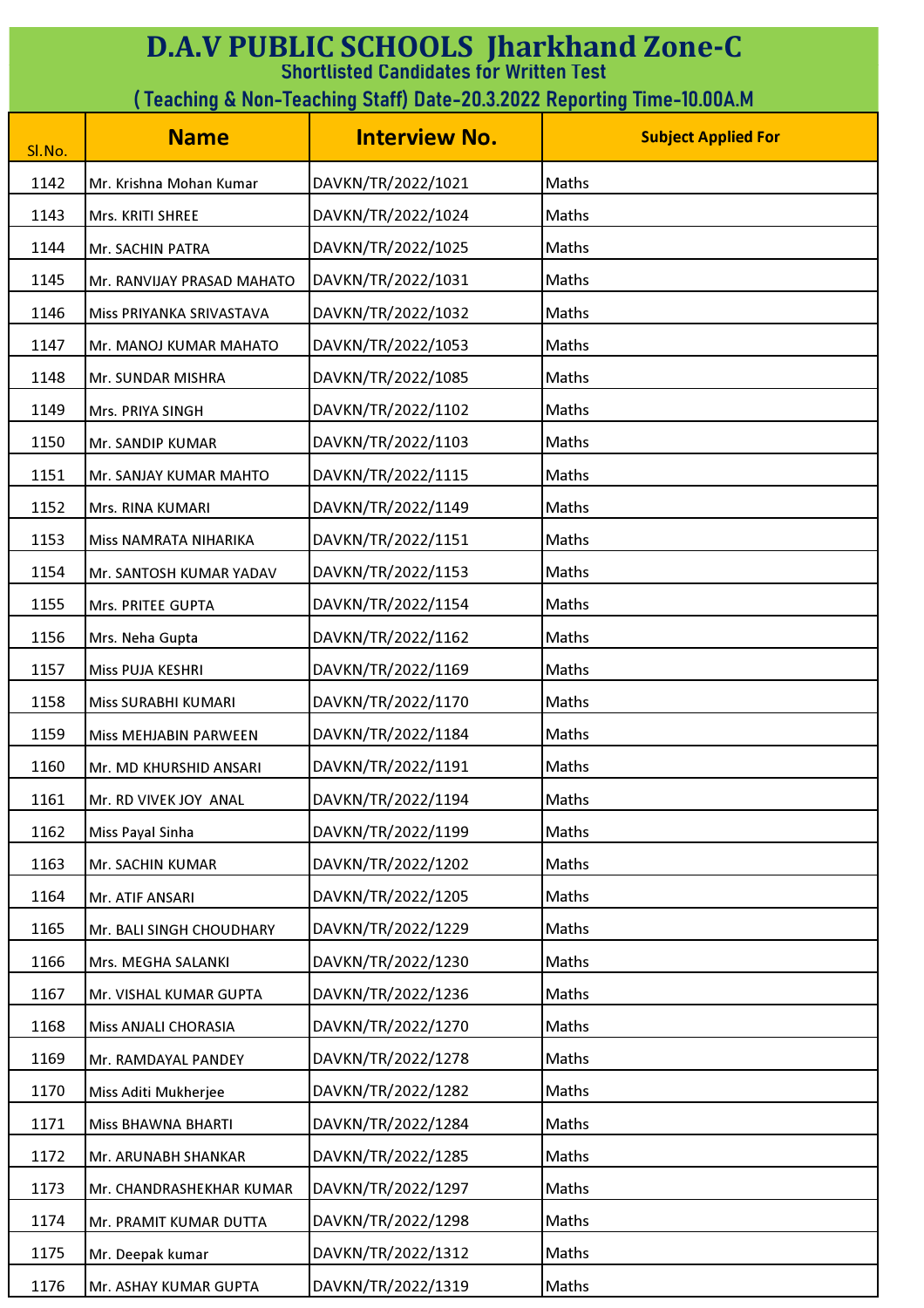| <b>D.A.V PUBLIC SCHOOLS Jharkhand Zone-C</b><br><b>Shortlisted Candidates for Written Test</b> |                            |                      |                            |
|------------------------------------------------------------------------------------------------|----------------------------|----------------------|----------------------------|
| (Teaching & Non-Teaching Staff) Date-20.3.2022 Reporting Time-10.00A.M                         |                            |                      |                            |
| Sl.No.                                                                                         | <b>Name</b>                | <b>Interview No.</b> | <b>Subject Applied For</b> |
| 1177                                                                                           | Mr. pramod sahu            | DAVKN/TR/2022/1326   | Maths                      |
| 1178                                                                                           | Mrs. Neha Kumari           | DAVKN/TR/2022/1327   | Maths                      |
| 1179                                                                                           | Mr. MANISH KUMAR           | DAVKN/TR/2022/1332   | Maths                      |
| 1180                                                                                           | Mr. Diwakar Singh          | DAVKN/TR/2022/1348   | Maths                      |
| 1181                                                                                           | Miss SHALINI KUMARI        | DAVKN/TR/2022/1370   | Maths                      |
| 1182                                                                                           | Mr. RAHUL PRASAD           | DAVKN/TR/2022/1378   | Maths                      |
| 1183                                                                                           | Mr. VIVEK KUMAR TIWARY     | DAVKN/TR/2022/1379   | Maths                      |
| 1184                                                                                           | <b>Miss SURUCHI SHIKHA</b> | DAVKN/TR/2022/1380   | Maths                      |
| 1185                                                                                           | Mrs. AFSANA KHATUN         | DAVKN/TR/2022/1383   | Maths                      |
| 1186                                                                                           | Mrs. MAHASWETA MAZUMDAR    | DAVKN/TR/2022/1387   | Maths                      |
| 1187                                                                                           | Mr. SUNIL KUMAR            | DAVKN/TR/2022/1390   | Maths                      |
| 1188                                                                                           | Mr. ABHISHEK SRIVASTAVA    | DAVKN/TR/2022/1403   | Maths                      |
| 1189                                                                                           | Mr. Bishal Poitundi        | DAVKN/TR/2022/1412   | Maths                      |
| 1190                                                                                           | Miss HEMLATA DEVI          | DAVKN/TR/2022/1418   | Maths                      |
| 1191                                                                                           | Mr. MD IMTEAZ              | DAVKN/TR/2022/1424   | Maths                      |
| 1192                                                                                           | Mr. DEBASHIS MAHATO        | DAVKN/TR/2022/1432   | Maths                      |
| 1193                                                                                           | Mr. Bikash Chandra paul    | DAVKN/TR/2022/1435   | Maths                      |
| 1194                                                                                           | Miss SUMAN KUMARI          | DAVKN/TR/2022/1437   | Maths                      |
| 1195                                                                                           | Miss ANNU KUMARI           | DAVKN/TR/2022/1441   | Maths                      |
| 1196                                                                                           | Mr. AMAN SINGH             | DAVKN/TR/2022/1471   | Maths                      |
| 1197                                                                                           | Mr. AMRITANANDA BERA       | DAVKN/TR/2022/1477   | Maths                      |
| 1198                                                                                           | Mr. Goutam Kumar Gope      | DAVKN/TR/2022/1481   | Maths                      |
| 1199                                                                                           | Mr. SUMAN MONDAL           | DAVKN/TR/2022/1487   | Maths                      |
| 1200                                                                                           | Miss KUMARI EKTA           | DAVKN/TR/2022/1489   | Maths                      |
| 1201                                                                                           | Mr. ANKIT RAJ              | DAVKN/TR/2022/1496   | Maths                      |
| 1202                                                                                           | Mr. SANJEEV KUMAR          | DAVKN/TR/2022/1504   | Maths                      |
| 1203                                                                                           | Mr. BIPIN KUMAR DUBEY      | DAVKN/TR/2022/1512   | Maths                      |
| 1204                                                                                           | Mrs. Latika                | DAVKN/TR/2022/1513   | Maths                      |
| 1205                                                                                           | Mr. SANTOSH KUMAR KHIRHAR  | DAVKN/TR/2022/1522   | Maths                      |
| 1206                                                                                           | Mr. PUSHPAM RANJAN         | DAVKN/TR/2022/1530   | Maths                      |
| 1207                                                                                           | Mr. Satya Gope             | DAVKN/TR/2022/1531   | Maths                      |
| 1208                                                                                           | Mr. ROHIT SAW              | DAVKN/TR/2022/1538   | Maths                      |
| 1209                                                                                           | Mr. SOURAV KUMAR           | DAVKN/TR/2022/1541   | Maths                      |
| 1210                                                                                           | Mr. MOHAMMAD MAHTAB        | DAVKN/TR/2022/1549   | Maths                      |
| 1211                                                                                           | Miss ASHA RANI             | DAVKN/TR/2022/1555   | Maths                      |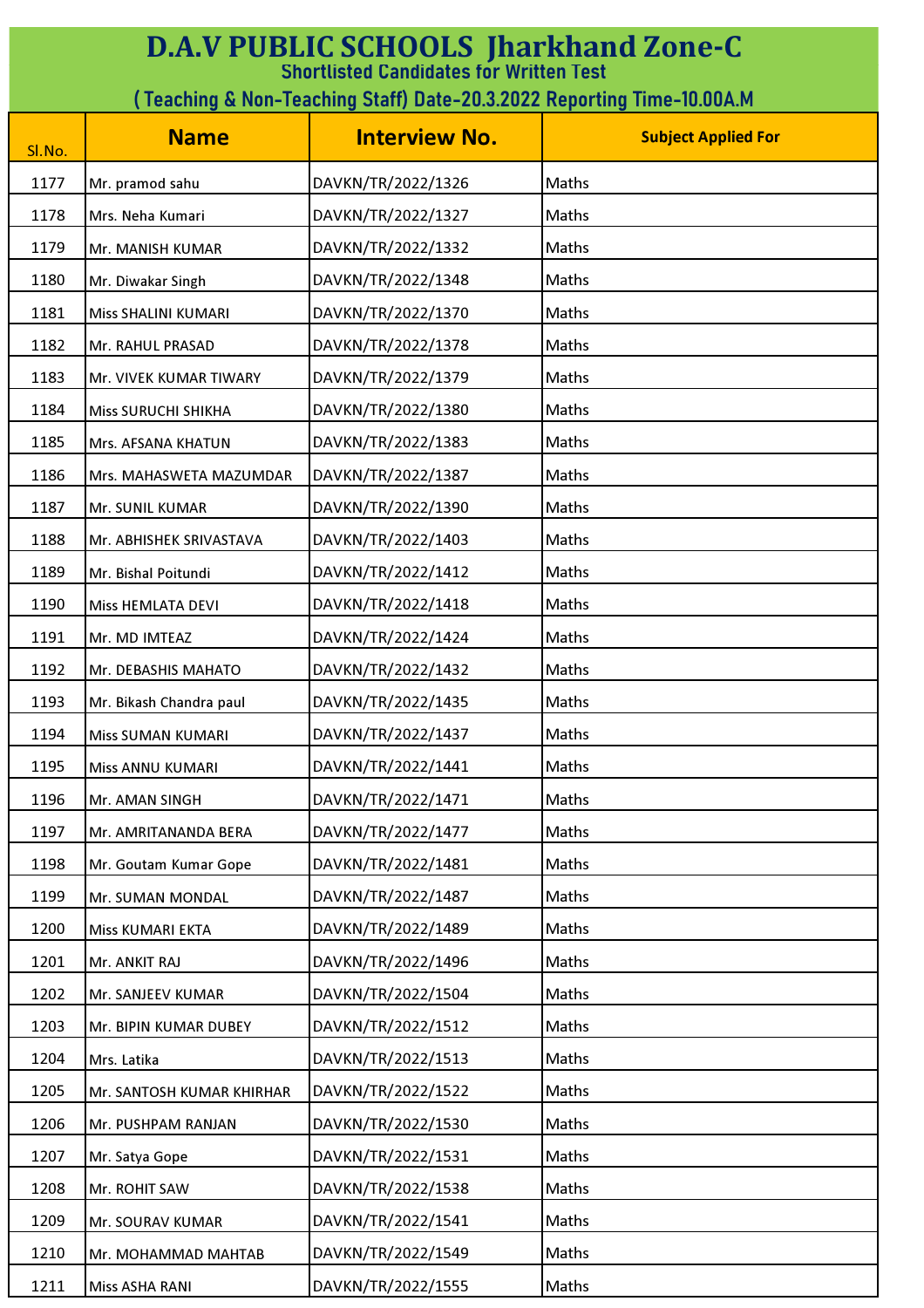| <b>D.A.V PUBLIC SCHOOLS Jharkhand Zone-C</b><br><b>Shortlisted Candidates for Written Test</b> |                           |                      |                            |
|------------------------------------------------------------------------------------------------|---------------------------|----------------------|----------------------------|
| ( Teaching & Non-Teaching Staff) Date-20.3.2022 Reporting Time-10.00A.M                        |                           |                      |                            |
| Sl.No.                                                                                         | <b>Name</b>               | <b>Interview No.</b> | <b>Subject Applied For</b> |
| 1212                                                                                           | Mr. VICKY KUMAR SHAW      | DAVKN/TR/2022/1565   | Maths                      |
| 1213                                                                                           | Mr. RAMESH SAW            | DAVKN/TR/2022/1566   | Maths                      |
| 1214                                                                                           | Mr. MUKESH VISHWAKARMA    | DAVKN/TR/2022/1574   | <b>Maths</b>               |
| 1215                                                                                           | Mr. KULDEEP SINGH         | DAVKN/TR/2022/1578   | Maths                      |
| 1216                                                                                           | Miss Manju Kumari         | DAVKN/TR/2022/1611   | Maths                      |
| 1217                                                                                           | Mr. PANKAJ KUMAR SHARMA   | DAVKN/TR/2022/1612   | Maths                      |
| 1218                                                                                           | Mr. ABHISHEK KUMAR MISHRA | DAVKN/TR/2022/1613   | Maths                      |
| 1219                                                                                           | Mr. RAJEEV KUMAR MONDAL   | DAVKN/TR/2022/1618   | Maths                      |
| 1220                                                                                           | Mr. MD PARWEZ ANSARI      | DAVKN/TR/2022/1625   | Maths                      |
| 1221                                                                                           | Mrs. Kanchan Devi         | DAVKN/TR/2022/1649   | Maths                      |
| 1222                                                                                           | Mr. ALOK KUMAR            | DAVKN/TR/2022/1654   | Maths                      |
| 1223                                                                                           | Mr. HIRA LAL MONDAL       | DAVKN/TR/2022/1655   | Maths                      |
| 1224                                                                                           | Miss YASHODA KUMARI       | DAVKN/TR/2022/1658   | Maths                      |
| 1225                                                                                           | Mr. MANISH KUMAR YADAV    | DAVKN/TR/2022/1660   | Maths                      |
| 1226                                                                                           | Mrs. RACHNA GUPTA         | DAVKN/TR/2022/1667   | Maths                      |
| 1227                                                                                           | Mrs. Madhu Kumari         | DAVKN/TR/2022/1672   | Maths                      |
| 1228                                                                                           | Miss PREETI PRIYA         | DAVKN/TR/2022/1676   | Maths                      |
| 1229                                                                                           | Mr. NAYYAR PARVEZ         | DAVKN/TR/2022/1700   | Maths                      |
| 1230                                                                                           | Mr. CHIRANJIVI PRASAD     | DAVKN/TR/2022/1705   | Maths                      |
| 1231                                                                                           | Mr. ARUP KUMAR TIWARY     | DAVKN/TR/2022/1711   | Maths                      |
| 1232                                                                                           | Mr. JITENDRA SAHU         | DAVKN/TR/2022/1722   | Maths                      |
| 1233                                                                                           | Mr. Pradeep Kumbhakar     | DAVKN/TR/2022/1737   | Maths                      |
| 1234                                                                                           | Miss PRIYA KUMARI         | DAVKN/TR/2022/1742   | Maths                      |
| 1235                                                                                           | Miss ANGEETA KUMARI       | DAVKN/TR/2022/1743   | Maths                      |
| 1236                                                                                           | Mr. MOKARRAM ATIF         | DAVKN/TR/2022/1745   | Maths                      |
| 1237                                                                                           | Miss BEAUTY KUMARI        | DAVKN/TR/2022/1754   | Maths                      |
| 1238                                                                                           | Mrs. RUPSHIKHA SHRIVASTAV | DAVKN/TR/2022/1763   | Maths                      |
| 1239                                                                                           | Miss ARPITA RANJAN        | DAVKN/TR/2022/1765   | Maths                      |
| 1240                                                                                           | Mr. MUKESH KUMAR MAHTO    | DAVKN/TR/2022/1777   | Maths                      |
| 1241                                                                                           | Mr. PIKLU PANJA           | DAVKN/TR/2022/1778   | Maths                      |
| 1242                                                                                           | Mr. VICKY VISHWAKARMA     | DAVKN/TR/2022/1785   | Maths                      |
| 1243                                                                                           | Mr. VIMLESH KUMAR         | DAVKN/TR/2022/1792   | Maths                      |
| 1244                                                                                           | Mr. KUNDAN KUMAR MONDAL   | DAVKN/TR/2022/1795   | Maths                      |
| 1245                                                                                           | Mr. RAJESH KUMAR          | DAVKN/TR/2022/1796   | Maths                      |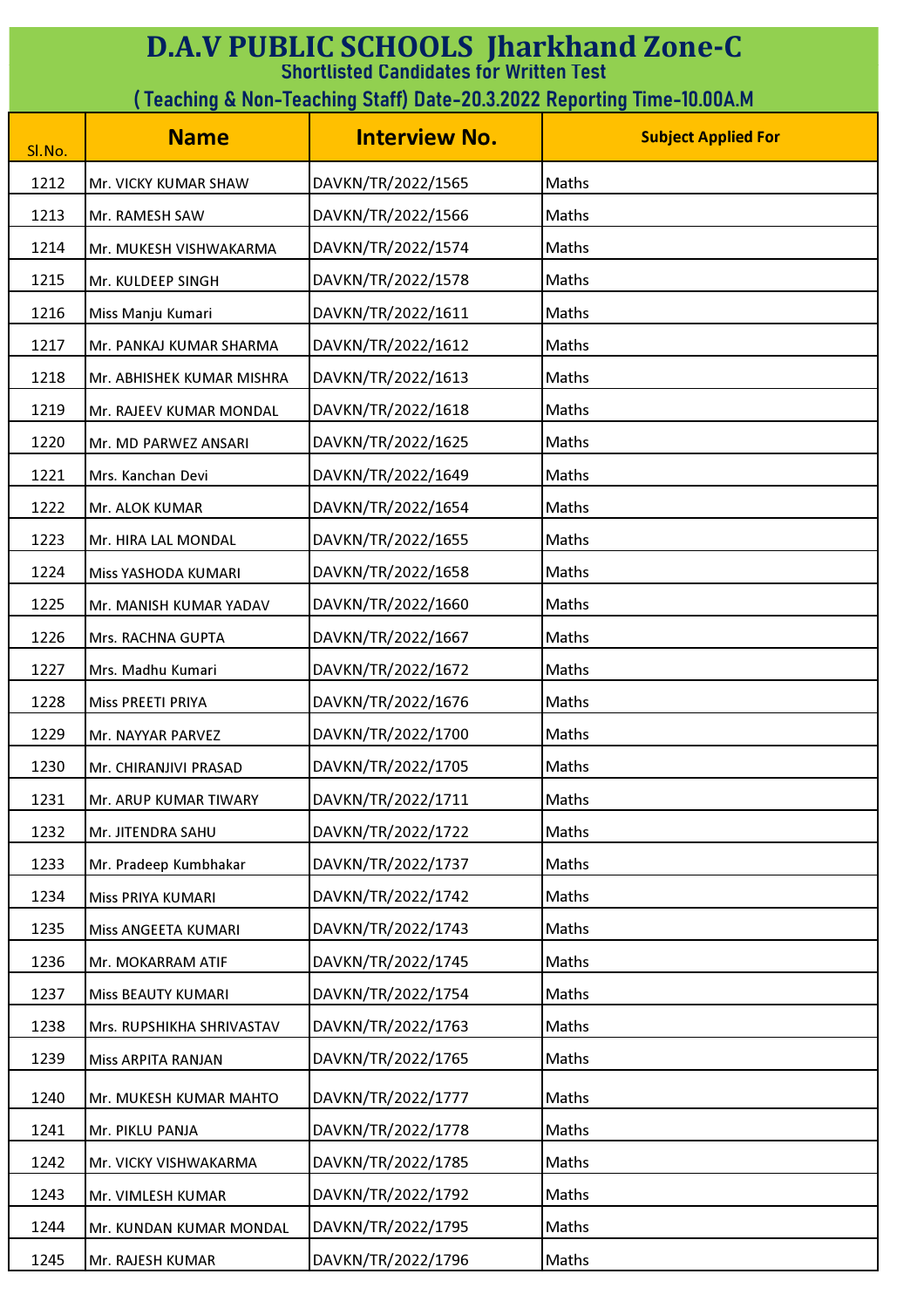| <b>D.A.V PUBLIC SCHOOLS Jharkhand Zone-C</b><br><b>Shortlisted Candidates for Written Test</b> |                                                                         |                      |                            |  |
|------------------------------------------------------------------------------------------------|-------------------------------------------------------------------------|----------------------|----------------------------|--|
|                                                                                                | ( Teaching & Non-Teaching Staff) Date-20.3.2022 Reporting Time-10.00A.M |                      |                            |  |
| Sl.No.                                                                                         | <b>Name</b>                                                             | <b>Interview No.</b> | <b>Subject Applied For</b> |  |
| 1246                                                                                           | Mr. SAURAV KUMAR                                                        | DAVKN/TR/2022/1802   | Maths                      |  |
| 1247                                                                                           | Mr. SHUBHAM KUMAR MISHRA                                                | DAVKN/TR/2022/1809   | Maths                      |  |
| 1248                                                                                           | Mr. MANISH KUMAR                                                        | DAVKN/TR/2022/1812   | Maths                      |  |
| 1249                                                                                           | Mr. SUNIL KUMAR                                                         | DAVKN/TR/2022/1828   | Maths                      |  |
| 1250                                                                                           | <b>Miss SONY GUPTA</b>                                                  | DAVKN/TR/2022/1829   | Maths                      |  |
| 1251                                                                                           | Miss Priyanka kumari                                                    | DAVKN/TR/2022/1849   | Maths                      |  |
| 1252                                                                                           | Miss REKHA KUMARI                                                       | DAVKN/TR/2022/1851   | Maths                      |  |
| 1253                                                                                           | Mr. AMIT KUMAR                                                          | DAVKN/TR/2022/1857   | Maths                      |  |
| 1254                                                                                           | Mr. Vikash Kumar                                                        | DAVKN/TR/2022/1862   | Maths                      |  |
| 1255                                                                                           | Miss PRIYA KUMARI                                                       | DAVKN/TR/2022/1864   | Maths                      |  |
| 1256                                                                                           | Mrs. AAKRITI PRIYA                                                      | DAVKN/TR/2022/1865   | Maths                      |  |
| 1257                                                                                           | Mr. AMARNATH GORAIN                                                     | DAVKN/TR/2022/1871   | Maths                      |  |
| 1258                                                                                           | Mr. ANKIT KUMAR KESHRI                                                  | DAVKN/TR/2022/1872   | Maths                      |  |
| 1259                                                                                           | Mr. MITHUN KUMAR PANDEY                                                 | DAVKN/TR/2022/1874   | Maths                      |  |
| 1260                                                                                           | Mr. MANOHAR LAL PATHAK                                                  | DAVKN/TR/2022/1876   | Maths                      |  |
| 1261                                                                                           | Mr. BIKRAM KUMAR SONAR                                                  | DAVKN/TR/2022/1886   | Maths                      |  |
| 1262                                                                                           | Mr. SUMANT KUMAR MISHRA                                                 | DAVKN/TR/2022/1891   | Maths                      |  |
| 1263                                                                                           | Mrs. Nitu Kumari                                                        | DAVKN/TR/2022/1894   | Maths                      |  |
| 1264                                                                                           | Mr. DEEPAK KUMAR                                                        | DAVKN/TR/2022/1895   | Maths                      |  |
| 1265                                                                                           | Mr. ROHIT DASS                                                          | DAVKN/TR/2022/1896   | Maths                      |  |
| 1266                                                                                           | Miss Sweta Kumari                                                       | DAVKN/TR/2022/1898   | Maths                      |  |
| 1267                                                                                           | Mr. GOPAL KUMAR RANA                                                    | DAVKN/TR/2022/1901   | Maths                      |  |
| 1268                                                                                           | Miss VIJETA VIKRAM                                                      | DAVKN/TR/2022/1905   | Maths                      |  |
| 1269                                                                                           | Mr. MANOJ KUMAR YADAV                                                   | DAVKN/TR/2022/1908   | Maths                      |  |
| 1270                                                                                           | Mrs. ALKA TIWARI                                                        | DAVKN/TR/2022/1911   | Maths                      |  |
| 1271                                                                                           | Mr. NITESH KUMAR MANDAL                                                 | DAVKN/TR/2022/1923   | Maths                      |  |
| 1272                                                                                           | Miss Munmun Mittal                                                      | DAVKN/TR/2022/1924   | Maths                      |  |
| 1273                                                                                           | Mr. NRIPESH MISHRA                                                      | DAVKN/TR/2022/1946   | Maths                      |  |
| 1274                                                                                           | Mr. PANKAJ KUMAR MAHATO                                                 | DAVKN/TR/2022/1953   | Maths                      |  |
| 1275                                                                                           | Mr. MANOJ KUMAR YADAV                                                   | DAVKN/TR/2022/1955   | Maths                      |  |
| 1276                                                                                           | Mr. TAPAN KUMAR ROY                                                     | DAVKN/TR/2022/1957   | Maths                      |  |
| 1277                                                                                           | Mr. SHAMBHU KUMAR                                                       | DAVKN/TR/2022/1969   | Maths                      |  |
| 1278                                                                                           | Mr. CHANDAN KUMAR RANA                                                  | DAVKN/TR/2022/1970   | Maths                      |  |
| 1279                                                                                           | Mr. GOUTAM KUMAR MAHATO                                                 | DAVKN/TR/2022/1972   | Maths                      |  |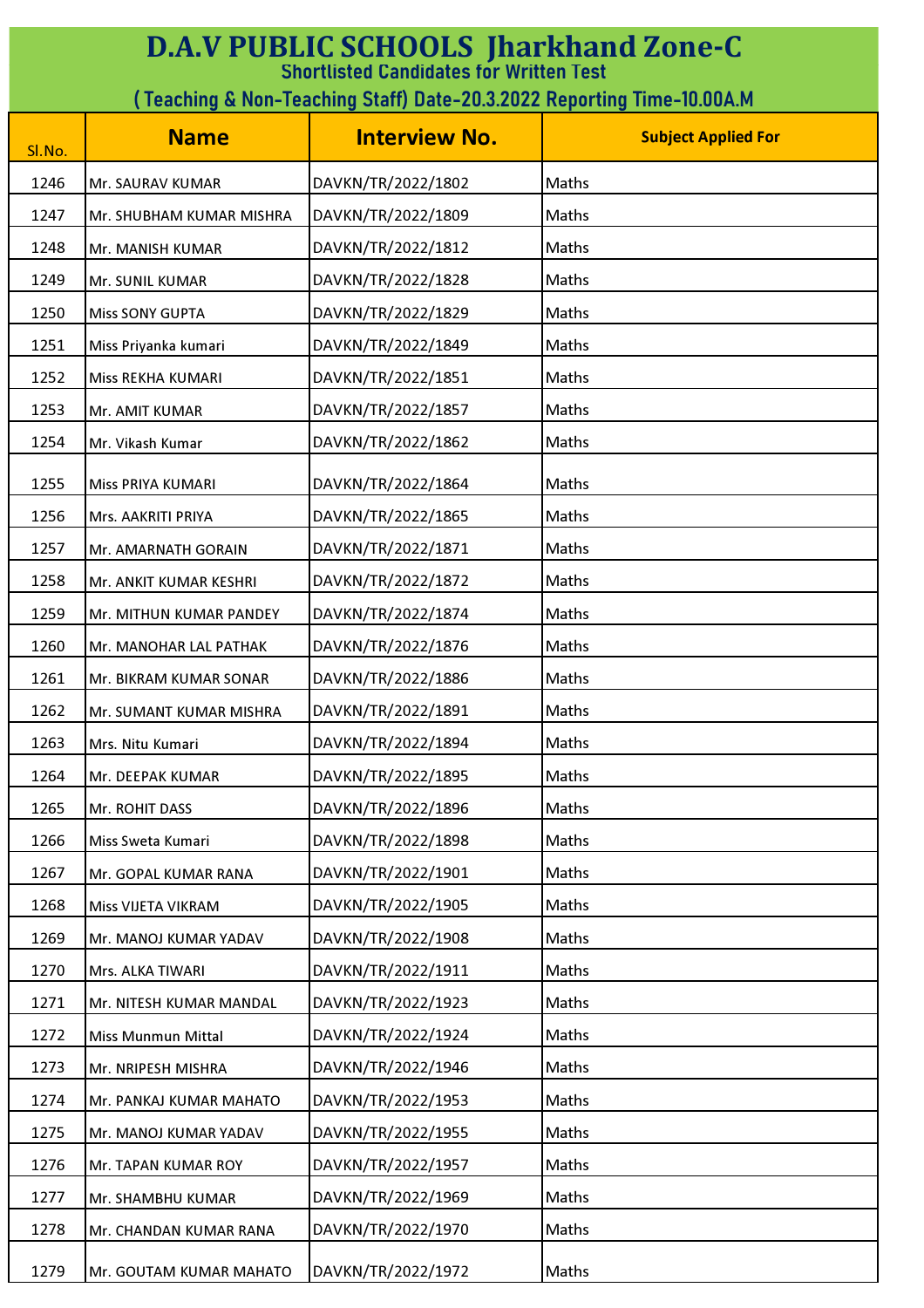| <b>D.A.V PUBLIC SCHOOLS Jharkhand Zone-C</b><br><b>Shortlisted Candidates for Written Test</b> |                          |                      |                            |
|------------------------------------------------------------------------------------------------|--------------------------|----------------------|----------------------------|
| (Teaching & Non-Teaching Staff) Date-20.3.2022 Reporting Time-10.00A.M                         |                          |                      |                            |
| Sl.No.                                                                                         | <b>Name</b>              | <b>Interview No.</b> | <b>Subject Applied For</b> |
| 1280                                                                                           | Mr. SARIT KUMAR          | DAVKN/TR/2022/1977   | Maths                      |
| 1281                                                                                           | Mr. SHYAM SUNDER YADAV   | DAVKN/TR/2022/1981   | Maths                      |
| 1282                                                                                           | Mr. GAUTAM ANAND         | DAVKN/TR/2022/1990   | Maths                      |
| 1283                                                                                           | Mr. RAJEEV KUMAR DUBEY   | DAVKN/TR/2022/1991   | Maths                      |
| 1284                                                                                           | Mrs. KUMARI SHILPA       | DAVKN/TR/2022/1994   | Maths                      |
| 1285                                                                                           | Mr. SUMIT RANJAN DUBEY   | DAVKN/TR/2022/1997   | Maths                      |
| 1286                                                                                           | Mr. SACHIN KUMAR DUBEY   | DAVKN/TR/2022/1999   | Maths                      |
| 1287                                                                                           | Mr. Vimal Diggi          | DAVKN/TR/2022/2003   | Maths                      |
| 1288                                                                                           | Mr. BHOLA NATH RAY       | DAVKN/TR/2022/2004   | Maths                      |
| 1289                                                                                           | Mr. AJAY KUMAR RANA      | DAVKN/TR/2022/2005   | Maths                      |
| 1290                                                                                           | Mrs. POOJA KUMARI        | DAVKN/TR/2022/2006   | Maths                      |
| 1291                                                                                           | Mr. ANAND SAW            | DAVKN/TR/2022/2010   | Maths                      |
| 1292                                                                                           | Mr. SUNIL GOPE           | DAVKN/TR/2022/2025   | Maths                      |
| 1293                                                                                           | Mr. RAKESH KUMAR PANDEY  | DAVKN/TR/2022/2039   | Maths                      |
| 1294                                                                                           | Mr. SURESH MAHATO        | DAVKN/TR/2022/2047   | Maths                      |
| 1295                                                                                           | Mrs. Priya Mukherjee     | DAVKN/TR/2022/0104   | Music & Dance              |
| 1296                                                                                           | Mr. ROSHAN RAJ BARIAR    | DAVKN/TR/2022/0145   | Music & Dance              |
| 1297                                                                                           | Mr. NITESH KUMAR         | DAVKN/TR/2022/0185   | Music & Dance              |
| 1298                                                                                           | Mrs. SHIPRA KUMARI       | DAVKN/TR/2022/0227   | Music & Dance              |
| 1299                                                                                           | Mr. MAYANK KUMAR BHAKTA  | DAVKN/TR/2022/0287   | Music & Dance              |
| 1300                                                                                           | Mr. Suraj Dutta          | DAVKN/TR/2022/0304   | Music & Dance              |
| 1301                                                                                           | Mr. Prasenjit Dasgupta   | DAVKN/TR/2022/0414   | Music & Dance              |
| 1302                                                                                           | Miss DURGA CHAKRABORTY   | DAVKN/TR/2022/0442   | Music & Dance              |
| 1303                                                                                           | Mr. PRABHAKAR KARMKAR    | DAVKN/TR/2022/0509   | Music & Dance              |
| 1304                                                                                           | Mr. Piush Kumar Bera     | DAVKN/TR/2022/0515   | Music & Dance              |
| 1305                                                                                           | Mrs. SHRUTI KUMARI       | DAVKN/TR/2022/0574   | Music & Dance              |
| 1306                                                                                           | Mrs. SANDHYA KUMARI      | DAVKN/TR/2022/0584   | Music & Dance              |
| 1307                                                                                           | Mr. TAPAN KUMAR GAUTAM   | DAVKN/TR/2022/0676   | Music & Dance              |
| 1308                                                                                           | Miss Jyoti Paul          | DAVKN/TR/2022/0725   | Music & Dance              |
| 1309                                                                                           | Miss KUMARI MANSHI SINGH | DAVKN/TR/2022/0732   | Music & Dance              |
| 1310                                                                                           | Mr. RAVI KANT PRABHAKAR  | DAVKN/TR/2022/0767   | Music & Dance              |
| 1311                                                                                           | Mr. RAVINDRA MAHATO      | DAVKN/TR/2022/0834   | Music & Dance              |
| 1312                                                                                           | Miss PRATIMA PANDIT      | DAVKN/TR/2022/0991   | Music & Dance              |
| 1313                                                                                           | Mrs. MONIKA KUMARI       | DAVKN/TR/2022/1089   | Music & Dance              |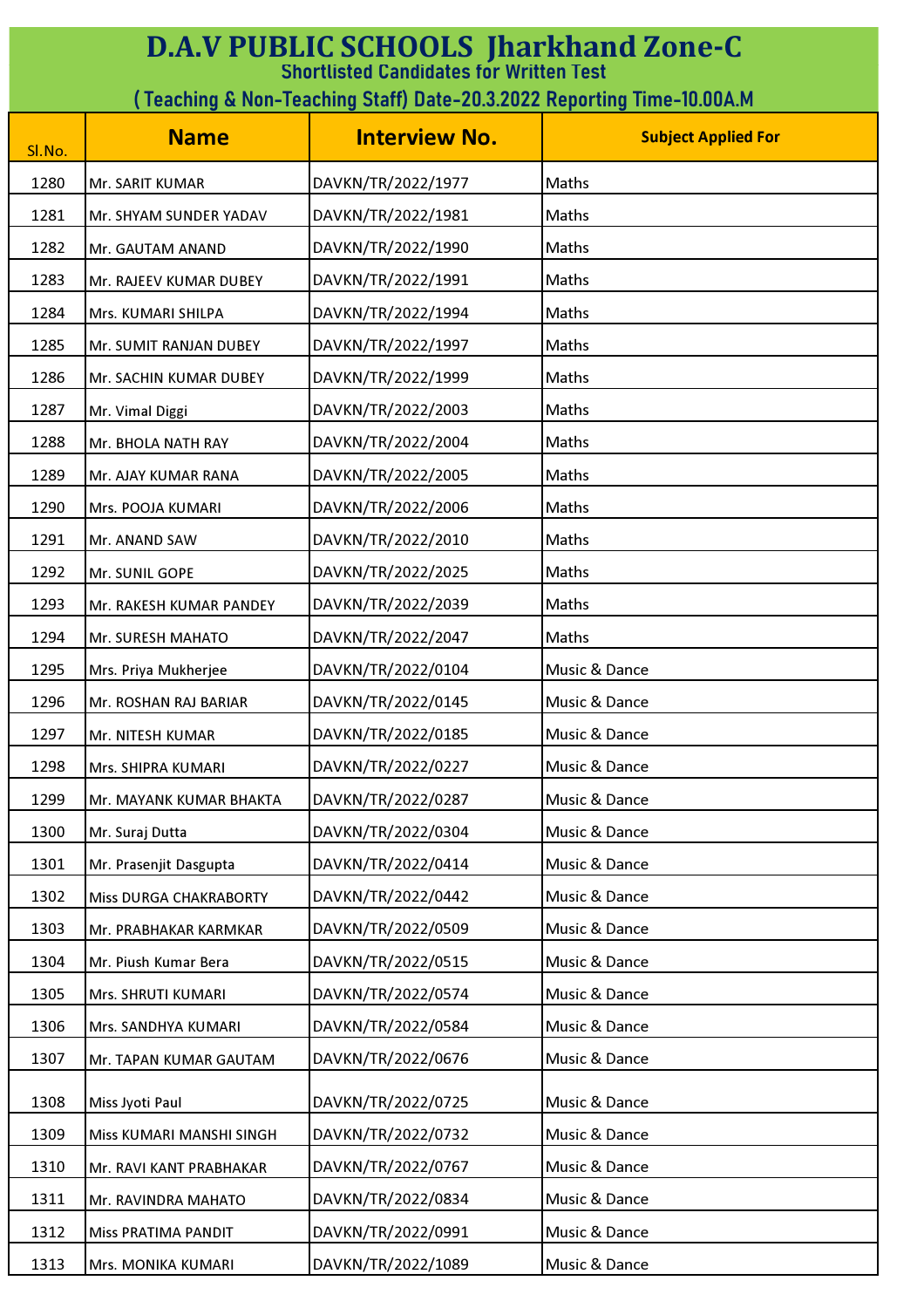| <b>D.A.V PUBLIC SCHOOLS Jharkhand Zone-C</b><br><b>Shortlisted Candidates for Written Test</b> |                                                                        |                      |                            |  |
|------------------------------------------------------------------------------------------------|------------------------------------------------------------------------|----------------------|----------------------------|--|
|                                                                                                | (Teaching & Non-Teaching Staff) Date-20.3.2022 Reporting Time-10.00A.M |                      |                            |  |
| Sl.No.                                                                                         | <b>Name</b>                                                            | <b>Interview No.</b> | <b>Subject Applied For</b> |  |
| 1314                                                                                           | Mrs. PALLABI CHANDRA                                                   | DAVKN/TR/2022/1220   | Music & Dance              |  |
| 1315                                                                                           | Mrs. NANDINI DUBEY                                                     | DAVKN/TR/2022/1254   | Music & Dance              |  |
| 1316                                                                                           | Mr. AVISHEK CHOUDHURY                                                  | DAVKN/TR/2022/1264   | Music & Dance              |  |
| 1317                                                                                           | Mr. PAVITRA KUMAR DAS                                                  | DAVKN/TR/2022/1280   | Music & Dance              |  |
| 1318                                                                                           | Mrs. LAXMI KUMARI                                                      | DAVKN/TR/2022/1295   | Music & Dance              |  |
| 1319                                                                                           | Mr. SUBHOJIT MISHRA                                                    | DAVKN/TR/2022/1364   | Music & Dance              |  |
| 1320                                                                                           | Mr. VIKASH KUMAR                                                       | DAVKN/TR/2022/1450   | Music & Dance              |  |
| 1321                                                                                           | Mrs. ANKITA PATHAK                                                     | DAVKN/TR/2022/1474   | Music & Dance              |  |
| 1322                                                                                           | <b>Miss ANIMA MONDAL</b>                                               | DAVKN/TR/2022/1533   | Music & Dance              |  |
| 1323                                                                                           | Mr. ADARSH PATHAK                                                      | DAVKN/TR/2022/1615   | Music & Dance              |  |
| 1324                                                                                           | Mr. DEEPAK KUMAR DAS                                                   | DAVKN/TR/2022/1619   | Music & Dance              |  |
| 1325                                                                                           | Mr. AJIT KUMAR MAHTO                                                   | DAVKN/TR/2022/1677   | Music & Dance              |  |
| 1326                                                                                           | Mr. VISHAL KUMAR GOSWAMI                                               | DAVKN/TR/2022/1683   | Music & Dance              |  |
| 1327                                                                                           | Mr. VISHNU SHANKAR OJHA                                                | DAVKN/TR/2022/1712   | Music & Dance              |  |
| 1328                                                                                           | Mrs. KRISHNA KUMARI                                                    | DAVKN/TR/2022/2023   | Music & Dance              |  |
| 1329                                                                                           | Mrs. VINITA KUMARI SINGH                                               | DAVKN/TR/2022/0017   | Nur Teachers(female only)  |  |
| 1330                                                                                           | Mrs. RUMPA CHAKRABORTY                                                 | DAVKN/TR/2022/0037   | Nur Teachers(female only)  |  |
| 1331                                                                                           | Miss SWAGATA BHATTACHARYYA                                             | DAVKN/TR/2022/0054   | Nur Teachers(female only)  |  |
| 1332                                                                                           | Mrs. MONIKA GUPTA                                                      | DAVKN/TR/2022/0090   | Nur Teachers(female only)  |  |
| 1333                                                                                           | Mrs. Chanda Kumari                                                     | DAVKN/TR/2022/0095   | Nur Teachers(female only)  |  |
| 1334                                                                                           | Mrs. NILAM KUMARI                                                      | DAVKN/TR/2022/0110   | Nur Teachers(female only)  |  |
| 1335                                                                                           | Mrs. MANDIRA BANERJEE                                                  | DAVKN/TR/2022/0117   | Nur Teachers(female only)  |  |
| 1336                                                                                           | Mrs. Barkha                                                            | DAVKN/TR/2022/0132   | Nur Teachers(female only)  |  |
| 1337                                                                                           | Mrs. REKHA PANDEY                                                      | DAVKN/TR/2022/0155   | Nur Teachers(female only)  |  |
| 1338                                                                                           | Mrs. sapana kumari                                                     | DAVKN/TR/2022/0158   | Nur Teachers(female only)  |  |
| 1339                                                                                           | Mrs. Nawishta Parween                                                  | DAVKN/TR/2022/0188   | Nur Teachers(female only)  |  |
| 1340                                                                                           | Mrs. Priya Pandey                                                      | DAVKN/TR/2022/0201   | Nur Teachers(female only)  |  |
| 1341                                                                                           | Mrs. PRIYANKA KUMARI                                                   | DAVKN/TR/2022/0208   | Nur Teachers(female only)  |  |
| 1342                                                                                           | <b>Miss SNEHA SINGH</b>                                                | DAVKN/TR/2022/0222   | Nur Teachers(female only)  |  |
| 1343                                                                                           | Mrs. Renuka Villuri                                                    | DAVKN/TR/2022/0232   | Nur Teachers(female only)  |  |
| 1344                                                                                           | Mrs. POOJA KUMARI                                                      | DAVKN/TR/2022/0240   | Nur Teachers(female only)  |  |
| 1345                                                                                           | Mrs. MEGHA KUMARI                                                      | DAVKN/TR/2022/0253   | Nur Teachers(female only)  |  |
| 1346                                                                                           | Mrs. Pratima Banerjee                                                  | DAVKN/TR/2022/0256   | Nur Teachers(female only)  |  |
| 1347                                                                                           | Mrs. RAJNI PRASAD                                                      | DAVKN/TR/2022/0261   | Nur Teachers(female only)  |  |
| 1348                                                                                           | Miss SONI KUMARI                                                       | DAVKN/TR/2022/0267   | Nur Teachers(female only)  |  |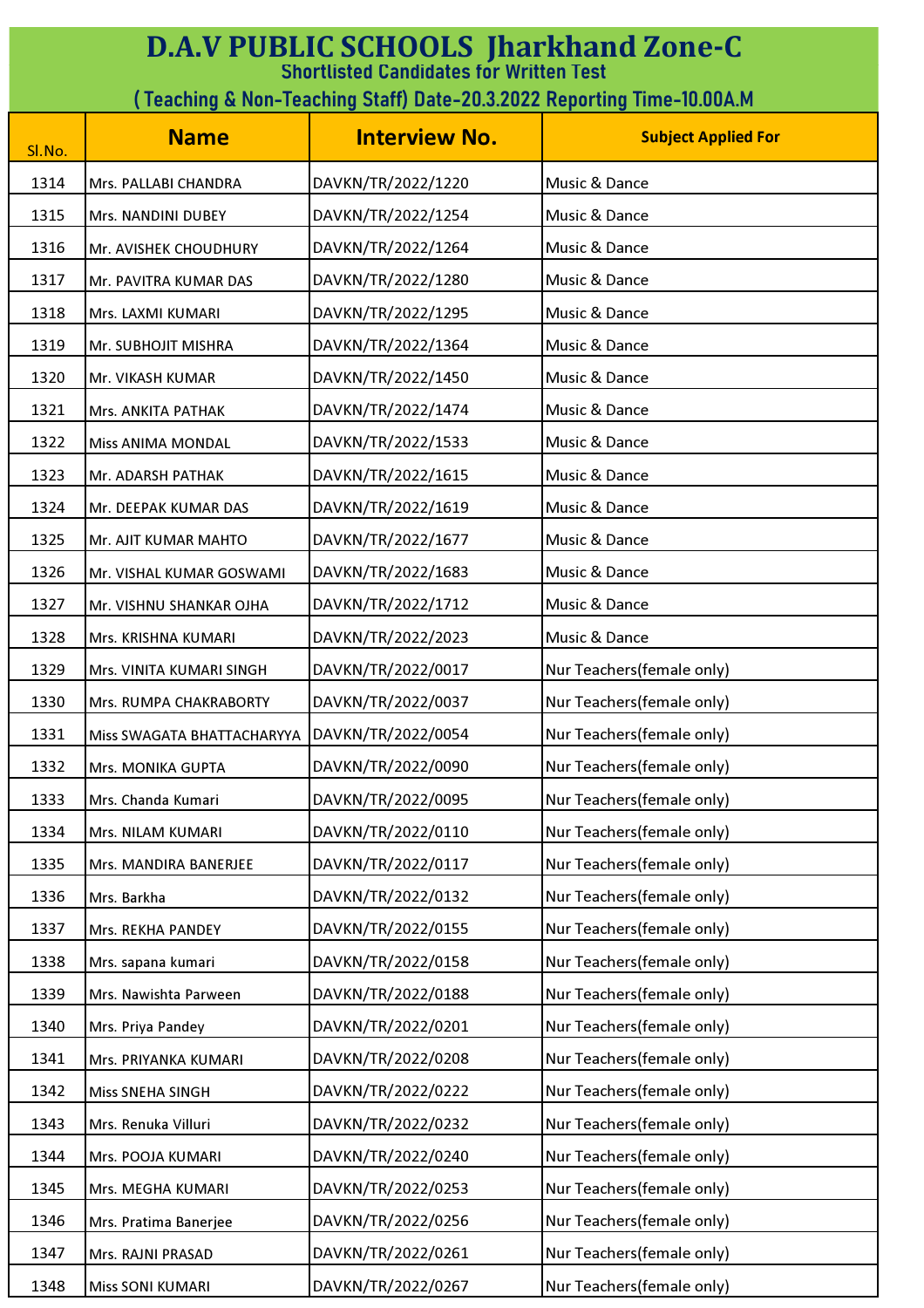| <b>D.A.V PUBLIC SCHOOLS Jharkhand Zone-C</b><br><b>Shortlisted Candidates for Written Test</b> |                                                                        |                      |                            |  |
|------------------------------------------------------------------------------------------------|------------------------------------------------------------------------|----------------------|----------------------------|--|
|                                                                                                | (Teaching & Non-Teaching Staff) Date-20.3.2022 Reporting Time-10.00A.M |                      |                            |  |
| Sl.No.                                                                                         | <b>Name</b>                                                            | <b>Interview No.</b> | <b>Subject Applied For</b> |  |
| 1349                                                                                           | <b>Miss NIDHI THAKKAR</b>                                              | DAVKN/TR/2022/0270   | Nur Teachers(female only)  |  |
| 1350                                                                                           | Mrs. ARCHANA SAHAI                                                     | DAVKN/TR/2022/0275   | Nur Teachers(female only)  |  |
| 1351                                                                                           | Mrs. KUMARI PUJA                                                       | DAVKN/TR/2022/0295   | Nur Teachers(female only)  |  |
| 1352                                                                                           | Mrs. Khushboo kumari                                                   | DAVKN/TR/2022/0300   | Nur Teachers(female only)  |  |
| 1353                                                                                           | Mrs. PAMPA KAR                                                         | DAVKN/TR/2022/0306   | Nur Teachers(female only)  |  |
| 1354                                                                                           | Mrs. SHABNAM PARWEEN                                                   | DAVKN/TR/2022/0334   | Nur Teachers(female only)  |  |
| 1355                                                                                           | Mrs. MALA KOUR                                                         | DAVKN/TR/2022/0336   | Nur Teachers(female only)  |  |
| 1356                                                                                           | Miss Seema Kumari                                                      | DAVKN/TR/2022/0352   | Nur Teachers(female only)  |  |
| 1357                                                                                           | Mrs. SUNEETA PRASAD                                                    | DAVKN/TR/2022/0358   | Nur Teachers(female only)  |  |
| 1358                                                                                           | Mrs. SOUMITA DAS                                                       | DAVKN/TR/2022/0367   | Nur Teachers(female only)  |  |
| 1359                                                                                           | Mrs. PINKY KUMARI                                                      | DAVKN/TR/2022/0370   | Nur Teachers(female only)  |  |
| 1360                                                                                           | Mrs. SANGITA SHARMA                                                    | DAVKN/TR/2022/0372   | Nur Teachers(female only)  |  |
| 1361                                                                                           | Mrs. JUHITA KESHRI                                                     | DAVKN/TR/2022/0376   | Nur Teachers(female only)  |  |
| 1362                                                                                           | Miss RUPA KUMARI SINGH                                                 | DAVKN/TR/2022/0379   | Nur Teachers(female only)  |  |
| 1363                                                                                           | Mrs. NIKKI KUMARI                                                      | DAVKN/TR/2022/0380   | Nur Teachers(female only)  |  |
| 1364                                                                                           | Miss BINDU KUMARI                                                      | DAVKN/TR/2022/0387   | Nur Teachers(female only)  |  |
| 1365                                                                                           | Mrs. Shruti Sonthalia                                                  | DAVKN/TR/2022/0400   | Nur Teachers(female only)  |  |
| 1366                                                                                           | Miss PRIYADARSHINI MAZUMDER DAVKN/TR/2022/0405                         |                      | Nur Teachers(female only)  |  |
| 1367                                                                                           | Miss NEELAM KUMARI                                                     | DAVKN/TR/2022/0415   | Nur Teachers(female only)  |  |
| 1368                                                                                           | Miss SHUBHA KUMARI                                                     | DAVKN/TR/2022/0417   | Nur Teachers(female only)  |  |
| 1369                                                                                           | Mrs. ARCHANA KUMARI BANERJEE DAVKN/TR/2022/0418                        |                      | Nur Teachers(female only)  |  |
| 1370                                                                                           | Mrs. MUNMUN BASAK                                                      | DAVKN/TR/2022/0426   | Nur Teachers(female only)  |  |
| 1371                                                                                           | Mrs. SANGEETA KUMARI                                                   | DAVKN/TR/2022/0433   | Nur Teachers(female only)  |  |
| 1372                                                                                           | Miss Sanghita Choudhury                                                | DAVKN/TR/2022/0437   | Nur Teachers(female only)  |  |
| 1373                                                                                           | <b>Miss AMRIN NAAZ</b>                                                 | DAVKN/TR/2022/0474   | Nur Teachers(female only)  |  |
| 1374                                                                                           | Mrs. DEEPA RANI SUKUL                                                  | DAVKN/TR/2022/0483   | Nur Teachers(female only)  |  |
| 1375                                                                                           | Mrs. AAKANKSHA SINGH                                                   | DAVKN/TR/2022/0504   | Nur Teachers(female only)  |  |
| 1376                                                                                           | Mrs. SUNITA KUMARI                                                     | DAVKN/TR/2022/0508   | Nur Teachers(female only)  |  |
| 1377                                                                                           | Mrs. BABLI KUMARI                                                      | DAVKN/TR/2022/0511   | Nur Teachers(female only)  |  |
| 1378                                                                                           | Miss SUJATA KUMARI SINGH                                               | DAVKN/TR/2022/0549   | Nur Teachers(female only)  |  |
| 1379                                                                                           | Miss SONALI KUMARI                                                     | DAVKN/TR/2022/0552   | Nur Teachers(female only)  |  |
| 1380                                                                                           | Miss RICHA SRIVASTAVA                                                  | DAVKN/TR/2022/0556   | Nur Teachers(female only)  |  |
| 1381                                                                                           | Mrs. PRITI DAS                                                         | DAVKN/TR/2022/0562   | Nur Teachers(female only)  |  |
| 1382                                                                                           | Miss GITA KUMARI                                                       | DAVKN/TR/2022/0566   | Nur Teachers(female only)  |  |
| 1383                                                                                           | Mrs. NEELAM KUMARI                                                     | DAVKN/TR/2022/0579   | Nur Teachers(female only)  |  |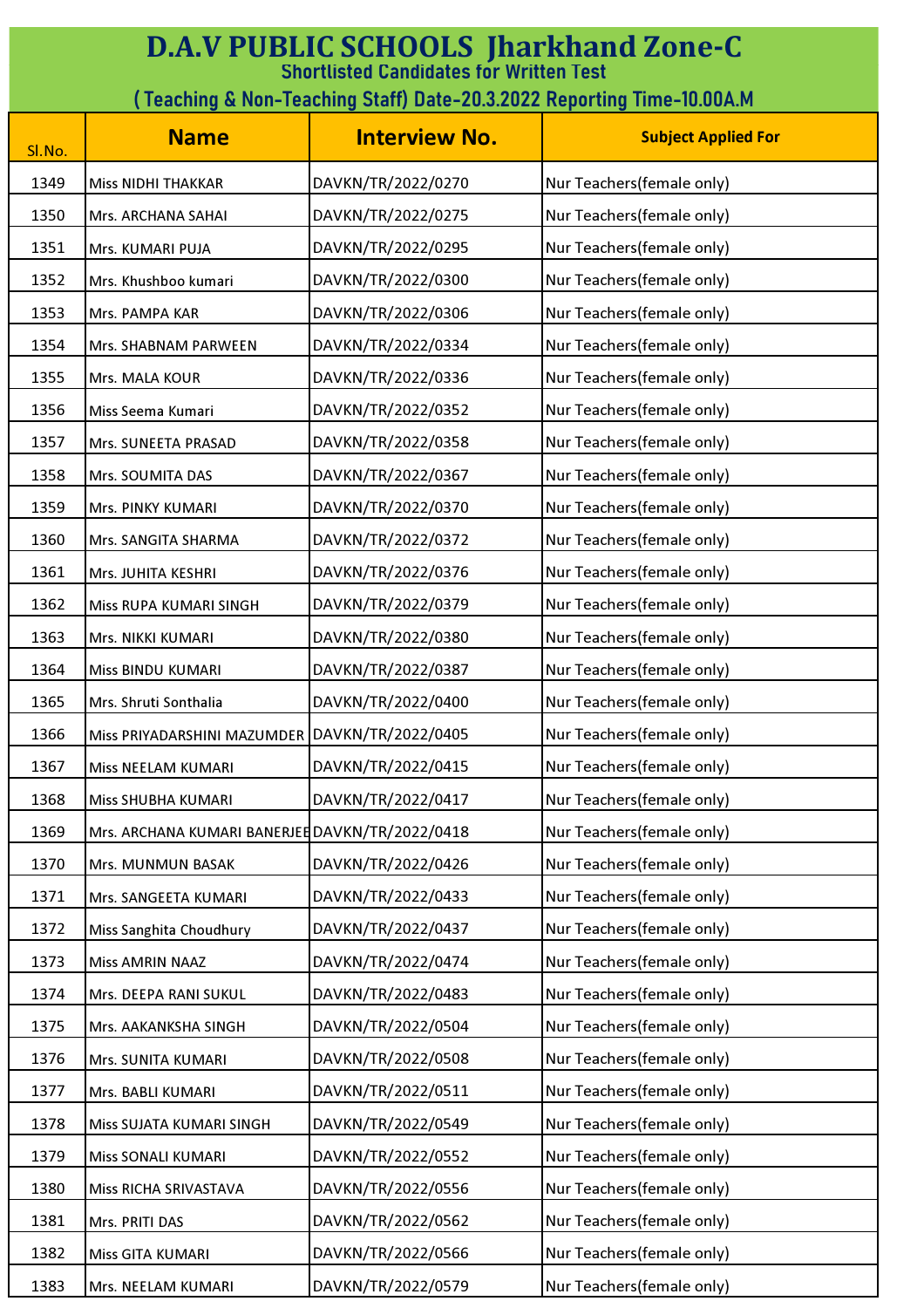| <b>D.A.V PUBLIC SCHOOLS Jharkhand Zone-C</b><br><b>Shortlisted Candidates for Written Test</b> |                                                                        |                      |                            |  |  |
|------------------------------------------------------------------------------------------------|------------------------------------------------------------------------|----------------------|----------------------------|--|--|
|                                                                                                | (Teaching & Non-Teaching Staff) Date-20.3.2022 Reporting Time-10.00A.M |                      |                            |  |  |
| Sl.No.                                                                                         | <b>Name</b>                                                            | <b>Interview No.</b> | <b>Subject Applied For</b> |  |  |
| 1384                                                                                           | Mrs. SWARNIMA KUMARI                                                   | DAVKN/TR/2022/0585   | Nur Teachers(female only)  |  |  |
| 1385                                                                                           | <b>Miss CHAITALI DAS</b>                                               | DAVKN/TR/2022/0601   | Nur Teachers(female only)  |  |  |
| 1386                                                                                           | Miss MANDIRA BANERJEE                                                  | DAVKN/TR/2022/0611   | Nur Teachers(female only)  |  |  |
| 1387                                                                                           | Miss AYUSHI TRIVEDI                                                    | DAVKN/TR/2022/0621   | Nur Teachers(female only)  |  |  |
| 1388                                                                                           | Mrs. PREETY SALUJA                                                     | DAVKN/TR/2022/0625   | Nur Teachers(female only)  |  |  |
| 1389                                                                                           | Mrs. Sony Kumari                                                       | DAVKN/TR/2022/0630   | Nur Teachers(female only)  |  |  |
| 1390                                                                                           | Mrs. SARABJEET KAUR                                                    | DAVKN/TR/2022/0631   | Nur Teachers(female only)  |  |  |
| 1391                                                                                           | Miss WINNIE KUMARI                                                     | DAVKN/TR/2022/0632   | Nur Teachers(female only)  |  |  |
| 1392                                                                                           | Mrs. MANISHA KUMARI                                                    | DAVKN/TR/2022/0633   | Nur Teachers(female only)  |  |  |
| 1393                                                                                           | Mrs. APARNA MISHRA (MAJI)                                              | DAVKN/TR/2022/0634   | Nur Teachers(female only)  |  |  |
| 1394                                                                                           | Mrs. VINEETA KUMARI                                                    | DAVKN/TR/2022/0638   | Nur Teachers(female only)  |  |  |
| 1395                                                                                           | Miss PAYAL SINHA                                                       | DAVKN/TR/2022/0639   | Nur Teachers(female only)  |  |  |
| 1396                                                                                           | Mrs. Kumari Babita                                                     | DAVKN/TR/2022/0641   | Nur Teachers(female only)  |  |  |
| 1397                                                                                           | Mrs. Monika kumari                                                     | DAVKN/TR/2022/0642   | Nur Teachers(female only)  |  |  |
| 1398                                                                                           | Mrs. ANITA RANI                                                        | DAVKN/TR/2022/0643   | Nur Teachers(female only)  |  |  |
| 1399                                                                                           | Mrs. PRIYANKA KUMARI SINGH                                             | DAVKN/TR/2022/0647   | Nur Teachers(female only)  |  |  |
| 1400                                                                                           | Mrs. SABA RASHIDA PARVEEN                                              | DAVKN/TR/2022/0654   | Nur Teachers(female only)  |  |  |
| 1401                                                                                           | Mrs. SNEHA KUMARI                                                      | DAVKN/TR/2022/0664   | Nur Teachers(female only)  |  |  |
| 1402                                                                                           | <b>Miss MIRA KUMARI</b>                                                | DAVKN/TR/2022/0670   | Nur Teachers(female only)  |  |  |
| 1403                                                                                           | Mrs. ANITA CHAKRABORTY                                                 | DAVKN/TR/2022/0688   | Nur Teachers(female only)  |  |  |
| 1404                                                                                           | Mrs. Punam Pandey                                                      | DAVKN/TR/2022/0691   | Nur Teachers(female only)  |  |  |
| 1405                                                                                           | Mrs. VIJETA SHREE                                                      | DAVKN/TR/2022/0696   | Nur Teachers(female only)  |  |  |
| 1406                                                                                           | Mrs. Anwesha Dutta Sinha                                               | DAVKN/TR/2022/0700   | Nur Teachers(female only)  |  |  |
| 1407                                                                                           | Mrs. ALKA SINGH                                                        | DAVKN/TR/2022/0737   | Nur Teachers(female only)  |  |  |
| 1408                                                                                           | Mrs. Jhuma Dutta                                                       | DAVKN/TR/2022/0746   | Nur Teachers(female only)  |  |  |
| 1409                                                                                           | Mrs. Arpana Karn                                                       | DAVKN/TR/2022/0747   | Nur Teachers(female only)  |  |  |
| 1410                                                                                           | Mrs. RICHA                                                             | DAVKN/TR/2022/0748   | Nur Teachers(female only)  |  |  |
| 1411                                                                                           | Mrs. Kumari Nisha                                                      | DAVKN/TR/2022/0749   | Nur Teachers(female only)  |  |  |
| 1412                                                                                           | Mrs. ARTI SINHA                                                        | DAVKN/TR/2022/0754   | Nur Teachers(female only)  |  |  |
| 1413                                                                                           | Miss KAVITA ACHARYA                                                    | DAVKN/TR/2022/0756   | Nur Teachers(female only)  |  |  |
| 1414                                                                                           | Mrs. SUMANA SENGUPTA                                                   | DAVKN/TR/2022/0757   | Nur Teachers(female only)  |  |  |
| 1415                                                                                           | Mrs. SMRITY KUMARI                                                     | DAVKN/TR/2022/0758   | Nur Teachers(female only)  |  |  |
| 1416                                                                                           | Mrs. DOLAN NANDI                                                       | DAVKN/TR/2022/0759   | Nur Teachers(female only)  |  |  |
| 1417                                                                                           | Mrs. Sangeeta Kumari                                                   | DAVKN/TR/2022/0764   | Nur Teachers(female only)  |  |  |
| 1418                                                                                           | Miss SUPARNA KARN                                                      | DAVKN/TR/2022/0769   | Nur Teachers(female only)  |  |  |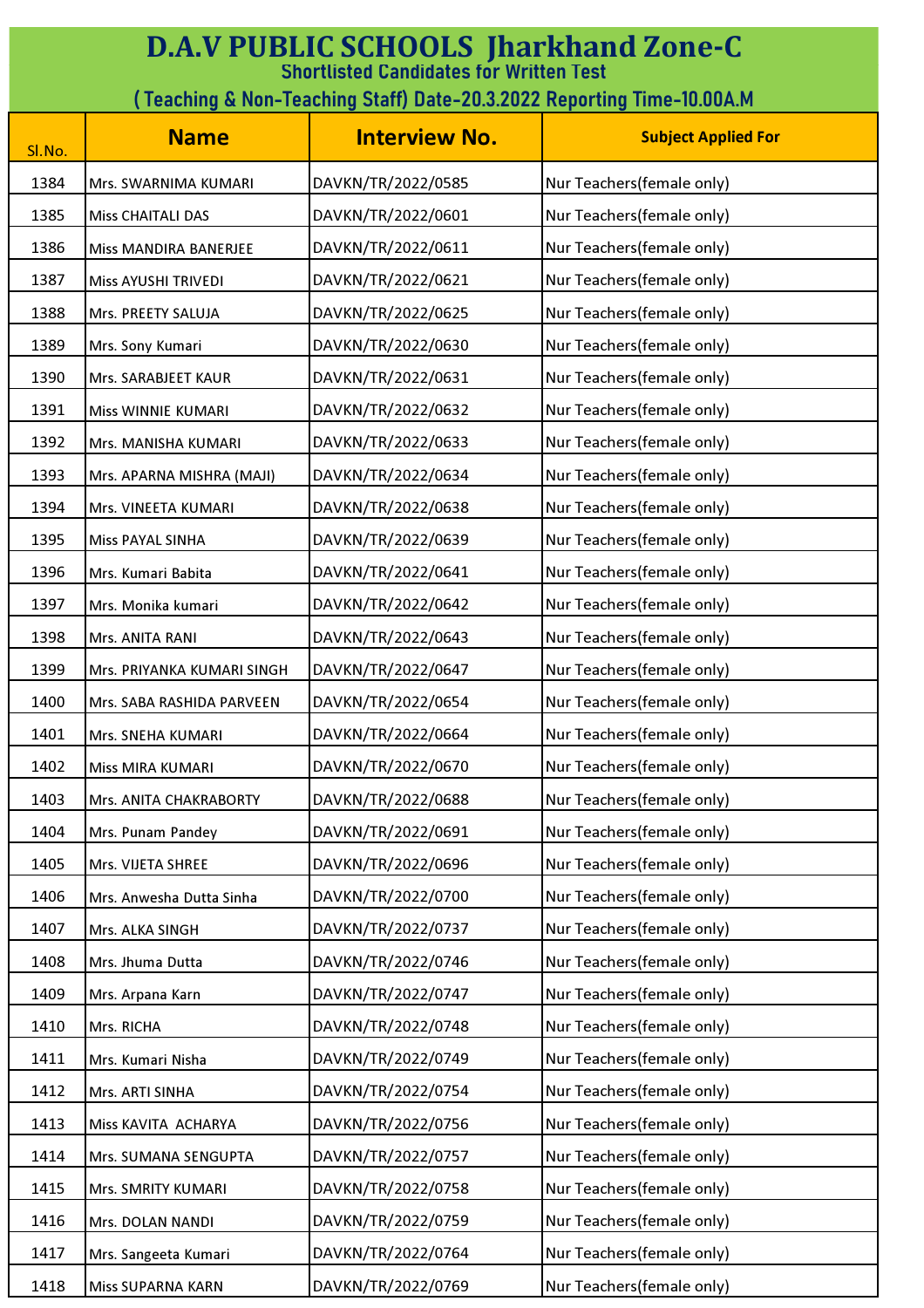| <b>D.A.V PUBLIC SCHOOLS Jharkhand Zone-C</b><br><b>Shortlisted Candidates for Written Test</b><br>(Teaching & Non-Teaching Staff) Date-20.3.2022 Reporting Time-10.00A.M |                         |                      |                            |
|--------------------------------------------------------------------------------------------------------------------------------------------------------------------------|-------------------------|----------------------|----------------------------|
| Sl.No.                                                                                                                                                                   | <b>Name</b>             | <b>Interview No.</b> | <b>Subject Applied For</b> |
| 1419                                                                                                                                                                     | Mrs. Shikha Kumari      | DAVKN/TR/2022/0810   | Nur Teachers(female only)  |
| 1420                                                                                                                                                                     | Mrs. GITANJALI GUPTA    | DAVKN/TR/2022/0817   | Nur Teachers(female only)  |
| 1421                                                                                                                                                                     | Mrs. Neena Bakshi       | DAVKN/TR/2022/0824   | Nur Teachers(female only)  |
| 1422                                                                                                                                                                     | Miss PARWATI KUMARI     | DAVKN/TR/2022/0831   | Nur Teachers(female only)  |
| 1423                                                                                                                                                                     | Mrs. SAPANA KUMARI      | DAVKN/TR/2022/0835   | Nur Teachers(female only)  |
| 1424                                                                                                                                                                     | Miss PURNIMA KUMARI     | DAVKN/TR/2022/0838   | Nur Teachers(female only)  |
| 1425                                                                                                                                                                     | Mrs. Jyoti Dubey        | DAVKN/TR/2022/0848   | Nur Teachers(female only)  |
| 1426                                                                                                                                                                     | Mrs. SUDIPTA RAY        | DAVKN/TR/2022/0849   | Nur Teachers(female only)  |
| 1427                                                                                                                                                                     | Mrs. VANDANA KUMARI JHA | DAVKN/TR/2022/0850   | Nur Teachers(female only)  |
| 1428                                                                                                                                                                     | <b>Miss QAYNAT</b>      | DAVKN/TR/2022/0855   | Nur Teachers(female only)  |
| 1429                                                                                                                                                                     | Mrs. ROSHAN ARA         | DAVKN/TR/2022/0859   | Nur Teachers(female only)  |
| 1430                                                                                                                                                                     | Mrs. Bandana Kar        | DAVKN/TR/2022/0878   | Nur Teachers(female only)  |
| 1431                                                                                                                                                                     | <b>Miss MINAKSHI</b>    | DAVKN/TR/2022/0880   | Nur Teachers(female only)  |
| 1432                                                                                                                                                                     | Mrs. ARPANA KUMARI      | DAVKN/TR/2022/0887   | Nur Teachers(female only)  |
| 1433                                                                                                                                                                     | Mrs. PRIYA KUMARI       | DAVKN/TR/2022/0892   | Nur Teachers(female only)  |
| 1434                                                                                                                                                                     | Mrs. RUCHI KUMARI       | DAVKN/TR/2022/0898   | Nur Teachers(female only)  |
| 1435                                                                                                                                                                     | Mrs. Rakhi Singh        | DAVKN/TR/2022/0906   | Nur Teachers(female only)  |
| 1436                                                                                                                                                                     | Mrs. RINA KUMARI        | DAVKN/TR/2022/0921   | Nur Teachers(female only)  |
| 1437                                                                                                                                                                     | Mrs. PINKEE KUMARI      | DAVKN/TR/2022/0924   | Nur Teachers(female only)  |
| 1438                                                                                                                                                                     | Miss SUBHRA BANERJEE    | DAVKN/TR/2022/0928   | Nur Teachers(female only)  |
| 1439                                                                                                                                                                     | Mrs. Gazala firdosh     | DAVKN/TR/2022/0930   | Nur Teachers(female only)  |
| 1440                                                                                                                                                                     | Miss SNEHA SINGH        | DAVKN/TR/2022/0984   | Nur Teachers(female only)  |
| 1441                                                                                                                                                                     | Miss Dolly Srivastava   | DAVKN/TR/2022/0994   | Nur Teachers(female only)  |
| 1442                                                                                                                                                                     | Mrs. NANDANI DEVI       | DAVKN/TR/2022/1040   | Nur Teachers(female only)  |
| 1443                                                                                                                                                                     | Miss NIGAR SULTANA      | DAVKN/TR/2022/1043   | Nur Teachers(female only)  |
| 1444                                                                                                                                                                     | Mrs. PINKI BARNWAL      | DAVKN/TR/2022/1051   | Nur Teachers(female only)  |
| 1445                                                                                                                                                                     | Mrs. BANDANA KUMARI     | DAVKN/TR/2022/1065   | Nur Teachers(female only)  |
| 1446                                                                                                                                                                     | Mrs. DOLLY SHEKHAR      | DAVKN/TR/2022/1071   | Nur Teachers(female only)  |
| 1447                                                                                                                                                                     | Mrs. Soni Choubey       | DAVKN/TR/2022/1080   | Nur Teachers(female only)  |
| 1448                                                                                                                                                                     | Mrs. SUWARNA ROY        | DAVKN/TR/2022/1096   | Nur Teachers(female only)  |
| 1449                                                                                                                                                                     | Miss SNEHA DUTTA        | DAVKN/TR/2022/1112   | Nur Teachers(female only)  |
| 1450                                                                                                                                                                     | Mrs. Pinky Banerjee     | DAVKN/TR/2022/1122   | Nur Teachers(female only)  |
| 1451                                                                                                                                                                     | Mrs. SAMMI KUMARI       | DAVKN/TR/2022/1126   | Nur Teachers(female only)  |
| 1452                                                                                                                                                                     | Mrs. Priyanka Kumari    | DAVKN/TR/2022/1144   | Nur Teachers(female only)  |
| 1453                                                                                                                                                                     | Mrs. Kumkum Chakraborty | DAVKN/TR/2022/1150   | Nur Teachers(female only)  |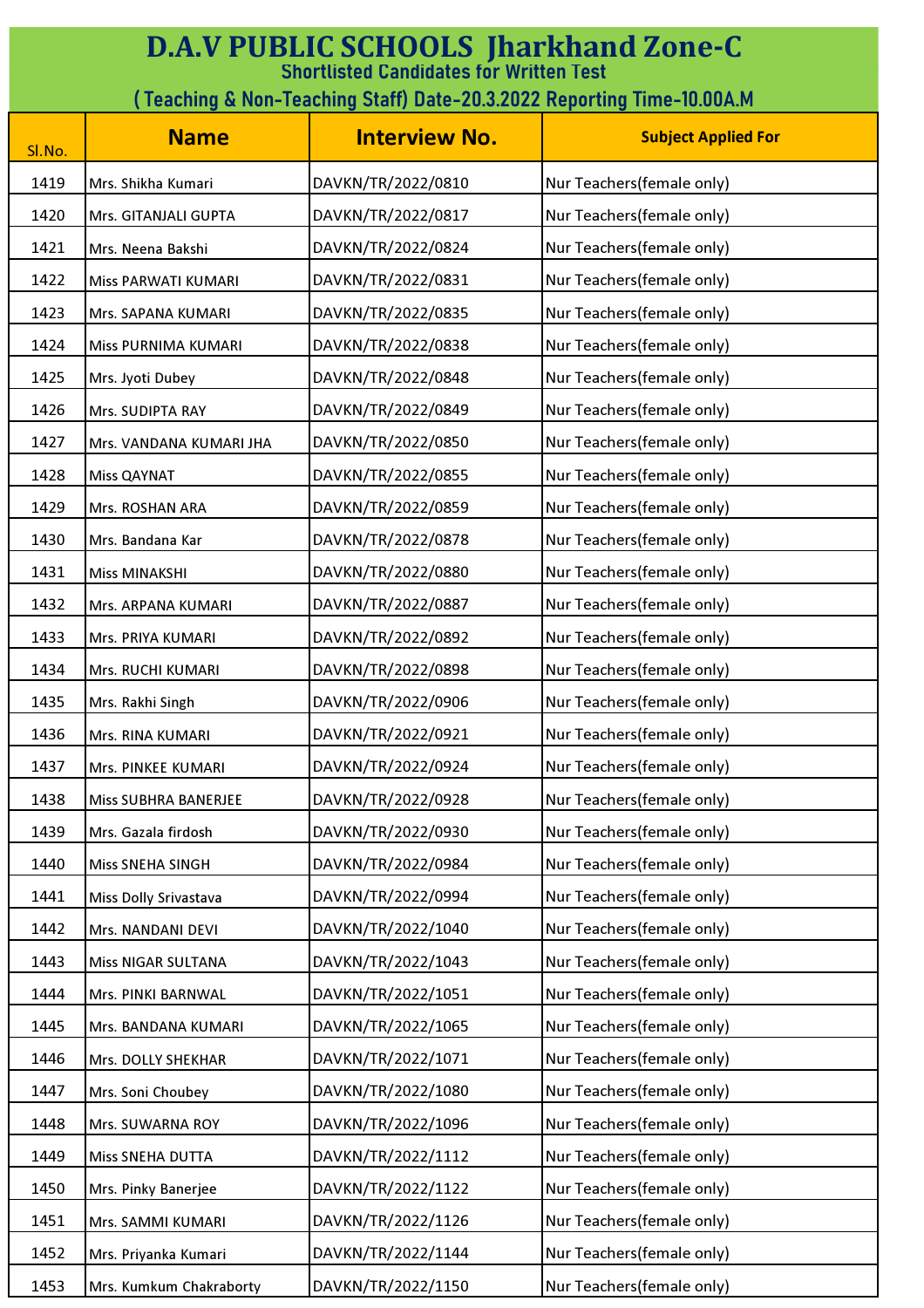| <b>D.A.V PUBLIC SCHOOLS Jharkhand Zone-C</b><br><b>Shortlisted Candidates for Written Test</b> |                            |                      |                            |
|------------------------------------------------------------------------------------------------|----------------------------|----------------------|----------------------------|
| ( Teaching & Non-Teaching Staff) Date-20.3.2022 Reporting Time-10.00A.M                        |                            |                      |                            |
| Sl.No.                                                                                         | <b>Name</b>                | <b>Interview No.</b> | <b>Subject Applied For</b> |
| 1454                                                                                           | Miss MANISHA KUMARI        | DAVKN/TR/2022/1193   | Nur Teachers(female only)  |
| 1455                                                                                           | Mrs. RITA BHANDARI         | DAVKN/TR/2022/1203   | Nur Teachers(female only)  |
| 1456                                                                                           | Mrs. NIDHI TRIVEDI         | DAVKN/TR/2022/1211   | Nur Teachers(female only)  |
| 1457                                                                                           | Mrs. TAPASHI CHAKRABORTTY  | DAVKN/TR/2022/1234   | Nur Teachers(female only)  |
| 1458                                                                                           | Mrs. PRIYA SINGH           | DAVKN/TR/2022/1235   | Nur Teachers(female only)  |
| 1459                                                                                           | <b>Miss Minu Parveen</b>   | DAVKN/TR/2022/1275   | Nur Teachers(female only)  |
| 1460                                                                                           | <b>Miss SUNITA PRADHAN</b> | DAVKN/TR/2022/1302   | Nur Teachers(female only)  |
| 1461                                                                                           | Miss SANGEETA KUMARI       | DAVKN/TR/2022/1303   | Nur Teachers(female only)  |
| 1462                                                                                           | Mrs. Sweta Suman           | DAVKN/TR/2022/1310   | Nur Teachers(female only)  |
| 1463                                                                                           | Mrs. Jaya Bhatia           | DAVKN/TR/2022/1320   | Nur Teachers(female only)  |
| 1464                                                                                           | Mrs. SONAM SRIVASTAVA      | DAVKN/TR/2022/1331   | Nur Teachers(female only)  |
| 1465                                                                                           | Mrs. Moumita Kumari        | DAVKN/TR/2022/1350   | Nur Teachers(female only)  |
| 1466                                                                                           | Miss Shalini Srivastava    | DAVKN/TR/2022/1360   | Nur Teachers(female only)  |
| 1467                                                                                           | Miss Rani Kumari Rao       | DAVKN/TR/2022/1376   | Nur Teachers(female only)  |
| 1468                                                                                           | Mrs. SHILPA KUMARI         | DAVKN/TR/2022/1397   | Nur Teachers(female only)  |
| 1469                                                                                           | <b>Miss KHUSHBU GARG</b>   | DAVKN/TR/2022/1399   | Nur Teachers(female only)  |
| 1470                                                                                           | Miss SMITA SINHA           | DAVKN/TR/2022/1409   | Nur Teachers(female only)  |
| 1471                                                                                           | Mr. Sangeeta Kumari        | DAVKN/TR/2022/1410   | Nur Teachers(female only)  |
| 1472                                                                                           | Mrs. NIVEDITA ROY          | DAVKN/TR/2022/1413   | Nur Teachers(female only)  |
| 1473                                                                                           | Mrs. PUJA SRIVASTAVA       | DAVKN/TR/2022/1416   | Nur Teachers(female only)  |
| 1474                                                                                           | Miss Ratna Mazumdar        | DAVKN/TR/2022/1423   | Nur Teachers(female only)  |
| 1475                                                                                           | Mrs. RINKI MALLICK         | DAVKN/TR/2022/1429   | Nur Teachers(female only)  |
| 1476                                                                                           | Mrs. Niva Singh            | DAVKN/TR/2022/1430   | Nur Teachers(female only)  |
| 1477                                                                                           | Mrs. NISHA SINGH           | DAVKN/TR/2022/1431   | Nur Teachers(female only)  |
| 1478                                                                                           | Miss Sharmistha Biswas     | DAVKN/TR/2022/1480   | Nur Teachers(female only)  |
| 1479                                                                                           | Mrs. Poonam Singh          | DAVKN/TR/2022/1502   | Nur Teachers(female only)  |
| 1480                                                                                           | Miss Jigyasha bhagwani     | DAVKN/TR/2022/1519   | Nur Teachers(female only)  |
| 1481                                                                                           | Miss SUSHMA KUMARI         | DAVKN/TR/2022/1534   | Nur Teachers(female only)  |
| 1482                                                                                           | Mrs. SONU KUMARI           | DAVKN/TR/2022/1586   | Nur Teachers(female only)  |
| 1483                                                                                           | Mrs. Radha Sangamlal Dubey | DAVKN/TR/2022/1593   | Nur Teachers(female only)  |
| 1484                                                                                           | Mrs. Rekha Kumari Sinha    | DAVKN/TR/2022/1596   | Nur Teachers(female only)  |
| 1485                                                                                           | Mrs. SHAILLI DEEP          | DAVKN/TR/2022/1661   | Nur Teachers(female only)  |
| 1486                                                                                           | Mrs. NEHA KUMARI           | DAVKN/TR/2022/1670   | Nur Teachers(female only)  |
| 1487                                                                                           | Miss Varna Swain           | DAVKN/TR/2022/1685   | Nur Teachers(female only)  |
| 1488                                                                                           | Miss AFRIN KAUSAR          | DAVKN/TR/2022/1741   | Nur Teachers(female only)  |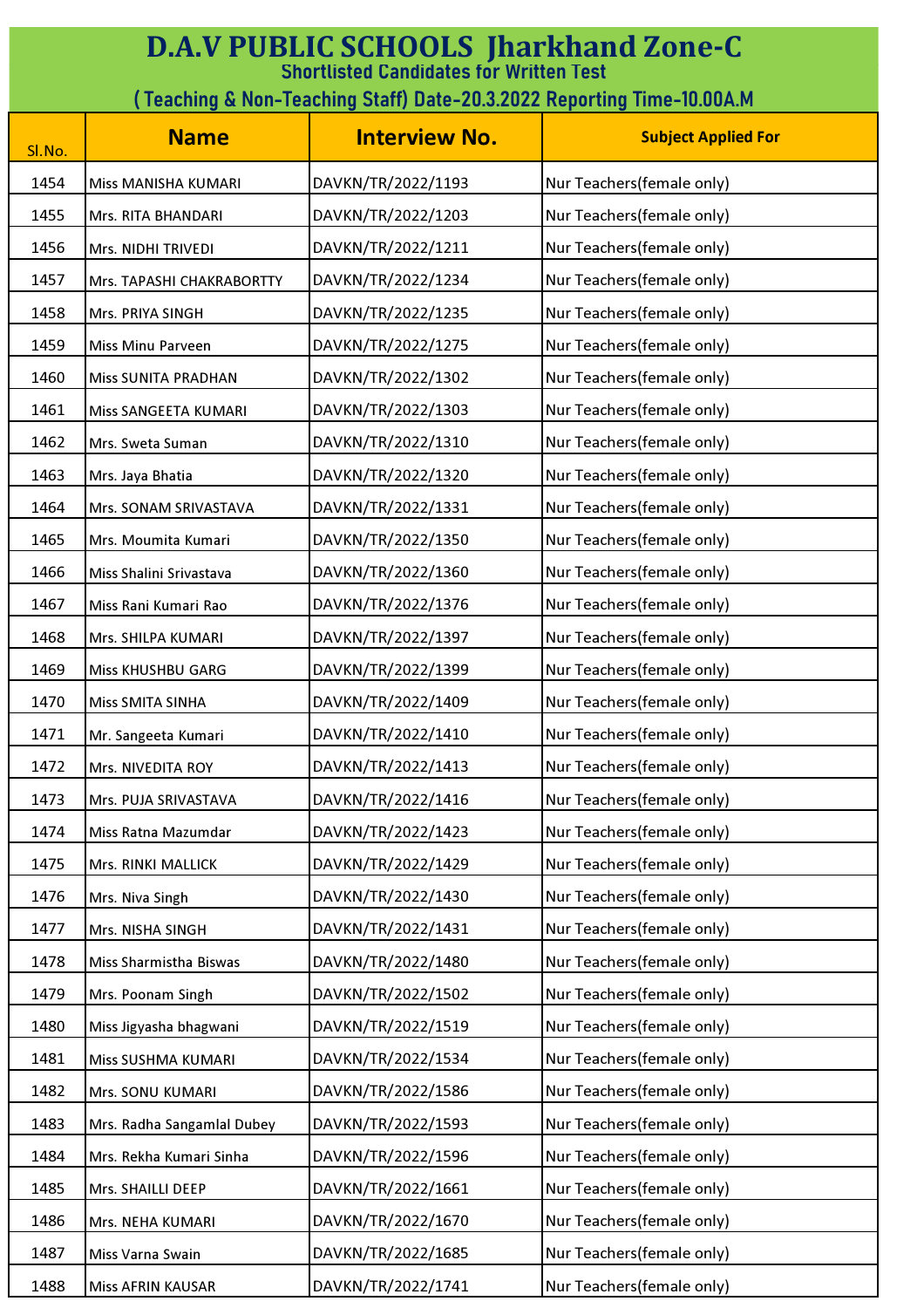| <b>D.A.V PUBLIC SCHOOLS Jharkhand Zone-C</b><br><b>Shortlisted Candidates for Written Test</b> |                             |                      |                            |
|------------------------------------------------------------------------------------------------|-----------------------------|----------------------|----------------------------|
| (Teaching & Non-Teaching Staff) Date-20.3.2022 Reporting Time-10.00A.M                         |                             |                      |                            |
| Sl.No.                                                                                         | <b>Name</b>                 | <b>Interview No.</b> | <b>Subject Applied For</b> |
| 1489                                                                                           | Mrs. RESHMI KUMARI          | DAVKN/TR/2022/1747   | Nur Teachers(female only)  |
| 1490                                                                                           | Mrs. khushboo rani          | DAVKN/TR/2022/1825   | Nur Teachers(female only)  |
| 1491                                                                                           | <b>Miss MINU KUMARI</b>     | DAVKN/TR/2022/1838   | Nur Teachers(female only)  |
| 1492                                                                                           | Mrs. BABLEE KUMARI          | DAVKN/TR/2022/1859   | Nur Teachers(female only)  |
| 1493                                                                                           | Mrs. RAJIA REYAJ            | DAVKN/TR/2022/1861   | Nur Teachers(female only)  |
| 1494                                                                                           | Mrs. PREETI MISHRA          | DAVKN/TR/2022/1869   | Nur Teachers(female only)  |
| 1495                                                                                           | Miss Pratibha Banerjee      | DAVKN/TR/2022/1875   | Nur Teachers(female only)  |
| 1496                                                                                           | Miss KHUSHBOO RANI          | DAVKN/TR/2022/1892   | Nur Teachers(female only)  |
| 1497                                                                                           | Miss Bharti Chandravanshi   | DAVKN/TR/2022/1897   | Nur Teachers(female only)  |
| 1498                                                                                           | Miss Ayushi Saha            | DAVKN/TR/2022/1914   | Nur Teachers(female only)  |
| 1499                                                                                           | Miss RANI KUMARI            | DAVKN/TR/2022/1926   | Nur Teachers(female only)  |
| 1500                                                                                           | Mrs. Renu Mishra            | DAVKN/TR/2022/2012   | Nur Teachers(female only)  |
| 1501                                                                                           | Miss Neha kumari            | DAVKN/TR/2022/2051   | Nur Teachers(female only)  |
| 1502                                                                                           | Mrs. Animikha Biswas        | DAVKN/TR/2022/2052   | Nur Teachers(female only)  |
| 1503                                                                                           | Mr. TRILOKI NATH BIND       | DAVKN/TR/2022/0009   | <b>Physical Education</b>  |
| 1504                                                                                           | Miss SHIVANI SINGH          | DAVKN/TR/2022/0015   | <b>Physical Education</b>  |
| 1505                                                                                           | Mrs. Praveen Prasad         | DAVKN/TR/2022/0036   | <b>Physical Education</b>  |
| 1506                                                                                           | Mrs. Rinku Kumari           | DAVKN/TR/2022/0038   | <b>Physical Education</b>  |
| 1507                                                                                           | Mr. VIVEK KUMAR SINGH       | DAVKN/TR/2022/0061   | <b>Physical Education</b>  |
| 1508                                                                                           | Mr. SOURAV KUMAR            | DAVKN/TR/2022/0111   | <b>Physical Education</b>  |
| 1509                                                                                           | Mr. DEVENDRA KUMAR MAHTO    | DAVKN/TR/2022/0149   | <b>Physical Education</b>  |
| 1510                                                                                           | Mr. SUDIP CHAKRABORTY       | DAVKN/TR/2022/0214   | <b>Physical Education</b>  |
| 1511                                                                                           | Mr. DIVYANSH KUMAR TIWARI   | DAVKN/TR/2022/0241   | <b>Physical Education</b>  |
| 1512                                                                                           | Mr. Upendra kumar           | DAVKN/TR/2022/0273   | <b>Physical Education</b>  |
| 1513                                                                                           | Miss RASNA MARDI            | DAVKN/TR/2022/0285   | <b>Physical Education</b>  |
| 1514                                                                                           | Mr. ABHISHEK KUMAR DUBEY    | DAVKN/TR/2022/0322   | Physical Education         |
| 1515                                                                                           | Mr. AMIT KUMAR              | DAVKN/TR/2022/0331   | <b>Physical Education</b>  |
| 1516                                                                                           | Mr. Aniket Ghosal           | DAVKN/TR/2022/0423   | <b>Physical Education</b>  |
| 1517                                                                                           | Mr. SANJAY KUMAR            | DAVKN/TR/2022/0510   | <b>Physical Education</b>  |
| 1518                                                                                           | Miss Kusum Mahto            | DAVKN/TR/2022/0567   | Physical Education         |
| 1519                                                                                           | Mr. DIPANKAR BARARI         | DAVKN/TR/2022/0745   | <b>Physical Education</b>  |
| 1520                                                                                           | Mr. Bishnu Shankar Upadhyay | DAVKN/TR/2022/0761   | <b>Physical Education</b>  |
| 1521                                                                                           | Miss SWEETY KUMARI          | DAVKN/TR/2022/0872   | <b>Physical Education</b>  |
| 1522                                                                                           | Mrs. SARITA KUMARI          | DAVKN/TR/2022/0919   | <b>Physical Education</b>  |
| 1523                                                                                           | Mrs. Reetu yadav            | DAVKN/TR/2022/0965   | <b>Physical Education</b>  |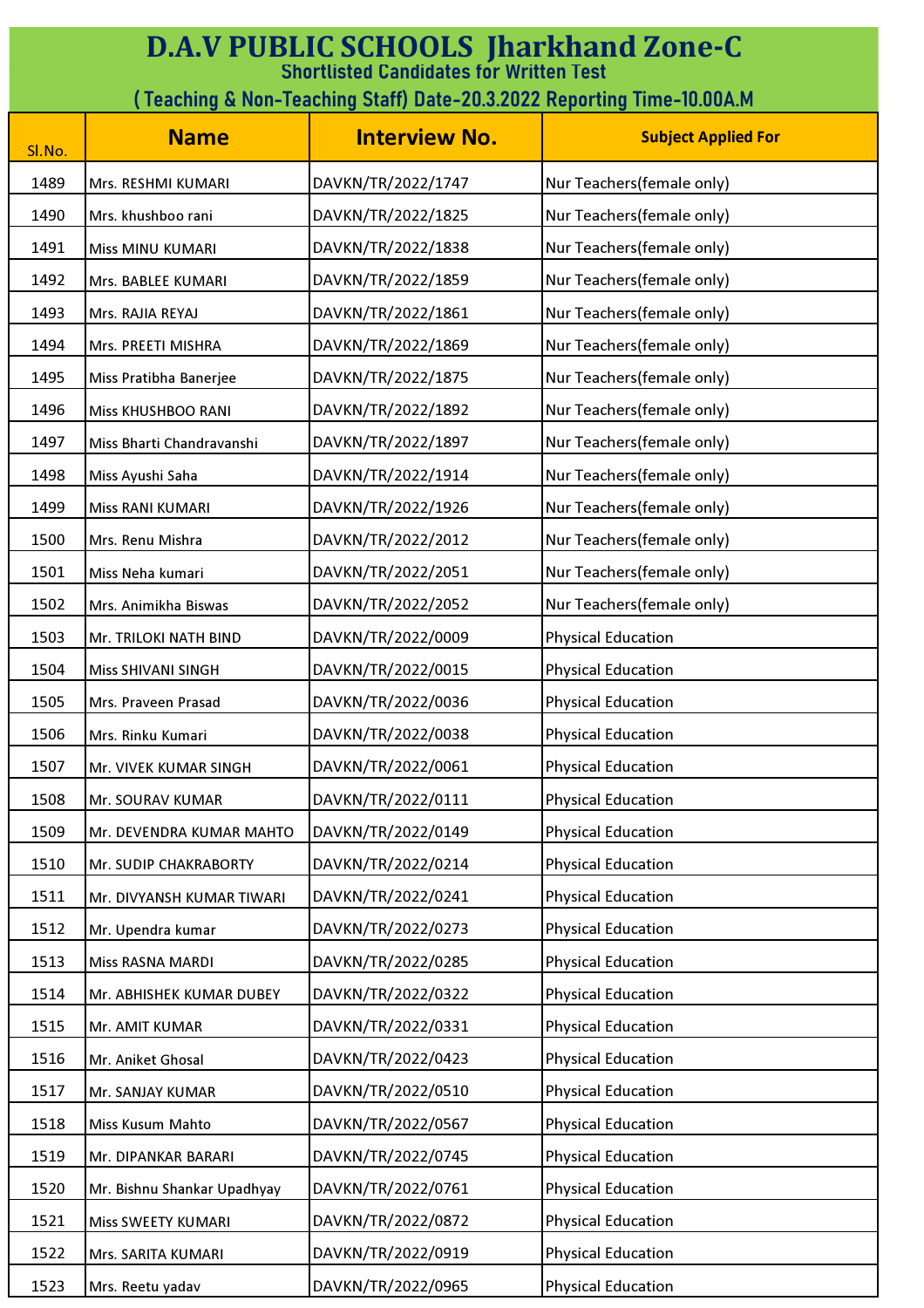| <b>D.A.V PUBLIC SCHOOLS Jharkhand Zone-C</b><br><b>Shortlisted Candidates for Written Test</b> |                                                                        |                      |                            |  |
|------------------------------------------------------------------------------------------------|------------------------------------------------------------------------|----------------------|----------------------------|--|
|                                                                                                | (Teaching & Non-Teaching Staff) Date-20.3.2022 Reporting Time-10.00A.M |                      |                            |  |
| Sl.No.                                                                                         | <b>Name</b>                                                            | <b>Interview No.</b> | <b>Subject Applied For</b> |  |
| 1524                                                                                           | Mr. NAYAN KUMAR                                                        | DAVKN/TR/2022/0990   | <b>Physical Education</b>  |  |
| 1525                                                                                           | Mr. RAHUL SHARMA                                                       | DAVKN/TR/2022/1009   | <b>Physical Education</b>  |  |
| 1526                                                                                           | Miss RITA KUMARI                                                       | DAVKN/TR/2022/1083   | <b>Physical Education</b>  |  |
| 1527                                                                                           | Mr. RATILAL MAHATO                                                     | DAVKN/TR/2022/1136   | <b>Physical Education</b>  |  |
| 1528                                                                                           | Mr. MAHESH KUMAR MAHATO                                                | DAVKN/TR/2022/1178   | <b>Physical Education</b>  |  |
| 1529                                                                                           | Mr. AMIT KUMAR MODAK                                                   | DAVKN/TR/2022/1200   | <b>Physical Education</b>  |  |
| 1530                                                                                           | Mr. Ranjeet Kumar Mishra                                               | DAVKN/TR/2022/1213   | <b>Physical Education</b>  |  |
| 1531                                                                                           | Mr. SURAJ KUMAR                                                        | DAVKN/TR/2022/1215   | <b>Physical Education</b>  |  |
| 1532                                                                                           | Mr. CHANDRA BHUSHAN SHUKLA                                             | DAVKN/TR/2022/1222   | <b>Physical Education</b>  |  |
| 1533                                                                                           | Mr. Raj                                                                | DAVKN/TR/2022/1256   | <b>Physical Education</b>  |  |
| 1534                                                                                           | Mr. SUKANTA GHOSH                                                      | DAVKN/TR/2022/1300   | <b>Physical Education</b>  |  |
| 1535                                                                                           | Mr. SANTOSH KUMAR                                                      | DAVKN/TR/2022/1400   | <b>Physical Education</b>  |  |
| 1536                                                                                           | Mrs. RUPA SHARMA                                                       | DAVKN/TR/2022/1401   | <b>Physical Education</b>  |  |
| 1537                                                                                           | Miss PRODIPTA BANERJEE                                                 | DAVKN/TR/2022/1406   | <b>Physical Education</b>  |  |
| 1538                                                                                           | Mr. SUBHABRATA GHOSH                                                   | DAVKN/TR/2022/1526   | <b>Physical Education</b>  |  |
| 1539                                                                                           | Mr. NIRANJAN KUMAR MAHATO                                              | DAVKN/TR/2022/1527   | <b>Physical Education</b>  |  |
| 1540                                                                                           | Miss ALISHA KUMARI                                                     | DAVKN/TR/2022/1539   | <b>Physical Education</b>  |  |
| 1541                                                                                           | Mr. ANANT KUMAR                                                        | DAVKN/TR/2022/1559   | <b>Physical Education</b>  |  |
| 1542                                                                                           | Mr. AJAY SINGH                                                         | DAVKN/TR/2022/1686   | <b>Physical Education</b>  |  |
| 1543                                                                                           | Mr. ANIRBAN PANDA                                                      | DAVKN/TR/2022/1689   | <b>Physical Education</b>  |  |
| 1544                                                                                           | Miss NISHA KUMARI                                                      | DAVKN/TR/2022/1758   | <b>Physical Education</b>  |  |
| 1545                                                                                           | Mr. Amrit Kumar Mahato                                                 | DAVKN/TR/2022/1803   | <b>Physical Education</b>  |  |
| 1546                                                                                           | Mr. Rohit Kumar Mishra                                                 | DAVKN/TR/2022/1822   | <b>Physical Education</b>  |  |
| 1547                                                                                           | Mrs. ARTI SINGH                                                        | DAVKN/TR/2022/1824   | <b>Physical Education</b>  |  |
| 1548                                                                                           | Mr. Ashutosh Pandey                                                    | DAVKN/TR/2022/1884   | <b>Physical Education</b>  |  |
| 1549                                                                                           | Miss AMRIT LATA SINHA                                                  | DAVKN/TR/2022/1964   | <b>Physical Education</b>  |  |
| 1550                                                                                           | Miss GEETA KUMARI                                                      | DAVKN/TR/2022/1996   | <b>Physical Education</b>  |  |
| 1551                                                                                           | Mr. Rohit Prasad Yadav                                                 | DAVKN/TR/2022/2029   | <b>Physical Education</b>  |  |
| 1552                                                                                           | Mr. AMARNATH TIWARI                                                    | DAVKN/TR/2022/2038   | <b>Physical Education</b>  |  |
| 1553                                                                                           | Mr. PARIMAL KUMAR MAHATA                                               | DAVKN/TR/2022/0002   | Physics                    |  |
| 1554                                                                                           | Mr. SOURABH DUBEY                                                      | DAVKN/TR/2022/0013   | Physics                    |  |
| 1555                                                                                           | Mr. HARENDRA KUMAR MAHTO                                               | DAVKN/TR/2022/0094   | Physics                    |  |
| 1556                                                                                           | Mrs. Sucharita Kamal                                                   | DAVKN/TR/2022/0153   | Physics                    |  |
| 1557                                                                                           | Mrs. sapana kumari                                                     | DAVKN/TR/2022/0154   | Physics                    |  |
| 1558                                                                                           | Mr. VIJAY KUMAR                                                        | DAVKN/TR/2022/0190   | Physics                    |  |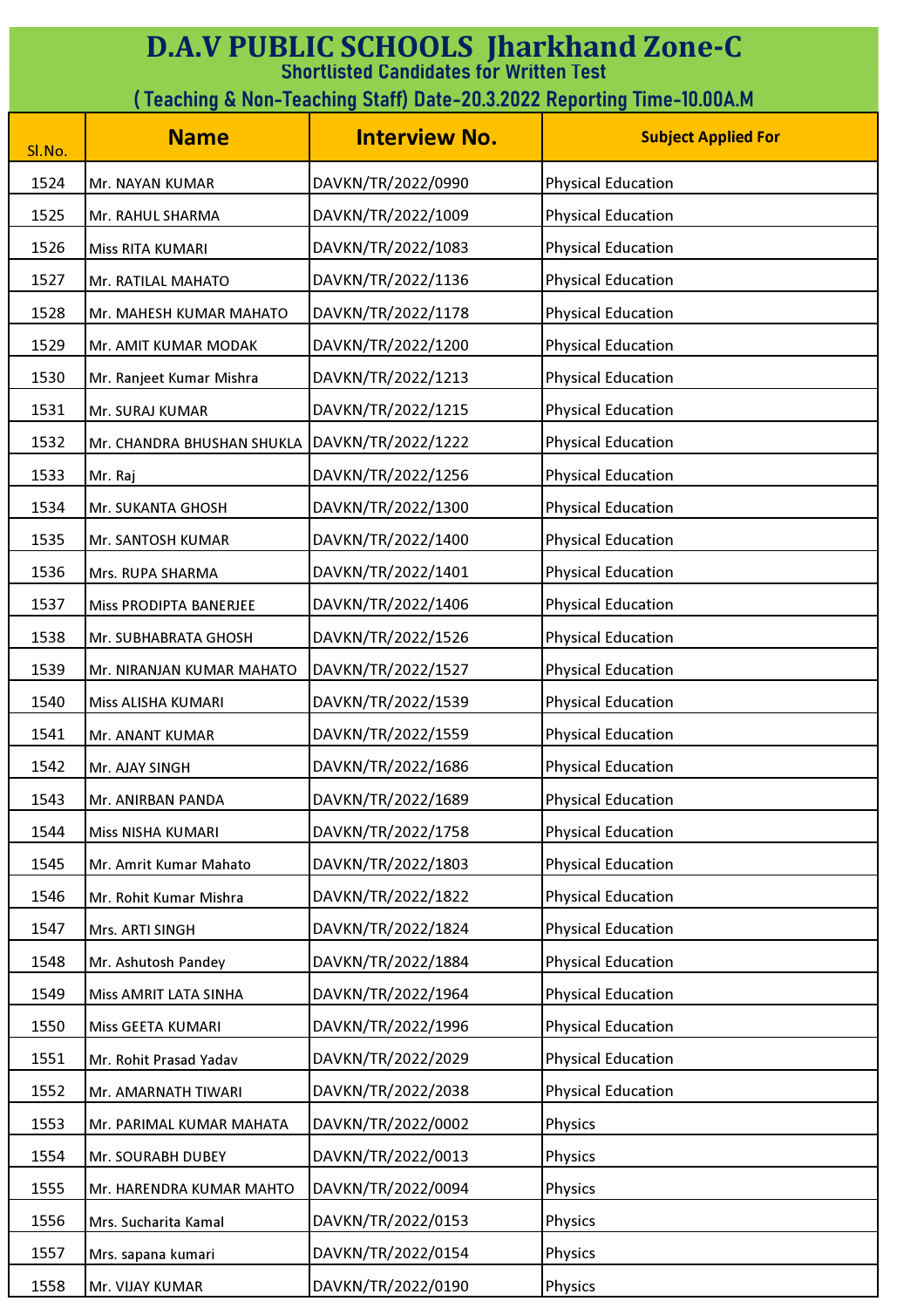| <b>D.A.V PUBLIC SCHOOLS Jharkhand Zone-C</b><br><b>Shortlisted Candidates for Written Test</b> |                                                                         |                      |                            |  |
|------------------------------------------------------------------------------------------------|-------------------------------------------------------------------------|----------------------|----------------------------|--|
|                                                                                                | ( Teaching & Non-Teaching Staff) Date-20.3.2022 Reporting Time-10.00A.M |                      |                            |  |
| Sl.No.                                                                                         | <b>Name</b>                                                             | <b>Interview No.</b> | <b>Subject Applied For</b> |  |
| 1559                                                                                           | Mr. Bijay kumar choubey                                                 | DAVKN/TR/2022/0220   | Physics                    |  |
| 1560                                                                                           | Mr. NITIN GOSWAMI                                                       | DAVKN/TR/2022/0260   | Physics                    |  |
| 1561                                                                                           | Mr. KARTICK BANERJEE                                                    | DAVKN/TR/2022/0290   | Physics                    |  |
| 1562                                                                                           | Mr. PRATUSH KUMAR CHOURASIA DAVKN/TR/2022/0357                          |                      | Physics                    |  |
| 1563                                                                                           | Mr. MD IBRAR ANSARI                                                     | DAVKN/TR/2022/0361   | Physics                    |  |
| 1564                                                                                           | Mrs. MINU KUMARI                                                        | DAVKN/TR/2022/0373   | Physics                    |  |
| 1565                                                                                           | Mr. Rajesh Kumar mahto                                                  | DAVKN/TR/2022/0377   | Physics                    |  |
| 1566                                                                                           | Mr. PRIYABRATA BHAUMIK                                                  | DAVKN/TR/2022/0406   | Physics                    |  |
| 1567                                                                                           | Mr. Vijendra kumar                                                      | DAVKN/TR/2022/0420   | Physics                    |  |
| 1568                                                                                           | Mr. Abhigyan Prakash Jha                                                | DAVKN/TR/2022/0421   | Physics                    |  |
| 1569                                                                                           | Mr. SUDARSHAN MAHATO                                                    | DAVKN/TR/2022/0468   | Physics                    |  |
| 1570                                                                                           | Mr. DEEPAK KUMAR                                                        | DAVKN/TR/2022/0506   | Physics                    |  |
| 1571                                                                                           | Mr. DHIRAJ KUMAR SINGH                                                  | DAVKN/TR/2022/0516   | Physics                    |  |
| 1572                                                                                           | Mr. SHIV KUMAR                                                          | DAVKN/TR/2022/0520   | Physics                    |  |
| 1573                                                                                           | Mr. HARI MAHTO                                                          | DAVKN/TR/2022/0536   | Physics                    |  |
| 1574                                                                                           | Mr. MD SAJID ANSARI                                                     | DAVKN/TR/2022/0659   | Physics                    |  |
| 1575                                                                                           | Mr. SANTOSH KUMAR                                                       | DAVKN/TR/2022/0674   | Physics                    |  |
| 1576                                                                                           | Mr. DILIP KUMAR RAWANI                                                  | DAVKN/TR/2022/0710   | Physics                    |  |
| 1577                                                                                           | Mr. AKSHAY KUMAR JHA                                                    | DAVKN/TR/2022/0722   | Physics                    |  |
| 1578                                                                                           | Mr. MAHESH KUMAR MAHTO                                                  | DAVKN/TR/2022/0727   | Physics                    |  |
| 1579                                                                                           | Mrs. sweta kumari                                                       | DAVKN/TR/2022/0845   | Physics                    |  |
| 1580                                                                                           | Mr. SUNIT BANERJEE                                                      | DAVKN/TR/2022/0866   | Physics                    |  |
| 1581                                                                                           | Mr. KARTIK GOSWAMI                                                      | DAVKN/TR/2022/0952   | Physics                    |  |
| 1582                                                                                           | Mr. SONU KUMAR                                                          | DAVKN/TR/2022/0978   | Physics                    |  |
| 1583                                                                                           | Mr. PREM KISHOR SINGH                                                   | DAVKN/TR/2022/0979   | Physics                    |  |
| 1584                                                                                           | Mrs. HEMAWATI KUMARI                                                    | DAVKN/TR/2022/1064   | Physics                    |  |
| 1585                                                                                           | Mr. PRANAY KR MANDAL                                                    | DAVKN/TR/2022/1084   | Physics                    |  |
| 1586                                                                                           | Mrs. MAMTA KUMARI                                                       | DAVKN/TR/2022/1130   | Physics                    |  |
| 1587                                                                                           | Mr. SUNIL KUMAR THAKUR                                                  | DAVKN/TR/2022/1134   | Physics                    |  |
| 1588                                                                                           | Mr. SANTOSH KUMAR SAW                                                   | DAVKN/TR/2022/1242   | Physics                    |  |
| 1589                                                                                           | Miss Asha kumari                                                        | DAVKN/TR/2022/1286   | Physics                    |  |
| 1590                                                                                           | Mr. SANTOSH KUMAR MAHATO                                                | DAVKN/TR/2022/1290   | Physics                    |  |
| 1591                                                                                           | Mr. SIDDHARTHA SANDESH                                                  | DAVKN/TR/2022/1304   | Physics                    |  |
| 1592                                                                                           | Mr. SUBAHOO SEKHAR JANA                                                 | DAVKN/TR/2022/1341   | Physics                    |  |
| 1593                                                                                           | Mr. GOURANGO JANA                                                       | DAVKN/TR/2022/1419   | Physics                    |  |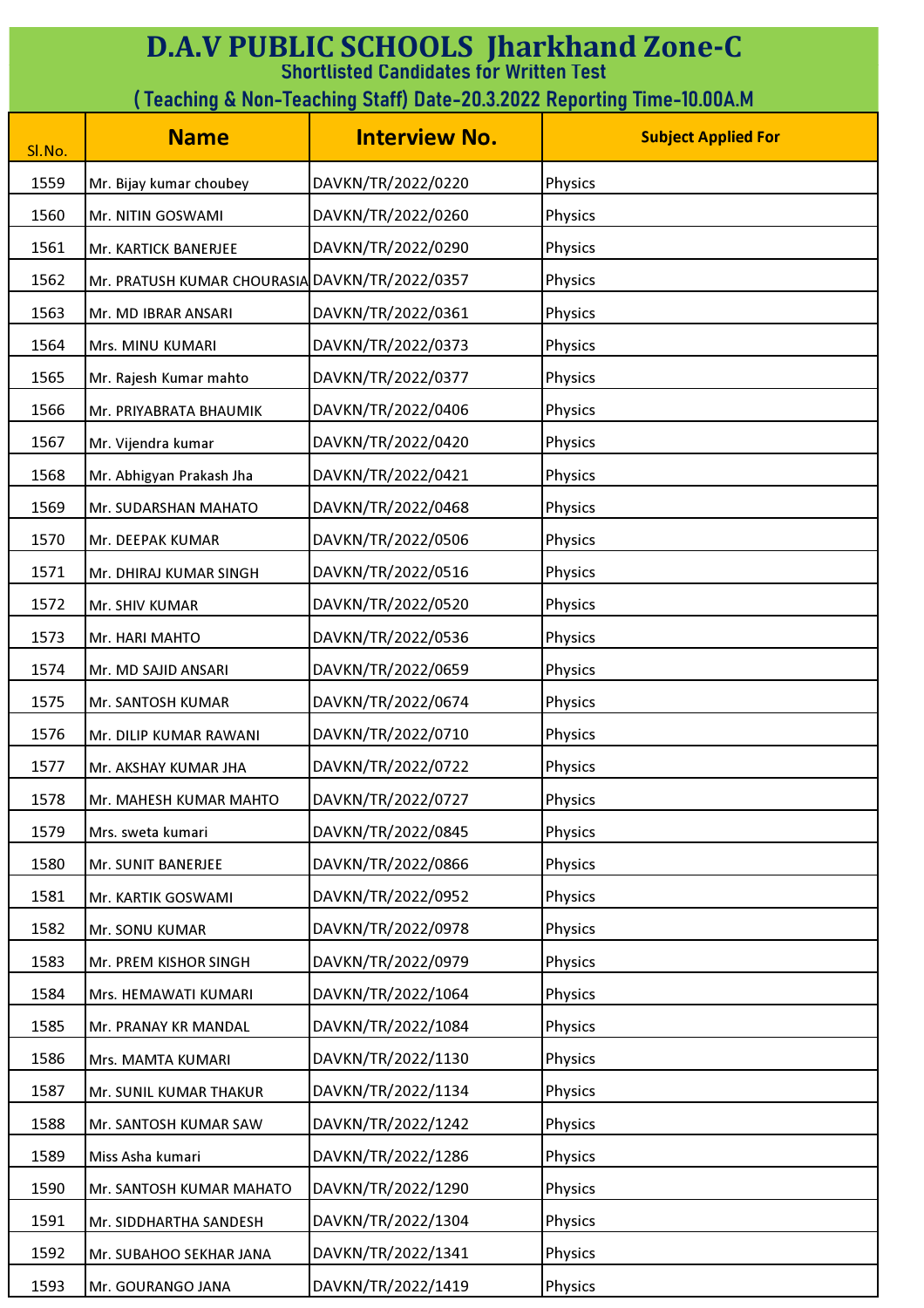| <b>D.A.V PUBLIC SCHOOLS Jharkhand Zone-C</b><br><b>Shortlisted Candidates for Written Test</b> |                                                                        |                      |                            |  |
|------------------------------------------------------------------------------------------------|------------------------------------------------------------------------|----------------------|----------------------------|--|
|                                                                                                | (Teaching & Non-Teaching Staff) Date-20.3.2022 Reporting Time-10.00A.M |                      |                            |  |
| Sl.No.                                                                                         | <b>Name</b>                                                            | <b>Interview No.</b> | <b>Subject Applied For</b> |  |
| 1594                                                                                           | Mr. SHANU MUKHERJEE                                                    | DAVKN/TR/2022/1428   | Physics                    |  |
| 1595                                                                                           | Miss SHUBHASHREE BANERJEE                                              | DAVKN/TR/2022/1438   | Physics                    |  |
| 1596                                                                                           | Mr. VIVEK KUMAR                                                        | DAVKN/TR/2022/1469   | Physics                    |  |
| 1597                                                                                           | Mr. SANJIT KUMAR                                                       | DAVKN/TR/2022/1482   | Physics                    |  |
| 1598                                                                                           | Mr. RAVI VERMA                                                         | DAVKN/TR/2022/1524   | Physics                    |  |
| 1599                                                                                           | Mr. ADITYA KUMAR JHA                                                   | DAVKN/TR/2022/1540   | Physics                    |  |
| 1600                                                                                           | Mr. NAYAN GHOSAL                                                       | DAVKN/TR/2022/1544   | Physics                    |  |
| 1601                                                                                           | Mr. PANKAJ KUMAR MANDAL                                                | DAVKN/TR/2022/1554   | Physics                    |  |
| 1602                                                                                           | Mr. ARJUN RAJ RUDRA                                                    | DAVKN/TR/2022/1556   | Physics                    |  |
| 1603                                                                                           | Mr. MONESH DEY                                                         | DAVKN/TR/2022/1590   | Physics                    |  |
| 1604                                                                                           | Miss RITU KUMARI                                                       | DAVKN/TR/2022/1592   | Physics                    |  |
| 1605                                                                                           | Mr. PRAMOD KUMAR                                                       | DAVKN/TR/2022/1638   | Physics                    |  |
| 1606                                                                                           | Mr. RAJENDRA KUMAR SHARMA                                              | DAVKN/TR/2022/1679   | Physics                    |  |
| 1607                                                                                           | Miss Khushboo Rani                                                     | DAVKN/TR/2022/1703   | Physics                    |  |
| 1608                                                                                           | Mr. INDRAJEET MAHTO                                                    | DAVKN/TR/2022/1771   | Physics                    |  |
| 1609                                                                                           | Mr. SURENDRA KUMAR                                                     | DAVKN/TR/2022/1776   | Physics                    |  |
| 1610                                                                                           | Miss CHANDA KUMARI                                                     | DAVKN/TR/2022/1813   | Physics                    |  |
| 1611                                                                                           | Mr. SOMU SINHA                                                         | DAVKN/TR/2022/1850   | Physics                    |  |
| 1612                                                                                           | Mr. MD AKHTAR ANSARI                                                   | DAVKN/TR/2022/1907   | Physics                    |  |
| 1613                                                                                           | Mr. HRISHIKESH TIWARI                                                  | DAVKN/TR/2022/1925   | Physics                    |  |
| 1614                                                                                           | Mrs. Ankita kumari                                                     | DAVKN/TR/2022/1933   | Physics                    |  |
| 1615                                                                                           | Mr. Vikash Kumar                                                       | DAVKN/TR/2022/1934   | Physics                    |  |
| 1616                                                                                           | Mr. MD ARIF HUSSAIN                                                    | DAVKN/TR/2022/1935   | Physics                    |  |
| 1617                                                                                           | Mr. KRISHNA CHANDRA DAS                                                | DAVKN/TR/2022/1937   | Physics                    |  |
| 1618                                                                                           | Mr. KARTIK CHANDRA MAHATHA                                             | DAVKN/TR/2022/1939   | Physics                    |  |
| 1619                                                                                           | Mr. VIMAL KUMAR SINGH CHOUD DAVKN/TR/2022/1945                         |                      | Physics                    |  |
| 1620                                                                                           | Mr. SUNDEEP KUMAR                                                      | DAVKN/TR/2022/1963   | Physics                    |  |
| 1621                                                                                           | Mr. kuldeep prasad                                                     | DAVKN/TR/2022/2018   | Physics                    |  |
| 1622                                                                                           | Mr. AKASH ANAND                                                        | DAVKN/TR/2022/2026   | Physics                    |  |
| 1623                                                                                           | Mr. AJAY KUMAR RAWANI                                                  | DAVKN/TR/2022/2035   | Physics                    |  |
| 1624                                                                                           | Mr. SIKANDER KUMAR VERMA                                               | DAVKN/TR/2022/2036   | Physics                    |  |
| 1625                                                                                           | Mr. DILIP KUMAR PANDEY                                                 | DAVKN/TR/2022/0118   | Sanskrit                   |  |
| 1626                                                                                           | Mrs. Anjali Mishra                                                     | DAVKN/TR/2022/0147   | Sanskrit                   |  |
| 1627                                                                                           | Mr. Mahadev Garain                                                     | DAVKN/TR/2022/0258   | Sanskrit                   |  |
| 1628                                                                                           | Mrs. Deepika Rai                                                       | DAVKN/TR/2022/0288   | Sanskrit                   |  |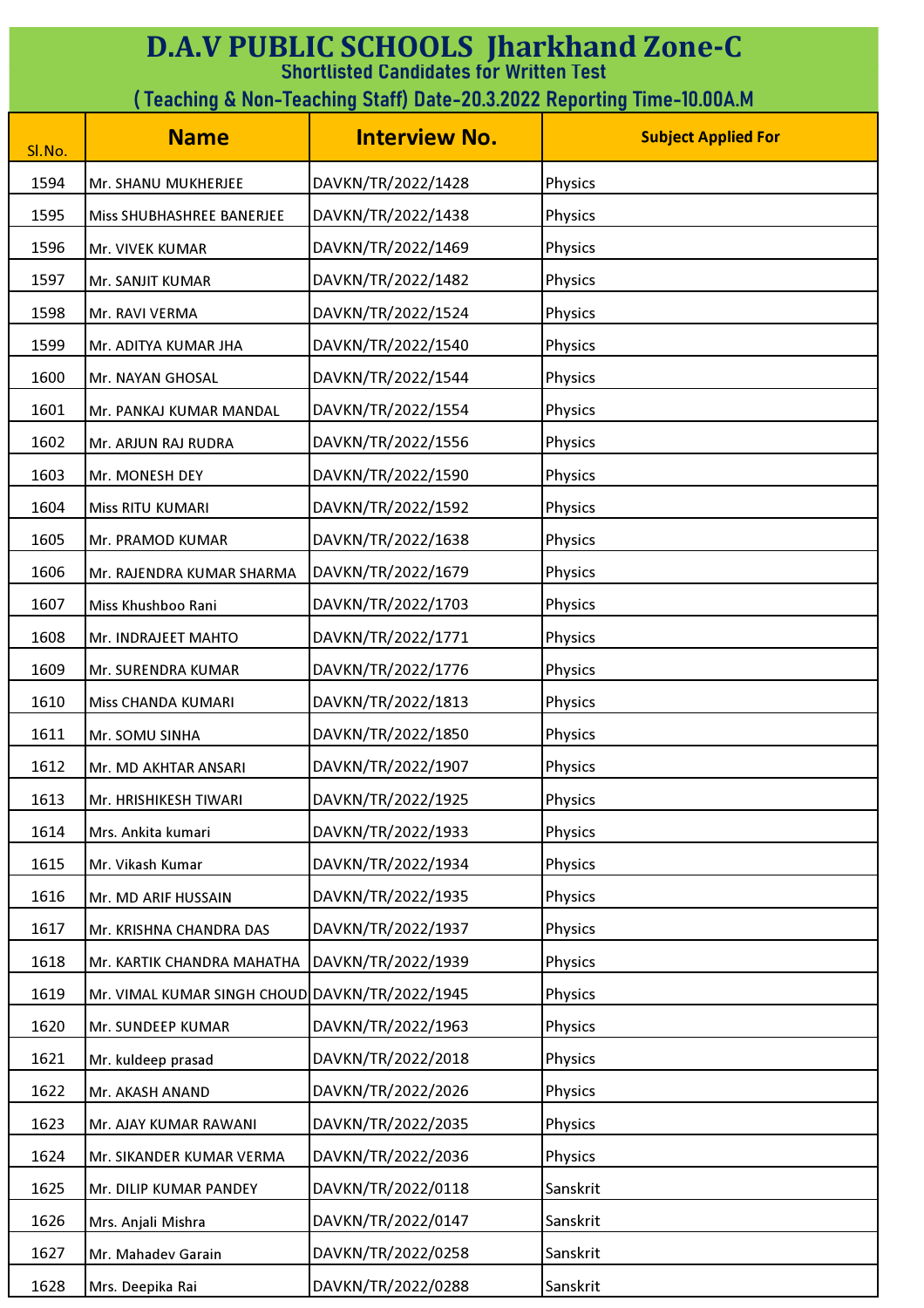| <b>D.A.V PUBLIC SCHOOLS Jharkhand Zone-C</b><br><b>Shortlisted Candidates for Written Test</b> |                                                                        |                      |                                       |  |
|------------------------------------------------------------------------------------------------|------------------------------------------------------------------------|----------------------|---------------------------------------|--|
|                                                                                                | (Teaching & Non-Teaching Staff) Date-20.3.2022 Reporting Time-10.00A.M |                      |                                       |  |
| Sl.No.                                                                                         | <b>Name</b>                                                            | <b>Interview No.</b> | <b>Subject Applied For</b>            |  |
| 1629                                                                                           | Mr. MADHUSUDAN ACHARYA                                                 | DAVKN/TR/2022/0445   | Sanskrit                              |  |
| 1630                                                                                           | Mr. SHATRUGHN UPADHYAY                                                 | DAVKN/TR/2022/0455   | Sanskrit                              |  |
| 1631                                                                                           | Mrs. Rachana Sahay                                                     | DAVKN/TR/2022/0533   | Sanskrit                              |  |
| 1632                                                                                           | Mr. Vinay Kumar Shukla                                                 | DAVKN/TR/2022/0743   | Sanskrit                              |  |
| 1633                                                                                           | Mr. PANKAJ KUMAR                                                       | DAVKN/TR/2022/0763   | Sanskrit                              |  |
| 1634                                                                                           | Mr. SHIBNATH DESHMUKH                                                  | DAVKN/TR/2022/0791   | Sanskrit                              |  |
| 1635                                                                                           | Mr. PRASHANT GHOSHAL                                                   | DAVKN/TR/2022/0792   | Sanskrit                              |  |
| 1636                                                                                           | Mr. SUKANT KUMAR GHOSHAL                                               | DAVKN/TR/2022/0798   | Sanskrit                              |  |
| 1637                                                                                           | Mr. VIDYA BHUSHAN                                                      | DAVKN/TR/2022/0805   | Sanskrit                              |  |
| 1638                                                                                           | Mr. Harinarayan chaubey                                                | DAVKN/TR/2022/0909   | Sanskrit                              |  |
| 1639                                                                                           | Mr. Aadity Kumar Pandey                                                | DAVKN/TR/2022/0915   | Sanskrit                              |  |
| 1640                                                                                           | Mr. KUMAR PANCHAM NAVEEN                                               | DAVKN/TR/2022/0916   | Sanskrit                              |  |
| 1641                                                                                           | Mr. Dewbrat Pandey                                                     | DAVKN/TR/2022/0988   | Sanskrit                              |  |
| 1642                                                                                           | Mr. RAHUL KUMAR DUBEY                                                  | DAVKN/TR/2022/0992   | Sanskrit                              |  |
| 1643                                                                                           | Mr. SOMNATH GANGULY                                                    | DAVKN/TR/2022/1016   | Sanskrit                              |  |
| 1644                                                                                           | Mr. BHAGWAT KUMAR PANDEY                                               | DAVKN/TR/2022/1049   | Sanskrit                              |  |
| 1645                                                                                           | Mr. SABYASACHI CHAKRABORTY                                             | DAVKN/TR/2022/1600   | Sanskrit                              |  |
| 1646                                                                                           | Mr. VIKASH KUMAR PANDEY                                                | DAVKN/TR/2022/1715   | Sanskrit                              |  |
| 1647                                                                                           | Mr. JITENDRA KUMAR DUBEY                                               | DAVKN/TR/2022/1726   | Sanskrit                              |  |
| 1648                                                                                           | Miss champa paul                                                       | DAVKN/TR/2022/1889   | Sanskrit                              |  |
| 1649                                                                                           | Mr. Amulya bhoi                                                        | DAVKN/TR/2022/1900   | Sanskrit                              |  |
| 1650                                                                                           | Miss Reeta gadtya                                                      | DAVKN/TR/2022/1921   | Sanskrit                              |  |
| 1651                                                                                           | Mr. BIPIN KUMAR TIWARI                                                 | DAVKN/TR/2022/1942   | Sanskrit                              |  |
| 1652                                                                                           | Mr. ROHIT KUMAR TIWARI                                                 | DAVKN/TR/2022/1947   | Sanskrit                              |  |
| 1653                                                                                           | Mr. SHYAM KUMAR DUBEY                                                  | DAVKN/TR/2022/1973   | Sanskrit                              |  |
| 1654                                                                                           | Mr. PAWAN KUMAR RAY                                                    | DAVKN/TR/2022/0571   | Social Studies (Geography, Economics) |  |
| 1655                                                                                           | Miss Swati Kumari                                                      | DAVKN/TR/2022/0609   | Social Studies (Geography, Economics) |  |
| 1656                                                                                           | Mr. AVINASH MANI                                                       | DAVKN/TR/2022/0826   | Social Studies (Geography, Economics) |  |
| 1657                                                                                           | Mrs. Geeta Kumari                                                      | DAVKN/TR/2022/0960   | Social Studies (Geography, Economics) |  |
| 1658                                                                                           | Mrs. REENA                                                             | DAVKN/TR/2022/1265   | Social Studies (Geography, Economics) |  |
| 1659                                                                                           | Miss MAHALAKSHMI KUMARI                                                | DAVKN/TR/2022/1576   | Social Studies (Geography, Economics) |  |
| 1660                                                                                           | Mrs. Priyanka Chatterjee                                               | DAVKN/TR/2022/1631   | Social Studies (Geography, Economics) |  |
| 1661                                                                                           | Mr. VIKASH KUMAR                                                       | DAVKN/TR/2022/1692   | Social Studies (Geography, Economics) |  |
| 1662                                                                                           | Mr. WASIM AKRAM                                                        | DAVKN/TR/2022/1728   | Social Studies (Geography, Economics) |  |
| 1663                                                                                           | Mrs. Rashmirathi                                                       | DAVKN/TR/2022/1734   | Social Studies (Geography, Economics) |  |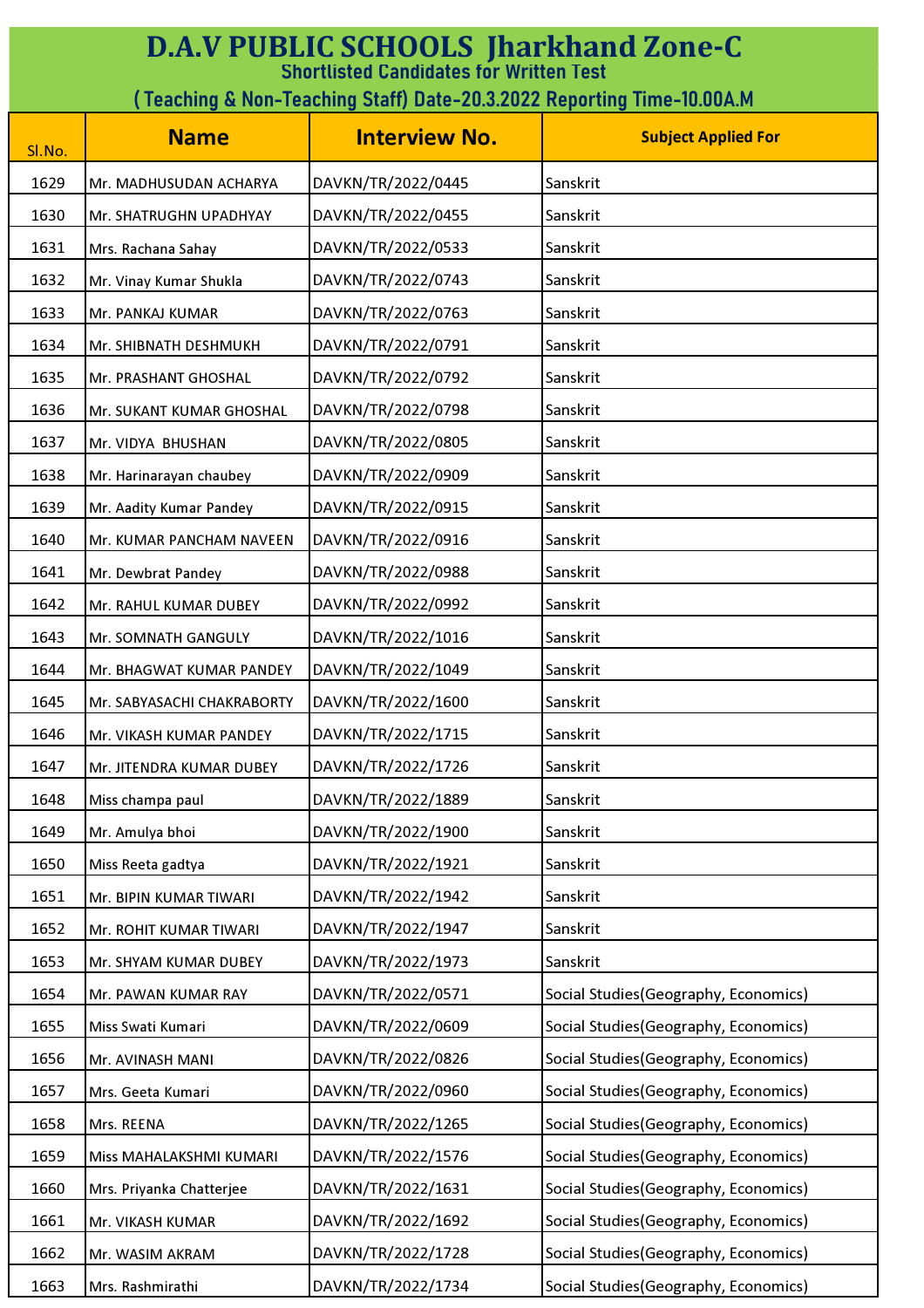| <b>D.A.V PUBLIC SCHOOLS Jharkhand Zone-C</b><br><b>Shortlisted Candidates for Written Test</b><br>(Teaching & Non-Teaching Staff) Date-20.3.2022 Reporting Time-10.00A.M |                            |                      |                                               |
|--------------------------------------------------------------------------------------------------------------------------------------------------------------------------|----------------------------|----------------------|-----------------------------------------------|
| Sl.No.                                                                                                                                                                   | <b>Name</b>                | <b>Interview No.</b> | <b>Subject Applied For</b>                    |
| 1664                                                                                                                                                                     | Mrs. KHUSBOO KUMARI        | DAVKN/TR/2022/1800   | Social Studies (Geography, Economics)         |
| 1665                                                                                                                                                                     | Mr. BIKAS KUMAR JHA        | DAVKN/TR/2022/1834   | Social Studies (Geography, Economics)         |
| 1666                                                                                                                                                                     | Mrs. Jyoti Kumari          | DAVKN/TR/2022/1904   | Social Studies (Geography, Economics)         |
| 1667                                                                                                                                                                     | Mr. SUBHAJIT GOSWAMI       | DAVKN/TR/2022/0044   | Social Studies (Geography, Political Science) |
| 1668                                                                                                                                                                     | Mr. PARAMANANDA PAIN       | DAVKN/TR/2022/0465   | Social Studies (Geography, Political Science) |
| 1669                                                                                                                                                                     | Mr. Shashi Kant Mishra     | DAVKN/TR/2022/0594   | Social Studies (Geography, Political Science) |
| 1670                                                                                                                                                                     | Mrs. PRITY KUMARI          | DAVKN/TR/2022/0672   | Social Studies (Geography, Political Science) |
| 1671                                                                                                                                                                     | <b>Miss SUPTI ROY</b>      | DAVKN/TR/2022/0750   | Social Studies (Geography, Political Science) |
| 1672                                                                                                                                                                     | Mr. ASIM BANERJEE          | DAVKN/TR/2022/0841   | Social Studies (Geography, Political Science) |
| 1673                                                                                                                                                                     | Mr. SARDAR MANMOHAN SINGH  | DAVKN/TR/2022/0843   | Social Studies (Geography, Political Science) |
| 1674                                                                                                                                                                     | Mrs. SUSHMA SINGH          | DAVKN/TR/2022/0993   | Social Studies (Geography, Political Science) |
| 1675                                                                                                                                                                     | Mr. INTKHAB ALAM           | DAVKN/TR/2022/1034   | Social Studies (Geography, Political Science) |
| 1676                                                                                                                                                                     | Mr. Ranu Prakash           | DAVKN/TR/2022/1094   | Social Studies (Geography, Political Science) |
| 1677                                                                                                                                                                     | Miss KHUSHBOO PERWEEN      | DAVKN/TR/2022/1106   | Social Studies (Geography, Political Science) |
| 1678                                                                                                                                                                     | Mr. TAPAS CHAKRABORTY      | DAVKN/TR/2022/1117   | Social Studies (Geography, Political Science) |
| 1679                                                                                                                                                                     | Mr. Rohit kumar singh      | DAVKN/TR/2022/1464   | Social Studies (Geography, Political Science) |
| 1680                                                                                                                                                                     | Mrs. RAKHI KUMARI          | DAVKN/TR/2022/1601   | Social Studies (Geography, Political Science) |
| 1681                                                                                                                                                                     | Mr. Rohit kumar singh      | DAVKN/TR/2022/1854   | Social Studies (Geography, Political Science) |
| 1682                                                                                                                                                                     | Mr. Sachin Karmakar        | DAVKN/TR/2022/1916   | Social Studies (Geography, Political Science) |
| 1683                                                                                                                                                                     | Miss RAJNI KUMARI SAH      | DAVKN/TR/2022/0144   | Social Studies(History, Economics)            |
| 1684                                                                                                                                                                     | Miss NITU SINHA            | DAVKN/TR/2022/0772   | Social Studies(History, Economics)            |
| 1685                                                                                                                                                                     | Mr. RAM KUMAR MODAK        | DAVKN/TR/2022/0827   | Social Studies (History, Economics)           |
| 1686                                                                                                                                                                     | Mr. ASHISH KUMAR PRASAD    | DAVKN/TR/2022/0833   | Social Studies(History, Economics)            |
| 1687                                                                                                                                                                     | Mrs. DEVITA SINGH          | DAVKN/TR/2022/0881   | Social Studies (History, Economics)           |
| 1688                                                                                                                                                                     | Mrs. UMA PANDEY            | DAVKN/TR/2022/0970   | Social Studies(History, Economics)            |
| 1689                                                                                                                                                                     | Miss SHASHITA KUMARI BESRA | DAVKN/TR/2022/1047   | Social Studies(History, Economics)            |
| 1690                                                                                                                                                                     | Miss SHWETA KUMARI         | DAVKN/TR/2022/1127   | Social Studies(History, Economics)            |
| 1691                                                                                                                                                                     | Mrs. SWETA KUMARI SINHA    | DAVKN/TR/2022/1179   | Social Studies(History, Economics)            |
| 1692                                                                                                                                                                     | Mrs. JYOTI KUMARI          | DAVKN/TR/2022/1258   | Social Studies (History, Economics)           |
| 1693                                                                                                                                                                     | Mr. KUMAR VIDYENDU         | DAVKN/TR/2022/1314   | Social Studies(History, Economics)            |
| 1694                                                                                                                                                                     | Miss GULNAZ PARVEEN        | DAVKN/TR/2022/1349   | Social Studies(History, Economics)            |
| 1695                                                                                                                                                                     | Mr. ANUJ KUMAR             | DAVKN/TR/2022/1356   | Social Studies(History, Economics)            |
| 1696                                                                                                                                                                     | Mr. Sumit Kumar Pandit     | DAVKN/TR/2022/1723   | Social Studies (History, Economics)           |
| 1697                                                                                                                                                                     | Miss SNEHA KUMARI          | DAVKN/TR/2022/1791   | Social Studies(History, Economics)            |
| 1698                                                                                                                                                                     | Miss ANJANI KUMARI RAY     | DAVKN/TR/2022/1938   | Social Studies(History, Economics)            |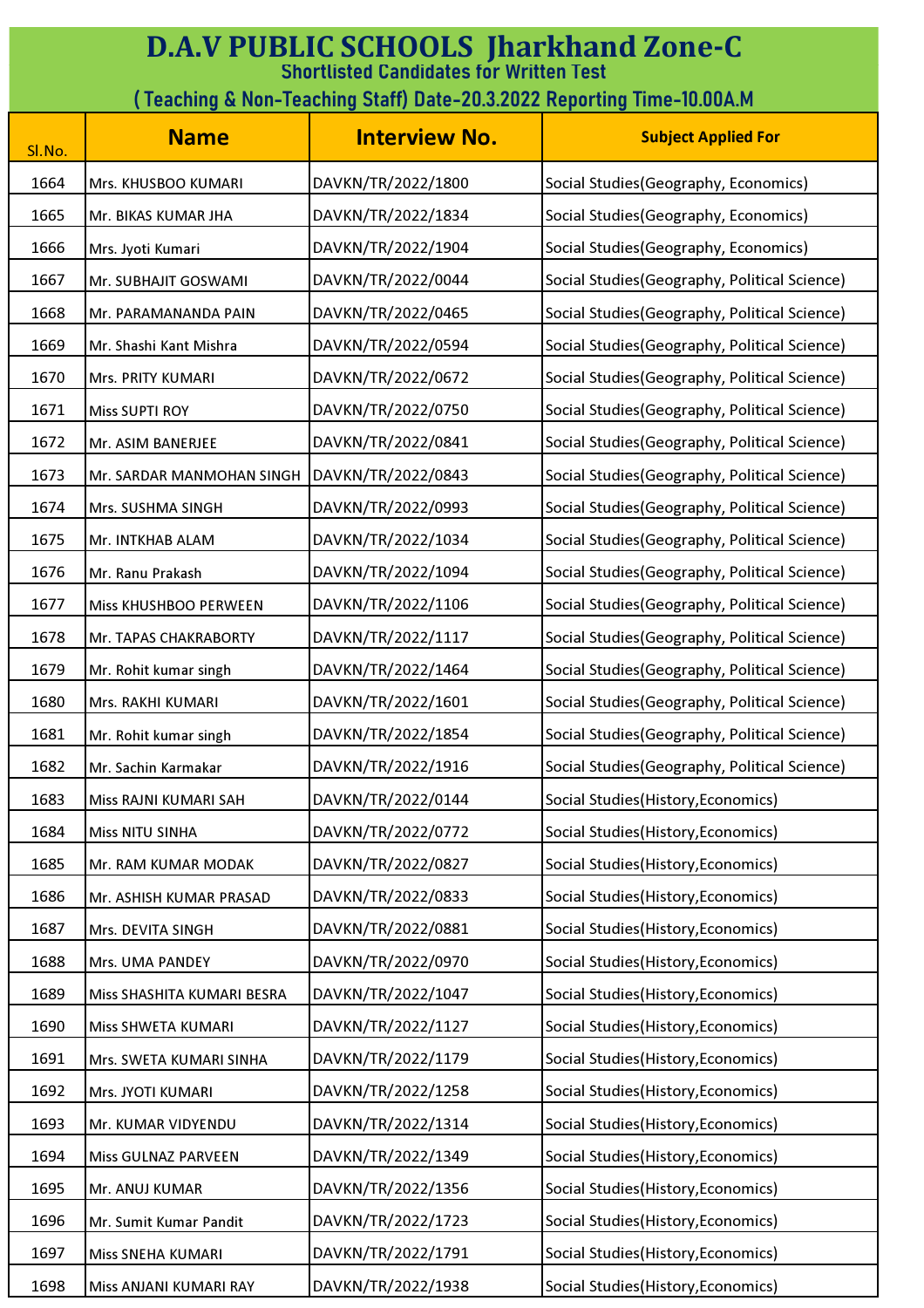| <b>D.A.V PUBLIC SCHOOLS Jharkhand Zone-C</b><br><b>Shortlisted Candidates for Written Test</b><br>( Teaching & Non-Teaching Staff) Date-20.3.2022 Reporting Time-10.00A.M |                                                |                      |                                             |
|---------------------------------------------------------------------------------------------------------------------------------------------------------------------------|------------------------------------------------|----------------------|---------------------------------------------|
|                                                                                                                                                                           |                                                |                      |                                             |
| Sl.No.                                                                                                                                                                    | <b>Name</b>                                    | <b>Interview No.</b> | <b>Subject Applied For</b>                  |
| 1699                                                                                                                                                                      | Mrs. Sapna Bharti                              | DAVKN/TR/2022/0172   | Social Studies (History, Geography)         |
| 1700                                                                                                                                                                      | Mrs. SWETA PURKAYASTHA                         | DAVKN/TR/2022/0312   | Social Studies (History, Geography)         |
| 1701                                                                                                                                                                      | Mrs. ATASHI MUKHERJEE                          | DAVKN/TR/2022/0368   | Social Studies (History, Geography)         |
| 1702                                                                                                                                                                      | Mrs. PUJA KUMARI                               | DAVKN/TR/2022/0580   | Social Studies (History, Geography)         |
| 1703                                                                                                                                                                      | Mr. Amar Mahato                                | DAVKN/TR/2022/0954   | Social Studies (History, Geography)         |
| 1704                                                                                                                                                                      | Mrs. PREETI KUMARI SRIVASTAVA                  | DAVKN/TR/2022/1074   | Social Studies (History, Geography)         |
| 1705                                                                                                                                                                      | Mrs. NICKY                                     | DAVKN/TR/2022/1092   | Social Studies (History, Geography)         |
| 1706                                                                                                                                                                      | Mr. MD JUNAID AKHTAR                           | DAVKN/TR/2022/1140   | Social Studies (History, Geography)         |
| 1707                                                                                                                                                                      | Mr. SATYA PRAKASH MISHRA                       | DAVKN/TR/2022/1175   | Social Studies (History, Geography)         |
| 1708                                                                                                                                                                      | Mr. SACHIN CHANDRA SAW                         | DAVKN/TR/2022/1299   | Social Studies (History, Geography)         |
| 1709                                                                                                                                                                      | Mrs. PRIYANKA KUMARI                           | DAVKN/TR/2022/1334   | Social Studies (History, Geography)         |
| 1710                                                                                                                                                                      | Mrs. JUHI PARWEEN                              | DAVKN/TR/2022/1443   | Social Studies (History, Geography)         |
| 1711                                                                                                                                                                      | Mr. RAVI KUMAR                                 | DAVKN/TR/2022/1584   | Social Studies (History, Geography)         |
| 1712                                                                                                                                                                      | Mr. PANKAJ SINGH                               | DAVKN/TR/2022/1604   | Social Studies (History, Geography)         |
| 1713                                                                                                                                                                      | Miss PRIYA DAIBAGNA                            | DAVKN/TR/2022/1628   | Social Studies (History, Geography)         |
| 1714                                                                                                                                                                      | Mr. RAVI SINGH                                 | DAVKN/TR/2022/1652   | Social Studies(History, Geography)          |
| 1715                                                                                                                                                                      | Mr. HEMANTA MAHATO                             | DAVKN/TR/2022/1656   | Social Studies (History, Geography)         |
| 1716                                                                                                                                                                      | Miss SHALINI RAI                               | DAVKN/TR/2022/1698   | Social Studies(History, Geography)          |
| 1717                                                                                                                                                                      | Mr. SHIVAM                                     | DAVKN/TR/2022/1716   | Social Studies (History, Geography)         |
| 1718                                                                                                                                                                      | Mrs. DOLLY KUMARI                              | DAVKN/TR/2022/1717   | Social Studies(History, Geography)          |
| 1719                                                                                                                                                                      | Mrs. ANJALEE BUDDH                             | DAVKN/TR/2022/1718   | Social Studies (History, Geography)         |
| 1720                                                                                                                                                                      | Mrs. SNEHA TEWARY                              | DAVKN/TR/2022/1740   | Social Studies (History, Geography)         |
| 1721                                                                                                                                                                      | <b>Miss SONAM HARI</b>                         | DAVKN/TR/2022/1819   | Social Studies (History, Geography)         |
| 1722                                                                                                                                                                      | Mr. PRIYANSHU KUMAR PATHAK                     | DAVKN/TR/2022/0023   | Social Studies (History, Political Science) |
| 1723                                                                                                                                                                      | Mrs. Preeti Bala Gupta                         | DAVKN/TR/2022/0043   | Social Studies (History, Political Science) |
| 1724                                                                                                                                                                      | Mrs. Monoshree Banerjee                        | DAVKN/TR/2022/0136   | Social Studies (History, Political Science) |
| 1725                                                                                                                                                                      | Miss Divya Rai                                 | DAVKN/TR/2022/0163   | Social Studies (History, Political Science) |
| 1726                                                                                                                                                                      | Miss NUTAN KUMARI VISHWAKAR DAVKN/TR/2022/0265 |                      | Social Studies (History, Political Science) |
| 1727                                                                                                                                                                      | Mr. LAKSHMAN KUMAR PANDEY                      | DAVKN/TR/2022/0281   | Social Studies (History, Political Science) |
| 1728                                                                                                                                                                      | Mr. ASHISH KUMAR SRIVASTAVA                    | DAVKN/TR/2022/0283   | Social Studies (History, Political Science) |
| 1729                                                                                                                                                                      | Mr. AJAY KUMAR PANDEY                          | DAVKN/TR/2022/0311   | Social Studies (History, Political Science) |
| 1730                                                                                                                                                                      | Mrs. PUJA KUMARI                               | DAVKN/TR/2022/0325   | Social Studies (History, Political Science) |
| 1731                                                                                                                                                                      | Mrs. MANJARI SINHA                             | DAVKN/TR/2022/0327   | Social Studies (History, Political Science) |
| 1732                                                                                                                                                                      | Mr. SHIVAM KUMAR OJHA                          | DAVKN/TR/2022/0349   | Social Studies (History, Political Science) |
| 1733                                                                                                                                                                      | Mrs. NISHA RANI BAA                            | DAVKN/TR/2022/0374   | Social Studies (History, Political Science) |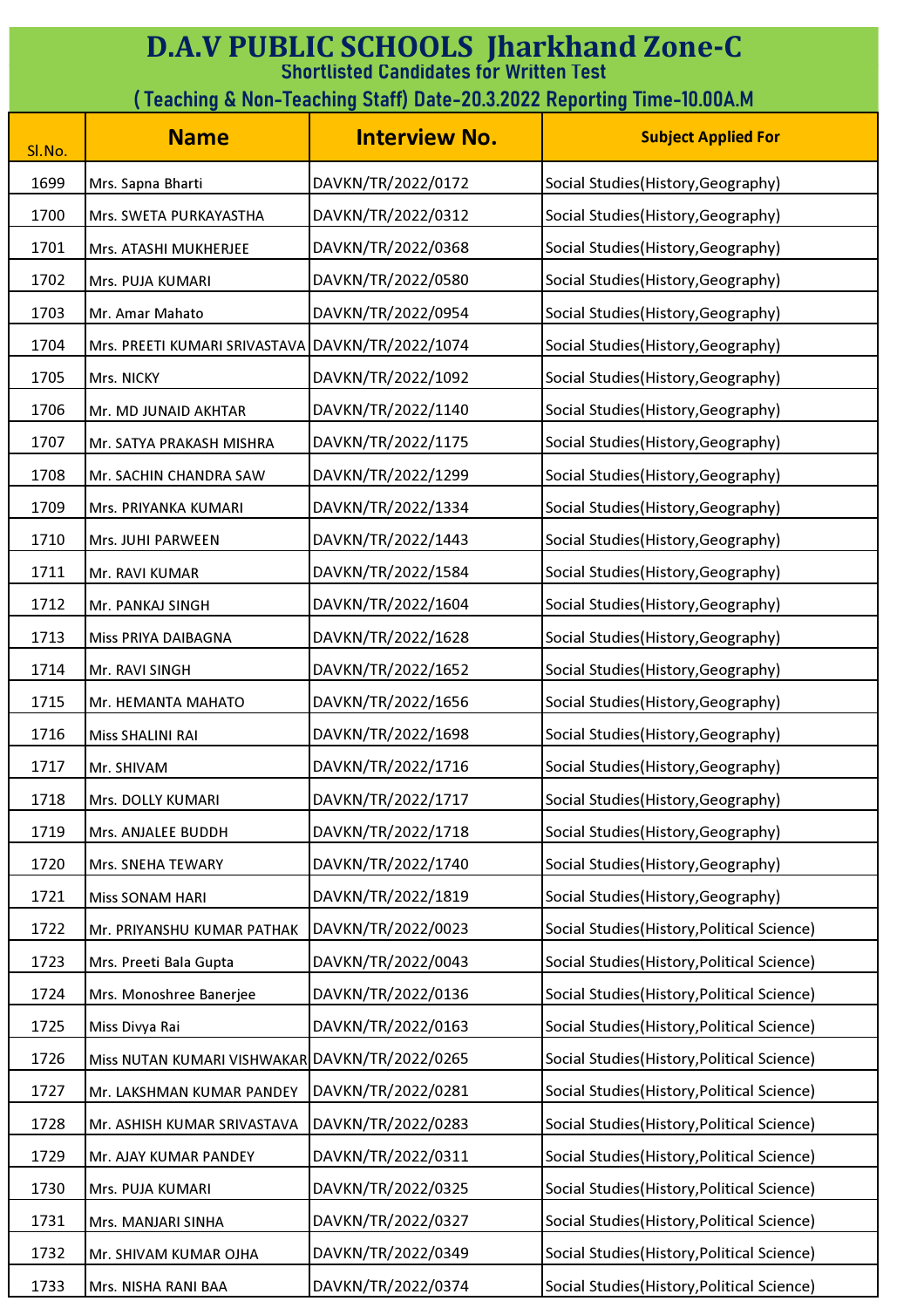| <b>D.A.V PUBLIC SCHOOLS Jharkhand Zone-C</b><br><b>Shortlisted Candidates for Written Test</b> |                                                                         |                      |                                             |  |
|------------------------------------------------------------------------------------------------|-------------------------------------------------------------------------|----------------------|---------------------------------------------|--|
|                                                                                                | ( Teaching & Non-Teaching Staff) Date-20.3.2022 Reporting Time-10.00A.M |                      |                                             |  |
| Sl.No.                                                                                         | <b>Name</b>                                                             | <b>Interview No.</b> | <b>Subject Applied For</b>                  |  |
| 1734                                                                                           | Mrs. SHOBHA RANI                                                        | DAVKN/TR/2022/0375   | Social Studies (History, Political Science) |  |
| 1735                                                                                           | Mr. RAJAN KUMAR PATHAK                                                  | DAVKN/TR/2022/0396   | Social Studies (History, Political Science) |  |
| 1736                                                                                           | Mrs. REKHA KUMARI                                                       | DAVKN/TR/2022/0397   | Social Studies (History, Political Science) |  |
| 1737                                                                                           | Mr. SUHEL CHOWDHURY                                                     | DAVKN/TR/2022/0427   | Social Studies (History, Political Science) |  |
| 1738                                                                                           | Mr. SAPAN KUMAR MODAK                                                   | DAVKN/TR/2022/0476   | Social Studies (History, Political Science) |  |
| 1739                                                                                           | <b>Miss Susmita Choudhury</b>                                           | DAVKN/TR/2022/0493   | Social Studies (History, Political Science) |  |
| 1740                                                                                           | Mrs. SANGEETA KUMARI                                                    | DAVKN/TR/2022/0550   | Social Studies(History, Political Science)  |  |
| 1741                                                                                           | Miss NISHA KUMARI                                                       | DAVKN/TR/2022/0589   | Social Studies (History, Political Science) |  |
| 1742                                                                                           | Mr. KESHARI NANDAN                                                      | DAVKN/TR/2022/0673   | Social Studies (History, Political Science) |  |
| 1743                                                                                           | Mr. UMAKANT TIWARI                                                      | DAVKN/TR/2022/0741   | Social Studies (History, Political Science) |  |
| 1744                                                                                           | Mrs. RESHMI KUMARI                                                      | DAVKN/TR/2022/0762   | Social Studies (History, Political Science) |  |
| 1745                                                                                           | Mr. RAMPRASAD VERMA                                                     | DAVKN/TR/2022/0807   | Social Studies (History, Political Science) |  |
| 1746                                                                                           | Mr. PRAKASH KUMAR                                                       | DAVKN/TR/2022/0857   | Social Studies (History, Political Science) |  |
| 1747                                                                                           | Mrs. KHUSHBU KUMARI                                                     | DAVKN/TR/2022/0895   | Social Studies (History, Political Science) |  |
| 1748                                                                                           | Miss BABY NAAZ                                                          | DAVKN/TR/2022/0910   | Social Studies (History, Political Science) |  |
| 1749                                                                                           | Mr. PRATIK KUMAR CHAUBEY                                                | DAVKN/TR/2022/0914   | Social Studies (History, Political Science) |  |
| 1750                                                                                           | Mrs. SHRUTI SHARMA                                                      | DAVKN/TR/2022/1046   | Social Studies(History, Political Science)  |  |
| 1751                                                                                           | Mrs. ROZI KHATOON                                                       | DAVKN/TR/2022/1070   | Social Studies (History, Political Science) |  |
| 1752                                                                                           | Mrs. Sarita                                                             | DAVKN/TR/2022/1082   | Social Studies (History, Political Science) |  |
| 1753                                                                                           | Mr. SUMIT KUMAR PRASAD                                                  | DAVKN/TR/2022/1098   | Social Studies (History, Political Science) |  |
| 1754                                                                                           | Miss NIBHA KUMARI                                                       | DAVKN/TR/2022/1209   | Social Studies (History, Political Science) |  |
| 1755                                                                                           | Miss BEAUTY MITRA                                                       | DAVKN/TR/2022/1245   | Social Studies (History, Political Science) |  |
| 1756                                                                                           | Mr. Ajay kumar                                                          | DAVKN/TR/2022/1248   | Social Studies(History, Political Science)  |  |
| 1757                                                                                           | Mr. VIKRAM KUMAR                                                        | DAVKN/TR/2022/1262   | Social Studies (History, Political Science) |  |
| 1758                                                                                           | Mr. Md Danish                                                           | DAVKN/TR/2022/1277   | Social Studies(History, Political Science)  |  |
| 1759                                                                                           | Mrs. KUMARI RINA VISHWAKARM DAVKN/TR/2022/1305                          |                      | Social Studies(History, Political Science)  |  |
| 1760                                                                                           | Miss SHWETA KUNWAR                                                      | DAVKN/TR/2022/1317   | Social Studies (History, Political Science) |  |
| 1761                                                                                           | Mr. SATISH KUMAR SINGH                                                  | DAVKN/TR/2022/1354   | Social Studies (History, Political Science) |  |
| 1762                                                                                           | Miss SONALI LATA SINHA                                                  | DAVKN/TR/2022/1382   | Social Studies (History, Political Science) |  |
| 1763                                                                                           | Miss RITU PRABHA                                                        | DAVKN/TR/2022/1461   | Social Studies (History, Political Science) |  |
| 1764                                                                                           | Mr. Jaidev yadav                                                        | DAVKN/TR/2022/1467   | Social Studies (History, Political Science) |  |
| 1765                                                                                           | Mr. PAIKIRAY HEMBRAM                                                    | DAVKN/TR/2022/1517   | Social Studies (History, Political Science) |  |
| 1766                                                                                           | Mr. BIRENDRA KUMAR SAW                                                  | DAVKN/TR/2022/1535   | Social Studies (History, Political Science) |  |
| 1767                                                                                           | Miss Alka kumari                                                        | DAVKN/TR/2022/1543   | Social Studies (History, Political Science) |  |
| 1768                                                                                           | Mr. MAHESH KUMAR DUBEY                                                  | DAVKN/TR/2022/1668   | Social Studies (History, Political Science) |  |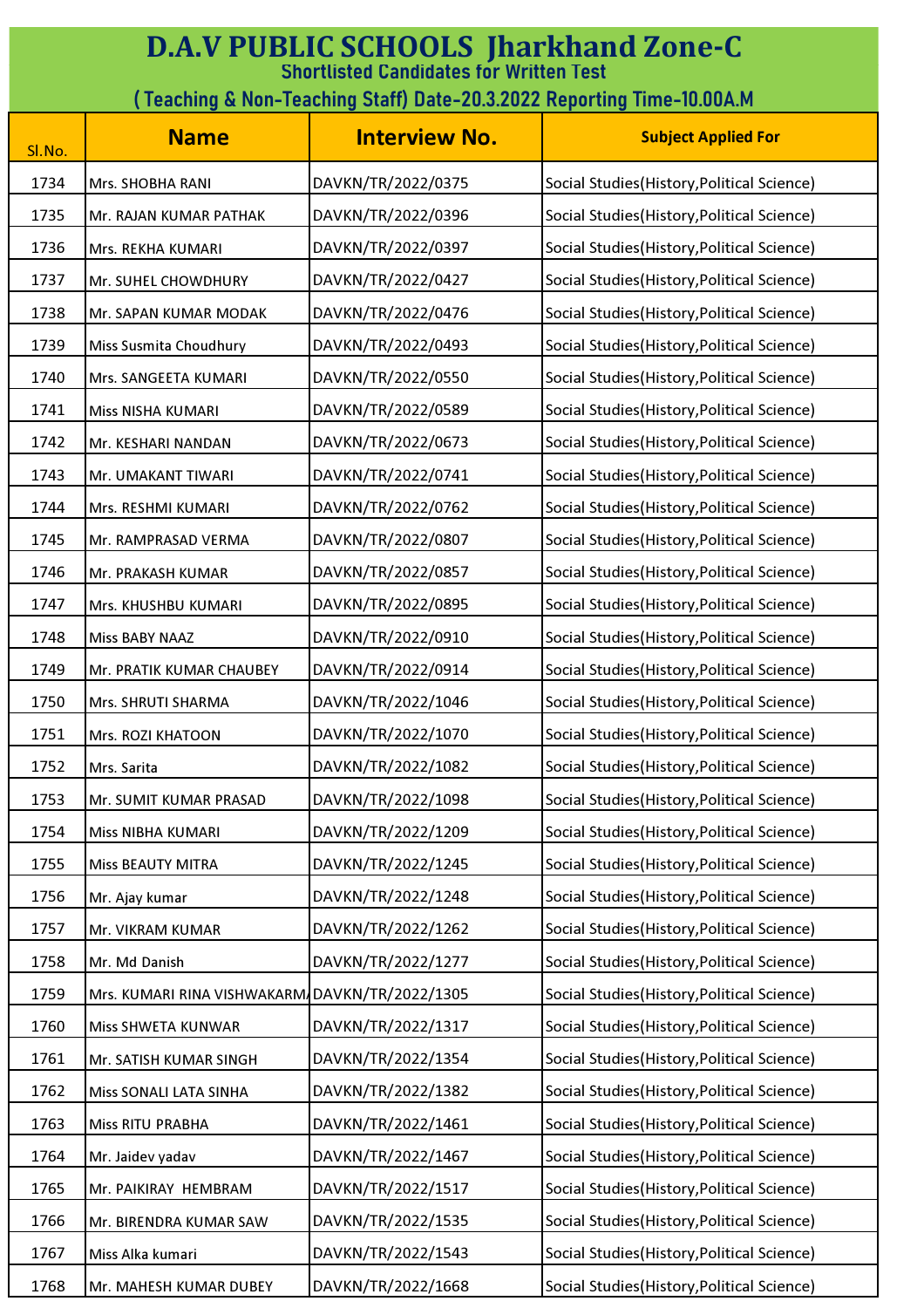| <b>D.A.V PUBLIC SCHOOLS Jharkhand Zone-C</b><br><b>Shortlisted Candidates for Written Test</b> |                                                |                      |                                               |
|------------------------------------------------------------------------------------------------|------------------------------------------------|----------------------|-----------------------------------------------|
| (Teaching & Non-Teaching Staff) Date-20.3.2022 Reporting Time-10.00A.M                         |                                                |                      |                                               |
| Sl.No.                                                                                         | <b>Name</b>                                    | <b>Interview No.</b> | <b>Subject Applied For</b>                    |
| 1769                                                                                           | Mr. RAJESH KUMAR SAW                           | DAVKN/TR/2022/1738   | Social Studies (History, Political Science)   |
| 1770                                                                                           | Mr. AJAY KUMAR TIWARI                          | DAVKN/TR/2022/1739   | Social Studies (History, Political Science)   |
| 1771                                                                                           | Mr. RAJAN KUMAR                                | DAVKN/TR/2022/1774   | Social Studies (History, Political Science)   |
| 1772                                                                                           | Mr. PAWAN KUMAR GUPTA                          | DAVKN/TR/2022/1783   | Social Studies (History, Political Science)   |
| 1773                                                                                           | Mrs. Nivedita Ray                              | DAVKN/TR/2022/1839   | Social Studies (History, Political Science)   |
| 1774                                                                                           | Mrs. SUSHMA KUMARI                             | DAVKN/TR/2022/1860   | Social Studies (History, Political Science)   |
| 1775                                                                                           | Mrs. Jyoti Kumari                              | DAVKN/TR/2022/1922   | Social Studies (History, Political Science)   |
| 1776                                                                                           | Miss SONI KUMARI                               | DAVKN/TR/2022/2032   | Social Studies (History, Political Science)   |
| 1777                                                                                           | <b>Miss BAHA MAHALI</b>                        | DAVKN/TR/2022/0062   | Social Studies (Political Science, economics) |
| 1778                                                                                           | <b>Miss SUMAN KUMARI</b>                       | DAVKN/TR/2022/0354   | Social Studies(Political Science, economics)  |
| 1779                                                                                           | Mr. OM PRAKASH BHATT                           | DAVKN/TR/2022/0425   | Social Studies (Political Science, economics) |
| 1780                                                                                           | Miss MONIKA SHARMA                             | DAVKN/TR/2022/0588   | Social Studies (Political Science, economics) |
| 1781                                                                                           | Miss Shrawani Sen Gupta                        | DAVKN/TR/2022/1072   | Social Studies (Political Science, economics) |
| 1782                                                                                           | Mr. Amit Ranjan Srivastav                      | DAVKN/TR/2022/1495   | Social Studies (Political Science, economics) |
| 1783                                                                                           | Mr. BIJAY BHASKAR                              | DAVKN/TR/2022/1848   | Social Studies (Political Science, economics) |
| 1784                                                                                           | Mr. Akshay Kumar                               | DAVKN/TR/2022/1967   | Social Studies (Political Science, economics) |
| 1785                                                                                           | Mr. GYANAV RANJAN ROUT                         | DAVKN/TR/2022/0010   | <b>Store Keeper</b>                           |
| 1786                                                                                           | Mr. SATYAM KUMAR                               | DAVKN/TR/2022/0060   | <b>Store Keeper</b>                           |
| 1787                                                                                           | Mr. RAJESH MAHATO                              | DAVKN/TR/2022/0073   | <b>Store Keeper</b>                           |
| 1788                                                                                           | Mr. SONUHAR DAS                                | DAVKN/TR/2022/0102   | <b>Store Keeper</b>                           |
| 1789                                                                                           | Mr. RAHUL KUMAR MAHATO                         | DAVKN/TR/2022/0134   | <b>Store Keeper</b>                           |
| 1790                                                                                           | Mr. RITESH KUMAR                               | DAVKN/TR/2022/0138   | <b>Store Keeper</b>                           |
| 1791                                                                                           | Mr. SUBHAM CHAKRABORTY                         | DAVKN/TR/2022/0194   | <b>Store Keeper</b>                           |
| 1792                                                                                           | Mrs. PRATIBHA PANDEY                           | DAVKN/TR/2022/0196   | <b>Store Keeper</b>                           |
| 1793                                                                                           | Mr. MRITUNJAY PANDEY                           | DAVKN/TR/2022/0203   | <b>Store Keeper</b>                           |
| 1794                                                                                           | Mr. NITESH KUMAR SINGH                         | DAVKN/TR/2022/0235   | <b>Store Keeper</b>                           |
| 1795                                                                                           | Mr. LIWASH KUMAR MAHATO                        | DAVKN/TR/2022/0238   | <b>Store Keeper</b>                           |
| 1796                                                                                           | Mr. SAGAR KUMAR                                | DAVKN/TR/2022/0250   | <b>Store Keeper</b>                           |
| 1797                                                                                           | Mr. prem chand kumar                           | DAVKN/TR/2022/0356   | <b>Store Keeper</b>                           |
| 1798                                                                                           | Mr. KUNAL SHARMA                               | DAVKN/TR/2022/0359   | <b>Store Keeper</b>                           |
| 1799                                                                                           | Mr. PRATUSH KUMAR CHOURASIA DAVKN/TR/2022/0360 |                      | <b>Store Keeper</b>                           |
| 1800                                                                                           | Miss LAKSHMI KUMARI                            | DAVKN/TR/2022/0362   | <b>Store Keeper</b>                           |
| 1801                                                                                           | Mr. GAURAV KUMAR                               | DAVKN/TR/2022/0429   | <b>Store Keeper</b>                           |
| 1802                                                                                           | Mr. Pankaj Kumar mahato                        | DAVKN/TR/2022/0462   | <b>Store Keeper</b>                           |
| 1803                                                                                           | Miss SHARMISTHA SINGH                          | DAVKN/TR/2022/0463   | <b>Store Keeper</b>                           |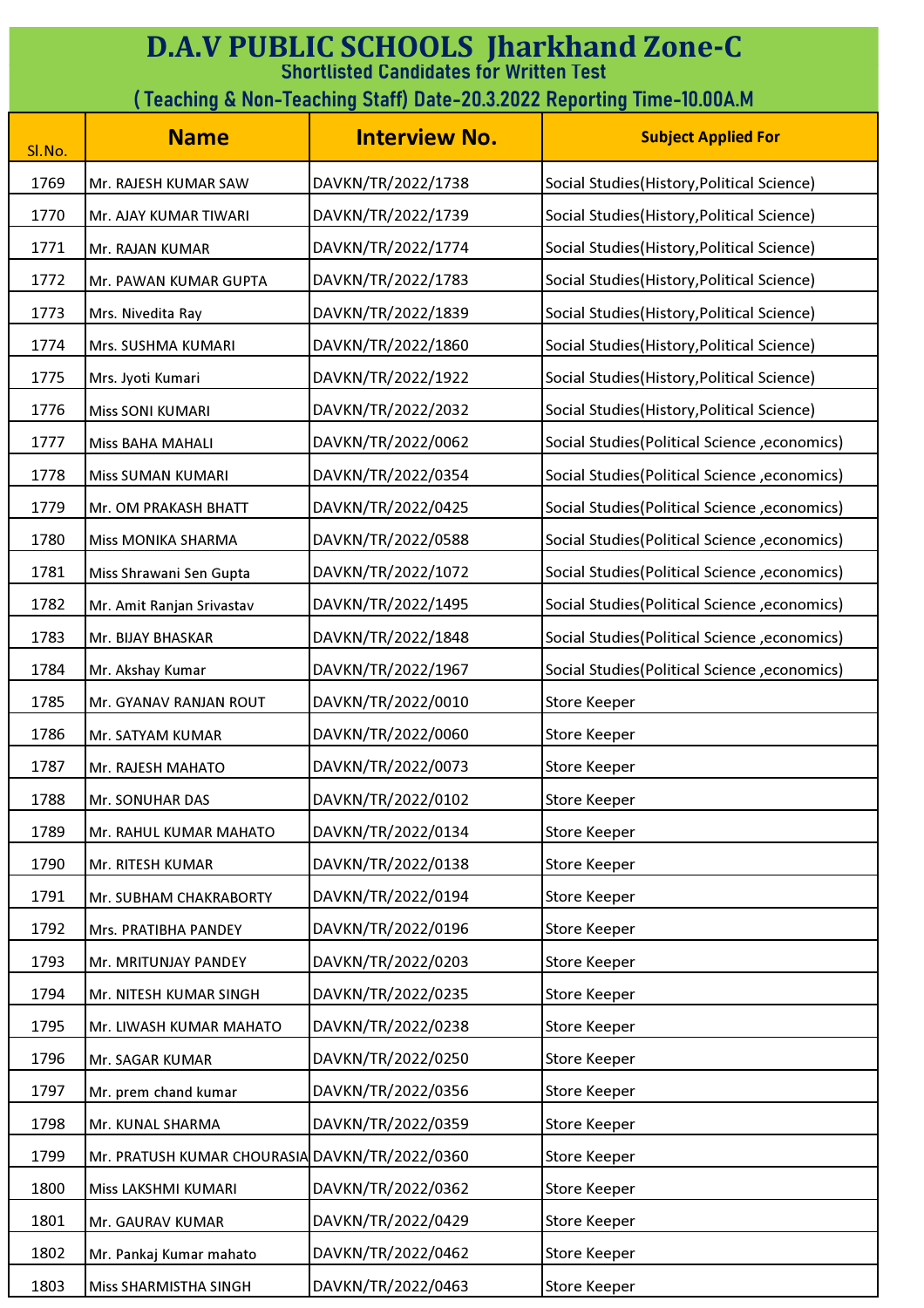| <b>D.A.V PUBLIC SCHOOLS Jharkhand Zone-C</b><br><b>Shortlisted Candidates for Written Test</b> |                                               |                      |                            |
|------------------------------------------------------------------------------------------------|-----------------------------------------------|----------------------|----------------------------|
| (Teaching & Non-Teaching Staff) Date-20.3.2022 Reporting Time-10.00A.M                         |                                               |                      |                            |
| Sl.No.                                                                                         | <b>Name</b>                                   | <b>Interview No.</b> | <b>Subject Applied For</b> |
| 1804                                                                                           | Mr. KAMLESH SINGH                             | DAVKN/TR/2022/0517   | <b>Store Keeper</b>        |
| 1805                                                                                           | Mr. GAUTAM TIWARY                             | DAVKN/TR/2022/0524   | <b>Store Keeper</b>        |
| 1806                                                                                           | Mr. ABHISHEK KUMAR                            | DAVKN/TR/2022/0530   | <b>Store Keeper</b>        |
| 1807                                                                                           | Mrs. LOVELY RAZZ                              | DAVKN/TR/2022/0535   | <b>Store Keeper</b>        |
| 1808                                                                                           | Mr. RAJEEV KUMAR SAHU                         | DAVKN/TR/2022/0541   | <b>Store Keeper</b>        |
| 1809                                                                                           | Mr. RANJAN KUMAR                              | DAVKN/TR/2022/0543   | <b>Store Keeper</b>        |
| 1810                                                                                           | Mr. RAKESH KUMAR                              | DAVKN/TR/2022/0551   | <b>Store Keeper</b>        |
| 1811                                                                                           | Mr. ABHISHEK CHATTERJEE                       | DAVKN/TR/2022/0607   | <b>Store Keeper</b>        |
| 1812                                                                                           | <b>Miss PRITY SHARMA</b>                      | DAVKN/TR/2022/0635   | <b>Store Keeper</b>        |
| 1813                                                                                           | Mr. VED PRAKASH MISHRA                        | DAVKN/TR/2022/0740   | <b>Store Keeper</b>        |
| 1814                                                                                           | Mr. JAYRAM KUMAR PASWAN                       | DAVKN/TR/2022/0811   | <b>Store Keeper</b>        |
| 1815                                                                                           | Mr. PANKAJ RANJAN PAN                         | DAVKN/TR/2022/0889   | <b>Store Keeper</b>        |
| 1816                                                                                           | Mr. PRASENJIT KAR                             | DAVKN/TR/2022/0923   | <b>Store Keeper</b>        |
| 1817                                                                                           | Mr. RAMESH RAJWAR                             | DAVKN/TR/2022/0937   | <b>Store Keeper</b>        |
| 1818                                                                                           | Mr. PRITAM KUMAR SINGH                        | DAVKN/TR/2022/0962   | <b>Store Keeper</b>        |
| 1819                                                                                           | Mr. SOURAV BOSE                               | DAVKN/TR/2022/0971   | <b>Store Keeper</b>        |
| 1820                                                                                           | Mr. YADUNANDAN SHAHANI                        | DAVKN/TR/2022/0976   | <b>Store Keeper</b>        |
| 1821                                                                                           | Mr. AMAR BAHADUR                              | DAVKN/TR/2022/1036   | <b>Store Keeper</b>        |
| 1822                                                                                           | Mr. CHANCHAL DUTTA                            | DAVKN/TR/2022/1042   | <b>Store Keeper</b>        |
| 1823                                                                                           | Mr. RAJ PRATAP SINHA                          | DAVKN/TR/2022/1054   | <b>Store Keeper</b>        |
| 1824                                                                                           | Mr. SATYAM KUMAR SINGH                        | DAVKN/TR/2022/1057   | <b>Store Keeper</b>        |
| 1825                                                                                           | Mr. BHABESH CHAKRABORTTY                      | DAVKN/TR/2022/1075   | <b>Store Keeper</b>        |
| 1826                                                                                           | Mr. RAJAN JAYSAVAL                            | DAVKN/TR/2022/1141   | <b>Store Keeper</b>        |
| 1827                                                                                           | Mr. UDAY KUMAR BAURI                          | DAVKN/TR/2022/1182   | <b>Store Keeper</b>        |
| 1828                                                                                           | Mr. RATNESH KUMAR                             | DAVKN/TR/2022/1216   | <b>Store Keeper</b>        |
| 1829                                                                                           | Mr. SHEIKH PARWEJ AKHTAR                      | DAVKN/TR/2022/1247   | <b>Store Keeper</b>        |
| 1830                                                                                           | Mr. Mukesh Prasad                             | DAVKN/TR/2022/1328   | <b>Store Keeper</b>        |
| 1831                                                                                           | Mr. KRISHNA KUMAR SAW                         | DAVKN/TR/2022/1389   | <b>Store Keeper</b>        |
| 1832                                                                                           | Mr. DHAREMNDRA KUMAR SINGH DAVKN/TR/2022/1393 |                      | <b>Store Keeper</b>        |
| 1833                                                                                           | Mr. VIJAY KUMAR                               | DAVKN/TR/2022/1446   | <b>Store Keeper</b>        |
| 1834                                                                                           | Mr. Abhishek Kumar Roy                        | DAVKN/TR/2022/1447   | <b>Store Keeper</b>        |
| 1835                                                                                           | Mr. OM PRAKASH KUMAR                          | DAVKN/TR/2022/1494   | <b>Store Keeper</b>        |
| 1836                                                                                           | Mr. MAHENDRA NATH SAHAY                       | DAVKN/TR/2022/1579   | <b>Store Keeper</b>        |
| 1837                                                                                           | Mr. RANJAN KUMAR                              | DAVKN/TR/2022/1580   | <b>Store Keeper</b>        |
| 1838                                                                                           | Mr. NAVIN KUMAR                               | DAVKN/TR/2022/1608   | <b>Store Keeper</b>        |